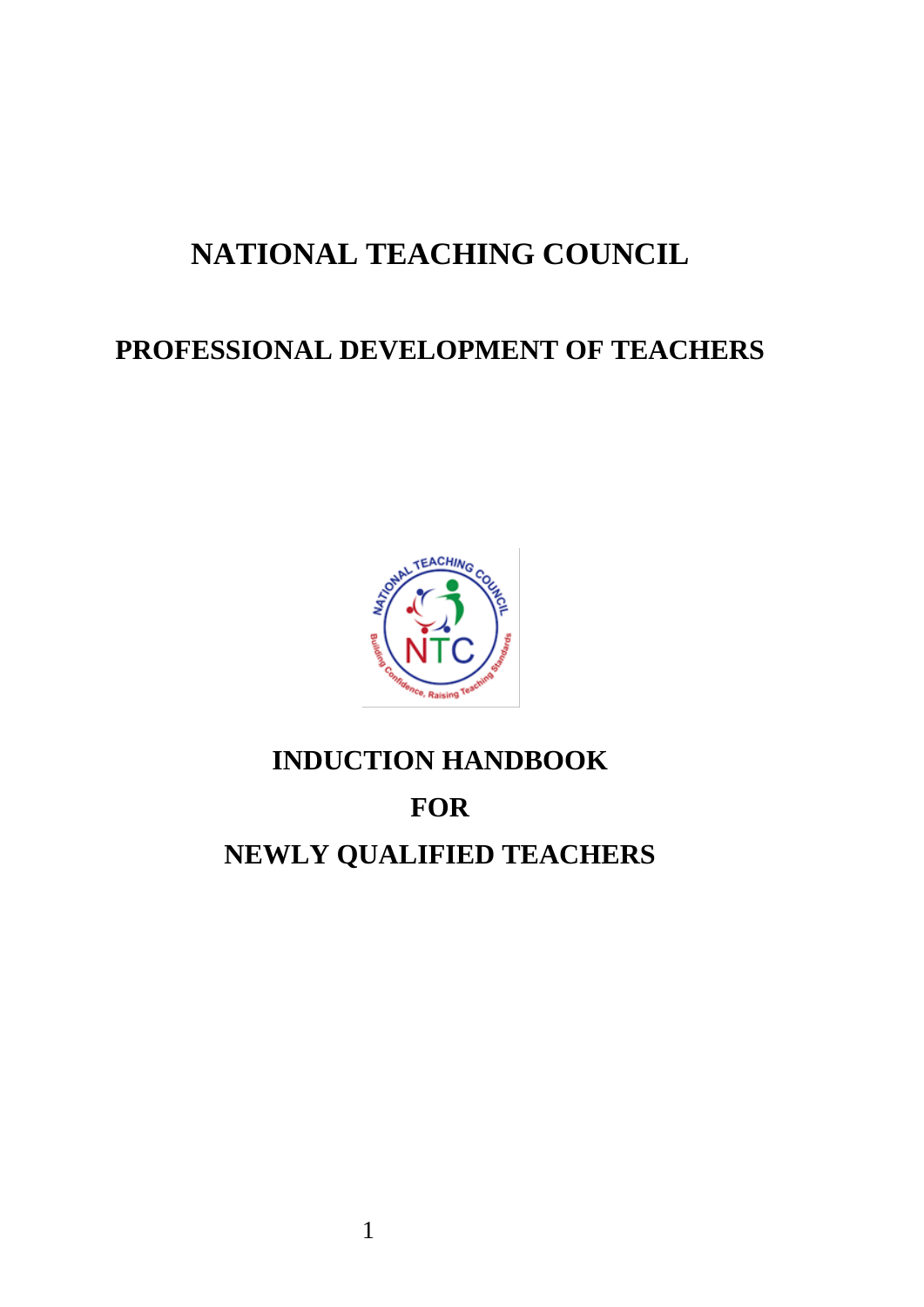#### **Copy Right ©2021**

All rights reserved including translation. No part of this publication may be reproduced or transmitted in any form or by any means, electronic or mechanical, including photocopying, recording or duplication in any information storage and retrieval system, without permission in writing from the publishers.

National Teaching Council Proweb Ministry of Education, Ghana P. O. Box 0686 P. O. Box 247 Osu, Accra Accra Tel. No.: 2044177788

#### **Published by: Designed and Printed by:**

Email: [Info@ntc.gov.gh](mailto:Info@ntc.gov.gh) Email:proweb2000@yahoo.com

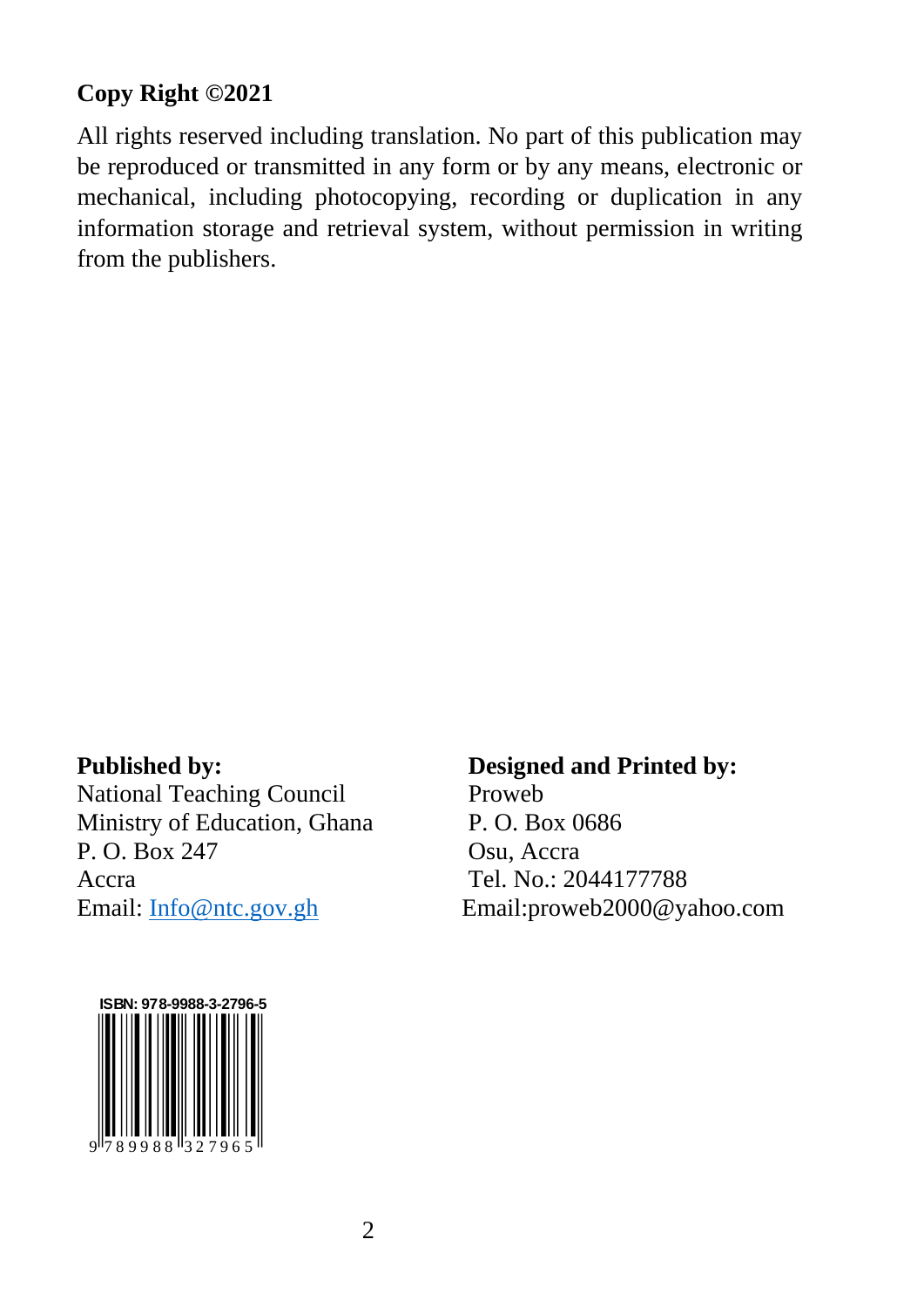| <b>FOREWORD</b><br>8<br><b>ACKNOWLEDGEMENTS</b><br>9                                                                                                                      |  |
|---------------------------------------------------------------------------------------------------------------------------------------------------------------------------|--|
|                                                                                                                                                                           |  |
|                                                                                                                                                                           |  |
| PART 1:<br><b>GUIDELINES FOR INDUCTION STAKEHOLDERS</b><br>12                                                                                                             |  |
| <b>CHAPTER 1: EVENTS AND ACTIVITIES LEADING</b><br>TO THE PLACEMENT OF NEWLY QUALIFIED<br>15<br><b>TEACHERS(NQTs) IN SCHOOLS</b>                                          |  |
| <b>CHAPTER 2:</b><br>PLAYERS IN THE MANAGEMENT OF THE NEWLY                                                                                                               |  |
| <b>QUALIFIED TEACHERS' INDUCTION</b><br>16                                                                                                                                |  |
| 2.1<br>Introduction:                                                                                                                                                      |  |
| 2.2<br><b>Collaborative Partnership</b>                                                                                                                                   |  |
| Collaborative Partnership Model (CPM) in Practice<br>2.3                                                                                                                  |  |
| 2.3.1<br><b>Mentoring and Coaching Support</b>                                                                                                                            |  |
| Co-ordination<br>2.3.2                                                                                                                                                    |  |
| 2.3.3<br>Assessment                                                                                                                                                       |  |
| 2.4<br>Contributions of Players to the Effective Management                                                                                                               |  |
| of the NQTs' Induction Programme<br>Contribution of the Players to the Effective Management<br>2.5<br>of the Induction Programme<br><b>Other School Activities</b><br>2.6 |  |
| Morning & Closing Assemblies/Other Official Gatherings<br>2.6.1                                                                                                           |  |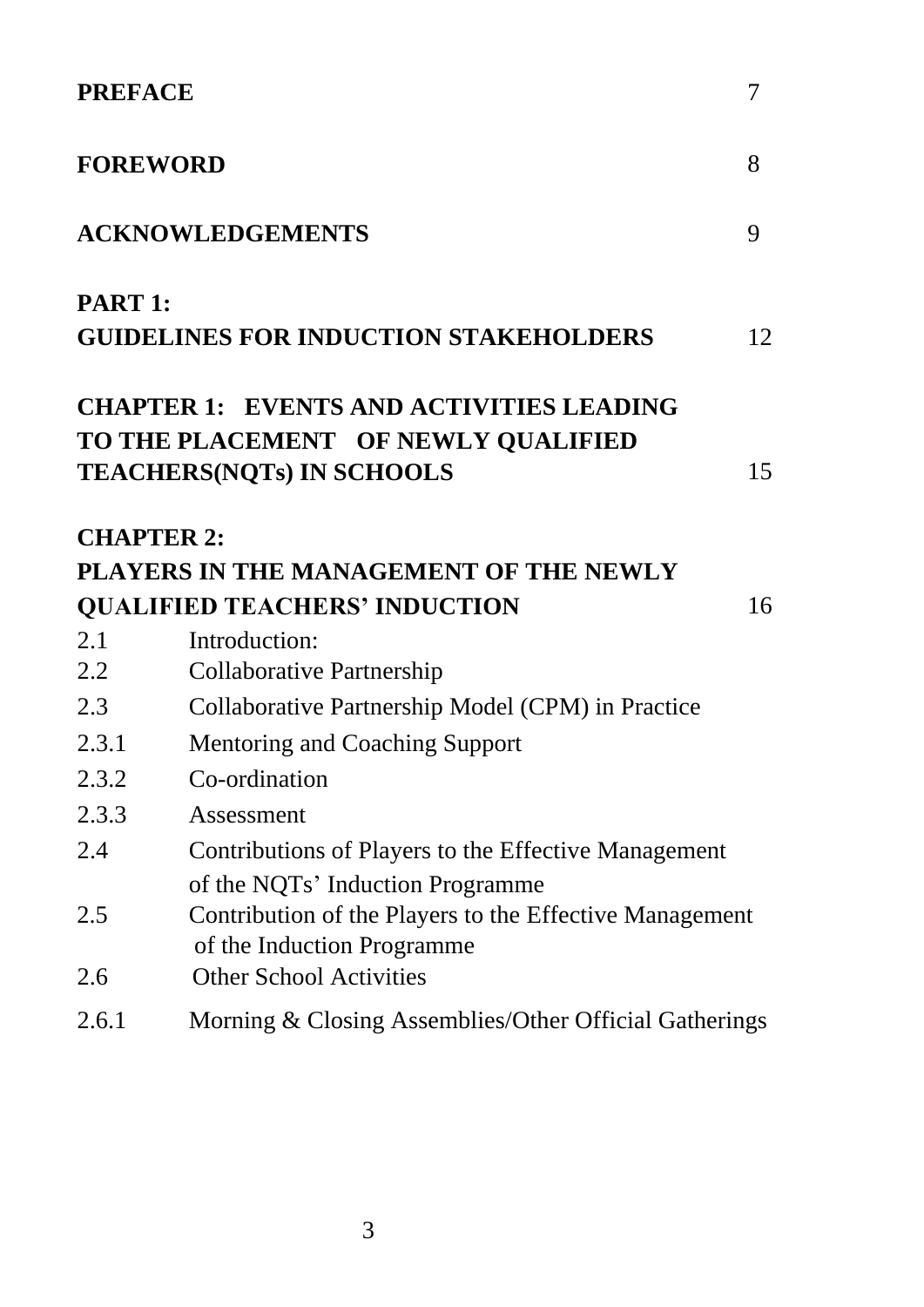| 2.6.2         | Delegation of Duties to NQTs                                            |
|---------------|-------------------------------------------------------------------------|
| 2.6.3         | NOTs' Movement Book & Attendance Book                                   |
| 2.6.4         | Roles and Responsibilities of Stakeholders in Mentoring<br>and Coaching |
| 2.6.5         | Qualities Key Players Expected to Support NQTs should                   |
|               | Possess                                                                 |
| 2.6.6         | What is Expected of Mentors?                                            |
| 2.6.7         | Role of Lead Mentors (Heads of schools)                                 |
| 2.6.8         | What is Expected of Portfolio Assessors                                 |
| 2.6.9         | What is Expected of Other Key Players (District Education               |
|               | Officers, SISOs, PTA and SMC)                                           |
| 2.7           | Interaction among Portfolio Assessors, Mentors, NQTs                    |
|               | and Other Players                                                       |
| $\sim$ $\sim$ |                                                                         |

2.8 Responsibilities of NQTs

#### **CHAPTER 3:**

# **COMPETENCY AREAS FOR NEWLY QUALIFIED TEACHERS** 27

3.1. Professional Competence in a Teaching and Learning Situation: Competency Matrix for Teaching

- 3.1.1 Competency Areas
- 3.1.2.1 Other Competency Areas to be Developed during School Induction
- 3.2 Competences Required for Living in a New Community
- 3.2.1 Living in a Compound House
- 3.2.2 Adjustment to Social Norms and Culture
- 3.2.3 Taboos and Customary Rites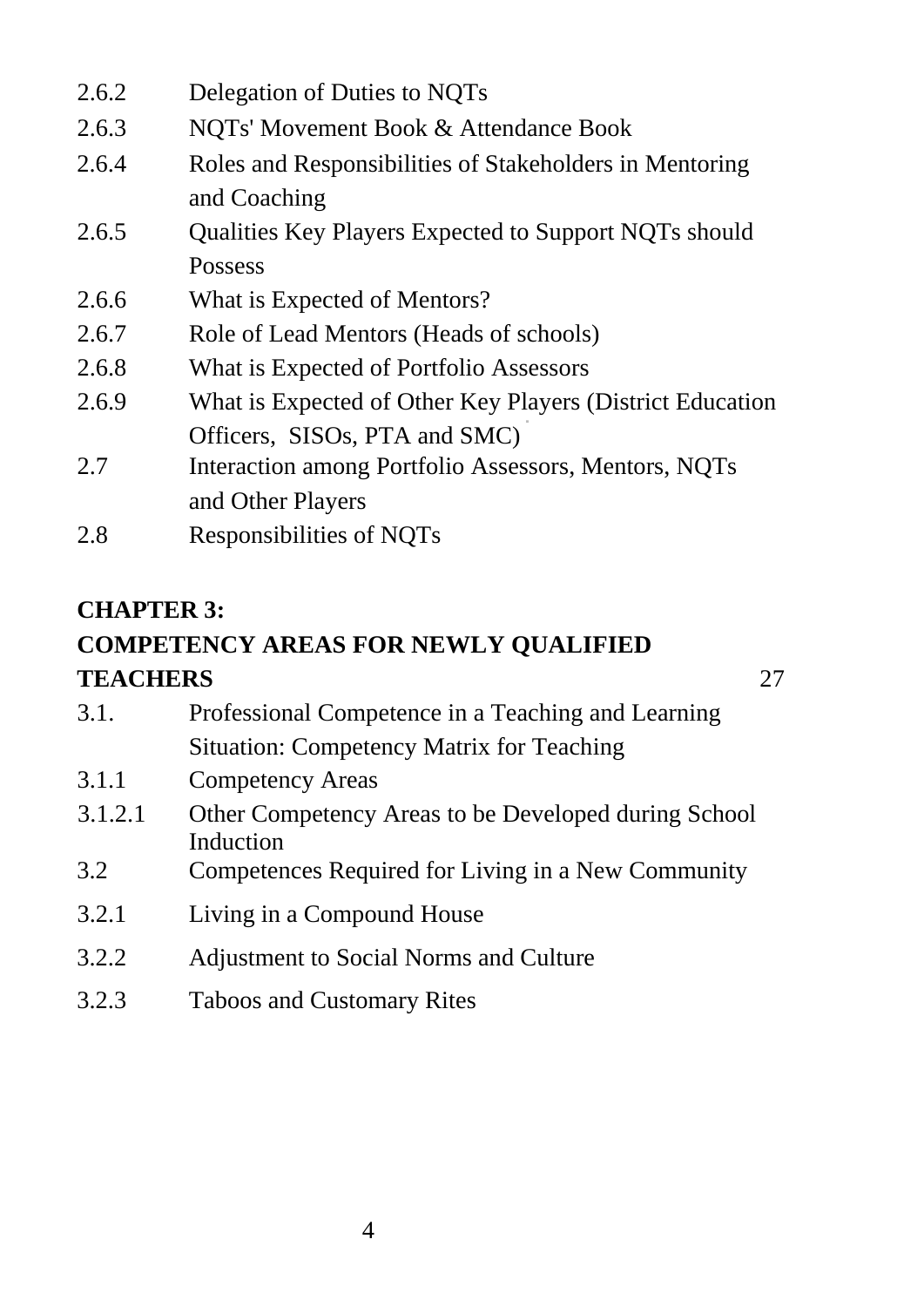- 3.2.4 Non-involvement in Local Politics
- 3.2.5 Good Moral Behaviour
- 3.2.6 Management of Personal Finances
- 3.2.7 Good Health Awareness and Practices

#### **CHAPTER 4:**

# **WORK-STUDY BY NEWLY QUALIFIED TEACHERS AND SUPPORT FROM PLAYERS IN THE**

- **MANAGEMENT OF THE INDUCTION PROGRAMME** 43
- 

- 4.1 Advance Preparation for Lesson Delivery
- 4.2 Lesson Delivery
- 4.3 Mentorship support to develop NQTs' competence
- 4.4 Post-lesson Discussion (Sharing Experiences)
- 4.4.1 Some Key Issues to Note during Post-lesson Discussion

# **CHAPTER 5:**

#### **DEVELOPMENT OF PORTFOLIO** 47

- 5.0 Introduction SECTION 1
- 5.1 Assessment
- 5.1.1 Portfolio Assessment
- 5.1.2 Mentor's Self-Assessment

# **PART 2 OBSERVATION GUIDE** 52 **INTRODUCTION SECTION I:** PERSONAL DETAILS **SECTION II:** NQTs' OBSERVATION EXPERIENCE FIELD EXPERIENCE LOG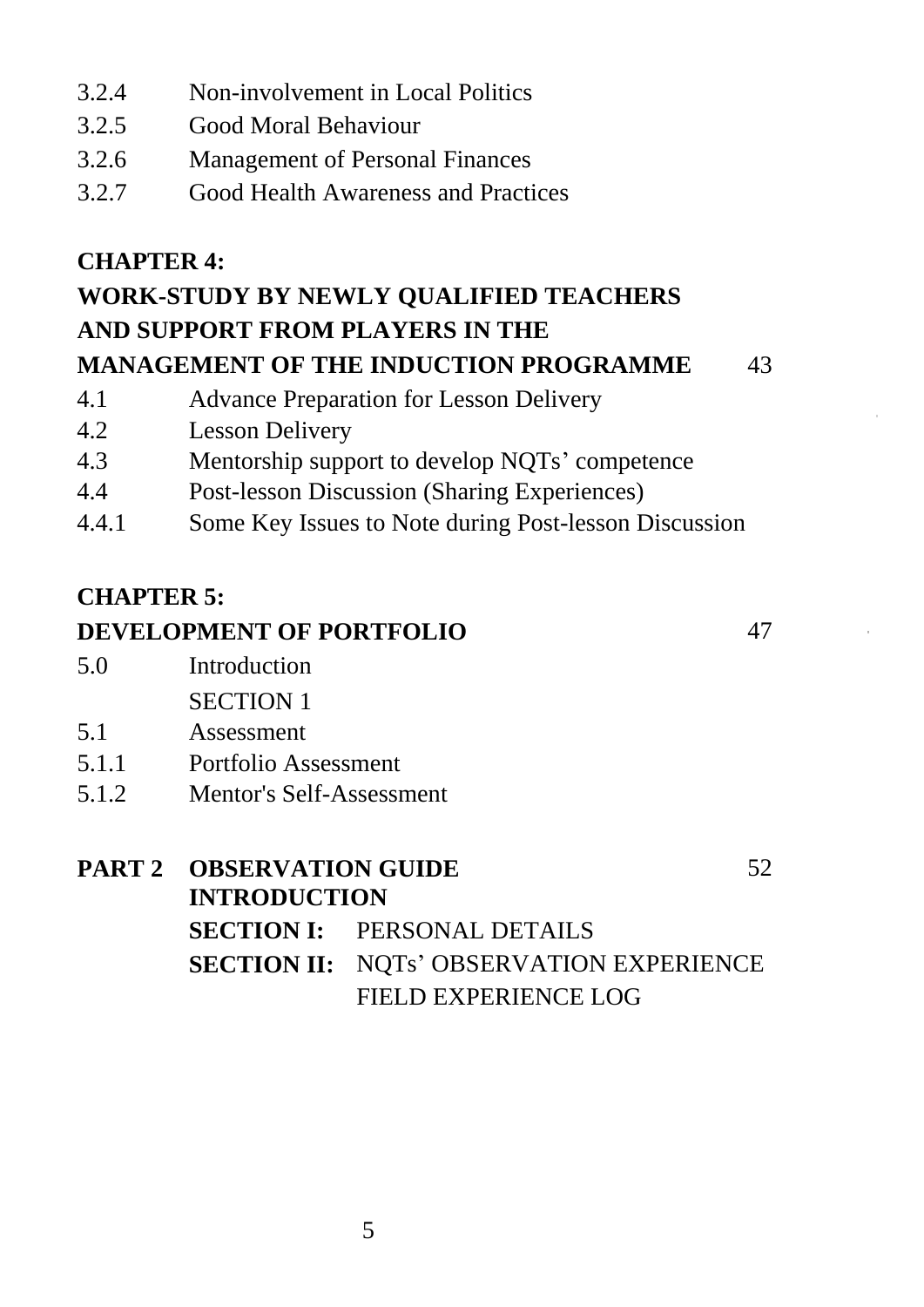| PART 3:                                         | <b>INSTRUCTIONAL MANUAL FOR</b><br><b>TEACHER PORTFOLIO ASSESSMENT</b>           | 73 |
|-------------------------------------------------|----------------------------------------------------------------------------------|----|
| <b>WEEK FOUR</b>                                | OBSERVING LEARNERS WITH SPECIAL NEEDS                                            | 68 |
| <b>WEEK THREE</b><br><b>LESSON OBSERVATION</b>  | NEWLY QUALIFIEDTEACHERS' GUIDELINES FOR                                          | 64 |
| <b>WEEK TWO</b><br><b>ONE-POINT PERSPECTIVE</b> | SKETCHING THE CLASSROOM ARRANGEMENT FROM                                         | 62 |
|                                                 | <b>ACTIVITY 3: FIRST CLASSROOM EXPERIENCE OF</b><br><b>INDUCTION</b>             |    |
|                                                 | <b>ACTIVITY 2: ENGAGEMENT WITH THE HEAD TEACHER</b>                              |    |
|                                                 | WEEK ONE (INTERVIEWS)<br><b>ACTIVITY 1: PRE-INDUCTION OBSERVATION ACTIVITIES</b> | 55 |
|                                                 |                                                                                  |    |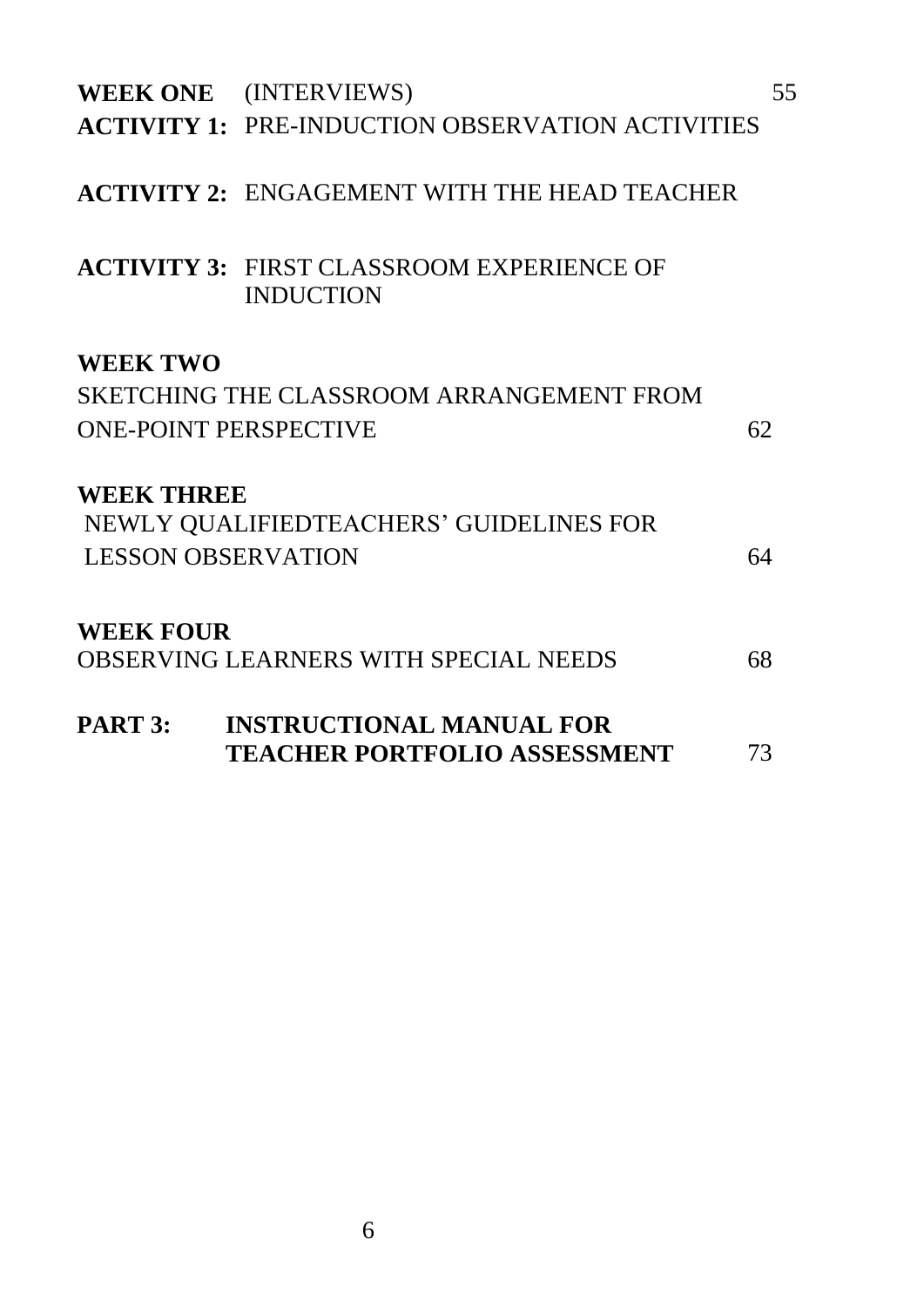#### **PREFACE**

This book offers practical guidance to Newly Qualified Teachers during the induction period and how to meet the In-Service Teachers' Standards. Based on the mandate of the NTC in line with licensing of teachers, this book provides guidelines on how to demonstrate competencies in the NTS. It is structured in three parts: Guidelines for induction stakeholders, Observation Guidelines for NQTs and Portfolio Assessment Guidelines.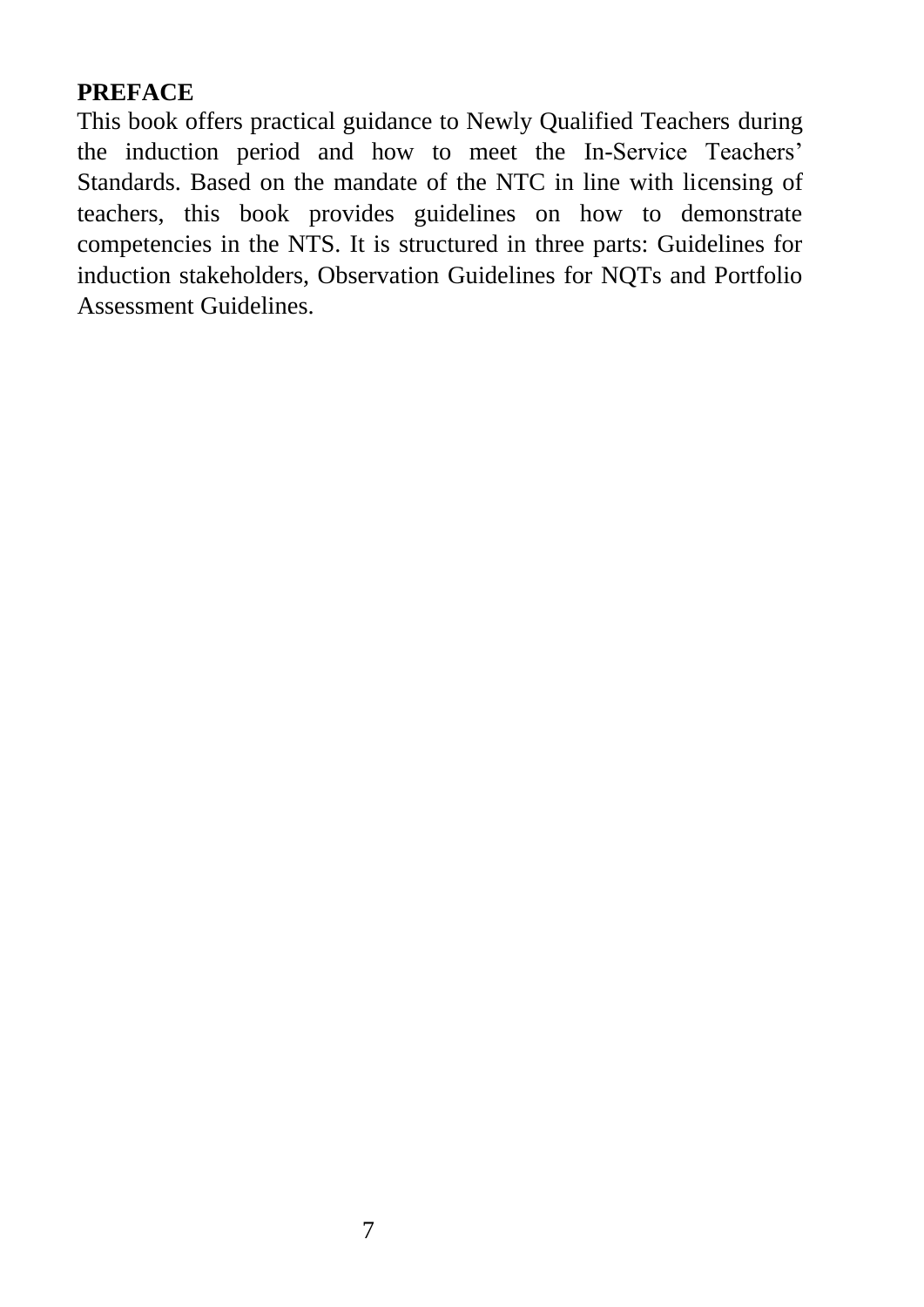#### **FOREWORD**

The Induction Handbook for Newly Qualified Teachers (NQTs) provides guideline for hands-on training for newly qualified teachers to enhance their career development and prepare them for employment.

This handbook has been developed as a professional tool to guide Newly Qualified Teachers, mentors, portfolio assessors and other stakeholders in education to identify in clear and precise terms what NQTs are expected to know and demonstrate.

This book sets a clear baseline of expectations for the professional knowledge, practice, conduct, attitude, rights and obligations expected of NQTs during induction. All NQTs on induction will be assessed based on the guidelines in this handbook.

These guidelines are designed to improve the quality of NQTs delivery and should therefore be used as a reference tool for induction stakeholders including teacher educators, practising teachers, head teachers, mentors, school inspectors and all who are working to support the career development of NQTs. The guidelines will also enable teacher educators and others to direct their efforts appropriately to the areas NQTs need most support. The development of this handbook is consistent with discussions on both National Teacher Standards and Continuous Professional Development (CPD) framework as well as teacher professionalization processes occurring nationally and led by the National Teaching Council.

It is recognised that intensive sensitization and training programmes on induction will be needed to prepare NQTs, mentors, portfolio assessors, Directors, NSS and relevant stakeholders to effectively and efficiently prepare NQTs to deliver during induction.

It is, therefore, expected that, with dedication and commitment, teacher education delivery in this dispensation will make a difference. In this regard, it is envisaged that all stakeholders will embrace the guidelines and use it as a tool to support career development of NQTs.

God be our helper.

Smith

Dr. Christian Addai-Poku Registrar, National Teaching Council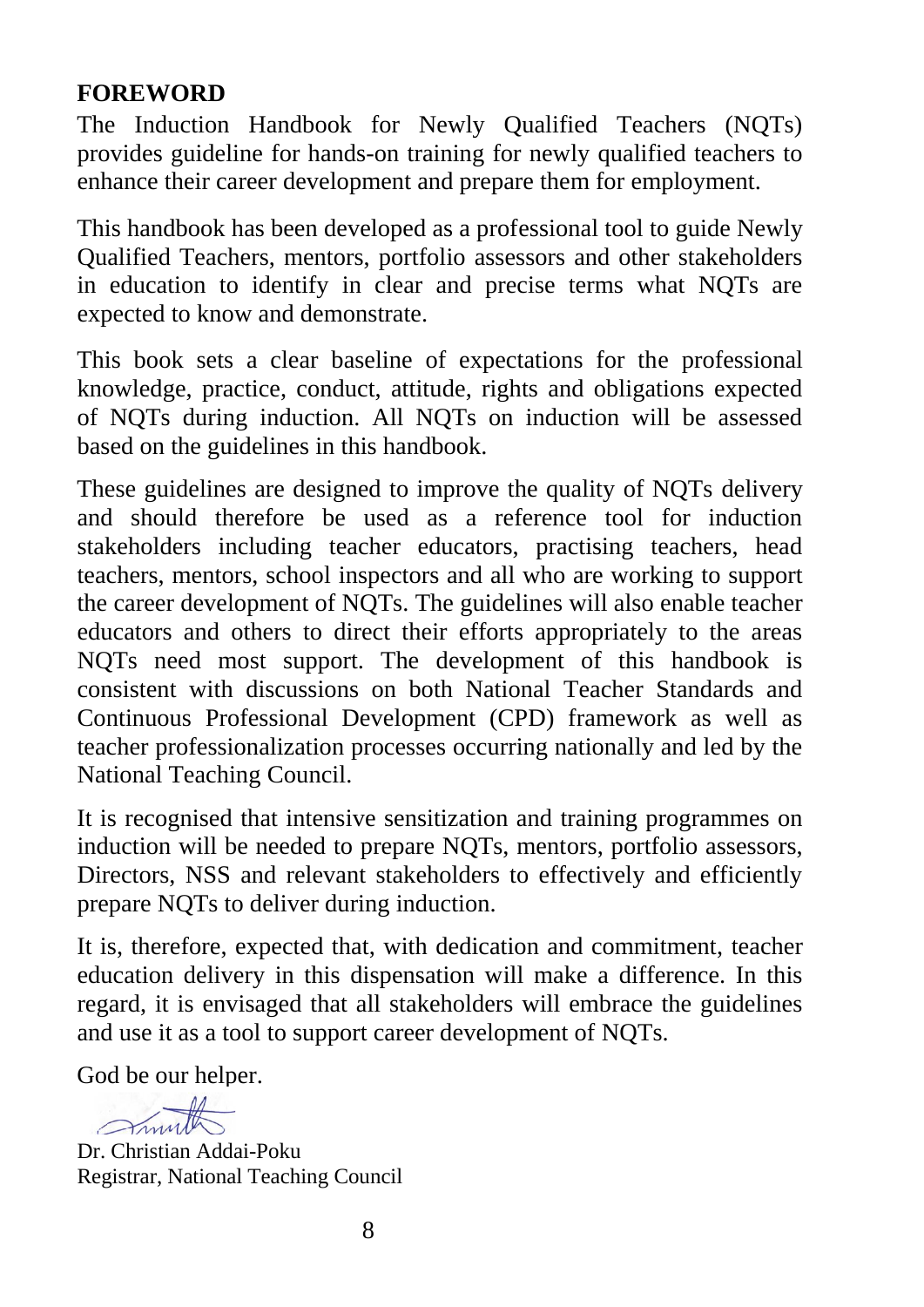#### **ACKNOWLEDGEMENTS**

The National Teaching Council (NTC) would like to express its appreciation to those who contributed to the development of this handbook. Most importantly, we are grateful to the Ghana Education Service, the Ghana National Association of Teachers, National Association of Graduate Teachers, Coalition of Concerned Teachers-Ghana, All Teachers Alliance Ghana (ATAG), Association of Private Schools, Assessment Consortium, Right To Play, Transforming Teaching, Education and Learning (T-TEL), Japan International Cooperation Agency (JICA), and PTPDM Project for supporting this effort. The NTC is also grateful to the project team members who independently developed this guideline and digitised it.

The following is the list of persons who contributed to this document in diverse ways:

#### **Supervisor**

|  | Dr. Christian Addai-Poku, | Registrar |
|--|---------------------------|-----------|
|  |                           |           |

#### **Technical working group:**

| Prof. George Kankam,        | Consultant                   |
|-----------------------------|------------------------------|
| Lawrence Sarpong,           | <b>Technical Team Leader</b> |
| Dr. Emmanuel Adjei-Boateng, | <b>Technical Advisor</b>     |
| Rev. Dr. Alexander Edwards, | <b>Technical Member</b>      |
| Bernard B. Kuug,            | <b>Technical Member</b>      |
| Patrick Nii Sackey, CCT     | <b>Technical Member</b>      |
| Kwame Dagbandow,            | <b>Technical Member</b>      |
| Kwabena Gao,                | <b>Technical Member</b>      |
|                             |                              |

#### **Review team**

| Nana Baffour Awuah          | Director, Pre-Tertiary; MOE |
|-----------------------------|-----------------------------|
| Bernard Kuug                | <b>NTC</b>                  |
| Grace Agyeman Duah          | <b>NTC</b>                  |
| <b>Lawrence Sarpong</b>     | <b>NTC</b>                  |
| <b>Hazel Konadu Sarpong</b> | <b>NTC</b>                  |
| Derrick Nii Adjei Adjei     | <b>NTC</b>                  |
| <b>Prof Isaac Boateng</b>   | <b>AMMUSTED</b>             |
| Dr. Beatrice Asante Somuah  | CoDE UCC                    |
|                             |                             |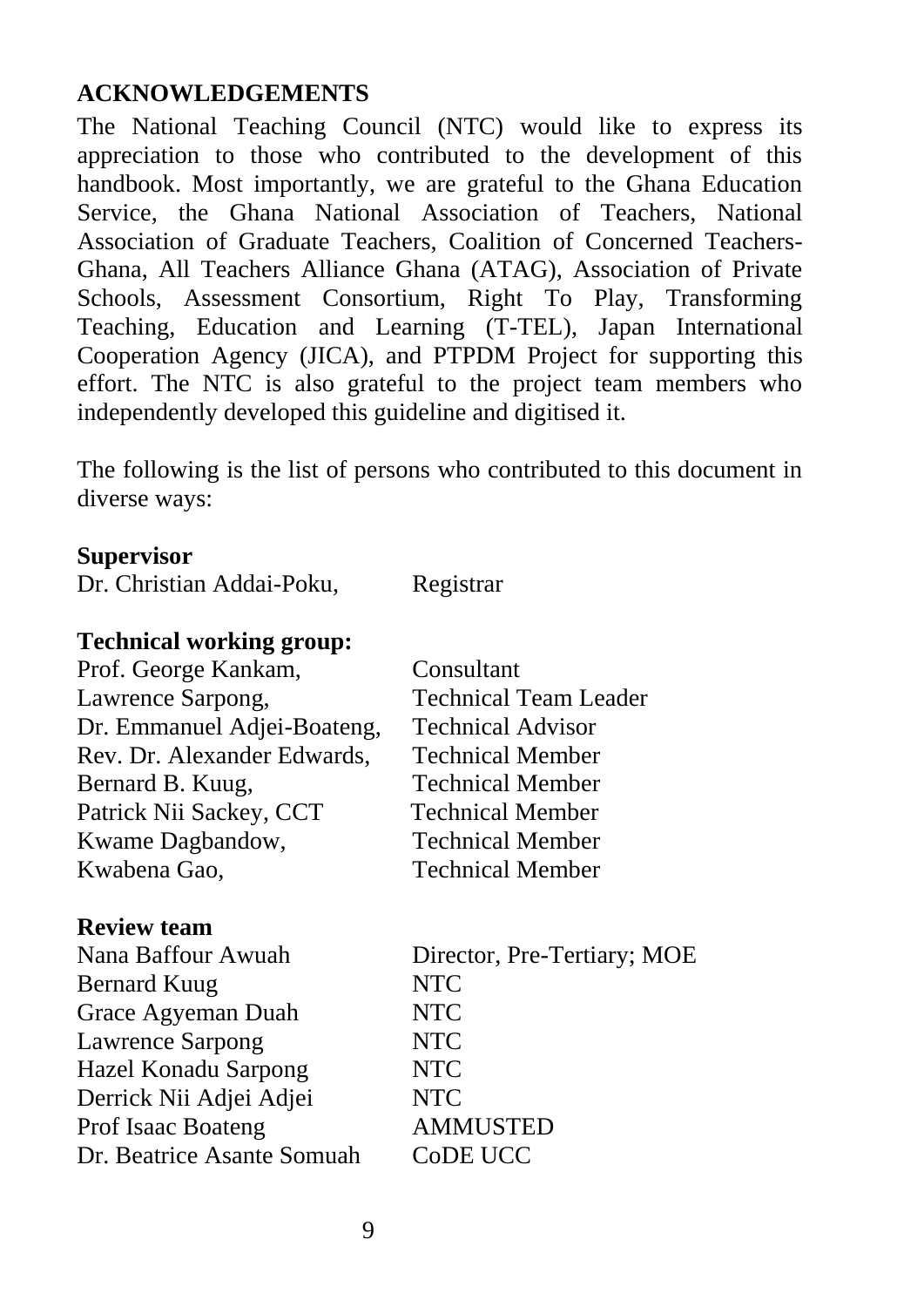Evelyn Enam Sedegah Teacher, Ga South Rev. Dr. Alexander Edwards UEW, Winneba

Atubga Agamba NTC Dagbandow Kwame GNAT Michael Ayuraboya NAGRAT Vida Sapabil CCT

James Kofi Hagan Holy Trinity Cathedral SHS, Accra Dr Abroampa Wynxton Faculty of Educational Studies, **KNUST** Rev Dr Wilson Nkum Komenda Collegde of Education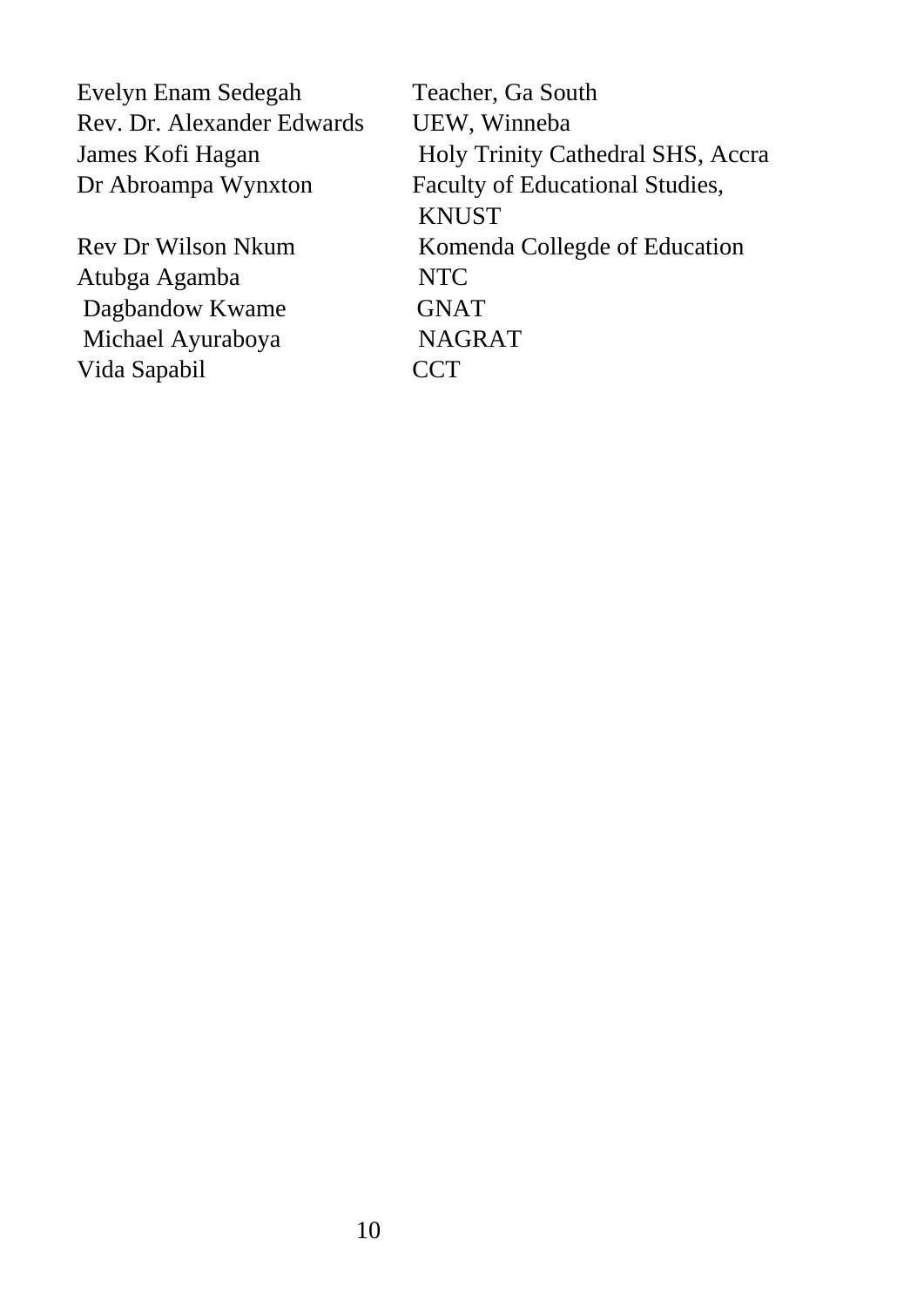# **PART 1**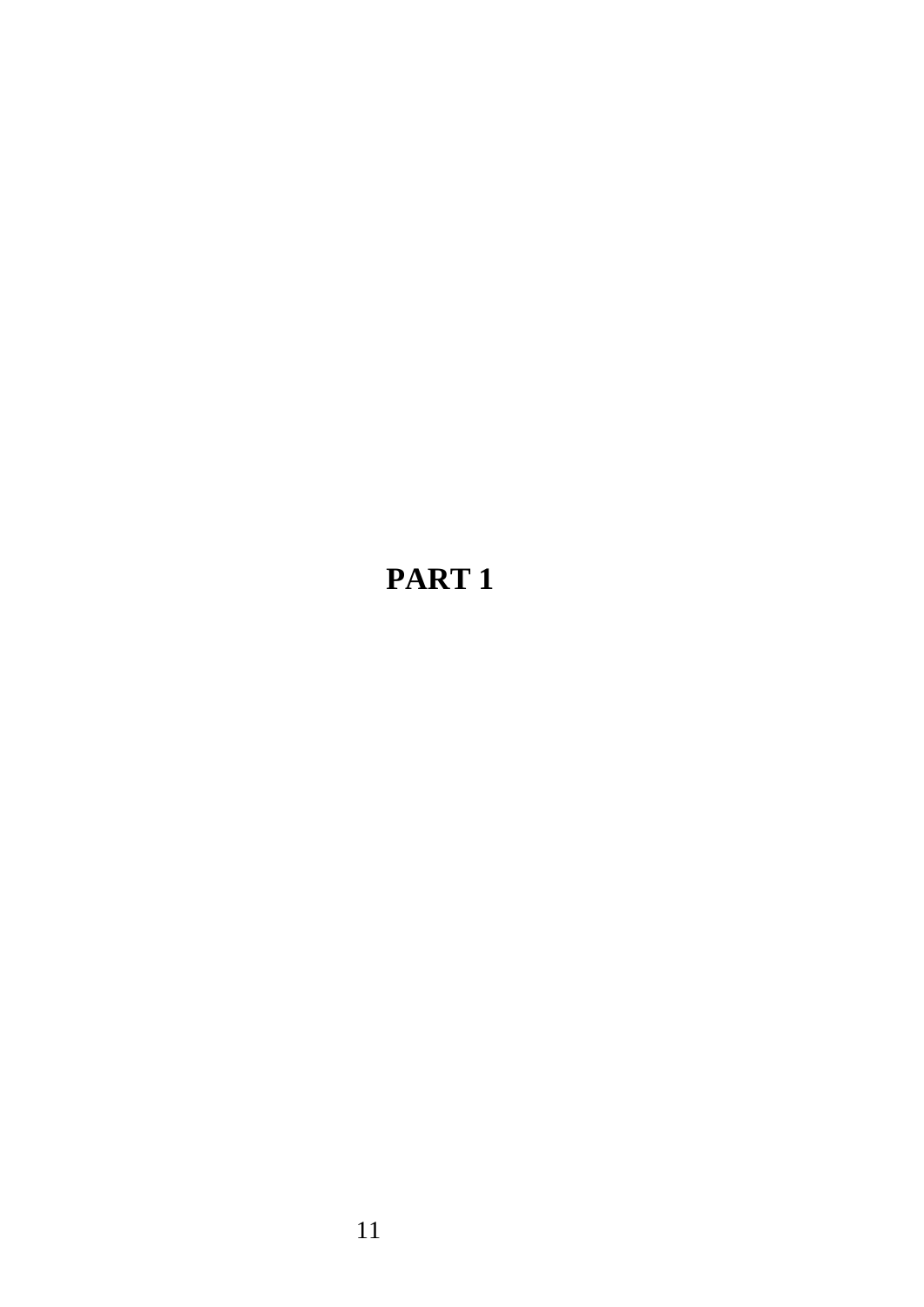# **GUIDELINES FOR INDUCTION STAKEHOLDERS**

In the preparation of professional teachers to acquire needed knowledge, skills and attitudes, there is the need to provide opportunity for Newly Qualified Teachers (NQTs) to be familiar with the field in which they will work and to interact with stakeholders in the professional community.

The Induction Programme has been identified as effective and more efficient way of preparing NQTs for license and smooth entry into the teaching career. This is because the programme will:

- offer NQTs opportunity for more exposure to the realities of the school and classroom situations to complement the formal teaching practice where it has been observed that the final year studentteachers get divided attention due to examinations ahead of them, such as end-of-programme exams and Ghana Teacher Licensure Examination – GTLE;
- commit stakeholders to support NQTs using 'mentoring and coaching' approach rather than abandoning them to their fate;
- provide prolonged period of practice (school Induction) and reflection to deepen the understanding of the principles in methodology and professional competence among the NQTs;
- ensure college and school experiences are mutually supportive and complementary for the NQTs.

This induction programme gives NQTs the opportunity to be deployed to schools and supported by experienced teachers to:

- $\checkmark$  observe interactions within the school environment (classroom interactions, pupil-to-pupil interactions, teachers to pupil interactions, assessment of pupils' learning outcomes);
- $\checkmark$  interact with categories of members of the school during the period of their induction;
- $\checkmark$  reflect on their experiences, connect to their knowledge and skills acquired, and apply them in their learning environment.

NQTs shall be required to stay in the schools they have been deployed to by the National Service Secretariat (NSS) throughout the induction period. Deployment of NQTs by NSS will be done by taking cognisance of their programme of specialisation according to the new teacher education arrangements in Ghana.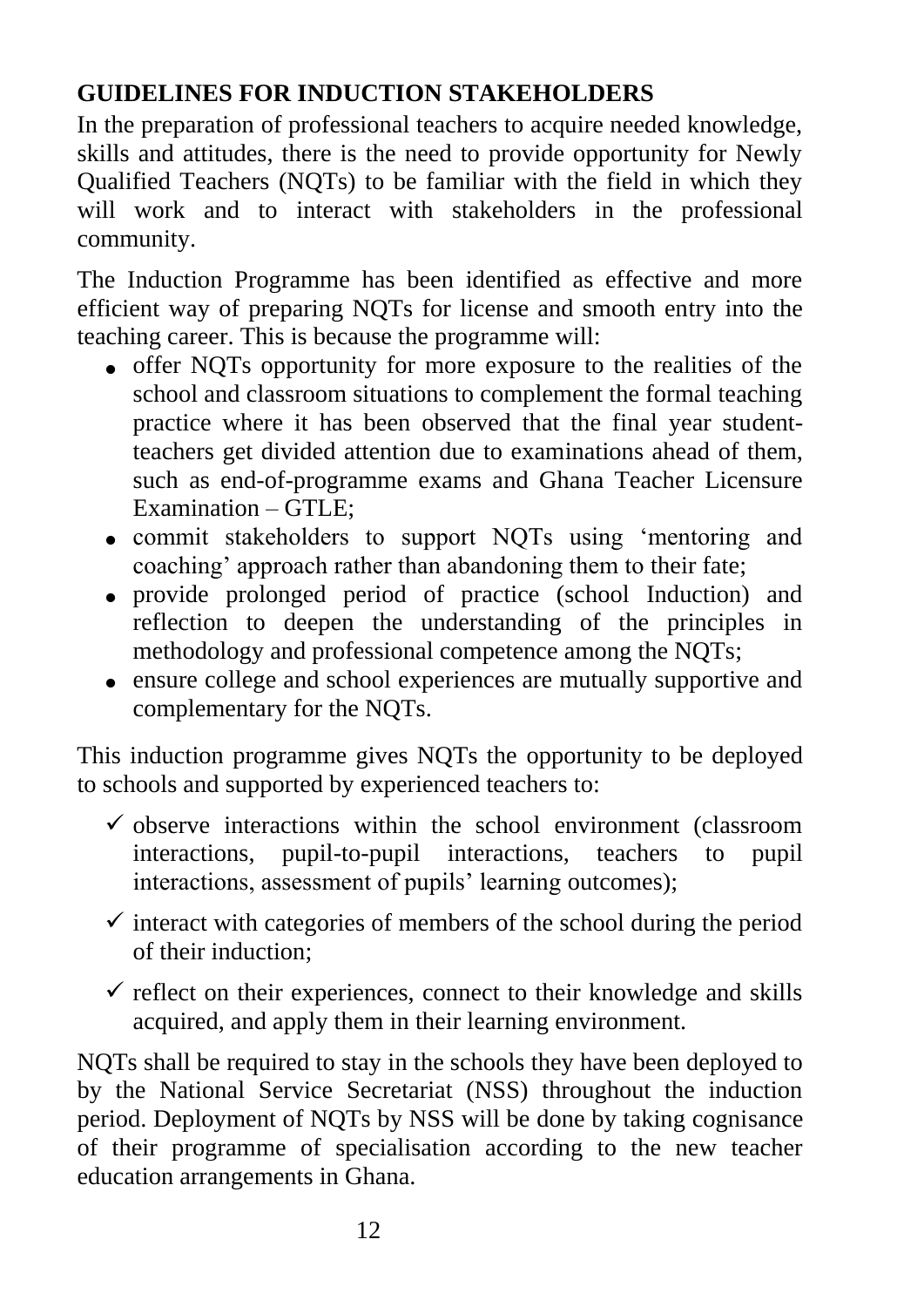NQTs in Early Childhood/Grade Education programme would be deployed to early grade level (KG to B3). Those specialized in primary education, JHS education and Bachelor Degree in teaching subjects (B.Ed) would be deployed to B4 - B6, JHS and SHS respectively. During the induction, the NQTs would be required to teach in their specialized areas to facilitate their portfolio development. This induction period is broken into four phases which are:

- 1. observation of the learning environment (inside and outside of the classroom) for four weeks;
- 2. teaching and learning (lesson planning, delivery and assessment);
- 3. interaction with stakeholders (This occurs throughout the induction period) ; and
- 4. portfolio development and assessment.

NQTs shall be guided by their induction manual and the National Teachers' Standards (NTS) to work accordingly with their assigned mentors during the induction period. Relevant artefacts developed by NQTs shall be compiled into a portfolio for assessment in line with the portfolio rubrics (Appendix 1)

NQTs should note that the portfolio contents shall include recommendation letters from their Lead Mentors (heads of schools) which will capture, but not be limited to, the following areas:

- i. Attendance (Punctuality and Regularity to school);
- ii. General attitude towards work;
- iii. Professional values and conduct (Including handling of pupils with special needs - physical or learning challenges); and
- iv. Support for co-curricular activities.

#### **Requirements for Induction Implementation**

For successful implementation of the Induction Programme, the following measures will have to be in place:

- a. NQTs should be deployed to classrooms and be allowed to teach in their specialized areas.
- b. Conditions in the schools where NQTs will be deployed should support their learning.
- c. Mentors, Heads of Departments, SISOs, Heads of Schools and Directors of Education should provide effective supervision.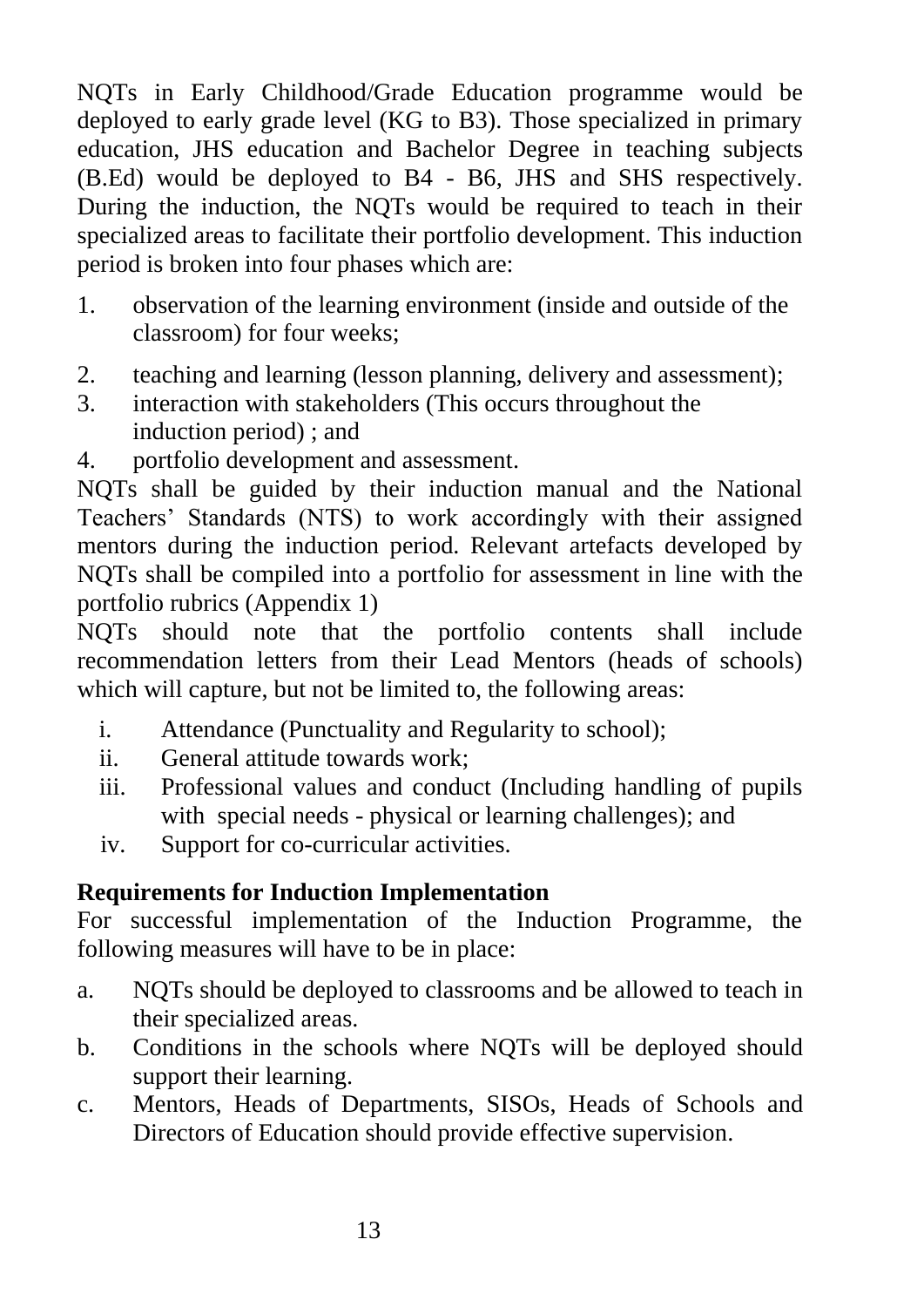- d. Dashboard for effective dissemination of information should be provided to NQTs.
- e. Portfolio Assessors should be available to assess portfolios of the NQTs
- f. There should be periodic monitoring and verification protocols for assessments.

#### **Purpose and Organization of the Induction Handbook**

This handbook serves as a reference for all persons who shall be engaged in the job of supporting NQTs through monitoring and supervisory/supervision activities. It provides information on the issues that are crucial to the success of the Induction component of the licensing of NQTs.

Apart from this introduction, the rest of the information in the handbook has been set out in five chapters. Chapter one explains the events and activities which lead to the placement of the NQTs in schools. Chapter two identifies the players in the management of the induction programme while chapter three highlights the competency areas for NQTs. In chapter four, the actual work that NQTs will undertake while undergoing school experience is detailed. Chapter five deals with 'Mentoring and Supervision' of NQTs.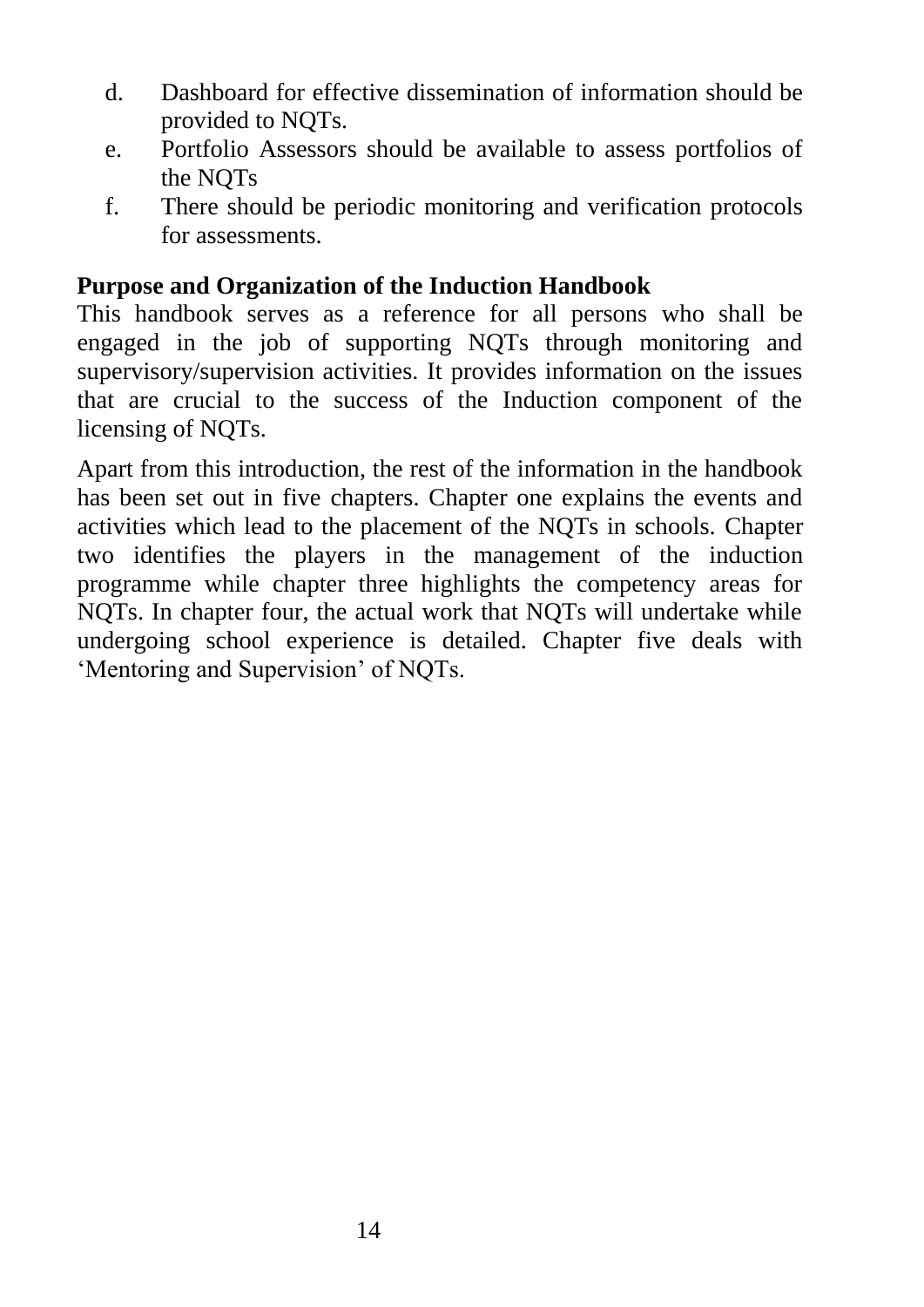## **CHAPTER 1**

# **EVENTS AND ACTIVITIES LEADING TO THE PLACEMENT OF NEWLY QUALIFIED TEACHERS IN SCHOOLS**

# **Introduction**

This chapter highlights issues regarding deployment of NQTs in schools for induction and the role of key stakeholders.

# **Deployment of Newly Qualified Teachers**

The NTC, in collaboration with NSS and the District Directorates of Education, shall see to the following:

- i. Selection of schools for induction;
- ii. Deployment of NQTs to schools;
- iii. Assigning NQTs to classes;
- iv. Ensuring that NQTs are given the opportunity to practice at different levels – Early Grade, Primary, JHS and SHS (depending on the programme undertaken at the teacher education institutions);

v. Ensuring that NQTs at the early grade level are deployed to where they can speak the play language of the learners.

# **Registration for induction**

Fresh graduates, upon successful completion of the license exams, will have to also register with NSS by following its (NSS) protocols. The NSS supplies NTC with the list of NQTs who have been deployed for induction.

Upon reporting to schools for induction, NQTs shall go to the TPG Portal of the NTC [\(https://tpg.ntc.gov.gh\)](https://tpg.ntc.gov.gh/) to register for commencement of Induction Programme.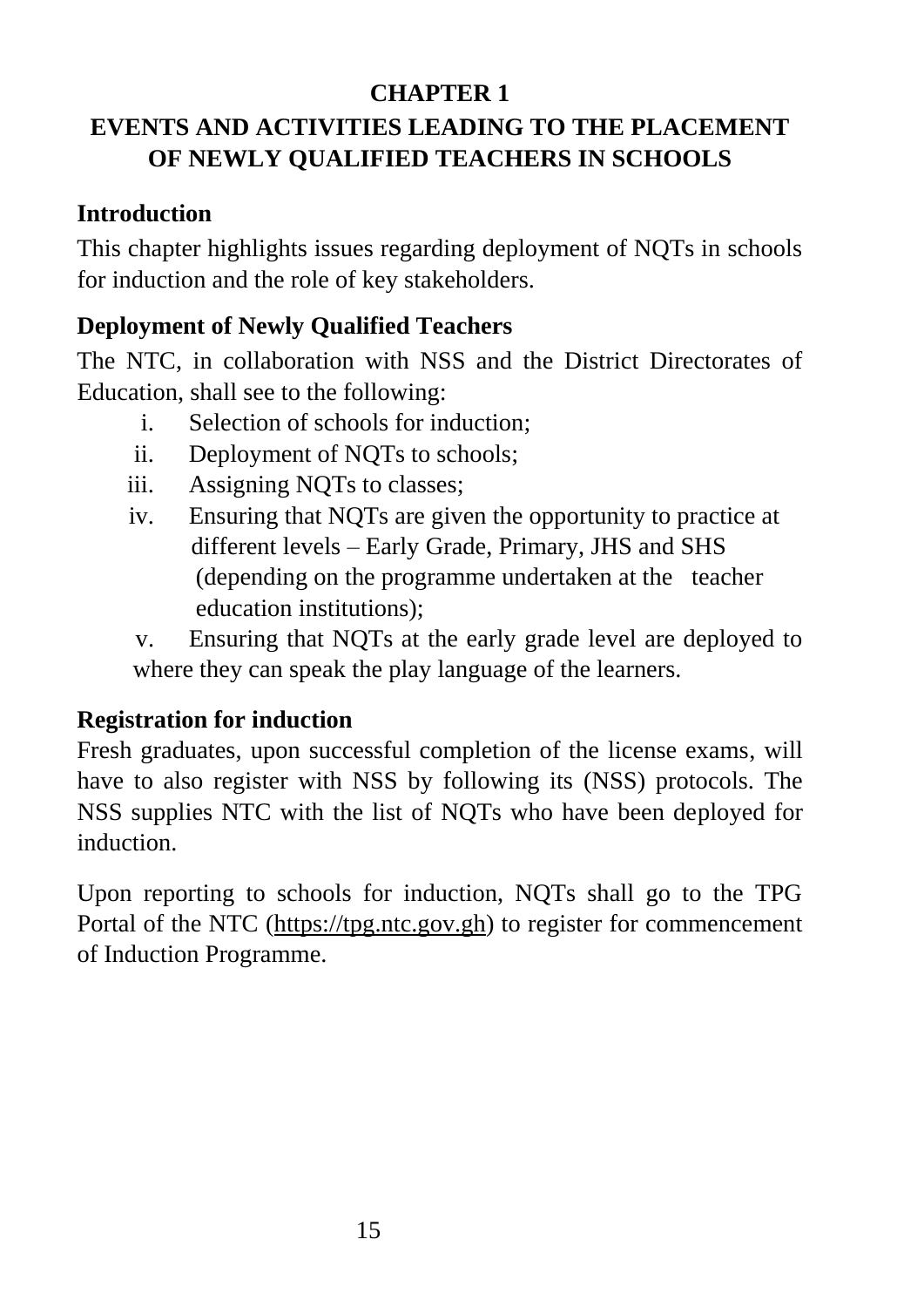# **CHAPTER 2 PLAYERS IN THE MANAGEMENT OF THE NQTs INDUCTION**

#### **2.1 Introduction:**

The management of the induction programme draws on partnership among the following stakeholders:

- i. The NTC which shall license the NQTs after the Induction Programme;
- ii. The schools of for the Induction period, where NQTs are expected to work under classroom teachers to gain teaching experience in real life situations;
- iii. The District Education Office which oversees the schools being used for induction;
- iv. Newly Qualified teachers who are on the induction programme; and
- v. Opinion leaders and other members of the community in which the school is located.

Each partner is expected to contribute to the developmental support of the NQTs (Professional and relevant resources). It is assumed that all these partners accept the basic principle that NQTs learning is a shared responsibility as regards:

- a. School management for effective teaching and learning;
- b. Disciplinary procedures;
- c. Staff relations; and
- d. School-community relations and professional behaviour in schools and communities.

The partnership arrangement for the success of the management of the Induction program can be described as Collaborative partnership based on the Collaborative Partnership Model (CPM) of Kennedy Kathryn.

# **2.2 Collaborative Partnership**

The partnership arrangement is collaborative. This is an integrated partnership arrangement in which all the players have a common goal of achieving professional development for the NQTs. This partnership involves the following: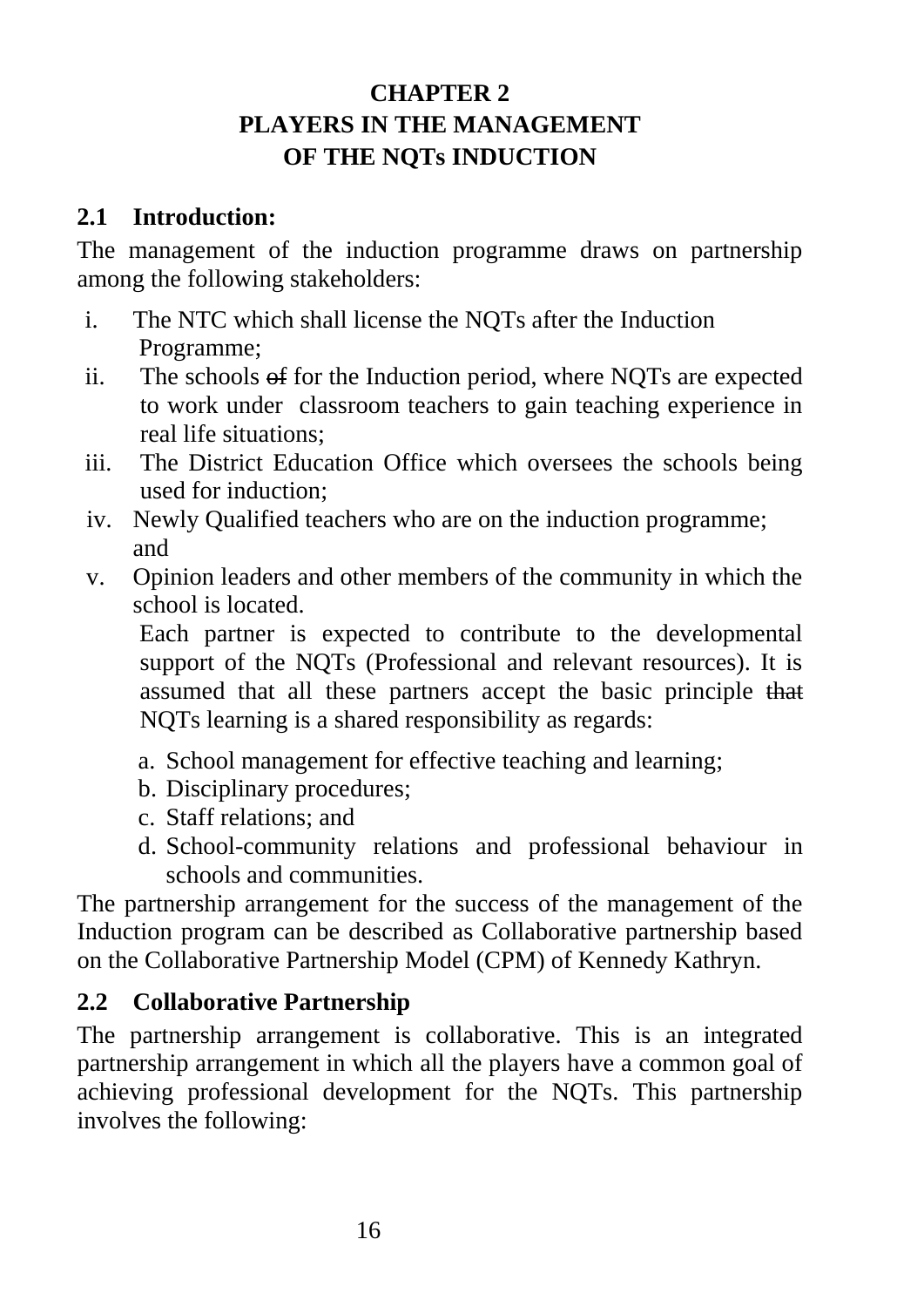- i. Mentoring and Coaching support
- ii. Co-ordination of Activities
- iii. Assessment.

#### **2.3 Collaborative Partnership Model (CPM) in Practice**

The CPM encourages shared responsibility among all players; NTC, Mentors, Heads of Schools and District Directorates of Education (DDE) in areas of mentoring and coaching, supervision, co-ordination and assessment of NQTs.

# **2.3.1 Mentoring and Coaching Support**

All players have specific roles to play in giving mentorship and coaching support to NQTs. For instance, NTC concentrates on justification of professionalism by NQTs. On the other hand, classroom teachers who serve as mentors for NQTs focus on issues pertaining to planning of lessons and practical teaching in the schools. The Mentors also act as first line supervisors who spend more time with NQTs to provide them with the psychological and professional support that they need for the real teaching situations in the classroom. Besides, mentors should also serve as role models. The Heads of schools provide opportunities for NQTs to attend INSETs so they can score CPD points. District Directorates of Education provide support by supplying schools in which NQTs are placed with the needed resources to facilitate effective teaching and learning. Also, District Directorates of Education shall link up with the Heads of schools to ensure that mentors in the schools are punctual and remain at post during school hours.

#### **2.3.2 Co-ordination**

Another important strength of this CPM is co-ordination at all levels among players. This will ensure that the challenges NQTs face are identified and interventions put in place to help them achieve the targets for professional development.

The Portfolio Assessor will be expected to work closely with mentors when they visit NQTs to resolve any challenges that they may encounter. They can also contribute to the effectiveness of teaching by guiding NQTs to pay attention to theories surrounding the teaching and learning process. The players in the induction programme should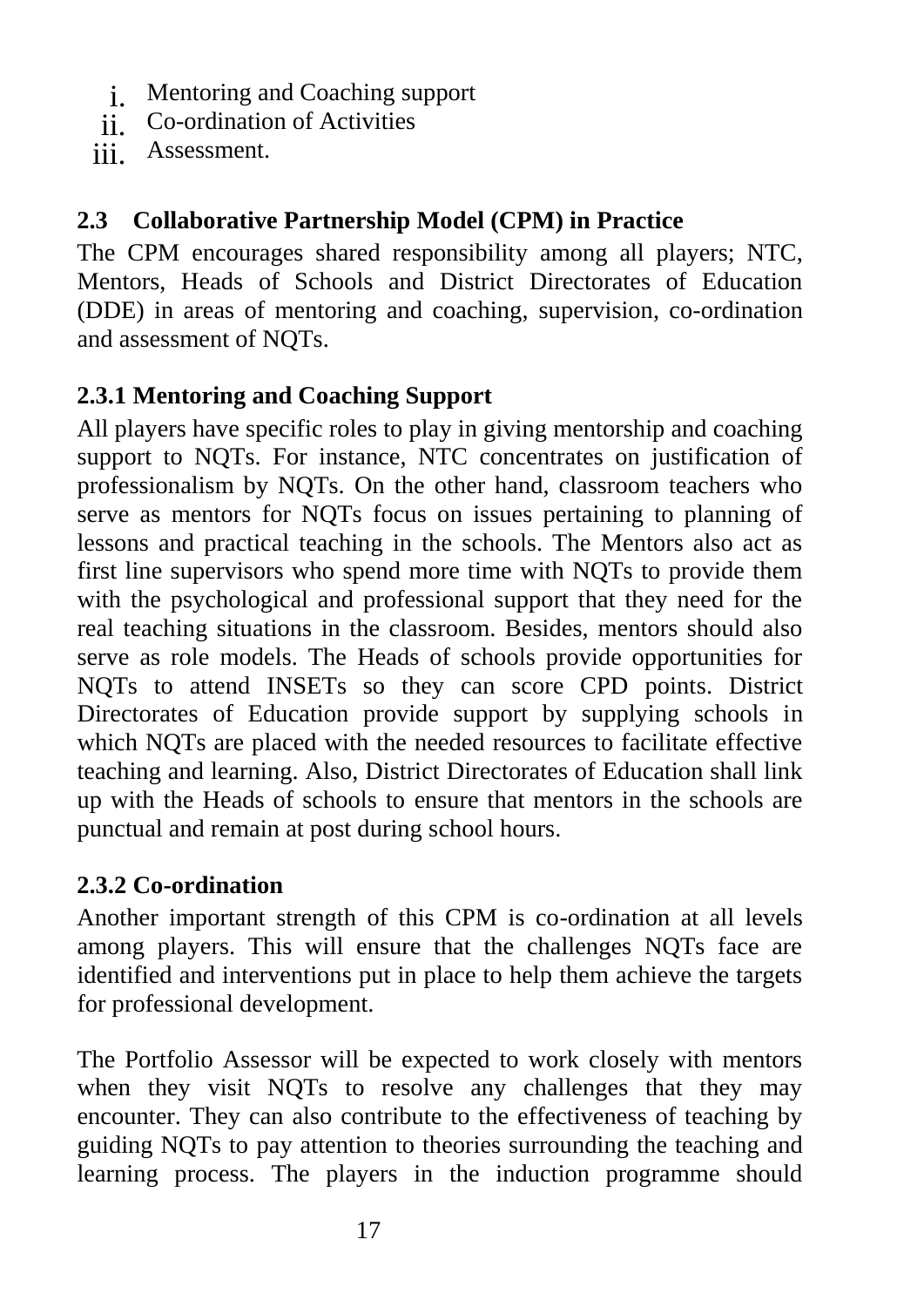regularly share ideas about the progress of NQTs. They should also ensure regular and well-structured contact to exchange views about individual roles in the partnership. This will ensure mutual respect among the players for their shared responsibilities assigned to them.

NQTs should also co-operate with Mentors and all other stakeholders of induction.

## **2.3.3 Assessment**

The Induction programme has been designed to develop the NQTs to become competent teachers. Therefore, the programme is competencybased which expects all players to play their respective roles with respect to the assessment of the NQTs in line with their professional goals.

During the induction, it is expected that:

- i. Continuous field assessment shall be stressed through the effort of the mentor.
- ii. Profiles shall be kept on each NQTs to provide a comprehensive picture of

their accomplishments, attributes and skills development throughout the Induction.

iii. District Directorates of Education and other stakeholders can arrange visits to the schools to assess the performance of NQTs informally, through classroom observations, out of classroom observations, interviews, discussions, etc.

# 2.4 **Contributions of Players to the effective management of the NQTs**

#### **Induction Programme**

The major players in the collaborative partnership model are:

- a. National Teaching Council;
	- b. National Service Secretariat;
	- c. District Directorates of Education;
	- d. Portfolio Assessors;
	- e. Lead Mentors the Headteachers;
	- f. Mentors the Classroom Teachers;

g. Opinion leaders and other community members; and

h. the Newly Qualified Teachers (NQTs)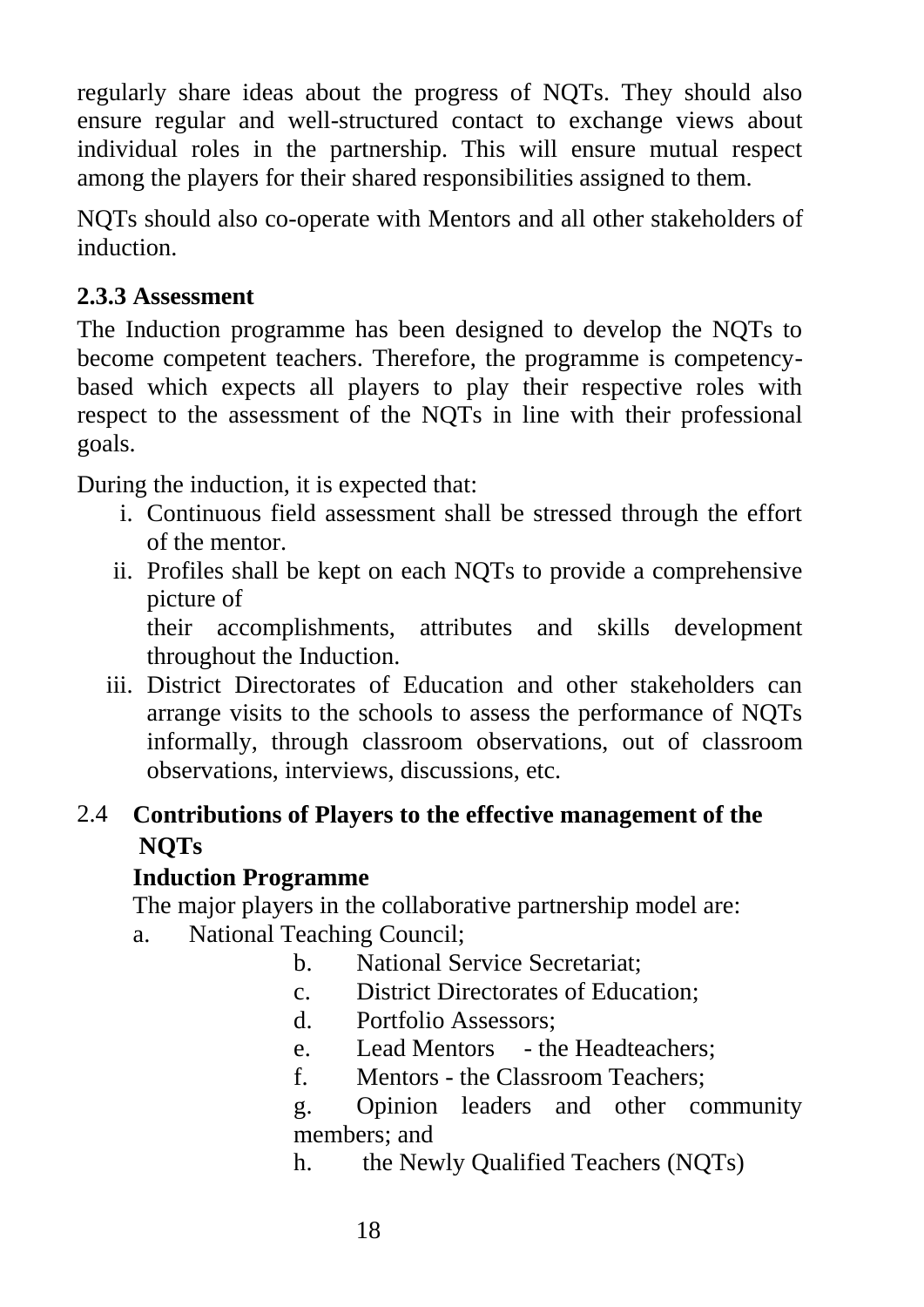# **2.5 Contribution of the Players to the effective management of the Induction Programme**

For effective management of the Induction Programme, all the major players are expected to contribute meaningfully as follows:

- a) The National Teaching Council takes oversight responsibility of the Induction programme and award full license to successful NQTs;
- b) The National Service Secretariat deploys NQTs to districts where NTC has engaged portfolio assessors;
- c) District Directorates of Education shall provide supportive supervision services to NQTs' professional growth and development, and in collaboration with Heads of schools recommend NQTs for licensing;
- d) Based on NTC guidelines, Portfolio assessors support NQTs to develop their portfolios. The assessors also use the portfolio rubrics for assessment.
- e) Lead Mentors and mentors provide mentoring and coaching support to NQTs by drawing on their experiences, mentoring and coaching framework and the National Teachers Standards (NTS);
- f) Opinion leaders and other community members support NQTs with the relevant resources;
- g) NQTs demonstrate the desire to learn more about practical teaching in their new environments.

| <b>PLAYER</b>    | <b>CONTRIBUTION</b>                                 |  |  |  |
|------------------|-----------------------------------------------------|--|--|--|
| <b>Portfolio</b> | Guides NQTs on how to develop the portfolio and     |  |  |  |
| assessor         | undertake assessment of the NQTs portfolio.         |  |  |  |
| (playing the     |                                                     |  |  |  |
| role of          |                                                     |  |  |  |
| Supervisor)      |                                                     |  |  |  |
| <b>NTC</b>       | Provides guidelines and standards for the Induction |  |  |  |
|                  | programme.                                          |  |  |  |
| <b>NSS</b>       | Liaises with NTC and District Directorates of       |  |  |  |
|                  | Education for appropriate placement of the NQTs     |  |  |  |

#### **Table 2.1: The contributions expected of all players in the collaboration partnership** NQTs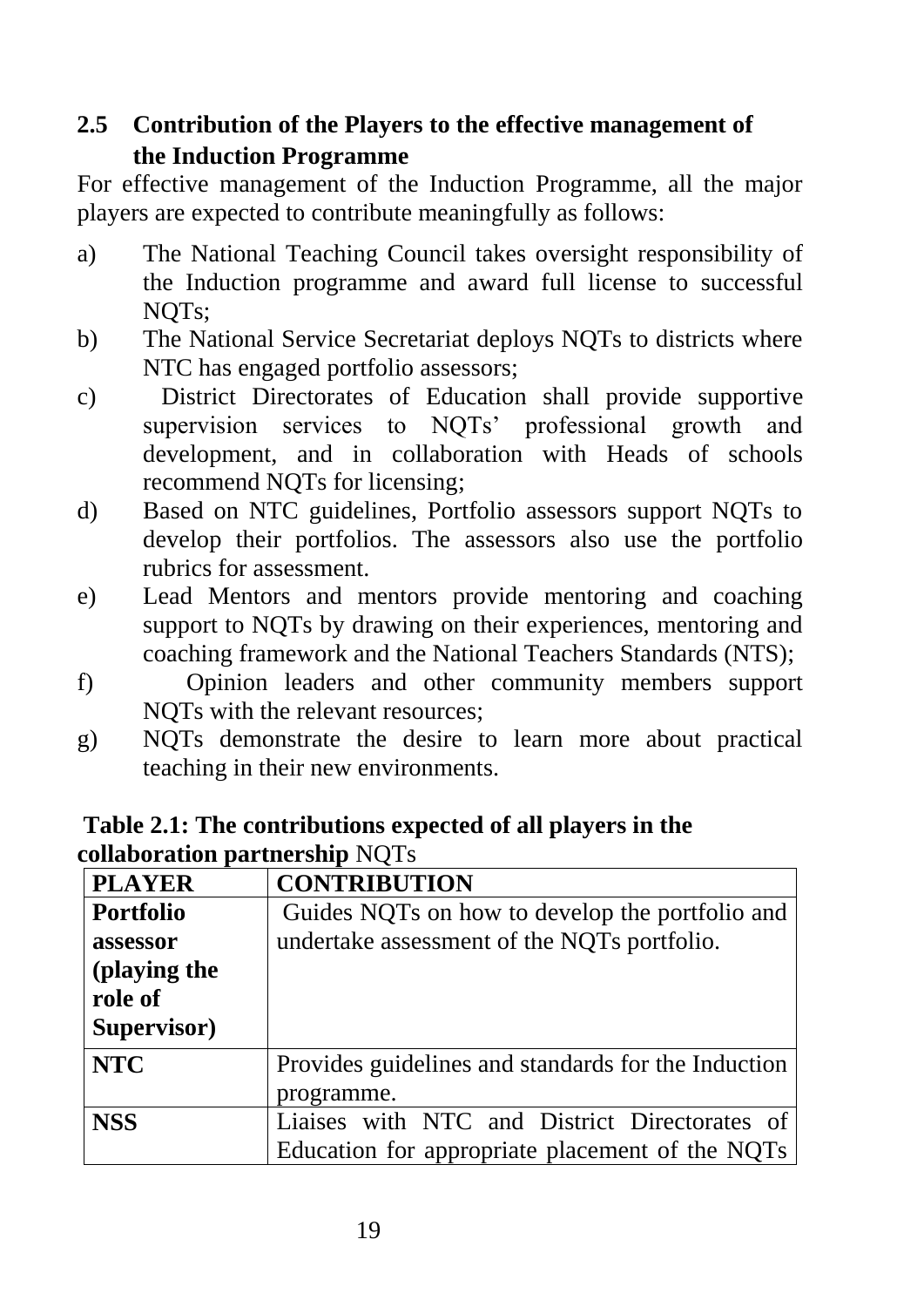|                      | for the Induction programme.                                               |  |  |  |
|----------------------|----------------------------------------------------------------------------|--|--|--|
| <b>DDEs</b>          | Support lead mentors and mentors to provide                                |  |  |  |
|                      | required guidance to NQTs. Recommend NQTs for                              |  |  |  |
|                      | licensing                                                                  |  |  |  |
| <b>Lead Mentor</b>   |                                                                            |  |  |  |
| (Headteacher)        | i. Demonstrates good leadership and effective<br>management in the school. |  |  |  |
|                      | Encourages and promotes the professional<br>ii.                            |  |  |  |
|                      | growth of NQTs.                                                            |  |  |  |
|                      | iii. Provides sound learning environment<br>for                            |  |  |  |
|                      | NQT <sub>s</sub> .                                                         |  |  |  |
|                      | iv. Demonstrates mutual trust and valued                                   |  |  |  |
|                      | professional relationship with other players.                              |  |  |  |
|                      | v. Promotes good public relations between                                  |  |  |  |
|                      | school, and communities.                                                   |  |  |  |
| <b>Mentor</b> (Class | a. Provides professional support and guidance.                             |  |  |  |
| teacher)             | b. Draws experiences from both co-curricular and                           |  |  |  |
|                      | curricular activities to address the professional                          |  |  |  |
|                      | needs of the NQTs.                                                         |  |  |  |
|                      | c. Ensures a conducive classroom atmosphere to                             |  |  |  |
|                      | enhance the work of the NQTs.                                              |  |  |  |
|                      | d. Works closely with NQTs to ensure continuing                            |  |  |  |
|                      | professional growth.                                                       |  |  |  |
|                      | e. Demonstrates mutual trust<br>and valued                                 |  |  |  |
|                      | professional relationship with portfolio                                   |  |  |  |
|                      | assessors, Lead Mentors and NQTs.                                          |  |  |  |
|                      | f. Relates very well with community for the                                |  |  |  |
|                      | needed support of the NQTs                                                 |  |  |  |
| Opinion              | a) Relate NQTs very well with the school to                                |  |  |  |
| <b>Leaders and</b>   | provide the needed support for the NQTs                                    |  |  |  |
| other                | b) Take the initiative to support the NQTs                                 |  |  |  |
| community            |                                                                            |  |  |  |
| members              |                                                                            |  |  |  |
| <b>NQT</b>           | Demonstrates the desire and commitment to<br>$\mathbf{a}$ .                |  |  |  |
|                      | attain the set professional goals and objectives.                          |  |  |  |
|                      | b. Works closely with Mentor and Lead Mentor                               |  |  |  |
|                      | for guidance and professional support.                                     |  |  |  |
|                      | c. Demonstrates the desire to learn more about                             |  |  |  |
|                      | practical teaching.                                                        |  |  |  |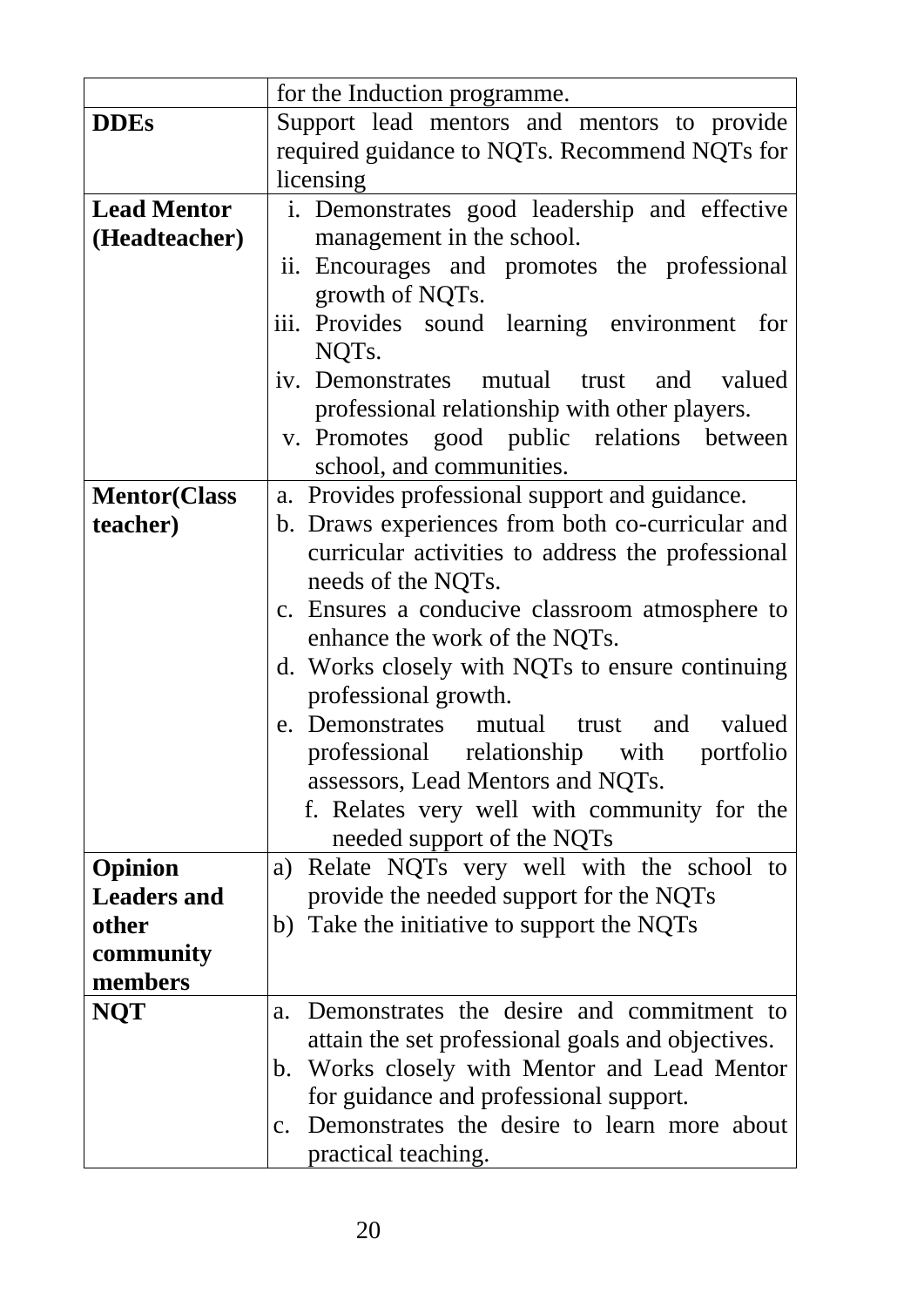|    | d. Demonstrates initiative in the teaching and      |
|----|-----------------------------------------------------|
|    | learning process.                                   |
|    | e. Demonstrates interest in both curricular and co- |
|    | curricular activities.                              |
|    | f. Demonstrates keen interest in pupils' learning,  |
|    | achievement and performance.                        |
| g. | Demonstrates interest to participate<br>in          |
|    | community activities.                               |
|    | h. Establishes a good working relationship with all |
|    | key players.                                        |

# **2.6 OTHER SCHOOL ACTIVITIES**

# **2.6.1 Morning & Closing Assemblies/other Official Gatherings**

NQTs should be encouraged to be part of the morning and closing assemblies as well as other official gatherings. They should be taught how to conduct these meetings. This means that NQTs should attend school assemblies regularly and be punctual.

# **2.6.2 Delegation of Duties to NQTs**

The Lead Mentor should involve NQTs in other special duties.

However, the lead mentor will first have to list all such duties and then invite NQTs to make a choice which should be based on their interests and capabilities. NQTs should be encouraged to learn to accept duties and responsibilities.

The lead mentor may consider pairing NQTs with teachers for such duties since this will give the NQTs a ready guide and someone to learn from.

# **2.6.3 NQTs' Movement Book & Attendance Book**

**The attendance book** should be entered and signed appropriately for each day of the school week by NQTs. This book gives an idea about how regular and punctual NQTs are in their attendance.

**The NQTs' movement book** would give detailed information on the whereabouts of the NQTs when they are not in school during classes hours. NQTs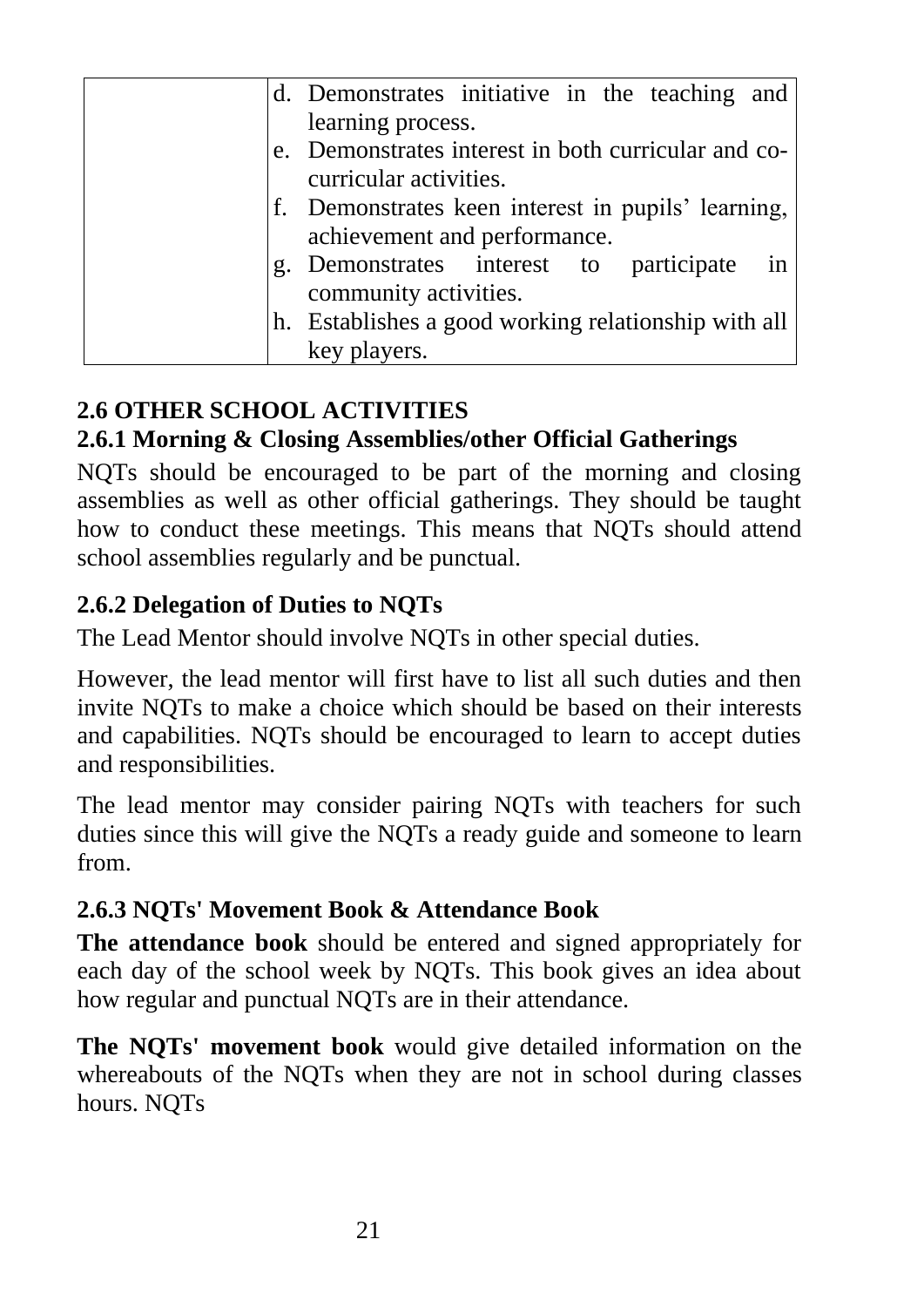# **2.6.4 Roles and Responsibilities of Stakeholders in Mentoring and Coaching**

Mentoring and coaching has been identified as a key driving force during the School Induction period. It is expected to provide support by way of supervision, guidance and motivation to NQTs to adequately develop all areas of teacher competence during the period of Induction. For effective and efficient mentoring and coaching to take place during the induction, stakeholders are expected to be guided by the mentoring and coaching framework developed by National Teaching Council.

# **2.6.5 Qualities of Key Players**

All key players expected to support NQTs should possess the following qualities:

- i. Willingness to be responsible for the professional growth of the NQTs;
- ii. Willingness to share credit for the outcome in the collaborative effort to develop the NQTs;
- iii. Innovativeness in all competency areas for the development of the NQTs;
- iv. Be openness and trustworthiness in supporting NQTs to identify their strengths and weaknesses for discussion and necessary actions;
- v. Respect for other key players; and
- vi. Exemplary supportive supervisory skills and professional competence.

# **2.6.6 What is Expected of Mentors?**

Mentors as first line supervisors of NQTs are expected to perform the following duties:

- a. Be regular and punctual at school to support NQTs;
- b. Stay and supportively supervise NQTs professional practice in the learning environment;
- c. Serve as role models for NQTs to provide professional and emotional support;
- d. Ensure that NQTs manage time well for work and study;
- e. Help NQTs to plan and deliver lessons;
- f. Provide the necessary support for NQTs to assess learning outcomes;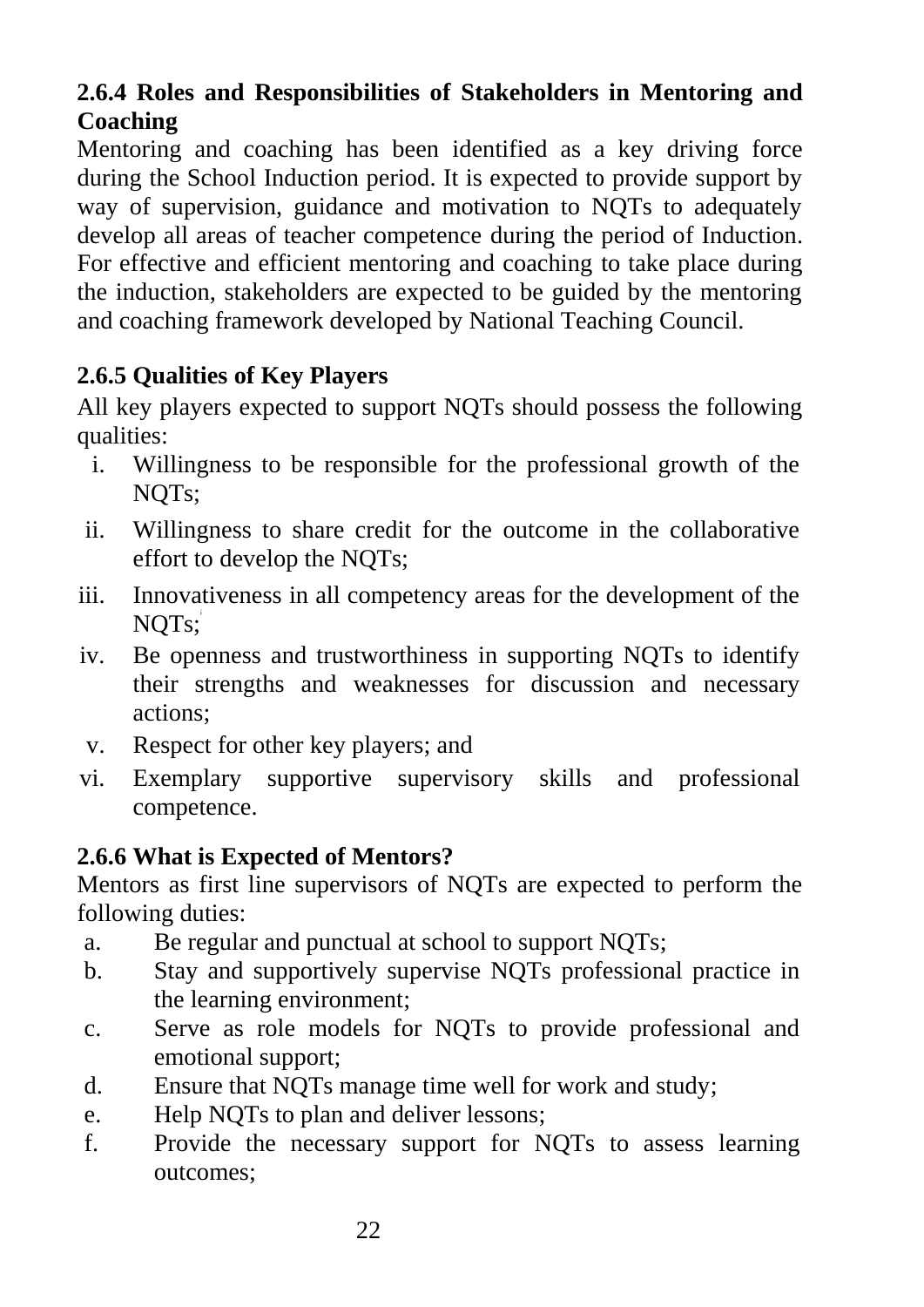- g. Help NQTs to analyze and appraise learners' achievement for decision making;
- h. Assist NQTs to develop their portfolio;
- i. Introduce NQTs to class organization and behaviour management of learners;
- j. Assist NQTs in preparing teaching and learning resources;
- k. Hold discussion sessions with NQTs on their practice for improvement;
- l. Write comprehensive report or profile on NQTs' performance during the Induction.
- m. Hold periodic meetings with Heads of schools to discuss matters pertaining to the interest of NQTs;
- n. Attend community events, staff meetings, school assemblies, seminars and conferences with NQTs to discuss topical issues which will help them achieve the target set for their professional development.

#### 2.6.7 **Role of Lead Mentors (Heads of schools)**

The heads of schools as Lead Mentors and first-line supervisors of the NQTs are expected to:

- a) Organise orientation for NQTs;
- b) Hold meetings with mentors and NQTs to discuss issues concerning professional development of NQTs;
- c) Conduct regular meetings with mentors to discuss progress of NQTs in both curricular and co-curricular activities;
- d) Co-ordinate the activities of Mentors, Portfolio assessors, and NQTs;
- e) Appraise Mentors on their roles and responsibilities; and
- f) Assist NQTs with necessary curriculum resources for their practice.

#### **2.6.8 What is Expected of Portfolio Assessors**

The Portfolio Assessors are experienced teachers or teacher educators who have been trained and engaged by NTC to support professional growth of NQTs. They are expected to perform the following roles:

a. Liaise with NTC and Schools of placement;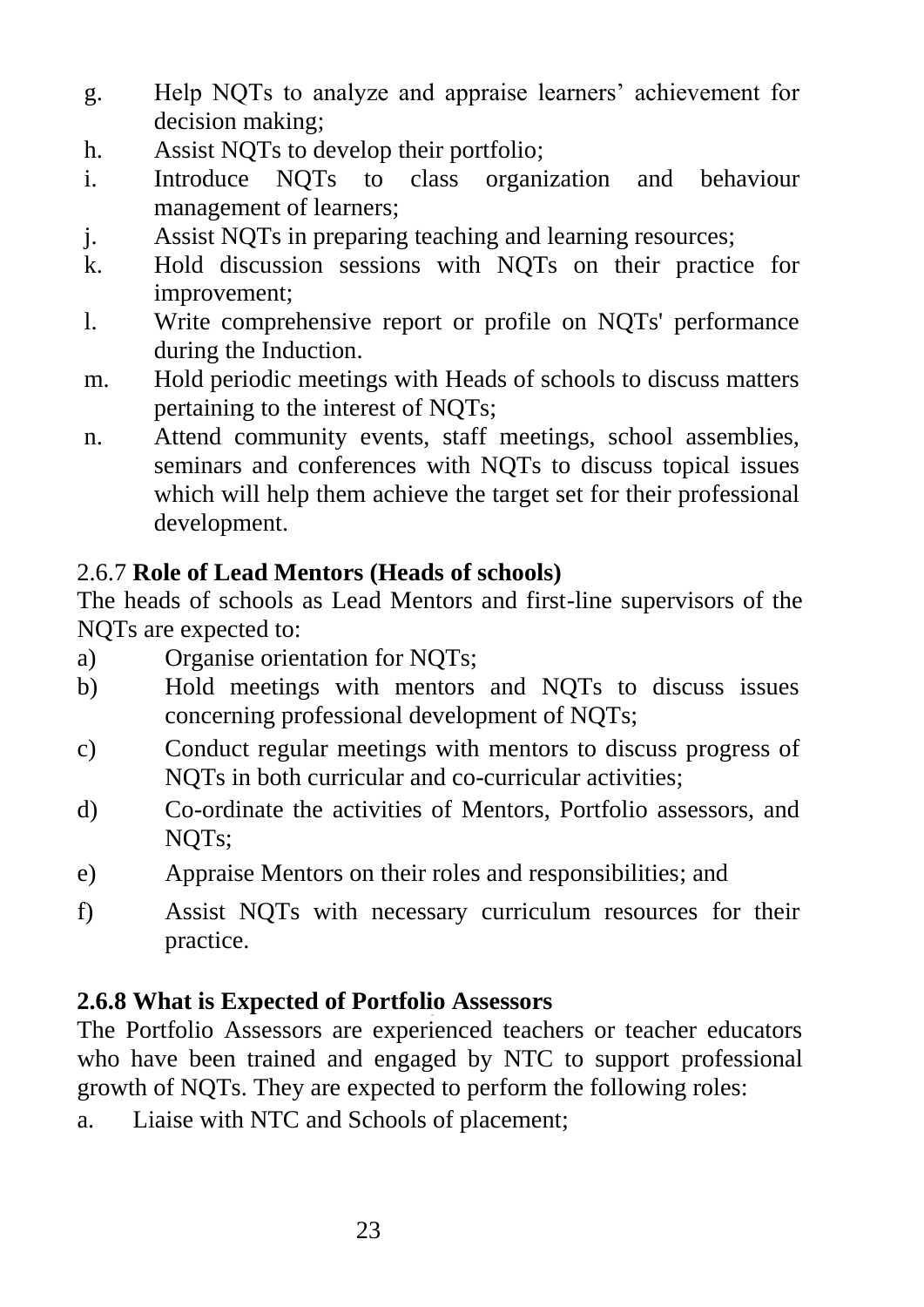- b. Work closely with Lead Mentors and Mentors to advance the professional development of NQTs;
- c. Assist in the assessment of NQTs to help them achieve the basic goals of Induction;
- d. Hold conferences with Lead Mentors, Mentors and NQTs to share ideas and experiences on professional growth of the NQTs;
- e. Assist NQTs to carry out Action Research and develop their portfolios;
- f. Provide feedback on NQTs who may have difficulties in undertaking the induction to NTC for necessary action to be taken;
- g. Provide NQTs with reference materials from NTC; and
- h. Submit portfolio assessment scores on NQTs after the Induction period.

#### **2.6.9 What is Expected of Other Key Players (District Education Officers, SISOs, PTA and SMC)**

These key players may provide some support for academic work in the schools and deal with other important social issues that may impact on the professional growth of the NQTs. Some areas needing their support are:

- a) Provision of curriculum resources;
- b) Provision of accommodation for NQTs;
- c) Provision of furniture for NQTs;
- d) Provision of teaching learning resources;
- e) Promotion of good NQT-Community relationship;
- f) Encouragement of community support for learning; and
- g) Ensuring punctuality and regularity of teachers (Mentors and
- h) NQTs) at school.

# **2.7 Interaction among Portfolio assessors, mentors, NQTs and other Players**

The School Induction program will work well depending on the kind and level of interaction that will flow among key players. Good interaction depends on the mutual respect among key players. Regular meetings will be organised by the Lead Mentor for all players to deliberate on topical issues that promote the professional growth of the NQTs. At all such meetings, the key players must ensure that the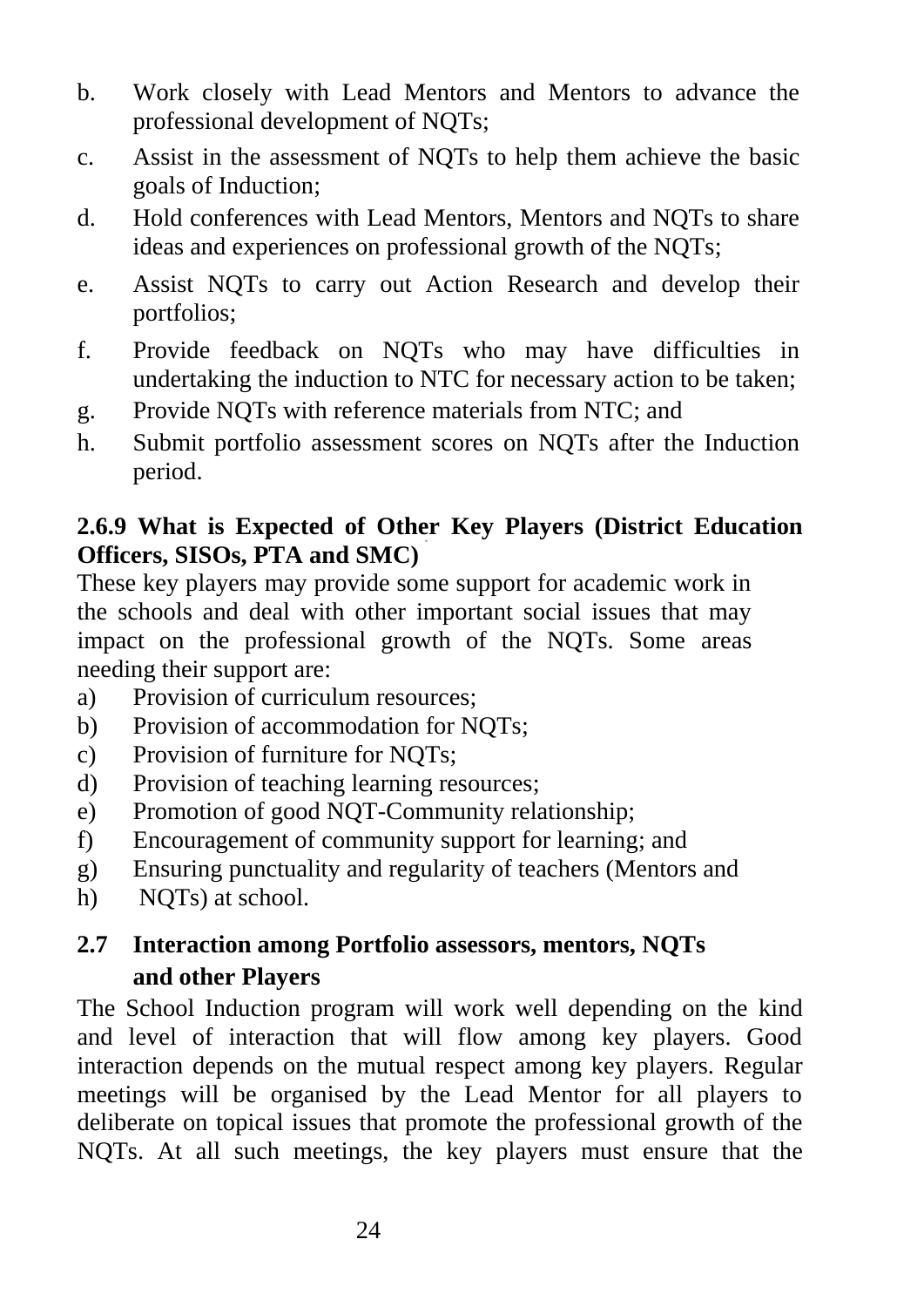following practices prevail for a conducive working environment for participants:

- i. Be punctual and get other members well-informed and in good time before the meeting;
- ii. Be in their best mood and tolerant to other's views;
	- iii. Be frank and friendly;
- iv. Show respect to all present;
- vi. Inspire and motivate one another to participate;
- vii. Relate questions to Teacher Development, especially that of the NQTs; vii. Ensure discussion of issues, principles, skills or techniques but not personalities;

viii. Be a good listener;

- ix. Avoid bossy attitude;
- x. Avoid dominating the discussion;
- xi. End meetings on a friendly note to encourage attendance at subsequent sessions.

# **2.8 RESPONSIBILITIES OF NEWLY QUALIFIED TEACHERS (NQTs)**

In addition to the foregoing responsibilities of the NQTs, there are other experiences that NQTs will need to have during the Induction year. Mentors should, therefore, support them to accept the following responsibilities as part of the competencies that improve teacher performance in and out of the classroom:

- 1. Planning, preparing and presenting the learning plans for vetting;
- 2. Using the vetted learning plan for teaching and learning activities;
- 3. Taking up day-to-day administration of classes i.e. marking of registers;
- 4. Getting involved in co-curricular activities;
- 5. Maintaining discipline in class and school;
- 6. Identifying and attending to individual learning needs;
- 7. Setting targets for classes and working towards achieving them;
- 8. Designing assessment items to assess learning and providing feedback to relevant stakeholders including learners;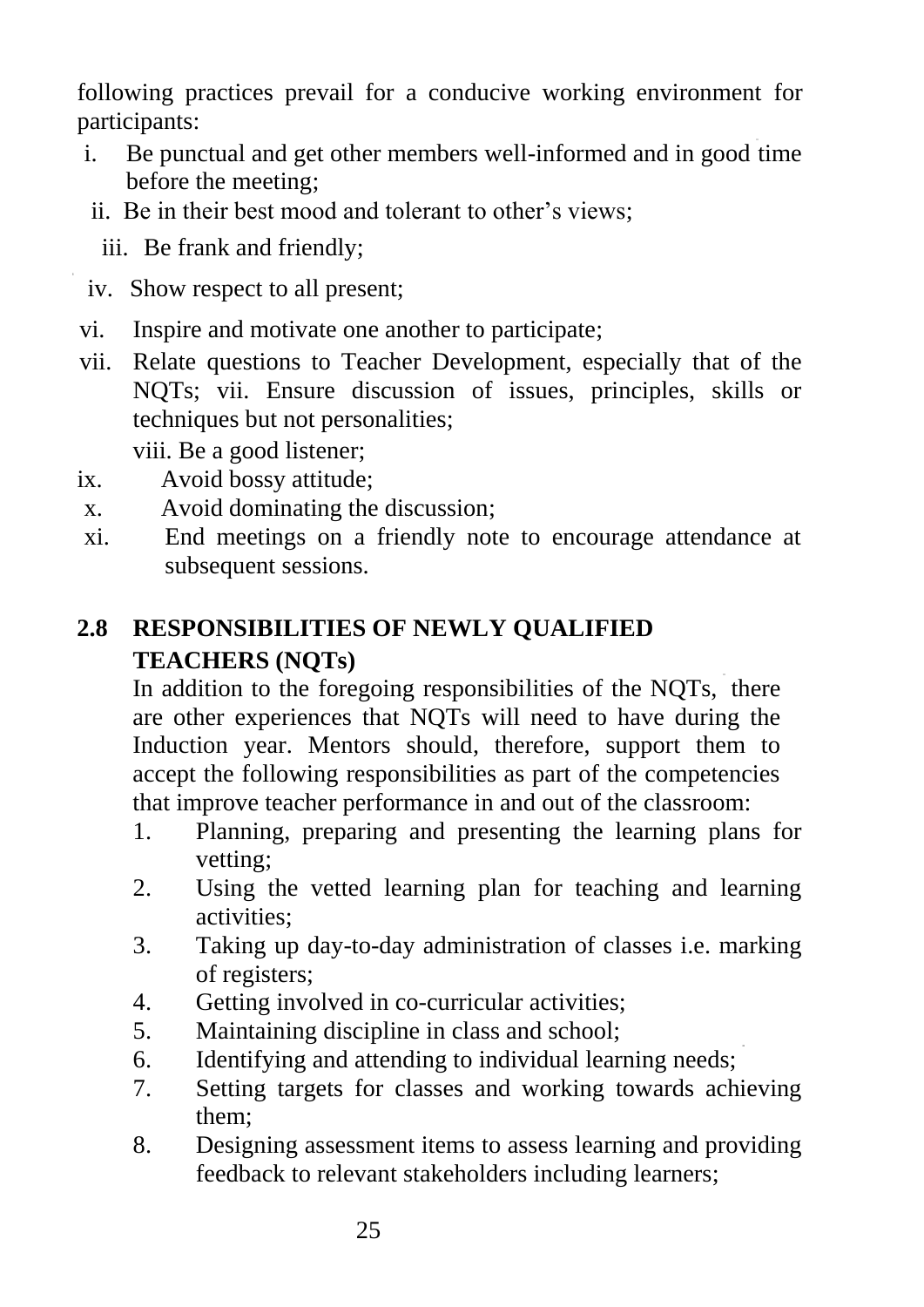- 9. Using instructional hours effectively to improve teaching and learning in class;
- 10. Relating well with community and colleagues, mentors and other players;
- 11. Establishing a conducive atmosphere to promote learning;
- 12. Using participatory methods to promote the interest of learners in class activities;
- 13. Establishing healthy learner-teacher relationships; and
- 14. Conducting evaluation of their teaching practice.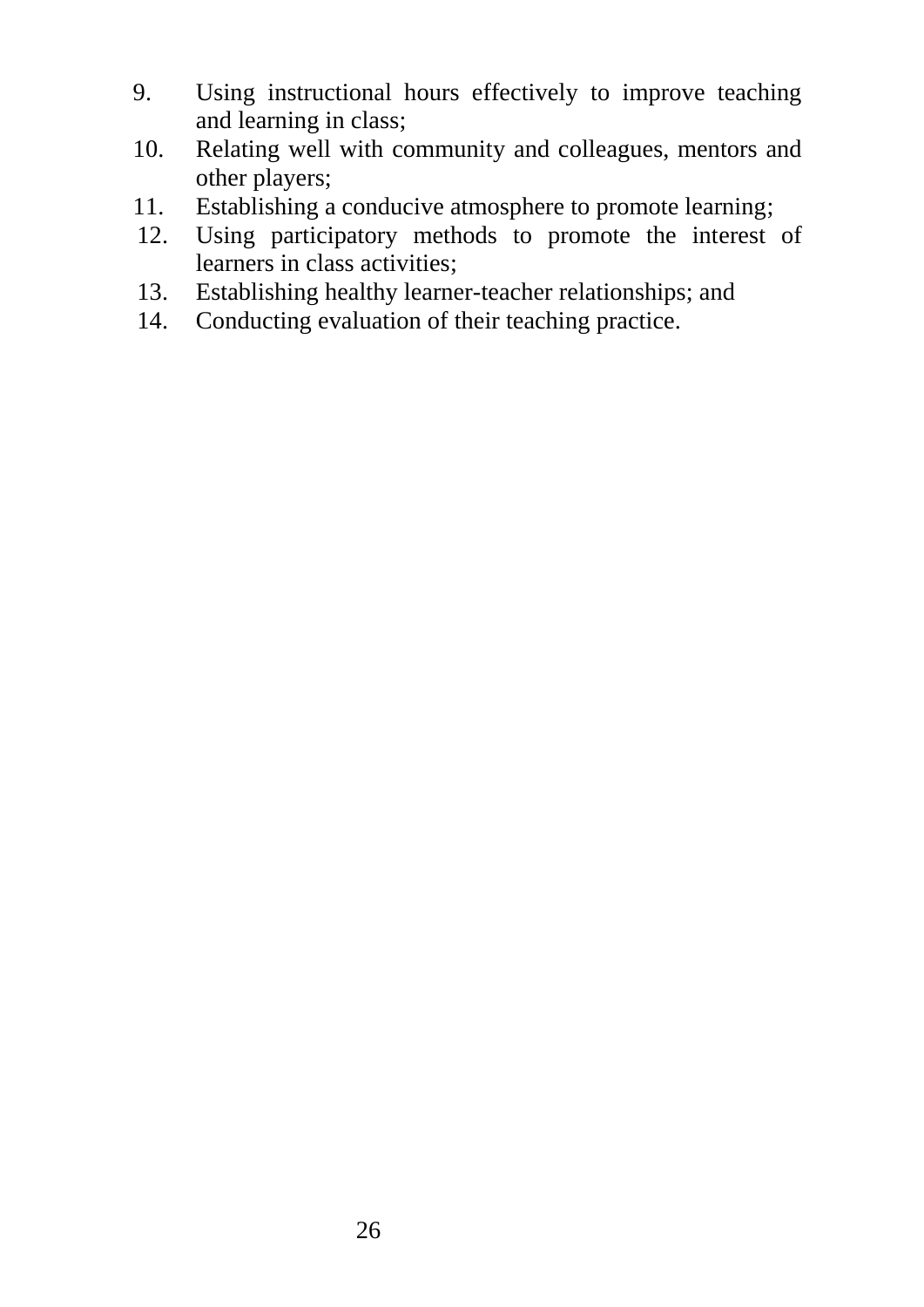# **CHAPTER 3 COMPETENCY AREAS FOR NEWLY QUALIFIED TEACHERS**

# **3.1 Professional Competence in a Teaching and Learning Situation, Competency Matrix for Teaching**

The preparation of teachers to acquire various professional competencies depends largely on the areas of competence emphasised at college and school levels. In view of this, competence statements in various areas are set out in a Matrix on page 17. These competence statements provide a focus for discussion among NQTs, Lead Mentors and Portfolio assessors. The competence matrix is organised in three columns. The first column contains a set of statements on competences which NQTs are expected to acquire at teacher education institutions as they go through Supported Teaching in Schools (STS). These competencies serve as the baseline for strengthening NQTs' teaching skills during the Induction period.

The second and third columns of the competence matrix focus on areas which need to be emphasised while the NQTs are on Induction. Indeed, these columns spell out the demonstration of knowledge and skills acquired at college in real teaching situation. It is expected that by the end of the induction period, all NQTs would have acquired the competencies outlined in the second and third column of the Matrix. This means that NQTs should be capable of demonstrating evidence of good teaching skills as regards the integration of the theory and practice of teaching. There should be improved performance in lesson planning, delivery, classroom organization and management as well as assessment of learning achievements.

In addition, NQTs must demonstrate effectively all the competence statements outlined in the third column.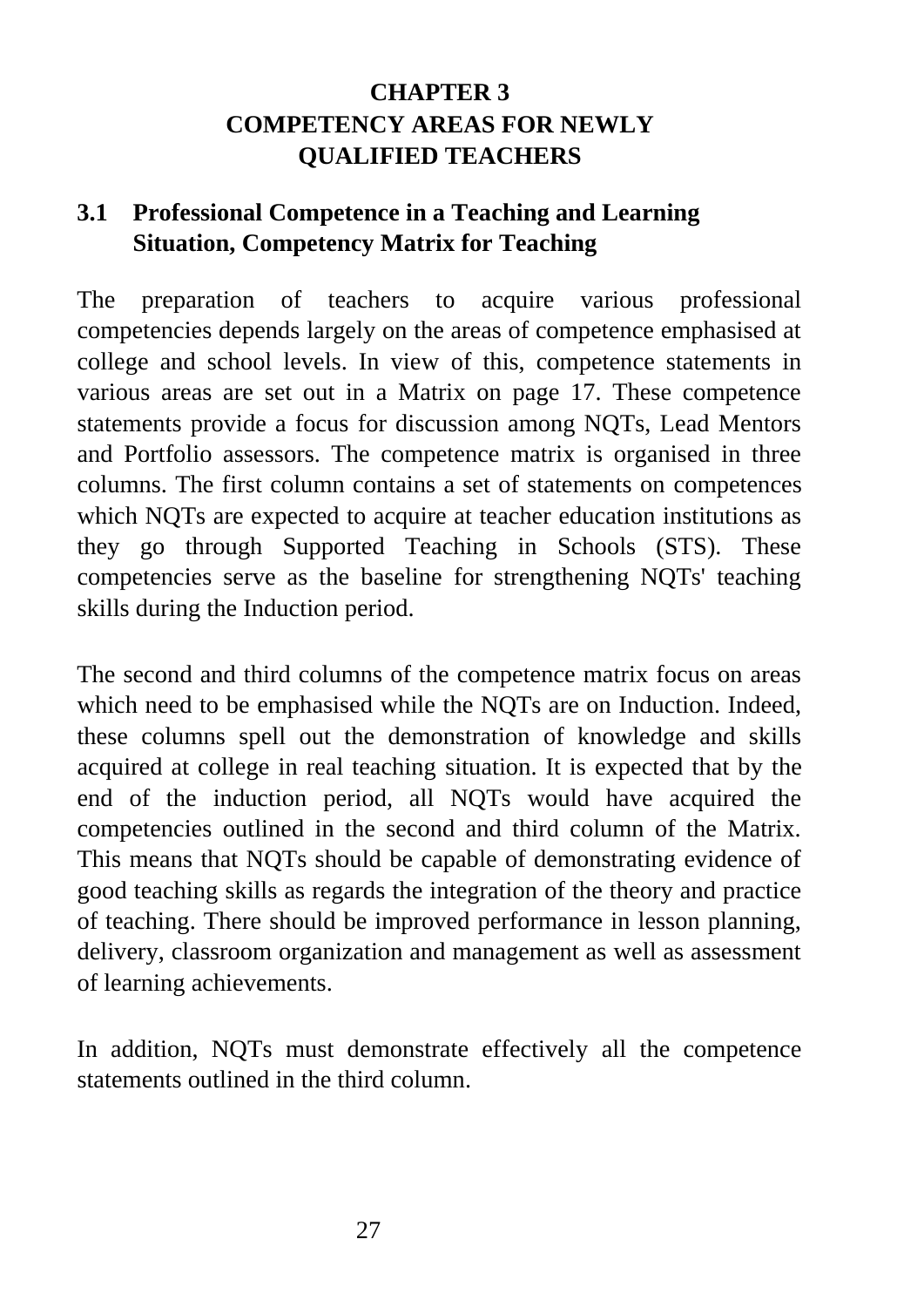These three columns show the different levels of competence to be achieved by NQTs and must serve as a guide for mentors to emphasise in the teaching and learning process. They must also help NQTs to develop the relevant professional teaching competences.

These competence statements have been carefully arranged so that progression can be seen as professional development takes place in NQTs. They also serve as the major areas that need emphasis in the preparation of NQTs by all players in the mentoring and coaching process.

#### **3.1.1 Competency areas**

- 1. Preparation of Scheme of learning
- 2. Lesson Planning
- 3. Lesson delivery: using learner-centred approach
- 4. Classroom Organisation and management
- 5. Assessment of learners' Performance
- 6. Design and use of Teaching and Learning resources

# 3.1.3 **Other competency areas to be developed during school Induction**

- 1. Use of play language as medium of instruction in the lower primary classes
- 2. Multiclass teaching
- 3. Teaching of large classes
- 4. Identification and study of causes of low achievement and measures taken by NQTs to support such cases
- 5. Team planning and teaching

Similarly, the three columns created for the other competency areas, such as use of play language in teaching lower primary, contain competence statements which should be mastered in the first, second and third terms of the induction period.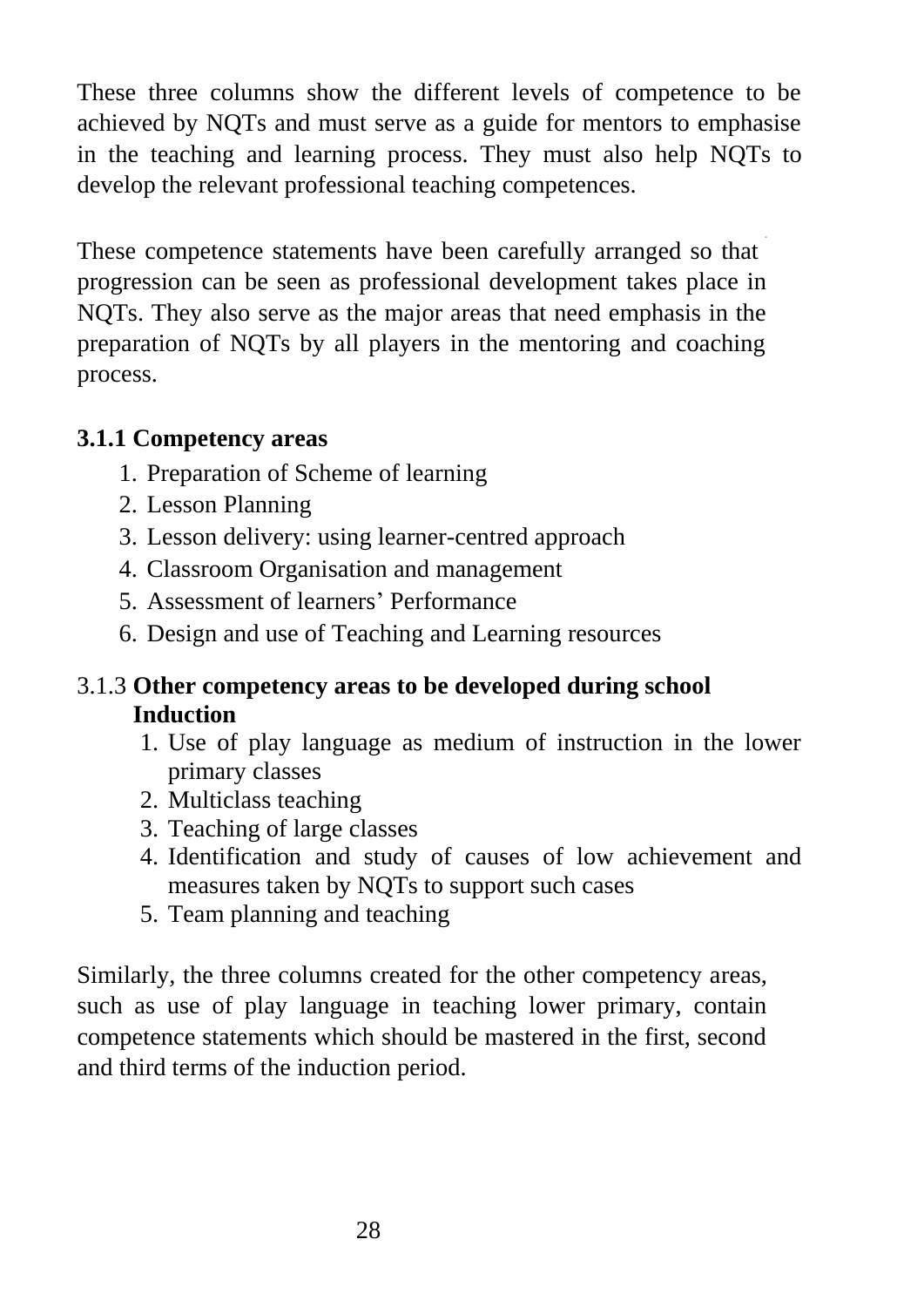# **NQTs COMPETENCE MATRIX**

| <b>LESSON PLANNING</b>          |                                 |                                       |  |  |
|---------------------------------|---------------------------------|---------------------------------------|--|--|
| <b>COMPETENCES TO BE</b>        | <b>COMPETENCES TO BE</b>        | <b>COMPETENCES THAT MUST</b>          |  |  |
| <b>ACQUIRED AT</b>              | <b>MASTERED BY THE END</b>      | <b>REFLECT IN NOTS' TEACHING</b>      |  |  |
| <b>TEACHER EDUCATION</b>        | OF 2 <sup>ND</sup> TERM OF      | BY THE END OF THE 3RD TERM            |  |  |
| <b>INSTITUTIONS</b>             | <b>INDUCTION</b>                | OF INDUCTION                          |  |  |
| Preparing Schemes of            | Planning lessons which<br>1.    | 1. Planning work with learning goals  |  |  |
| learning                        | show awareness of the           | in mind                               |  |  |
| <b>Stating references</b><br>2. | range of learners' interests,   | 2. Setting definite targets in lesson |  |  |
| adequately and clearly          | abilities and needs             | planning and ensures evaluation of    |  |  |
| Stating the different<br>3.     | 2. Planning lesson which        | progress achieved                     |  |  |
| components of the lesson        | demonstrate continuity and      | 3. Showing awareness of the need      |  |  |
| clearly                         | progression aimed at            | for continuity and progression        |  |  |
| Stating day, date and<br>4.     | achieving integration of        | 4. Showing an understanding of the    |  |  |
| duration                        | learning experience             | need to reflect on own practices      |  |  |
| Stating objectives/<br>5.       | Using generic learning<br>3.    | and conducts self-assessment          |  |  |
| indicators/content              | skills to emphasize             | 5. Planning to modify and refine      |  |  |
| standards in achievable or      | activities that learners need   | lessons based on self-assessment      |  |  |
| measurable terms                | to master                       | of practices                          |  |  |
| Stating starters clearly<br>6.  | Setting out relevant core<br>4. | 6. Planning lesson to cater for the   |  |  |
| Planning developmental<br>7.    | competencies clearly            | needs of different ability groups     |  |  |
| appropriate lesson using        | <b>Stating assessment</b><br>5. |                                       |  |  |
| creative pedagogies             | techniques that reflect the     |                                       |  |  |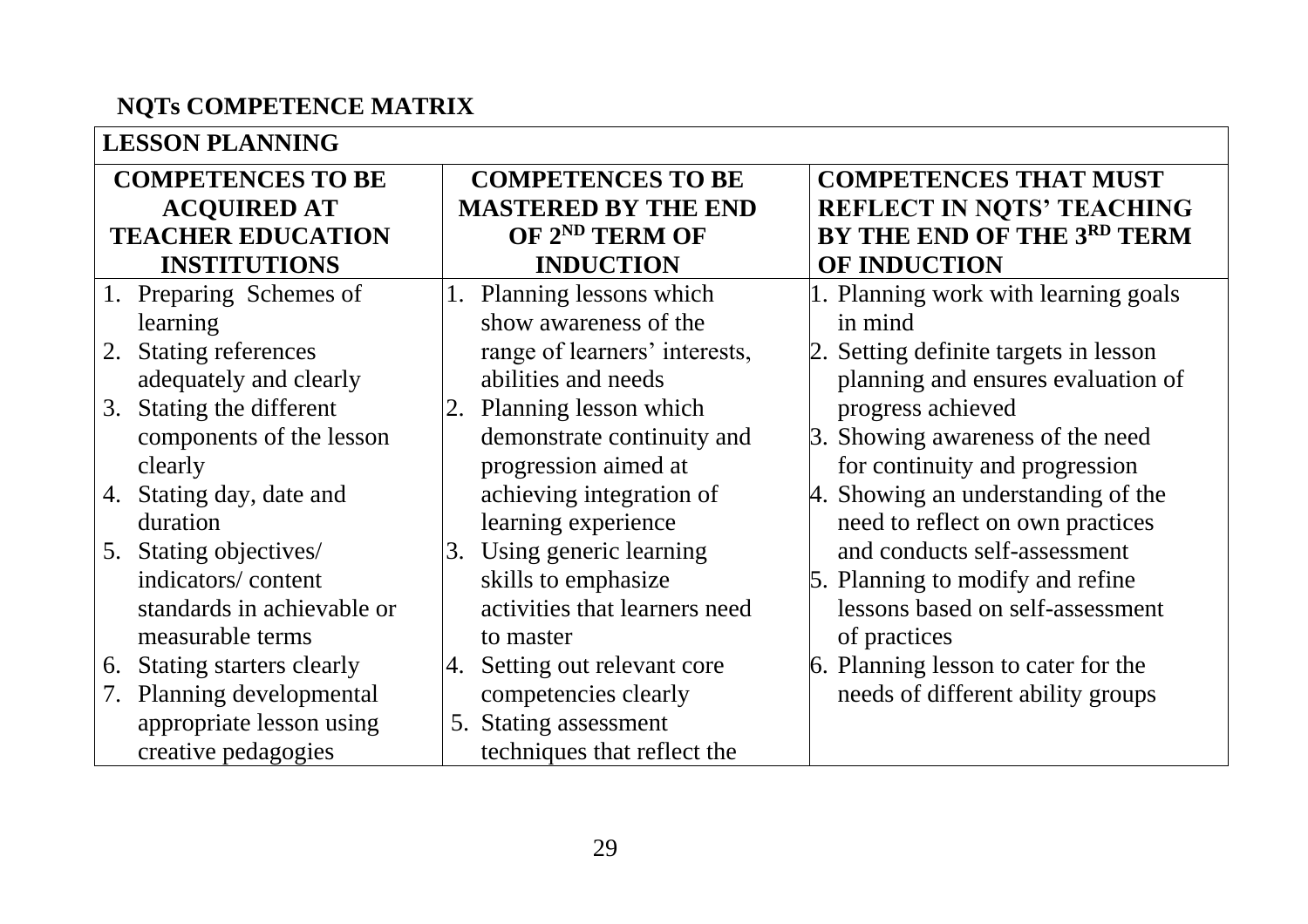| Preparing and uses<br>8.<br>appropriate TLRs<br>effectively<br>9. Planning lessons to suit<br>time allocated<br>10. Stating relevant and | objectives/indicators/content<br>standards of the lesson<br>6. Planning lessons stating<br>relevant teaching and<br>learning resources<br>Integrating appropriate<br>7. |                                                                             |
|------------------------------------------------------------------------------------------------------------------------------------------|-------------------------------------------------------------------------------------------------------------------------------------------------------------------------|-----------------------------------------------------------------------------|
| appropriate core<br>competencies                                                                                                         | technology into the learning<br>design                                                                                                                                  |                                                                             |
| 11. Following the approved<br>learning plan format                                                                                       |                                                                                                                                                                         |                                                                             |
| 12. Integrating appropriate                                                                                                              |                                                                                                                                                                         |                                                                             |
| technology into the<br>learning design                                                                                                   |                                                                                                                                                                         |                                                                             |
| <b>LESSON DELIVERY</b>                                                                                                                   |                                                                                                                                                                         |                                                                             |
| 1. Using appropriate                                                                                                                     | Showing evidence of sufficient<br>1.                                                                                                                                    | Showing in-depth knowledge of<br>1.                                         |
| introduction techniques                                                                                                                  | knowledge and understanding of                                                                                                                                          | subject beyond examination                                                  |
| and links it to the new                                                                                                                  | subject matter                                                                                                                                                          | syllabuses                                                                  |
| lesson<br>2. Using a range of                                                                                                            | Maintaining learners' interest and<br>motivation through stimulating                                                                                                    | Showing evidence of delivering a<br>2.<br>lesson in meaningful way within a |
| appropriate resources in                                                                                                                 | environment such as use of                                                                                                                                              | given time                                                                  |
| lessons                                                                                                                                  | suitable varied and appropriate                                                                                                                                         | Showing evidence of involving<br>3.                                         |
| 3. Demonstrating                                                                                                                         | teaching strategies                                                                                                                                                     | generic learning skills in lesson                                           |
| awareness of the need to                                                                                                                 | Planning group work having regard                                                                                                                                       | delivery                                                                    |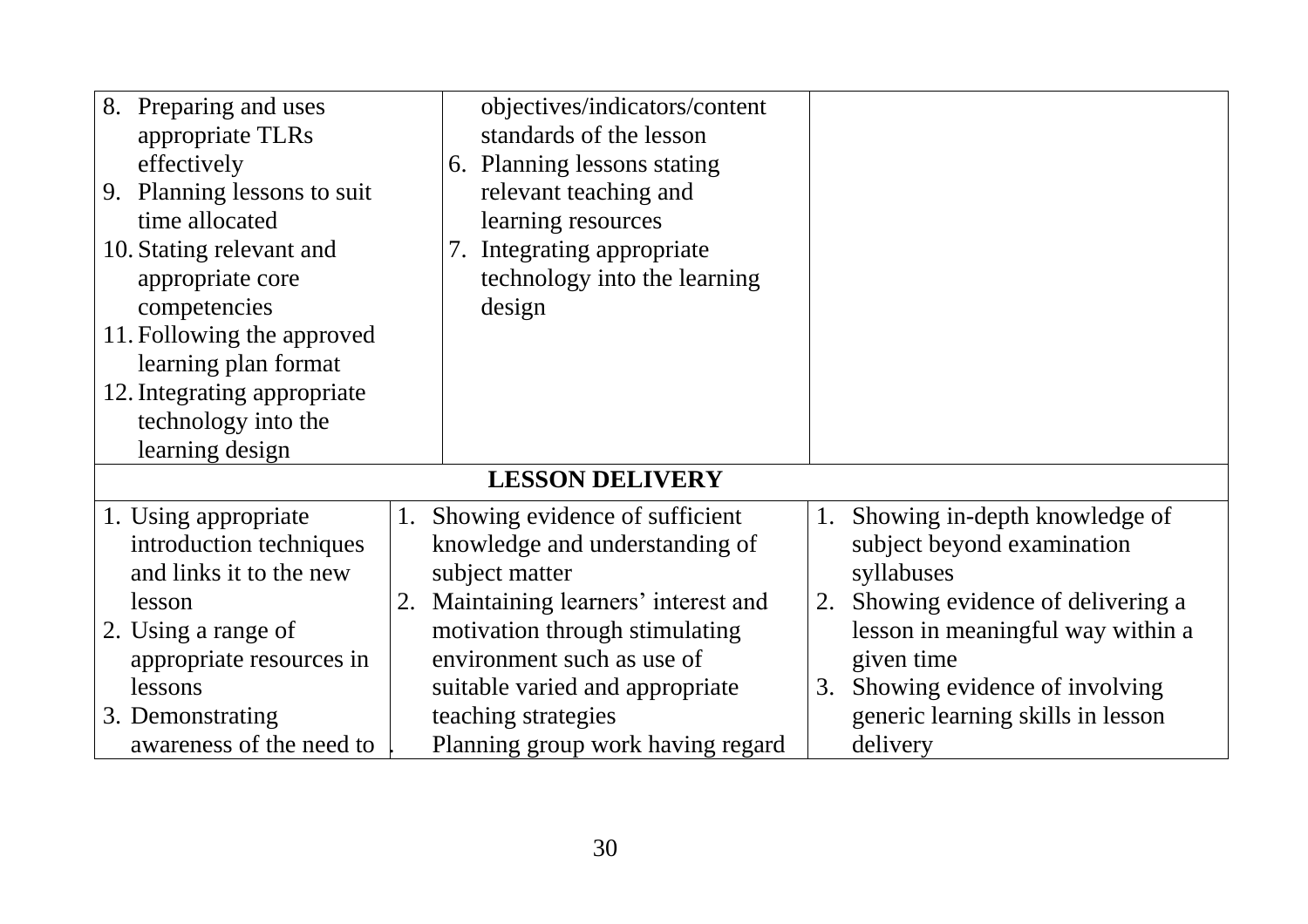| use play-based learning    |    | to classroom layout and promotion        | 4. | Showing evidence of the need for    |
|----------------------------|----|------------------------------------------|----|-------------------------------------|
| and other creative         |    | of a collaborative learning              |    | assessing a lesson/learner ability  |
| pedagogies appropriate     |    | environment, taking into                 | 5. | Using chalkboard, textbooks and     |
| for age and ability,       |    | consideration GESI issues                |    | other instructional resources       |
| taking cognizance of       | 4. | Showing evidence of promoting            |    | effectively                         |
| gender, equity and         |    | generic learning skills through          | 6. | Showing evidence of identifying     |
| social inclusiveness       |    | class activities                         |    | lapses in lesson presentation and   |
| (GESI) issues              |    | 5. Using individual, group and whole     |    | reflecting for continuity and       |
| 4. Showing interest and    |    | class, teaching and learning             |    | progression                         |
| enthusiasm for             |    | strategies effectively and               |    | 7. Evaluating lessons effectively   |
| classroom work             |    | appropriately                            |    | against set targets                 |
| 5. Handling questions      | 6. | Demonstrating understanding of           | 8. | Demonstrating mastery of            |
| effectively                |    | how to handle sensitive topics in        |    | integration of play based learning, |
| 6. Giving clear and simple |    | the teaching learning situations         |    | creative pedagogies and appropriate |
| instructions               |    | 7. Demonstrating awareness of recent     |    | technologies in the teaching-       |
| 7. Demonstrating           |    | ideas or discoveries in the subject      |    | learning process                    |
| systematic and             |    | areas                                    |    | 9. Demonstrating mastery of         |
| sequential delivery of     | 8. | Progressing smoothly and                 |    | integration of appropriate          |
| lesson                     |    | sequentially from one activity to        |    | assessment (as, for, of) techniques |
| 8. Using appropriate       |    | another                                  |    | in their teaching learning process  |
| assessment (as, for, of    |    | 9. Paying attention to different ability |    |                                     |
| learning) techniques in    |    | groups in terms of subject matter        |    |                                     |
| their teaching learning    |    | selection and lesson presentation        |    |                                     |
| process                    |    | 10. Using appropriate motivation         |    |                                     |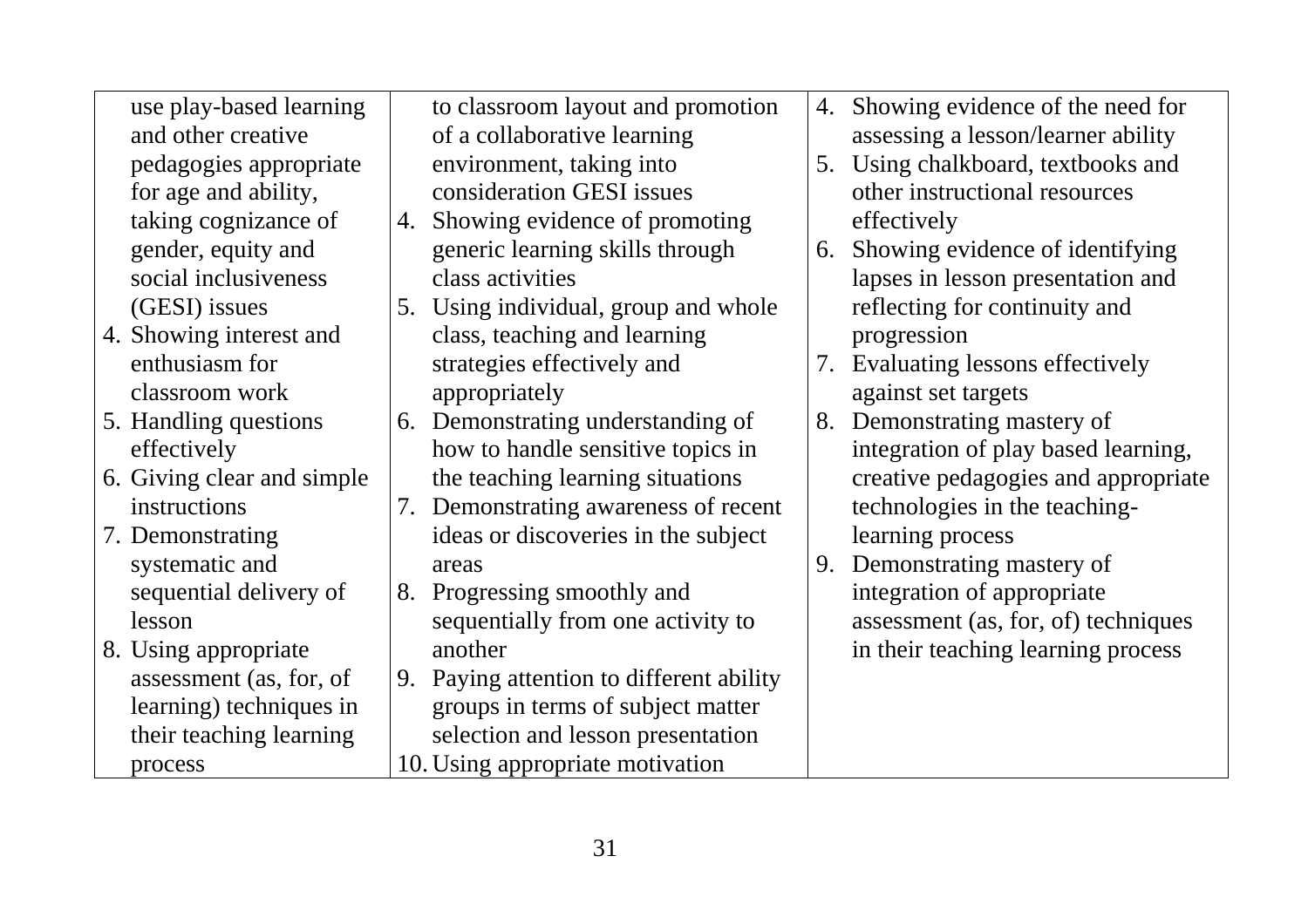| 9. Using appropriate                         | techniques to promote learners'        |                                                  |  |
|----------------------------------------------|----------------------------------------|--------------------------------------------------|--|
| technology to enhance                        | interest to maintain an effective      |                                                  |  |
| teaching and learning                        | learning environment                   |                                                  |  |
| process                                      | Using appropriate assessment<br>11.    |                                                  |  |
|                                              | (as, for, of learning) techniques      |                                                  |  |
|                                              | in their teaching learning             |                                                  |  |
|                                              | process.                               |                                                  |  |
|                                              | Using appropriate technology to<br>12. |                                                  |  |
|                                              | enhance teaching and learning          |                                                  |  |
|                                              | process.                               |                                                  |  |
| <b>CLASSROOM ORGANIZATION AND MANAGEMENT</b> |                                        |                                                  |  |
| 1. Ensuring suitable seating                 | 1. Demonstrating an awareness of the   | 1. Using rewards and positive                    |  |
| arrangements to suit                         | need to use a range of teaching and    | discipline effectively to promote                |  |
| particular lessons and                       | learning strategies appropriate for    | learners' interest and maintain                  |  |
| pupils with difficulties.                    | the age, ability and attainment level  | effective learning environment.                  |  |
| 2. Showing awareness of                      | of learners.                           | 2. Using different groupings of learners         |  |
| various strategies for                       | 2. Managing instructional hours        | to maximize learning.                            |  |
| classroom teaching                           | effectively so that learners have an   | $\beta$ . Maintaining<br>stimulating<br>a<br>and |  |
| realizing that some                          | opportunity to participate actively    | informative environment appropriate              |  |
| classes are more difficult                   | in the teaching-learning process to    | to learning activities through a range           |  |
| than others to manage.                       | gain the expected knowledge and        | of teaching strategies.                          |  |
| 3. Making all attempts to                    | skills.                                | 4. Evaluating the effectiveness of               |  |
| ensure lesson delivery is                    | 3. Showing awareness of the            | various resources in terms of                    |  |
| suitable for the class                       | application of strategies to promote   | learning outcomes.                               |  |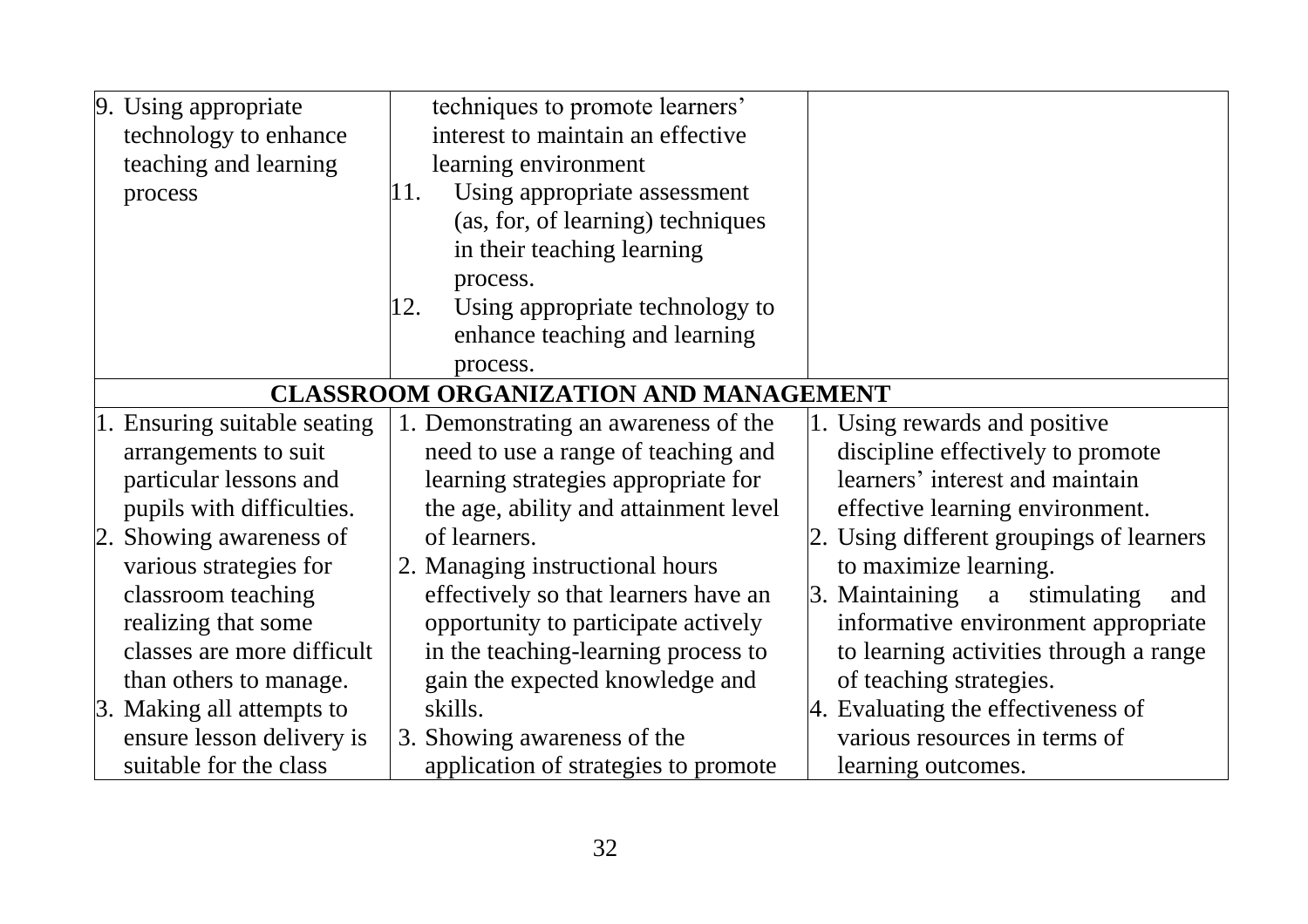| being taught and                                    | learners' motivation.                     |                                           |  |
|-----------------------------------------------------|-------------------------------------------|-------------------------------------------|--|
| accessible to all learners.                         | 4. Showing evidence of how to create      |                                           |  |
| 4. Showing awareness of                             | and maintain a positive and orderly       |                                           |  |
| time constraints in lesson                          | learning environment                      |                                           |  |
| planning and delivery.                              |                                           |                                           |  |
| $\vert$ 5. Using a range of                         |                                           |                                           |  |
| resources in lesson                                 |                                           |                                           |  |
| delivery.                                           |                                           |                                           |  |
| 6. Displaying awareness of                          |                                           |                                           |  |
| age, ability and socio-                             |                                           |                                           |  |
| economic background of                              |                                           |                                           |  |
| learners.                                           |                                           |                                           |  |
| <b>ASSESSING LEARNERS' PERFORMANCE AND LEARNING</b> |                                           |                                           |  |
| 1. Displaying awareness of 1.                       | Choosing appropriate assessment           | Demonstrating understanding and<br>1.     |  |
| the role of assessment in                           | methods in relation to progression        | awareness of new/alternative              |  |
| motivating and                                      | of learners.                              | assessment techniques.                    |  |
| encouraging learners.                               | Providing oral and written feedback<br>2. | Using assessment as, for and of, to<br>2. |  |
| 2. Showing awareness of                             | to learners on their progress.            | support independent study skills for      |  |
| the role of assessment                              | Assessing and recording<br>3.             | effective learning.                       |  |
| as, for and of learning in                          | systematically the progress of            | Using assessment criteria as<br>3.        |  |
| the teaching learning                               | individual learners                       | outlined in the curriculum to gather      |  |
| process                                             | Using assessment in relation to<br>4.     | information on learners'                  |  |
| 3. Realising the importance                         | progression of individual learners        | performance/attainment                    |  |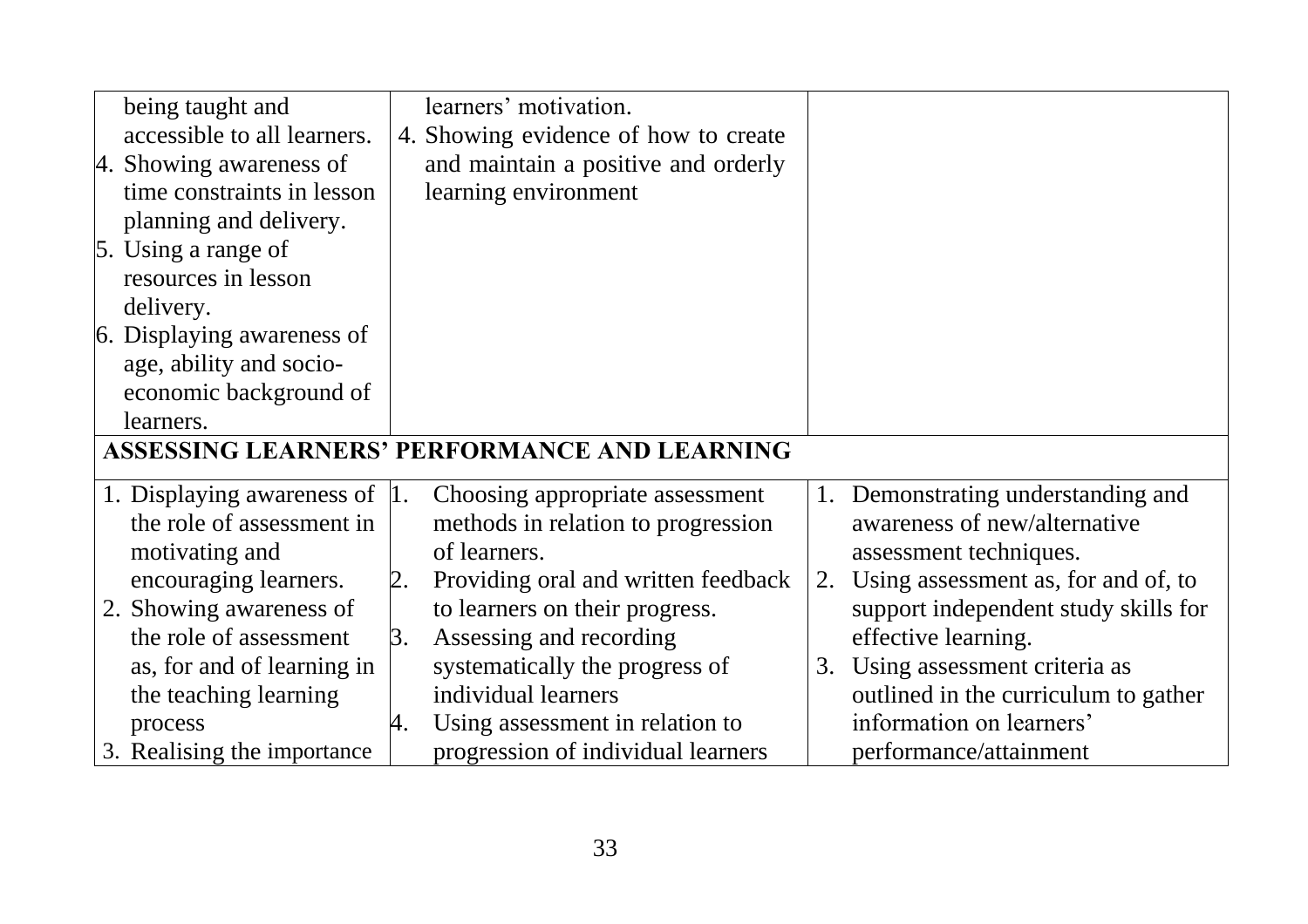| of regular setting,                                    | and provide support for                  |                                          |
|--------------------------------------------------------|------------------------------------------|------------------------------------------|
| conducting and scoring of                              | independent study skills                 |                                          |
| exercises and giving                                   |                                          |                                          |
| prompt feedback.                                       |                                          |                                          |
| 4. Showing awareness of                                |                                          |                                          |
| types of records and the                               |                                          |                                          |
| importance of keeping                                  |                                          |                                          |
| these records of learners'                             |                                          |                                          |
| assessment                                             |                                          |                                          |
| 5. Showing awareness of the                            |                                          |                                          |
| importance of assessment                               |                                          |                                          |
| for referral and                                       |                                          |                                          |
| remediation purposes                                   |                                          |                                          |
| DEVELOPMENT AND USE OF TEACHING AND LEARNING RESOURCES |                                          |                                          |
| 1. Showing evidence of the                             | Adapting learning resources to the<br>1. | 1. Varying teaching and learning         |
| need for teaching and                                  | level of learners                        | resources in response to needs           |
| learning resources in                                  | Using instructional resources<br>2.      | 2. Reflecting on the degree to which     |
| teaching.                                              | effectively                              | learning resources can maximize          |
| 2. Showing resourcefulness                             | Arousing and sustaining learners'<br>3.  | learning                                 |
| and creativity in                                      | interest through                         | 3. Showing evidence of good storage and  |
| assembling instructional                               | effective use of teaching and learning   | maintenance of TLRs                      |
| resources                                              | resources                                | 4. Progressively integrating appropriate |
|                                                        |                                          | technology and creative pedagogies in    |
|                                                        |                                          | the teaching and learning process        |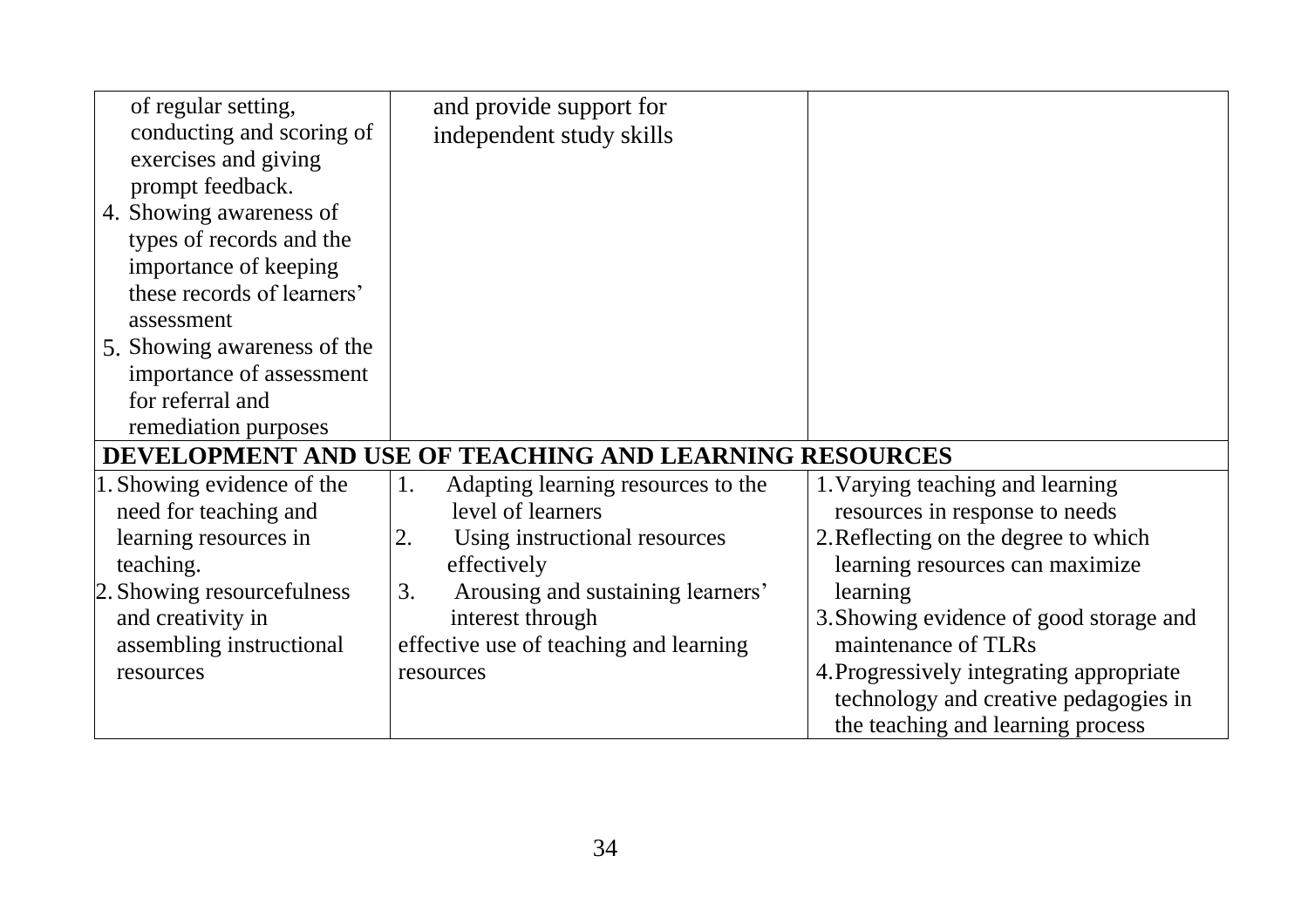|                                                 | USE OF GHANAIAN LANGUAGES AS MEDIUM OF INSTRUCTION<br>THE LOWER PRIMARY LEVEL |                                               |                                            |  |
|-------------------------------------------------|-------------------------------------------------------------------------------|-----------------------------------------------|--------------------------------------------|--|
| 1.                                              | Showing evidence of the                                                       | 1. Presenting lesson based on relevant        | 1. Identifying and focusing on learner     |  |
|                                                 | need for using play                                                           | previous knowledge of learners                | needs through questioning and other        |  |
|                                                 | language at the lower                                                         | 2. Using methods and appropriate              | means during their interaction with        |  |
|                                                 | primary                                                                       | techniques of teaching and learning           | learners                                   |  |
| 2.                                              | Showing awareness of the                                                      | 3. Using positive reinforcement techniques    | 2. Demonstrating knowledge of the          |  |
|                                                 | potential of play language                                                    | to enhance learning                           | potential of the play language in helping  |  |
|                                                 | for developing the                                                            | 4. Catering for learners' diverse needs       | to develop learners' numeracy, literacy    |  |
|                                                 | learners' reading and                                                         | including GESI issues                         | and problem solving skills                 |  |
|                                                 | writing skills                                                                | 5. Maintaining good relationship with         | 3. Planning work which demonstrates        |  |
|                                                 | 3. Planning lesson using                                                      | learners                                      | continuity and progression of learning     |  |
|                                                 | play language to meet                                                         | 6. Demonstrating understanding of the         |                                            |  |
|                                                 | diverse needs of learners                                                     | subject matter                                |                                            |  |
|                                                 | 4. Showing positive attitude                                                  | 7. Demonstrating self-confidence for          |                                            |  |
|                                                 | towards subject taught                                                        | professional teaching work                    |                                            |  |
|                                                 | and encourages learners                                                       |                                               |                                            |  |
|                                                 | to emulate                                                                    |                                               |                                            |  |
| MULTI-GRADE TEACHING AT THE LOWER PRIMARY LEVEL |                                                                               |                                               |                                            |  |
|                                                 | 1. Showing an awareness of                                                    | Adapting lesson to meet the needs of<br>1.    | 1. Demonstrating some degree of reflection |  |
|                                                 | the need for multi-grade                                                      | learners in various grades put together       | to evaluate learning needs                 |  |
|                                                 | teaching in certain areas                                                     | Sustaining interest of learners through<br>2. | 2. Evaluating lessons through questioning  |  |
|                                                 | 2. Planning work to cater for                                                 | effective use of teaching-learning            | and summarizes salient points for          |  |
|                                                 | the varying needs of                                                          | resources                                     | learners                                   |  |
|                                                 | learners in different class                                                   | 3. Engaging learners effectively              |                                            |  |
|                                                 | situations                                                                    |                                               |                                            |  |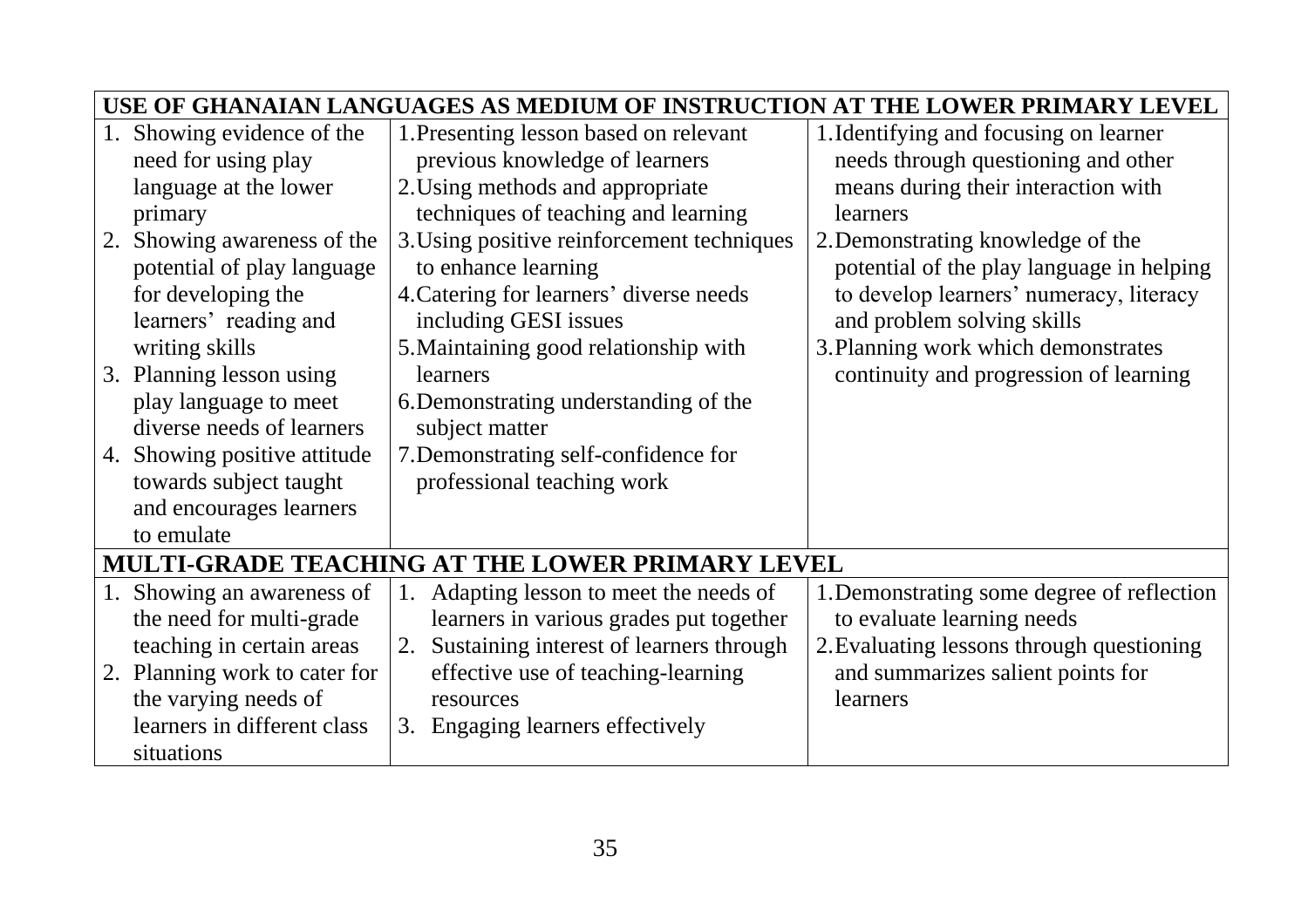| 3. Showing resourcefulness                                  |                                       |                                         |  |  |
|-------------------------------------------------------------|---------------------------------------|-----------------------------------------|--|--|
| and creativity in multi-                                    |                                       |                                         |  |  |
| grade situations                                            |                                       |                                         |  |  |
| <b>TEACHING OF LARGE CLASSES AT THE LOWER PRIMARY LEVEL</b> |                                       |                                         |  |  |
| Showing awareness of                                        | Selecting and using appropriate<br>1. | 1. Demonstrating the ability to reflect |  |  |
| implications of large                                       | resources taking into consideration   | over the strategies employed in         |  |  |
| class sizes on teaching                                     | the learners' diverse needs           | teaching large classes                  |  |  |
| and learning                                                | 2. Managing instructional time        | 2. Using various teaching techniques to |  |  |
| 2. Showing awareness of                                     | effectively                           | engage and sustain learners' interests  |  |  |
| various strategies for                                      | 3. Maintaining learners' interest and | 3. Demonstrating the ability to         |  |  |
| teaching large classes                                      | motivation by use of varied and       | sequence learning activities so that    |  |  |
| 3. Demonstrating                                            | appropriate teaching strategies       | learners have an opportunity to gain    |  |  |
| awareness of various                                        | Showing awareness of the<br>4.        | expected knowledge and skills.          |  |  |
| strategies for classroom                                    | application of strategies to promote  | 4. Evaluating lesson to determine       |  |  |
| management                                                  | learners' motivation and              | teaching and learning outcomes          |  |  |
| 4. Using a range of                                         | participation in large classes        |                                         |  |  |
| appropriate resources in                                    |                                       |                                         |  |  |
| lesson delivery                                             |                                       |                                         |  |  |
| Showing evidence of<br>5.                                   |                                       |                                         |  |  |
| appropriate planning                                        |                                       |                                         |  |  |
| and application of                                          |                                       |                                         |  |  |
| strategies for teaching                                     |                                       |                                         |  |  |
| large classes                                               |                                       |                                         |  |  |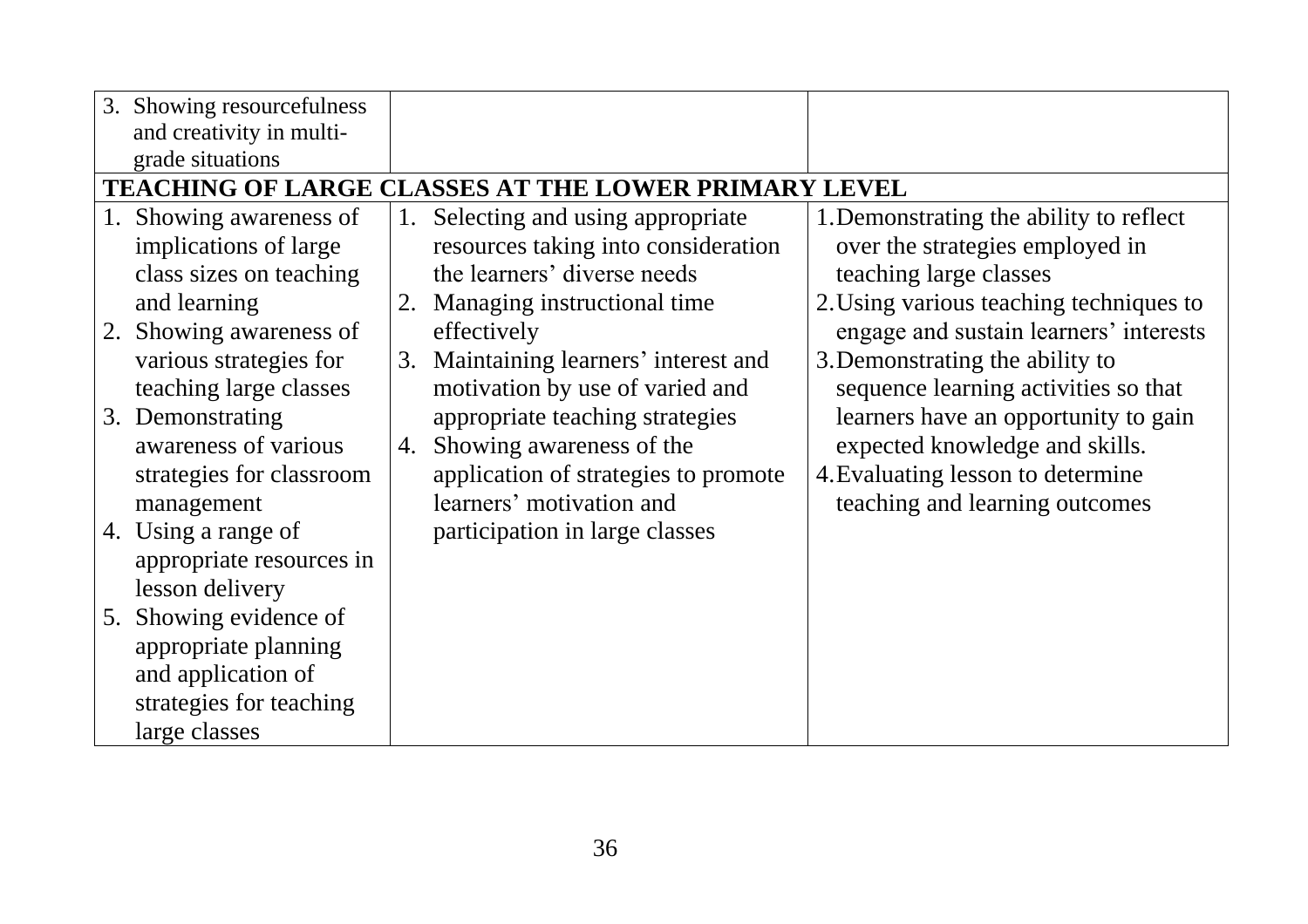|                                                                                                                                                                                                                                                       |          |                                                                                                                                                                                                                                  |    | <b>IDENTIFICATION OF CAUSES OF LOW ACHIEVEMENT FOR APPROPRIATE INTERVENTION</b>                                                                                                                                  |
|-------------------------------------------------------------------------------------------------------------------------------------------------------------------------------------------------------------------------------------------------------|----------|----------------------------------------------------------------------------------------------------------------------------------------------------------------------------------------------------------------------------------|----|------------------------------------------------------------------------------------------------------------------------------------------------------------------------------------------------------------------|
| 1. Demonstrating an<br>awareness of the<br>diverse abilities of                                                                                                                                                                                       | 1.       | Showing ability to investigate<br>causes of low achievement among<br>learners                                                                                                                                                    |    | 1. Demonstrating the ability to reflect<br>on the causes of varied<br>achievement levels of learners                                                                                                             |
| learners<br>2. Demonstrating ability<br>to identify diverse<br>needs of learners<br>3. Planning lessons to<br>cater for the diverse<br>abilities of learners                                                                                          | 2.<br>3. | Showing awareness of strategies<br>and current discoveries on how to<br>address causes of low<br>achievement among learners.<br>Demonstrating evidence of how to<br>plan and present lesson<br>sequentially to meet the needs of | 2. | Showing ability to evaluate<br>strategies adopted in teaching low<br>achievers<br>3. Demonstrating ability to design<br>work plan to track progression of<br>learning among low achievers for<br>decision making |
| 4. Showing evidence of<br>knowledge and<br>understanding to<br>deliver lessons to meet<br>the need of learners<br>5. Showing evidence of<br>sufficient knowledge<br>and understanding of<br>the need to offer<br>remedial support to<br>low achievers | 4.<br>5. | learners<br>Providing prompt feedback to low<br>achievers in a diagnostic manner<br>Providing remedial teaching and<br>support for low achievers                                                                                 |    | 4. Demonstrating some degree<br>of reflection on the need for<br>remedial support while<br>teaching                                                                                                              |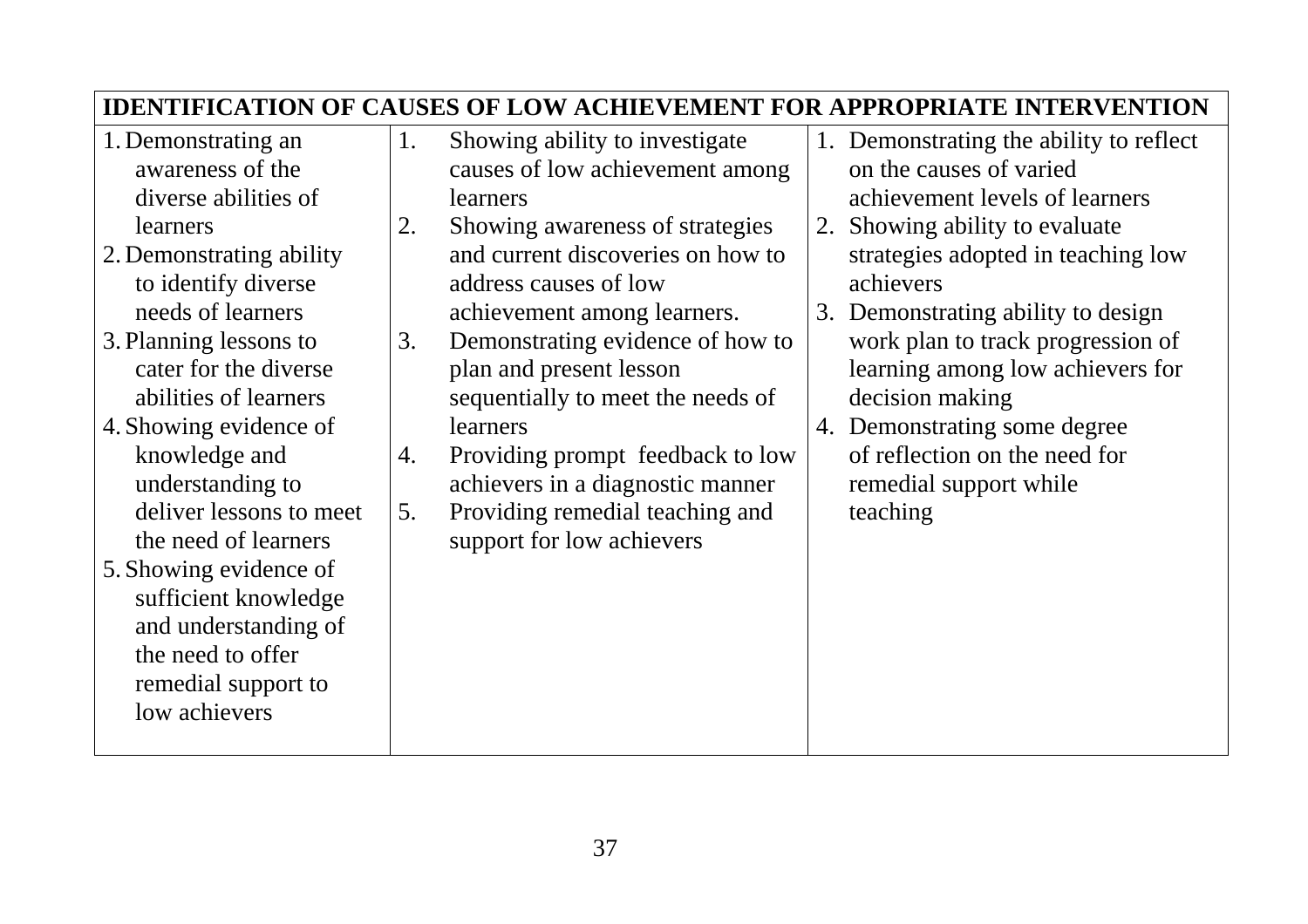# **WRITING REPORT ON FINDINGS OF ACTION TAKEN BY NQTs TO SUPPORT LOW ACHIEVERS**

| 1 <sup>ST</sup> HALF OF INDUCTION                                                                                                                                                                                                                                                                                                                          | 2 <sup>ND</sup> HALF OF INDUCTION                                                                                                                                                                         |
|------------------------------------------------------------------------------------------------------------------------------------------------------------------------------------------------------------------------------------------------------------------------------------------------------------------------------------------------------------|-----------------------------------------------------------------------------------------------------------------------------------------------------------------------------------------------------------|
| 1. Shows evidence of knowledge and understanding of<br>the need to carry out an Action Research to help<br>improve the performance of low achievers<br>2. Demonstrates an awareness of the need to update<br>report on low achievers<br>3. Prepares comprehensive report on low achievers to<br>serve as a guide and appraisal for diagnostic<br>teaching. | 1. Writes a profile on low achievers to show<br>progression<br>2. Show commitment to developing subject<br>knowledge to help low achievers<br>3. Demonstrates continuous reflection of<br>strategies used |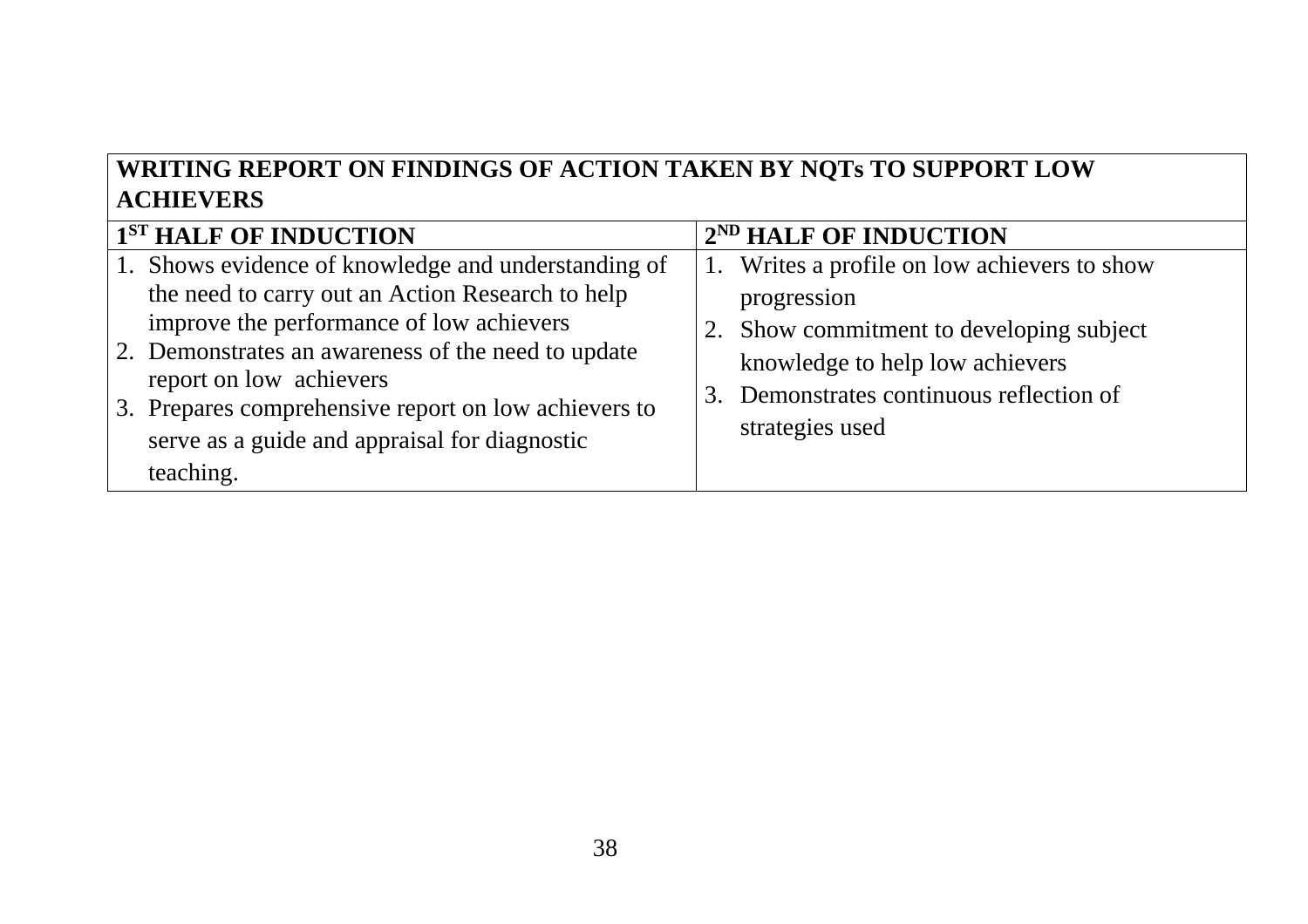# **3.2 COMPETENCES REQUIRED FOR LIVING IN A NEW COMMUNITY**

The other major competency area involves issues about living and working in new communities. NQTs must be equipped to demonstrate a high degree of self-discipline and a sense of community living to remain relevant.

Important areas that need to be emphasised for the NQTs should include:

- a. Living in a compound house;
- b. Provision/preparation of meals during the Induction period;
- c. Involvement in community activities;
- d. Adjustment to social norms and culture;
- e. Observance of taboos and customary rites;
- f. Non-involvement in local politics;
- g. Good moral behaviour;
- h. Management of personal finances;
- i. Good health awareness and practices;
- j. Decent Dressing and good grooming; and
- k. Safety and security consciousness.

# **3.2.1 Living in a Compound House**

Observance of certain acceptable forms of behaviour is required to ensure harmonious co-existence in compound houses. NQTs should be informed of the importance of:

- a. exchanging greetings;
- b. living in companionship and supporting one another;
- c. taking part in cleaning/sanitation activities;
- d. sharing in the use of utilities and the payment of attendant bills.

## a. **Greetings**

As tenants in a compound house, NQTs are encouraged to cultivate the habit of exchanging greetings with neighbours, especially in the mornings and on arrival in the house after a long period of absence. For example, on arrival from school, NQTs have to greet people they meet in the house. NQTs should understand that in our culture the refusal to greet breeds suspicion and animosity.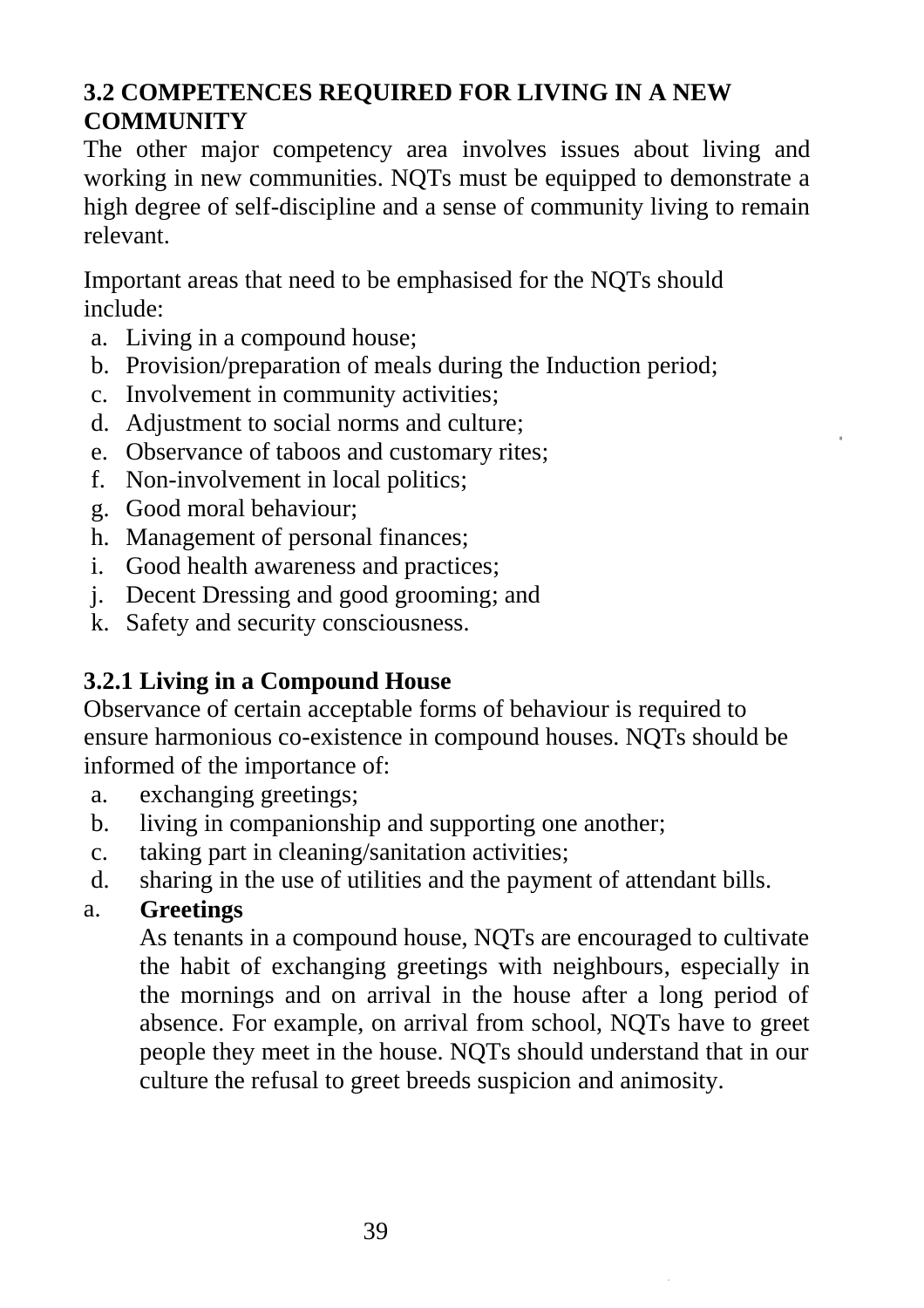#### b. **Living in Companionship**

NQTs are encouraged to understand that life in a compound house is one of companionship and living in unison. They are encouraged to be one another's keeper.

#### c. **Cleaning and Sanitation Activities**

Cleaning of toilets, bathrooms and the compound is done collectively. In some cases, a roster is made and tenants are to co-operate to ensure peaceful co-existence.

#### d. **Sharing utilities and the payment of bills**

- I. It is important to sensitise NQTs on the need to pay bills for utilities such as electricity and water promptly.
- II. In compound houses, these are shared using a formula. For example, electricity bills may be shared according to the number of gadgets or bulbs one may use. Water bills may be shared according to the number of household members.

#### e. **General comportment in a compound house**

Living in a compound house demands a certain level of decorum. For instance, NQTs are advised on the need to avoid noise making and gossiping.

#### f. **Provision/Preparation of meals during school Induction** NQTs should be informed that their feeding during the period of Induction could be done through:

- a) Individual cooking Even though this option may allow the individual to choose what to eat and when to eat, it may be more costly.
- b) Joint cooking This allows Newly Qualified teachers to come together and cook for themselves. They may contribute equal amounts of money for a period for food purchases and cook in turns or by two people at a time.
- c) Hiring a caterer A caterer may be hired by an individual or group of NQTs to cook for a fee.

#### g. **Involvement in community activities**

Active involvement in community activities could foster a positive NQT-community relationship. NQTs are encouraged to take active part in community activities.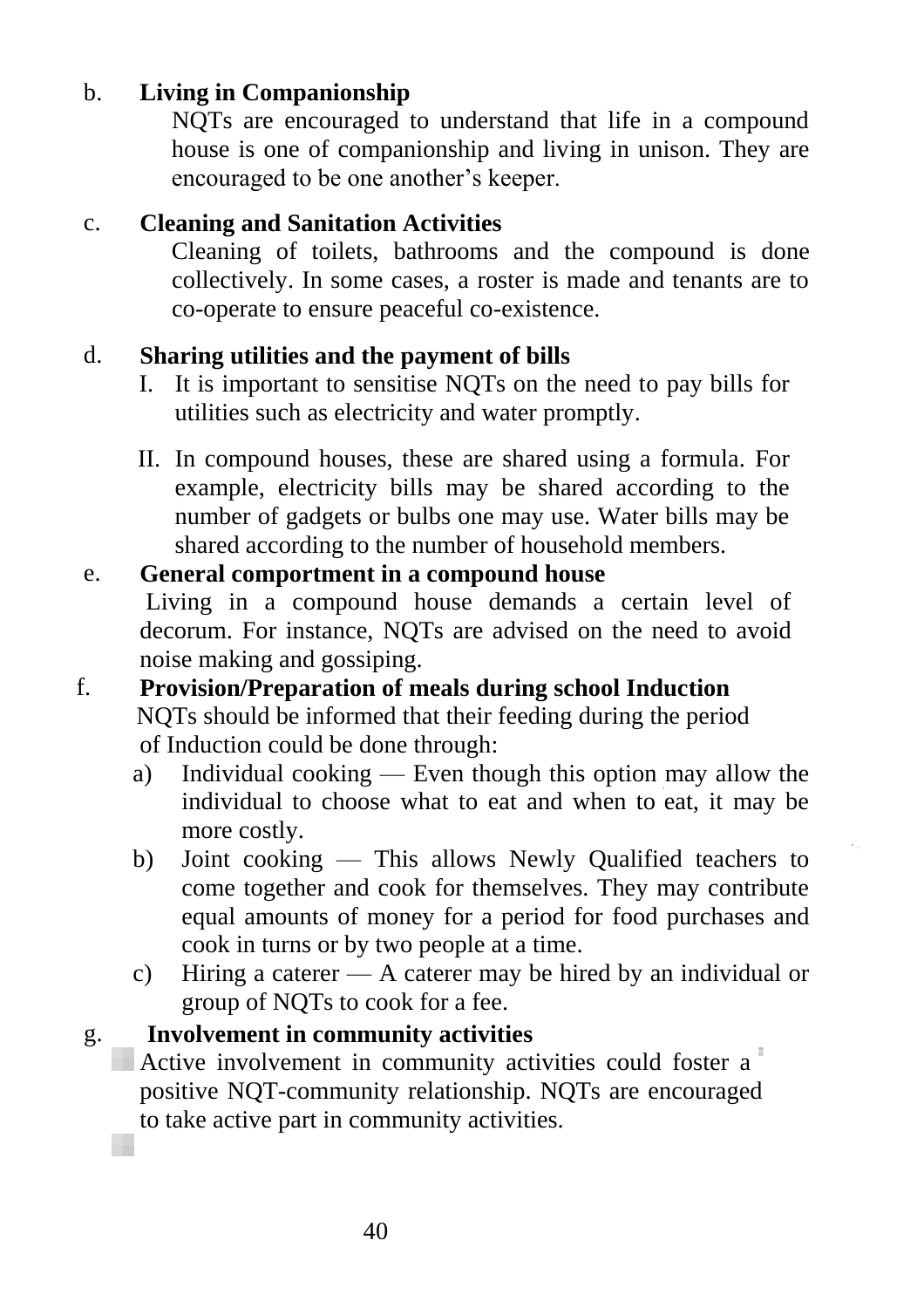# **3.2.2 Adjustment to Social Norms and Culture**

It should be made known to NQTs that each community, village or town has laid down social norms which must be observed by everyone living in that community. NQTs should, therefore, familiarise themselves with these norms and observe them accordingly to gain the acceptance of the communities. For example, the exchange of greetings i.e. a universal observance in Ghanaian communities which must be responded to verbally and not with a nod. Also, NQTs should be informed that in most Ghanaian societies it is unacceptable to use the left hand to make gestures or to point at people.

# **3.2.3 Taboos and Customary Rites**

NQTs are expected to become aware, observe and respect taboos and customary rites of the communities where they will live. This will ensure harmonious coexistence. For example, there are customary rites and practices associated with festivals and marriages which must be observed by everyone living in that community.

NQTs are, therefore, encouraged to find out which taboos and customary rites are observed in the communities and comply.

## **3.2.4 Non-involvement in Local Politics**

Even though NQTs are encouraged to be fully involved in all community activities, they should also be cautioned to avoid meddling in local politics and chieftaincy affairs.

NQTs should remain neutral in all local political and chieftaincy matters.

#### **3.2.5 Good Moral Behaviour**

NQTs are expected to conduct themselves professionally in the community and avoid engaging in activities that will bring the image of the service into disrepute. NQTs are encouraged to read the code of conduct, code of professional ethics and practice, and the conditions of service.

NQTs should avoid posting or sharing nude and revealing inappropriate pictures, videos, images and messages of themselves and others on social media.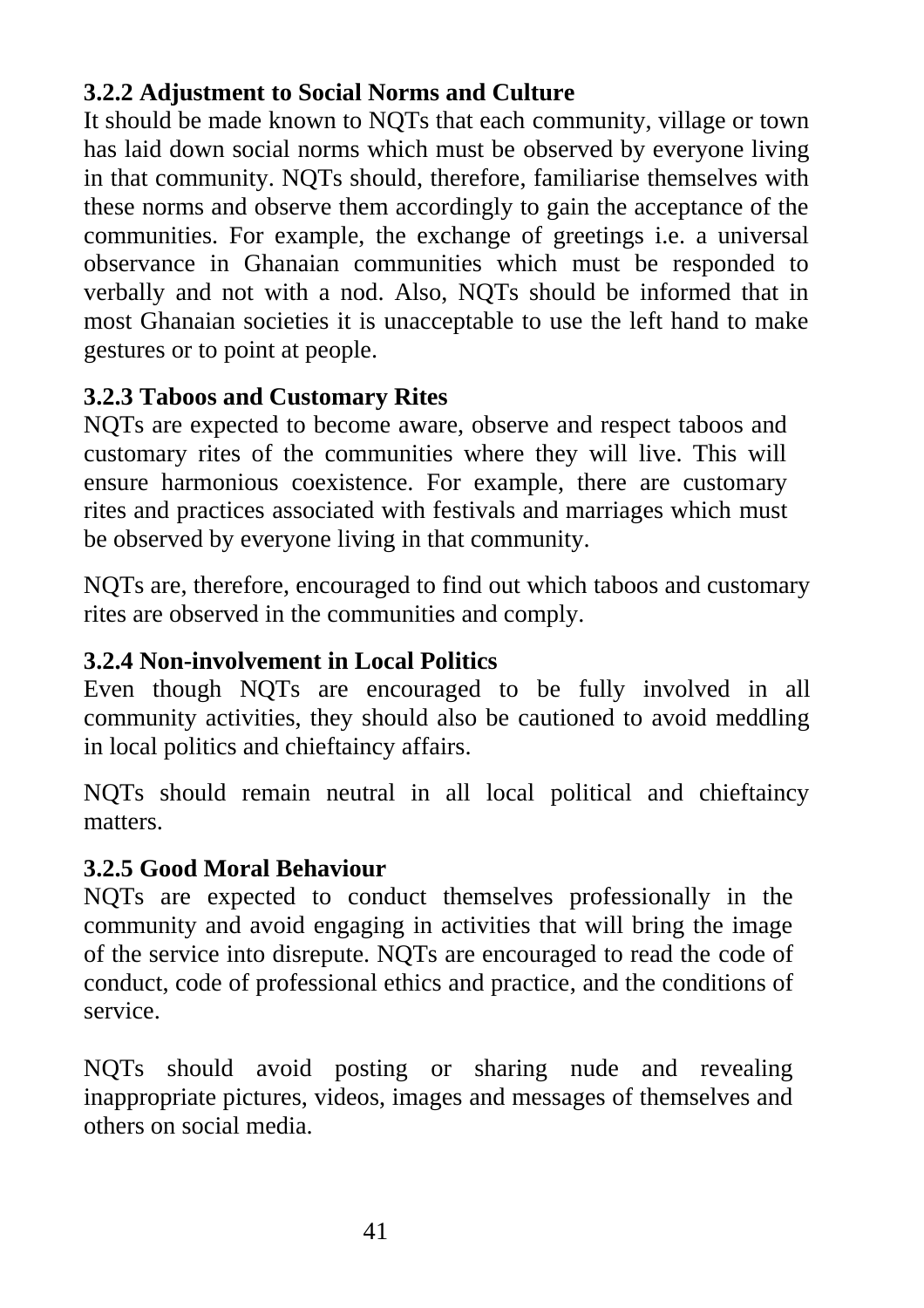#### **3.2.6 Management of Personal Finances**

NQTs need to be reminded that their monthly allowances may constitute their main source of financial support during the period of their Induction and this should be judiciously used.

NQTs should be advised to make a spending plan or a budget. This involves the listing of financial goals (i.e. identifying those things they want to spend their money on), estimating their income (i.e. listing of sources of money income such as salaries and gifts, and estimating their expenses (i.e. listing all their expenses such as payment of water and electricity bills, food purchases and clothing). The most important point to be conveyed to NQTs is that their expenses should not exceed their income.

## **3.2.7 Good Health Awareness and Practices**

NQTs should be impressed upon to pay particular attention to their health while on induction. They must, therefore:

- a. eat good food (balanced diet);
- b. take their meals regularly;
- c. boil and filter their drinking water (where there is no pipe borne water);
- d. sleep in mosquito nets (where mosquitoes are a problem);
- e. maintain sound sanitation and environmental practices;
- f. report at the nearest clinic/hospital for medical attention in case of ill health. Do not resort to self-medication.

#### a. **Safety and security consciousness**

- i. Be aware of contacts of safety and security agencies.
- ii. Keep and share contact numbers of critical friends and close relatives.
- iii. Have contact numbers of opinion leaders and influential people in the community.
- iv. Remember to keep doors closed and locked to prevent intrusion.
- v. Avoid sharing sensitive information.
- vi. Relate well to community members.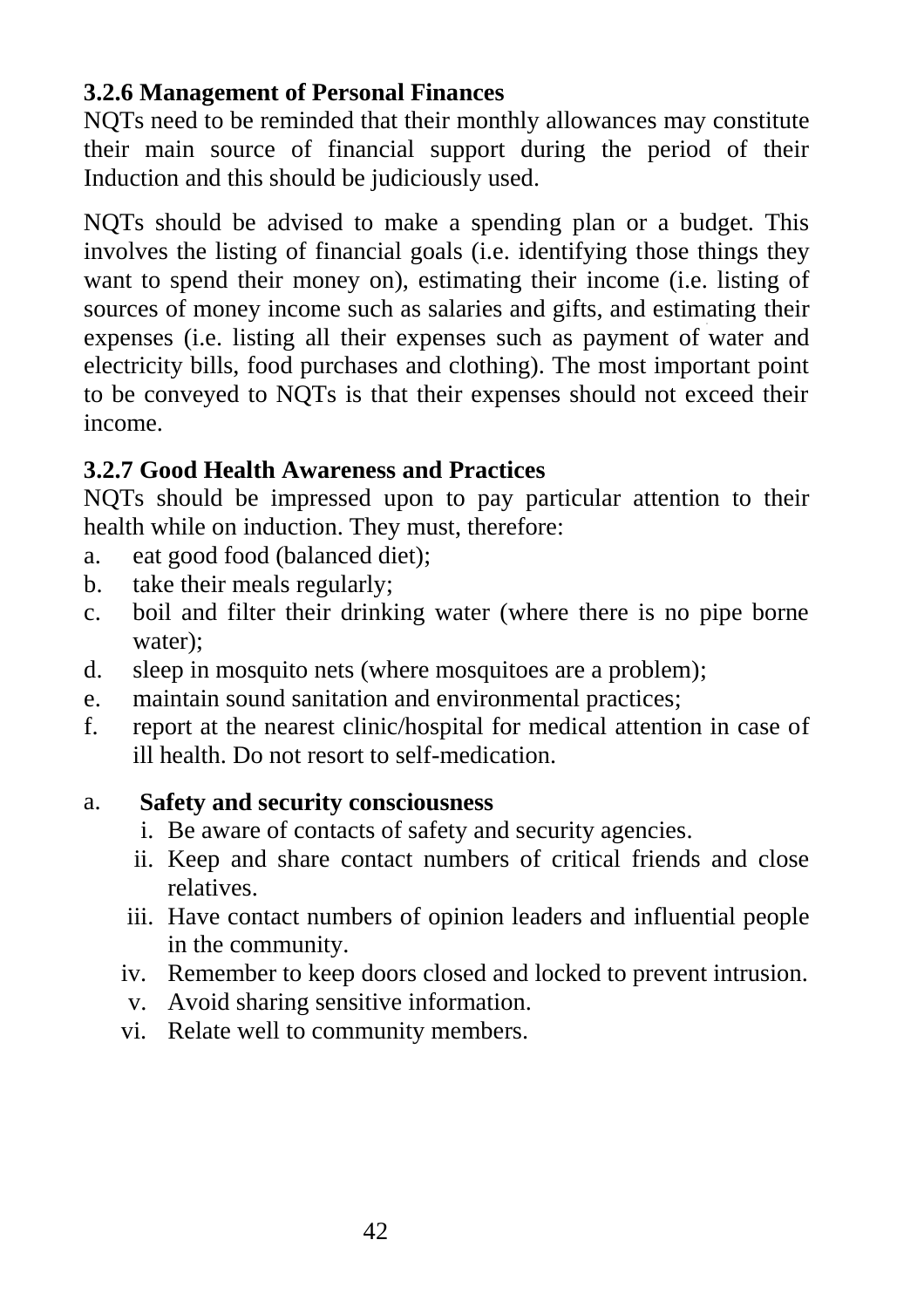#### **CHAPTER 4**

# **WORK-STUDY BY NQTs AND SUPPORT FROM PLAYERS IN THE MANAGEMENT OF THE INDUCTION PROGRAMME**

#### **4.0 Introduction**

During the period of Induction, NQTs will combine teaching with portfolio development and in-service training.

#### **4.1 Practice of NQTs**

- i. NQTs will be assigned to work with mentors who will guide their professional growth.
- ii. NQTs will be supported by mentors to teach a number of periods based on subject specialization.
- iii. NQTs shall report to school on time and stay throughout the instructional period.
- iv. NQTs shall observe all lessons taught by the class teacher.
- v. The class teacher shall observe all lessons taught by the NQTs.
- vi. At the end of a lesson, both the class teacher and NQTs shall meet and share experience.

#### **4.2 Advance Preparation for Lesson Delivery**

NQTs should prepare well before they teach. A major, and an initial, activity is the preparation of the Scheme of Learning. In fact, the preparation of the scheme of learning is the responsibility of the Mentor. "However, NQTs are advised to take part in its preparation so that they learn how to do it". NQTs are required to set out the scheme of learning in a special notebook or exercise book. The required format can be found in the teachers' resource pack developed by NaCCA.

#### **4.3 Lesson Delivery**

After having been taken through advanced preparations, NQTs are required to make efforts towards successful lesson delivery. NQTs will deliver lessons using the following stages. These are: Lesson Introduction, Development of the Lesson and Closure of the Lesson.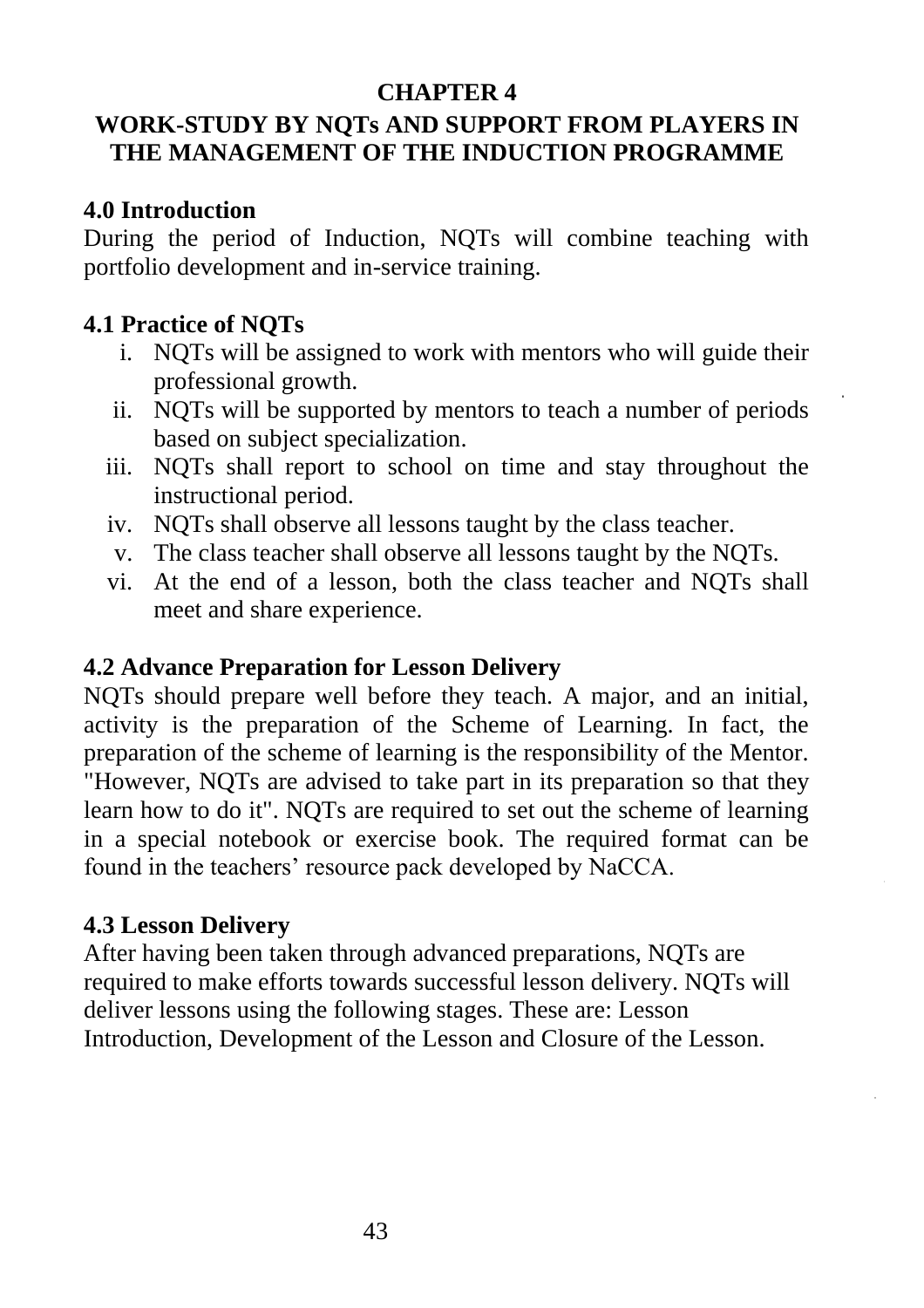| $\cdots$<br><b>Competency</b> | $P_{\text{per}}$<br><b>NQTs</b> expectation | <b>Mentor support</b>   |  |
|-------------------------------|---------------------------------------------|-------------------------|--|
| area                          |                                             |                         |  |
|                               |                                             |                         |  |
| 1. Scheme of                  | i. Use the appropriate                      | i. Provides curriculum  |  |
| Learning                      | curriculum resources and                    | resources               |  |
|                               | prescribed guidelines to                    | Supports NQTs to        |  |
|                               | prepare scheme of Learning.                 | develop and interpret   |  |
|                               | ii. Include relevant/appropriate            | scheme of learning      |  |
|                               | TLRs in scheme of learning.                 |                         |  |
| 2. Lesson                     | iii. Clearly state the rubrics              | ii.<br>Supports NQTs to |  |
| Preparation                   | for learning plan.                          | prepare learning        |  |
|                               | iv. Write appropriate                       | plans that meet         |  |
|                               | contents under each                         | learners' needs and     |  |
|                               | rubric                                      | submit them for         |  |
|                               | v. State TLRs required for                  | vetting.                |  |
|                               | lesson and indicate how                     | iii.<br>Support NQTs to |  |
|                               | and when they will be                       | prepare appropriate     |  |
|                               | used in the                                 | TLRs and integrate      |  |
|                               | developmental stages of                     | them effectively in     |  |
|                               | the lesson.                                 | teaching and            |  |
|                               | vi. States appropriate starters             | learning.               |  |
|                               | for the lesson and                          | Support NQTs to<br>iv.  |  |
|                               | indicate their linkage                      | design appropriate      |  |
|                               | with the concepts and                       | assessment              |  |
|                               | skills for the lesson.                      | strategies and          |  |
|                               | vii. State developmentally                  | integrate them in the   |  |
|                               | appropriate activities                      | lesson.                 |  |
|                               |                                             |                         |  |
|                               | using play based learning                   |                         |  |
|                               | and other creative                          |                         |  |
|                               | pedagogies in the lesson.                   |                         |  |
|                               | viii. Include activities to                 |                         |  |
|                               | promote generic learning                    |                         |  |
|                               | skills.                                     |                         |  |
|                               | ix. Provide opportunities for               |                         |  |
|                               | learners to practice the                    |                         |  |
|                               | new learning whiles                         |                         |  |
|                               | using appropriate                           |                         |  |
|                               | assessment strategies to                    |                         |  |

# **4.4 Mentorship support to develop NQTs competence**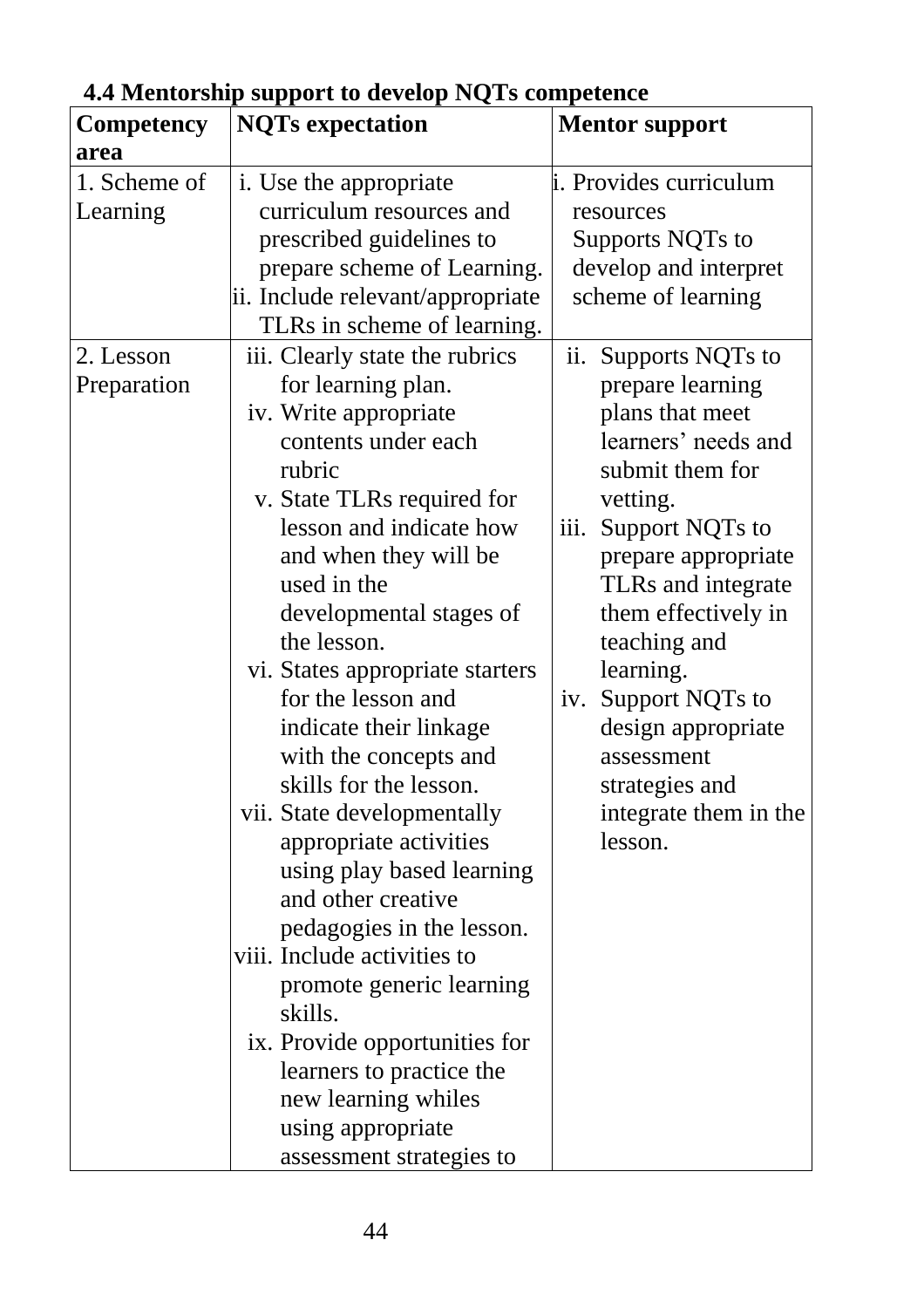| Use appropriate starters for<br>Guide NQTs to<br>٠<br>the lesson and indicate their<br>arrange and organize<br>Delivery<br>the learning<br>linkage with the concepts<br>environment for<br>and skills for the lesson.<br>Use developmentally<br>meaningful learning.<br>appropriate activities<br>Support NQTs to<br>including play based<br>integrate<br>learning and other creative<br>developmentally<br>pedagogies in the lesson.<br>appropriate activities<br>into lesson delivery.<br>Guide NQTs to<br>Create environment to<br>promote individual learning.<br>adopt appropriate<br>Arrange classroom/<br>strategies to support<br>workshop/facilities to<br>learners to develop<br>create a conducive learning<br>and use core<br>environment and ensure<br>competencies.<br>effective class control.<br>Include activities to<br>promote generic learning<br>skills.<br>Use appropriate assessment<br>strategies to encourage<br>learners to practice the new<br>learning tasks and monitor<br>their progress.<br>Ensure effective use of<br>instructional time.<br>Use appropriate strategies to<br>motivate and sustain<br>learners' interest in the<br>lesson.<br>Pay attention to GESI<br>issues. |           | monitor and support<br>learning. |  |
|----------------------------------------------------------------------------------------------------------------------------------------------------------------------------------------------------------------------------------------------------------------------------------------------------------------------------------------------------------------------------------------------------------------------------------------------------------------------------------------------------------------------------------------------------------------------------------------------------------------------------------------------------------------------------------------------------------------------------------------------------------------------------------------------------------------------------------------------------------------------------------------------------------------------------------------------------------------------------------------------------------------------------------------------------------------------------------------------------------------------------------------------------------------------------------------------------------------|-----------|----------------------------------|--|
|                                                                                                                                                                                                                                                                                                                                                                                                                                                                                                                                                                                                                                                                                                                                                                                                                                                                                                                                                                                                                                                                                                                                                                                                                | c) Lesson |                                  |  |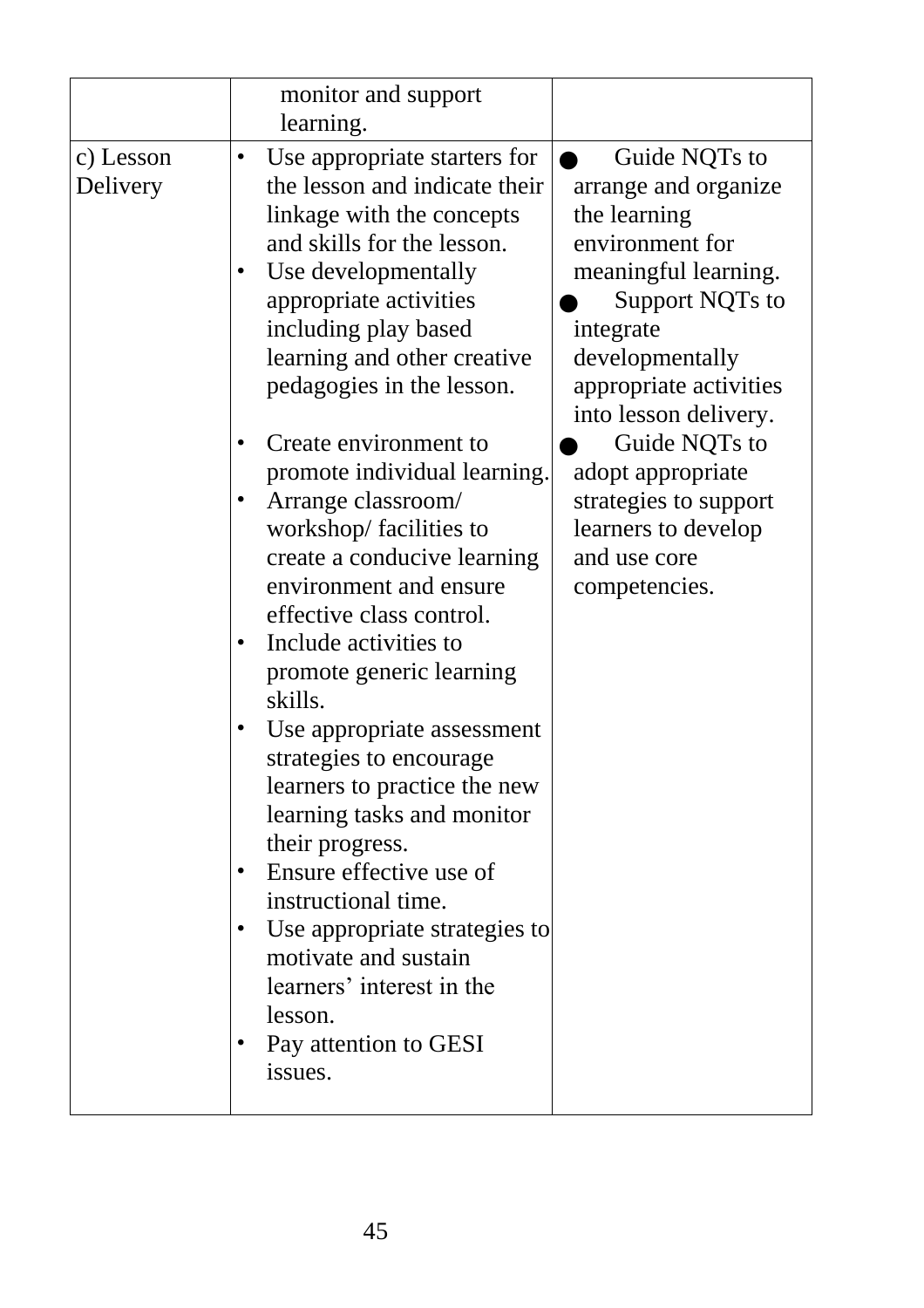#### **4.4 Post-lesson Discussion (Sharing Experiences)**

Post-lesson observation conference with NQTs is key. Mentors are, therefore, encouraged to use coaching for high performance models and reflective practitioner models embedded in the coaching and mentoring framework developed by NTC.

#### **4.4.1 Some key issues to note during post-lesson discussion**

- Discussion of lesson at the end of each presentation is very important. The intention is to help each NQT to improve upon his/her teaching skills.
- Right from the beginning, make sure the NQT is at ease. He/she must not feel threatened or inferior.
- Let the NQT assess the lesson himself/herself. For example, what do you think about your summary, presentation, board illustration, class control, introduction, conclusion, etc. You may find out which aspects of the lesson he/she felt were good and why, which aspects he/she would like to improve upon and why, or what he/she would like to do differently next time.
- **•** Introduce your suggestion(s) gradually as the NQT raises relevant issues. Avoid criticising destructively.
- Maintain a dialogue when you make suggestions. Listen to the views of the NQT. Try and understand him/her and appreciate their problems and efforts.
- Try to find some positive points in every lesson.
- The mentor may not always be right. He/she is a helper (gives support) and not a critic.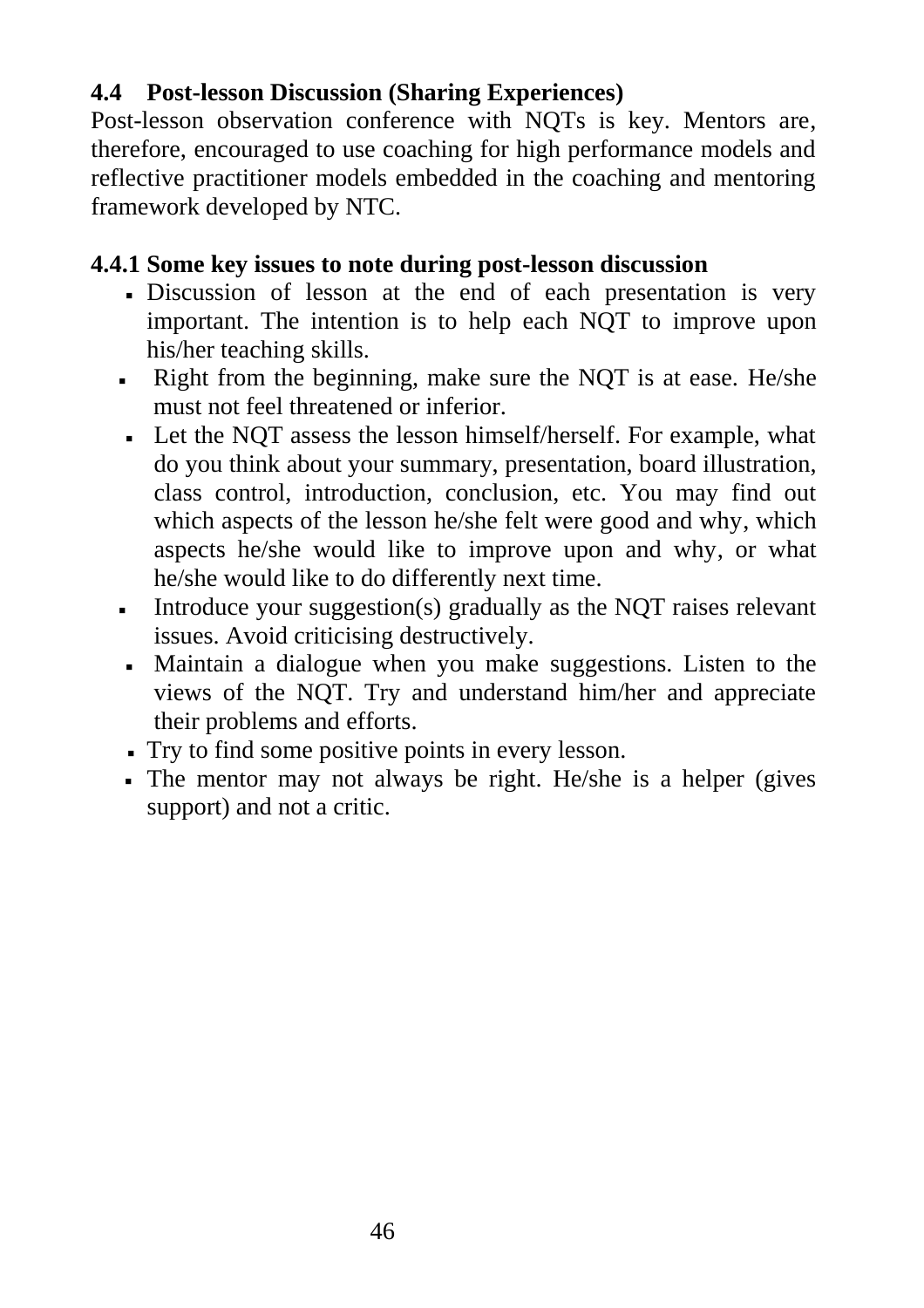# **CHAPTER 5 DEVELOPMENT OF PORTFOLIO**

#### **5.0 Introduction**

This chapter deals with issues concerning portfolio assessment and mentors' self-assessment instruments for assessors and mentors.

The NQTs, with the support of their mentors and portfolio assessors, should be guided by the portfolio rubrics in Appendix 1 to develop portfolio for assessment

## **SECTION 1**

# 5.1 **ASSESSMENT**

## **5.1.1 Portfolio Assessment**

Portfolio assessors shall visit NQTs in their schools to assess and score their portfolios using the rubrics. It is, therefore, expected that the NQTs will follow this handbook to prepare themselves well before they meet the assessors for inception meeting. During the inception meeting, assessors will provide professional support to guide collection of artefacts and other relevant materials for the portfolio development. The assessors will subsequently meet the NQTs for portfolio assessment and scoring as well as addressing any other needs in line with portfolio development and assessment.

## **5.1.2. Mentors' Self-Assessment**

Mentors should have a mechanism of evaluating the support they provide to NQTs. One such mechanism is the use of self-assessment instruments. The format below serves as a guide to enable mentors to be prompted about the roles and responsibilities they need to perform.

For effective mentoring and supervision, portfolio assessors and mentors need to appraise the support they give to the NQTs. This is the surest way of meeting the needs of the NOTs. The sub-sections below outline the instruments that mentors and Portfolio assessors should use to appraise their work.

Mentors supporting NQTs should have an approach to assess their performances for improvement. The self-assessment instrument below will, therefore, serve as a guide for mentors' self-reflection activity.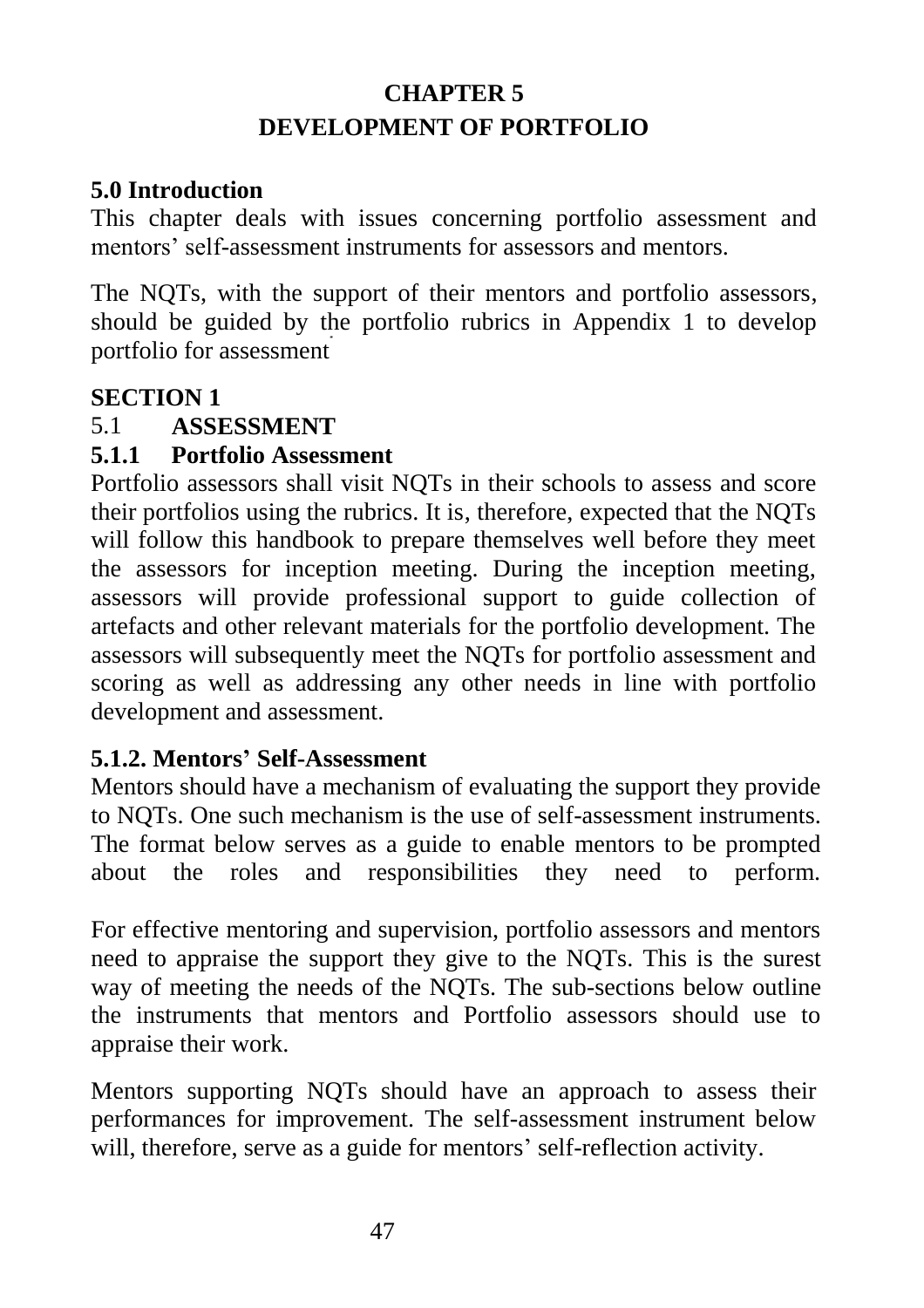|                           | MENTORS' SELF-ASSESSMENT INSTRUMENT                                                                       |          |
|---------------------------|-----------------------------------------------------------------------------------------------------------|----------|
|                           | <b>Description of Competence</b>                                                                          | Comments |
|                           | How do I:                                                                                                 |          |
| $\mathbf{i}$ .            | give direct help through specific examples to explain<br>problems of teaching and learning?               |          |
| $\overline{\mathbf{u}}$ . | supplement the NQTs learning experience with extra<br>activities for their practice?                      |          |
| iii.                      | use probing questions to develop NQTs skills in<br>competency areas?                                      |          |
| iv.                       | direct NQTs to other sources to obtain information<br>for their professional practice?                    |          |
| V.                        | monitor NQTs' day-to-day problems to help resolve<br>them?                                                |          |
| V1.                       | take immediate action to address NQTs' needs?                                                             |          |
| vii.                      | NQTs with suitable learning resources?<br>support                                                         |          |
| viii.                     | contribute immensely to NQT's learning<br>achievements?                                                   |          |
| ix.                       | arrange for a face-to-face discussion with NQTs<br>regularly                                              |          |
| X.                        | motivate NQTs to work harder?                                                                             |          |
| xi.                       | build confidence in NQTs?                                                                                 |          |
| xii.                      | take note of difficulties that NQTs have which<br>should be passed on to the Portfolio Assessors?         |          |
| kiii.                     | write reports that reflect the progress being made by<br>NQT <sub>s</sub> ?                               |          |
| xiv.                      | accept responsibilities associated with my position as<br>mentor and perform them accordingly.            |          |
| XV.                       | collaborate well with Portfolio Assessors to achieve                                                      |          |
| XV1.                      | the purpose of the Induction programme?<br>encourage NQTs to learn best practices from other<br>teachers? |          |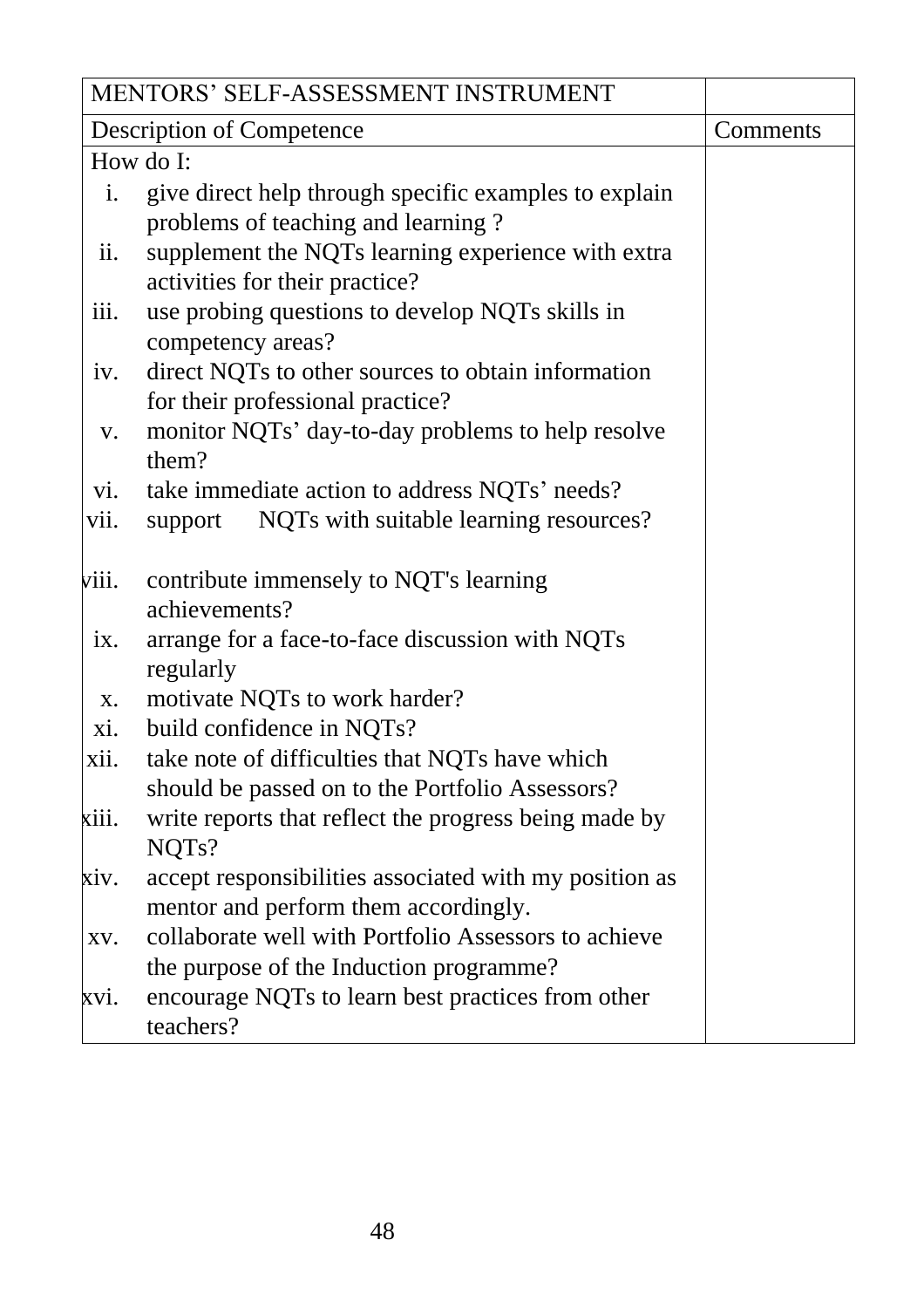# **Portfolio Assessors' Self-Assessment Tool**

Portfolio assessors serving as the bridge between NTC and schools should have an approach to assess their performances. Hence, the selfassessment instrument below should serve this purpose.

| <b>Portfolio Assessors' Self-Assessment Tool</b> |                                  |        |            |        |  |
|--------------------------------------------------|----------------------------------|--------|------------|--------|--|
|                                                  | <b>Description of Competence</b> | To a   | To a large | Not at |  |
|                                                  |                                  | very   | extent     | all    |  |
|                                                  |                                  | large  |            |        |  |
|                                                  |                                  | extent |            |        |  |
|                                                  | To what extent can I,            |        |            |        |  |
| 1.                                               | assess NQTs' performance         |        |            |        |  |
|                                                  | objectively?                     |        |            |        |  |
| 2.                                               | monitor NQTs' progress           |        |            |        |  |
|                                                  | extensively with the needed      |        |            |        |  |
|                                                  | support?                         |        |            |        |  |
| 3.                                               | provide extra support to         |        |            |        |  |
|                                                  | NQTs experiencing                |        |            |        |  |
|                                                  | difficulty?                      |        |            |        |  |
| 4.                                               | encourage group                  |        |            |        |  |
|                                                  | discussions among NQTs           |        |            |        |  |
|                                                  | as a way of providing            |        |            |        |  |
|                                                  | support for another?             |        |            |        |  |
| 5.                                               | encourage NQTs to share          |        |            |        |  |
|                                                  | experiences?                     |        |            |        |  |
| 6.                                               | encourage NQTs to interact       |        |            |        |  |
|                                                  | with mentors and other           |        |            |        |  |
|                                                  | staff members as                 |        |            |        |  |
|                                                  | colleagues?                      |        |            |        |  |
|                                                  | 7. meet with mentors             |        |            |        |  |
|                                                  | regularly as scheduled?          |        |            |        |  |
|                                                  | 8. feel confident in the         |        |            |        |  |
|                                                  | discharge of my                  |        |            |        |  |
|                                                  | responsibilities as a            |        |            |        |  |
|                                                  | Portfolio Assessor?              |        |            |        |  |
|                                                  | 9. share my experiences and      |        |            |        |  |
|                                                  | challenges with other            |        |            |        |  |
|                                                  | Portfolio Assessors?             |        |            |        |  |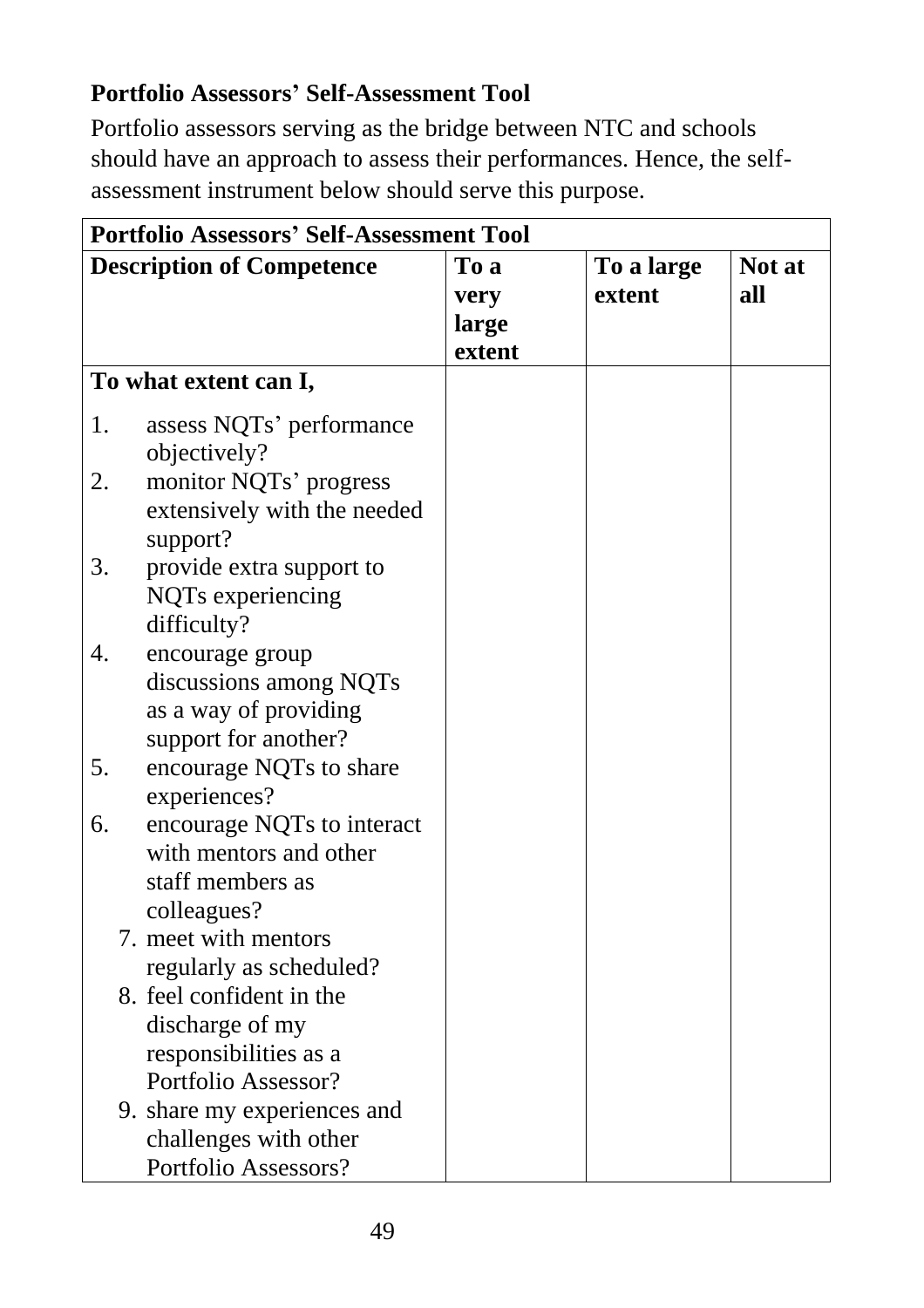| 10. submit scores on NQTs'<br>portfolio as scheduled?                                                                     |  |  |
|---------------------------------------------------------------------------------------------------------------------------|--|--|
| 11. see my visit to schools as a<br>way of providing<br>professional support to the<br>mentors and NQTs in<br>particular? |  |  |
| 12. support NQTs to develop<br>their portfolios and conduct<br>action research?                                           |  |  |

Note: Range:  $0 - 8$  (low competence),  $9 - 16$  (Medium competence), 17 – 24 (High competence)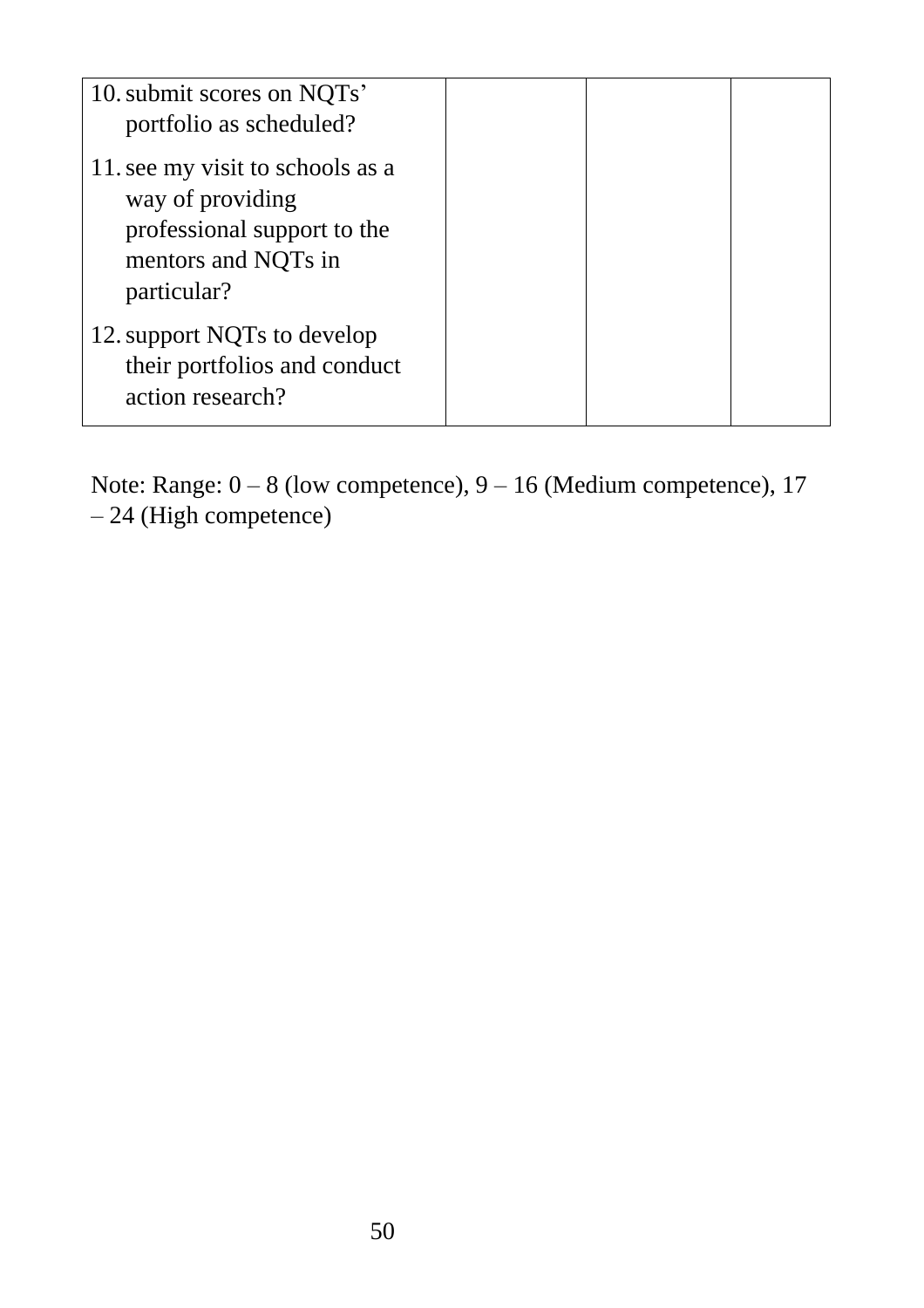# **PART 2**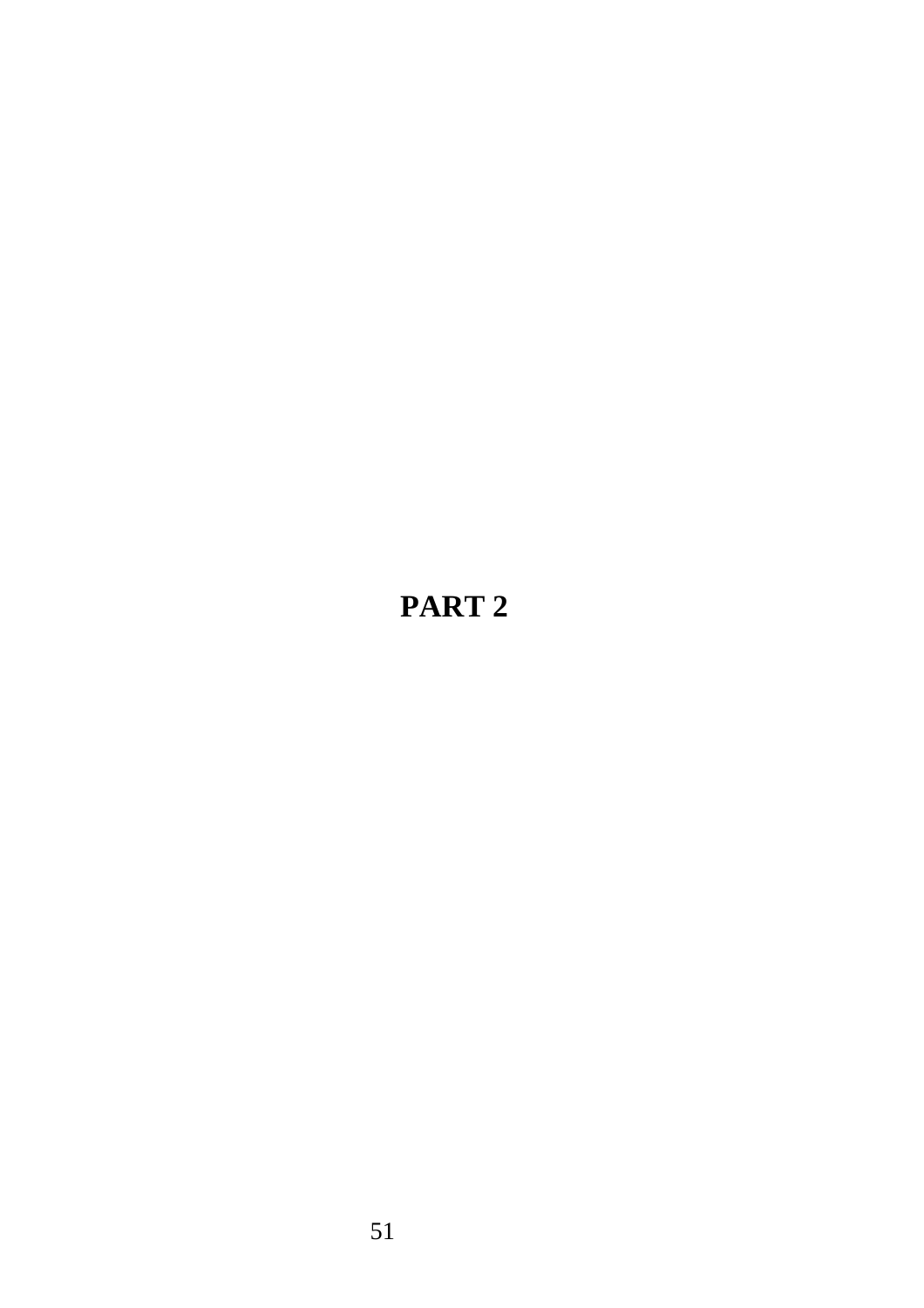#### **OBSERVATION GUIDE FOR NEWLY QUALIFIED TEACHERS**

#### **INTRODUCTION**

As you step into the school you have been placed for induction, you are supposed to develop a portfolio that reflects your teaching responsibilities, philosophy, goals and accomplishments. As part of your induction programme, you are required to participate in classroom observations. For each day in the weeks of the observation period (four weeks), you are required to conduct one observation using the appropriate template.

#### **SECTION I: PERSONAL DETAILS**

| Language of instruction you used in the school of placement: |  |
|--------------------------------------------------------------|--|
|                                                              |  |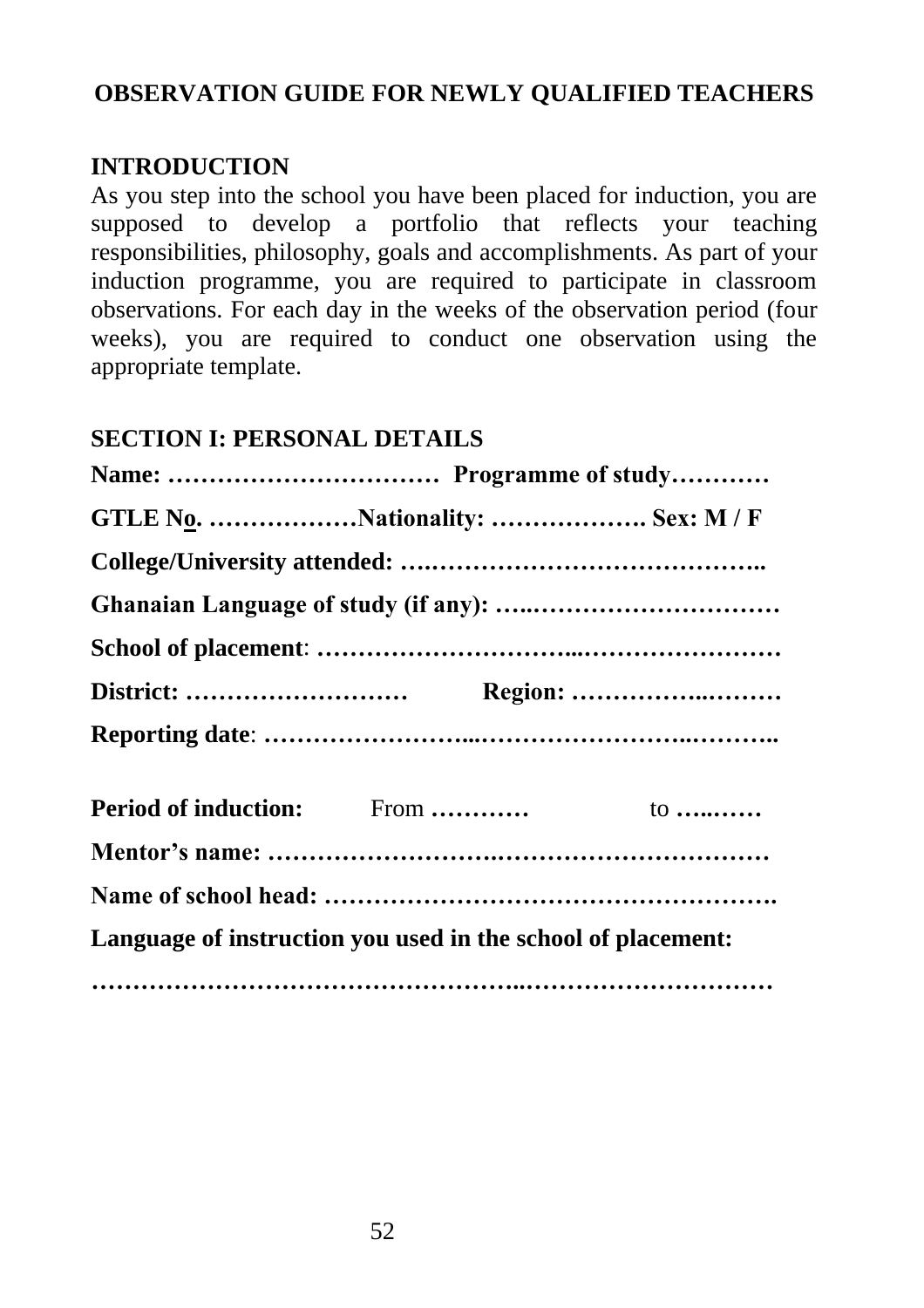# **SECTION II: NQTs OBSERVATION EXPERIENCE**

Tick  $(\checkmark)$  all as apply to your observation experience:

Classroom Observation (specify subject):**………………………….** Interview (specify interviewee): **………………………...…………** Teaching (specify subject taught): **………………………………….** Staff meeting (specify purpose): **………….……...…………………** Other interactions (specify): **………………………………………..**

# **FIELD EXPERIENCE LOG** *(3points)*

This is designed to support learners to document their daily experiences as indicated in the sample below:

Sample of Field experiences entries To be completed by NQTs for each term/semester of induction period

Academic year ……………….. Term/Semester ………….

| <b>Week</b>    | <b>Date</b>      | <b>Times</b>       | <b>Activity</b>    | <b>Lesson Learnt</b> |
|----------------|------------------|--------------------|--------------------|----------------------|
|                | 4 <sup>th</sup>  | 8.30am-            | Observed the       | How to address the   |
|                | Feb, 2020        | 9.00am             | conduct of staff   | chairperson before   |
|                |                  |                    | meeting            | making contributions |
|                |                  |                    |                    | to the meeting       |
| $\overline{2}$ | 11 <sup>th</sup> | $9.00$ am-         | Engaged in         | Interpretation of    |
|                | Feb, 2020        | 9.30am             | discussion with my | coding and how to    |
|                |                  |                    | mentor on how to   | support learners to  |
|                |                  |                    | plan and prepare a | use/develop core     |
|                |                  |                    | lesson             | competences          |
| 3              | 18 <sup>th</sup> | 2.00 <sub>pm</sub> | Observed science   | How to start lessons |
|                | Feb, 2020        | 2.30 <sub>pm</sub> | lesson             | using appropriate    |
|                |                  |                    |                    | starters             |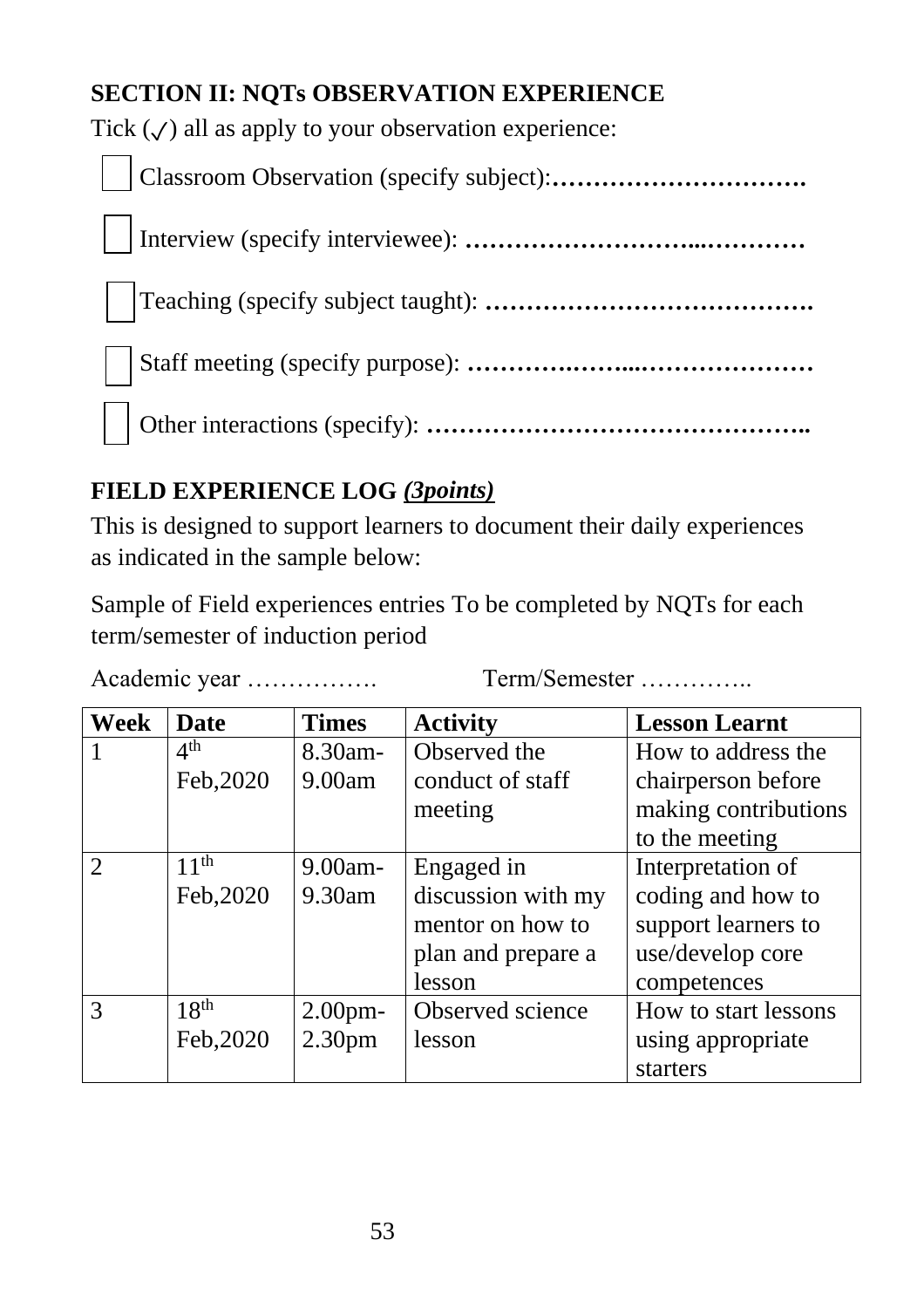To be completed by NQTs for each term/semester of induction period

Academic year ……………. Term/Semester …………..

| Week | <b>Date</b> | Times | Activity | <b>Lesson Learnt</b> |
|------|-------------|-------|----------|----------------------|
|      |             |       |          |                      |
|      |             |       |          |                      |
|      |             |       |          |                      |
|      |             |       |          |                      |
|      |             |       |          |                      |
|      |             |       |          |                      |
|      |             |       |          |                      |
|      |             |       |          |                      |
|      |             |       |          |                      |
|      |             |       |          |                      |
|      |             |       |          |                      |
|      |             |       |          |                      |
|      |             |       |          |                      |
|      |             |       |          |                      |
|      |             |       |          |                      |
|      |             |       |          |                      |
|      |             |       |          |                      |
|      |             |       |          |                      |
|      |             |       |          |                      |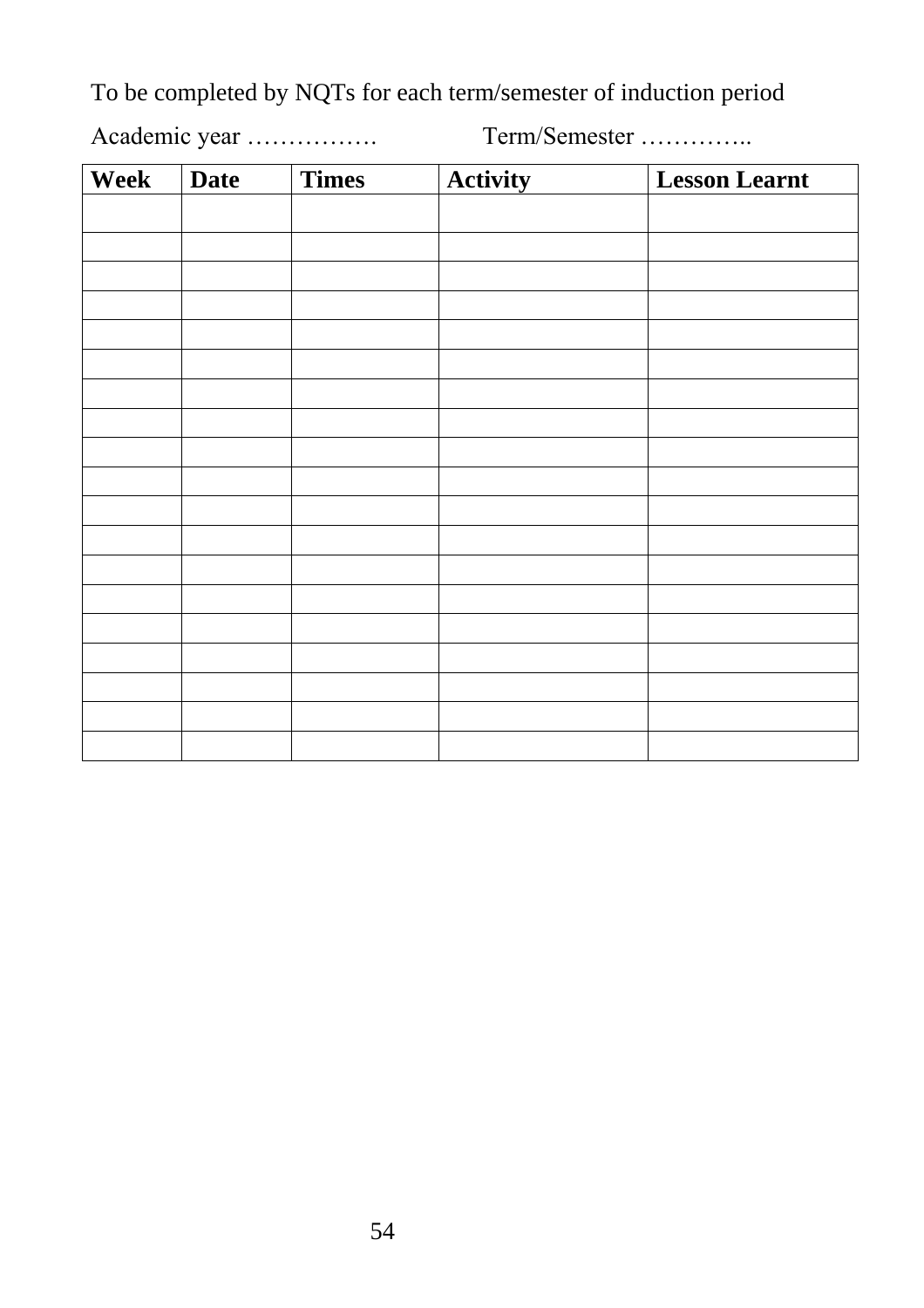# **WEEK ONE (Interviews) ACTIVITY 1: PRE-INDUCTION OBSERVATION ACTIVITIES**  *(3points)*

To understand some of the things you will observe in lessons, it is important to have the opportunity to interact with your mentor on classroom practices. Use this guide to interact with your mentor.

Note: *In your interaction with your mentor, you must be courteous*.

1. How do you decide on time allocation for different activities during lessons?

**………………………..…………..…………………………………..**

**……………………………………………………………………….**

2. How does your classroom arrangement facilitate active engagement and effective learning?

…………………………………………………………………………… **……………………………………………………………………....**

3. Explain the different approaches used to facilitate learners' understanding of concepts you teach in class.

**……………………………………………………………………… …………………………………….………………………………….. ……………………………………..…………………………………**

4. What do you do to support your learners who have challenges with learning specific areas?

**……………………………………………………………………….. ……………………………………………………………………… ……………………………………………………………………….**

5. Are your learners able to give their opinions on issues in your class?

| Yes | No<br>┻ |
|-----|---------|
|-----|---------|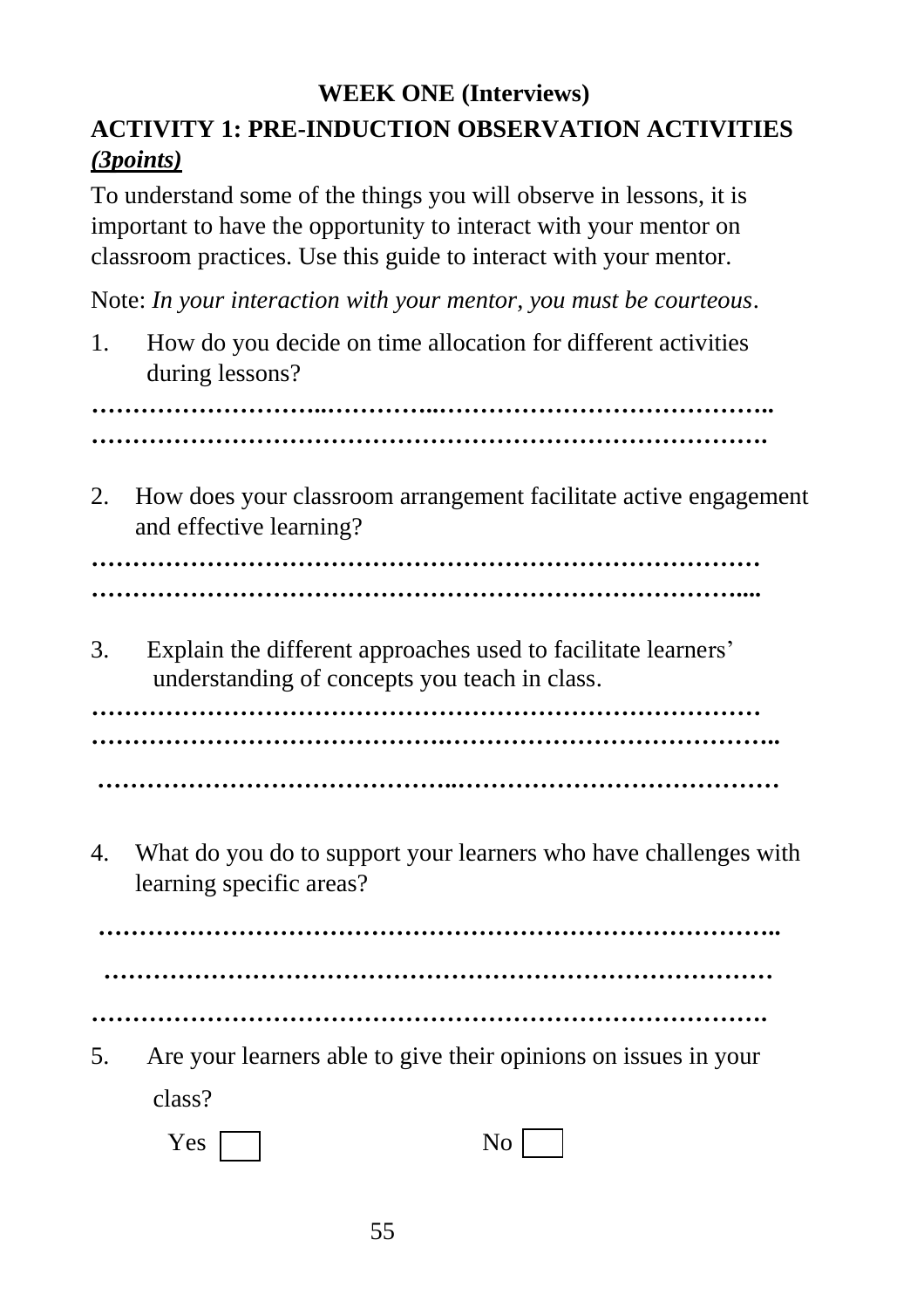How do you encourage your students to give their opinions in class?

**……………………………………………………………………….**

6. What special arrangements do you make to support learners with diverse learning needs?

**………………………………………………………………….… …………………………………………………………………….**

#### **……………………………………………………………………**

# **ACTIVITY 2: ENGAGEMENT WITH THE HEAD TEACHER**  *(3points)*

To understand some of the things you are observing about your placement school, it is important to listen to the perspective of the head teacher. Use this template to guide your interaction with the school head.

Note: *In your interaction with your lead mentor, you must be courteous*.

- **1.** How long have you been a head in this school? **………………**
- 2. Do you delegate duties to your teachers?

Yes No

| If yes, how do you decide which roles to delegate to various teachers? |  |  |  |  |
|------------------------------------------------------------------------|--|--|--|--|
|                                                                        |  |  |  |  |

**………………………………………………………………………..**

**………………………………………………………………………**

If no, why?

**………………………………………………………………………..**

**……………………………………………………………………....**

3. Do you observe your teachers teach in class?

**Yes** No

If yes, explain some of the approaches you have observed teachers use to facilitate learners

understanding of concepts. **..…………………………………………**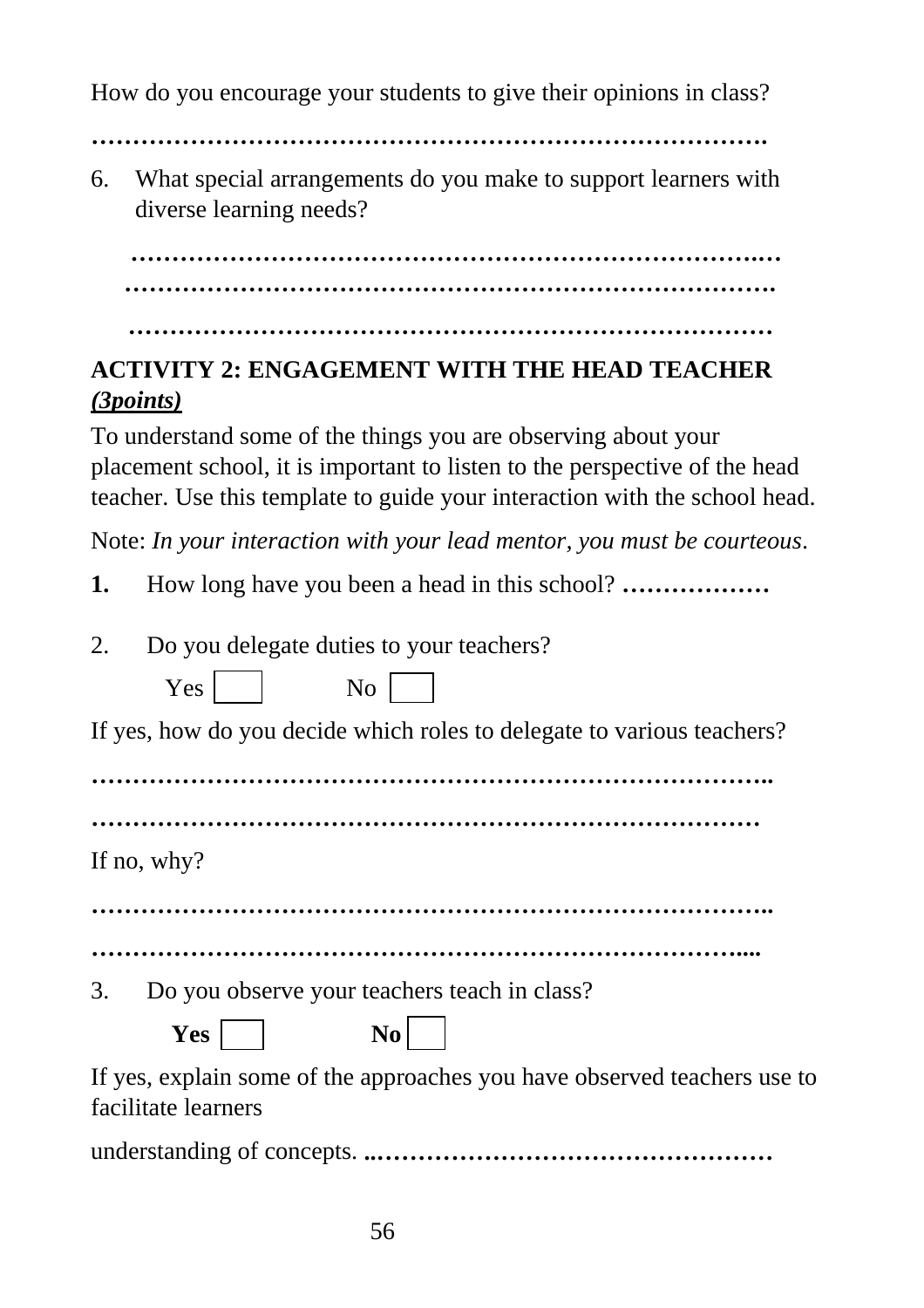If no, why?

**………………………………………………………………………**

**………………………………………………………………………**

4. In your opinion, how does classroom arrangement affect learners in your school?

**……………………………………………………………………… ………………………..……………………………………………...**

5. What is the situation of your school concerning classroom arrangement and learning?

**……………….………………………………………………………. ……………………………………………………………………….**

6. Do you organize School-Based INSET (SBI) for teachers in the school?

| 'es<br>$\mathbf{I}$ |  | $\bf{0}$ |
|---------------------|--|----------|
|---------------------|--|----------|

If yes, explain some of the approaches you have observed teachers use to facilitate the sessions

**……………………………………….………………………………… ……………………………………………………………………….… …………………………………………………………………** If no, why? **……………………………….………………………………………**

**………………………………………………………………………**

Ask the lead mentor to provide information on professional development activities organized for the school for the past year.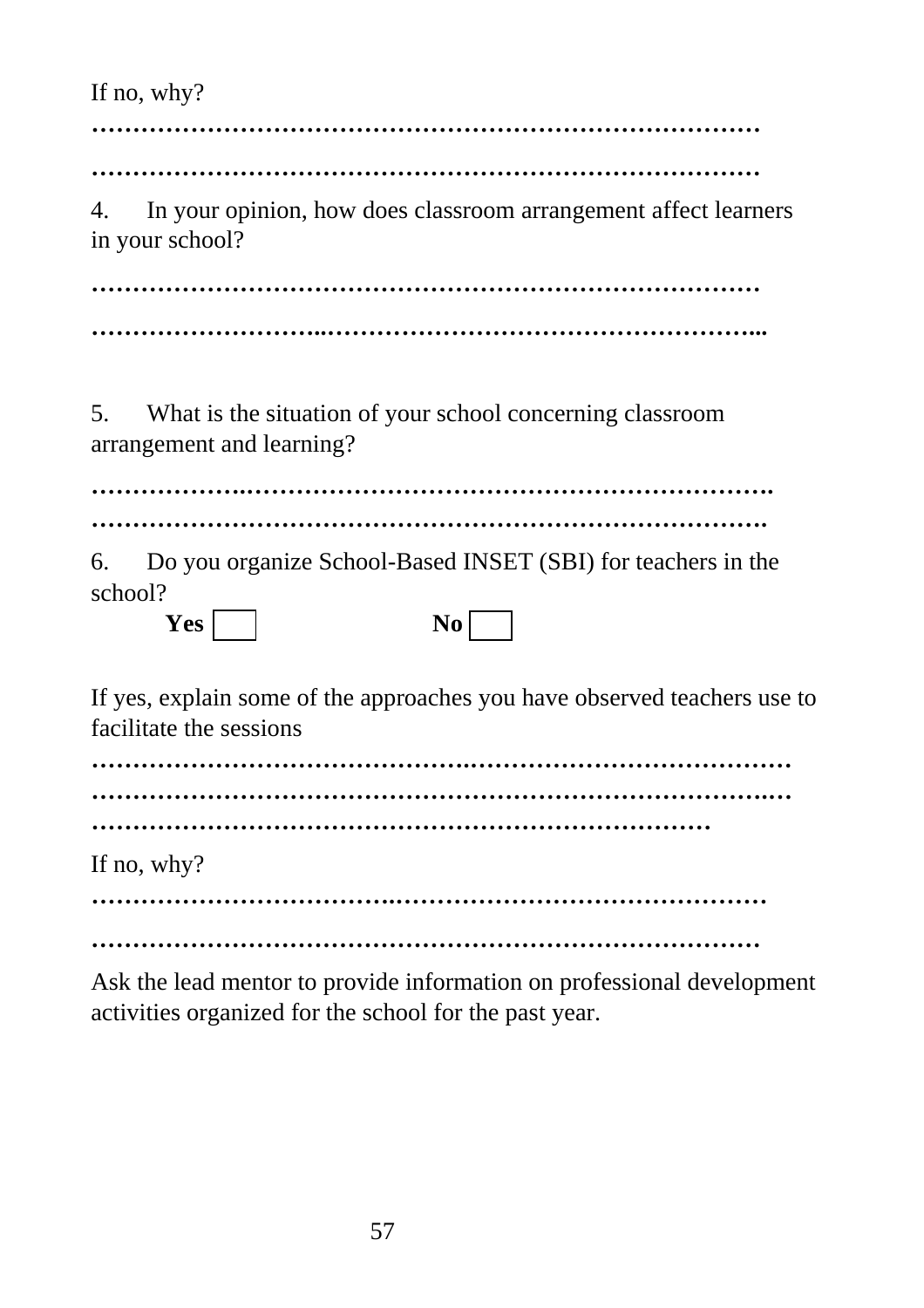| <b>Level</b>         | <b>Frequency (indicate)</b><br>number of times) | Areas of focus (topics) |
|----------------------|-------------------------------------------------|-------------------------|
| Kindergarten         |                                                 |                         |
| Lower Primary        |                                                 |                         |
| <b>Upper Primary</b> |                                                 |                         |
| Junior High          |                                                 |                         |
| School               |                                                 |                         |

7. Ask the lead mentor to provide information on language teachers use for instruction in the school (complete the table below)

| <b>Level</b>         | Language(s) used for instruction |
|----------------------|----------------------------------|
| Kindergarten         |                                  |
| <b>Lower Primary</b> |                                  |
| <b>Upper Primary</b> |                                  |
| Junior High          |                                  |
| School               |                                  |

- 8. What language(s) do learners in your school use for play outside-ofclass (e.g, during break time)?
	- **…………………………………………………………………..**
- 9. How many times in a term do you organize staff meetings in your school?
- **………………………………………………………………….**
- 10. What is usually discussed at your staff meetings?

**………………………………………………………………….. ………………..…………………………………………………**

11. How often do you interact with stakeholders in your community?

**………..……………………………………………………….**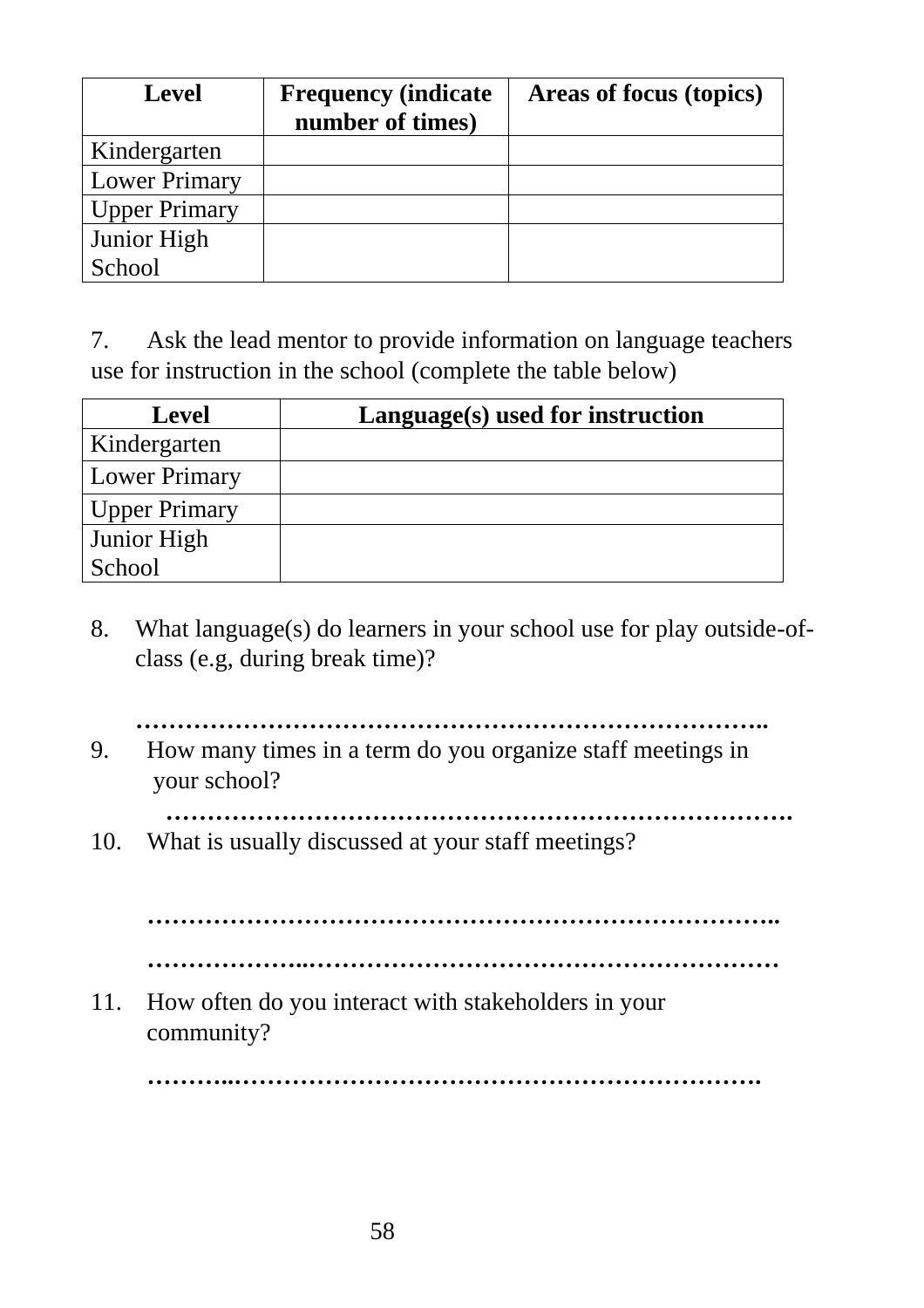# **ACTIVITY 3: FIRST CLASSROOM EXPERIENCE OF INDUCTION** *(3points)*

As NQT within the first week of your entry into the school you have been placed for induction you, will observe a lot of activities going on in the learning environment. You are, therefore, required to note down some of these experiences since they can impact your professional growth.

| 1. Is the learning environment print-rich (pictures, posters, drawings in<br>the learning environment)? |    |  |
|---------------------------------------------------------------------------------------------------------|----|--|
| $Yes \Box$                                                                                              | No |  |
| If yes, which subjects do they mainly cover?                                                            |    |  |
| a)                                                                                                      |    |  |
|                                                                                                         |    |  |
|                                                                                                         |    |  |
| b)                                                                                                      |    |  |
|                                                                                                         |    |  |
| $\mathbf{c})$                                                                                           |    |  |
|                                                                                                         |    |  |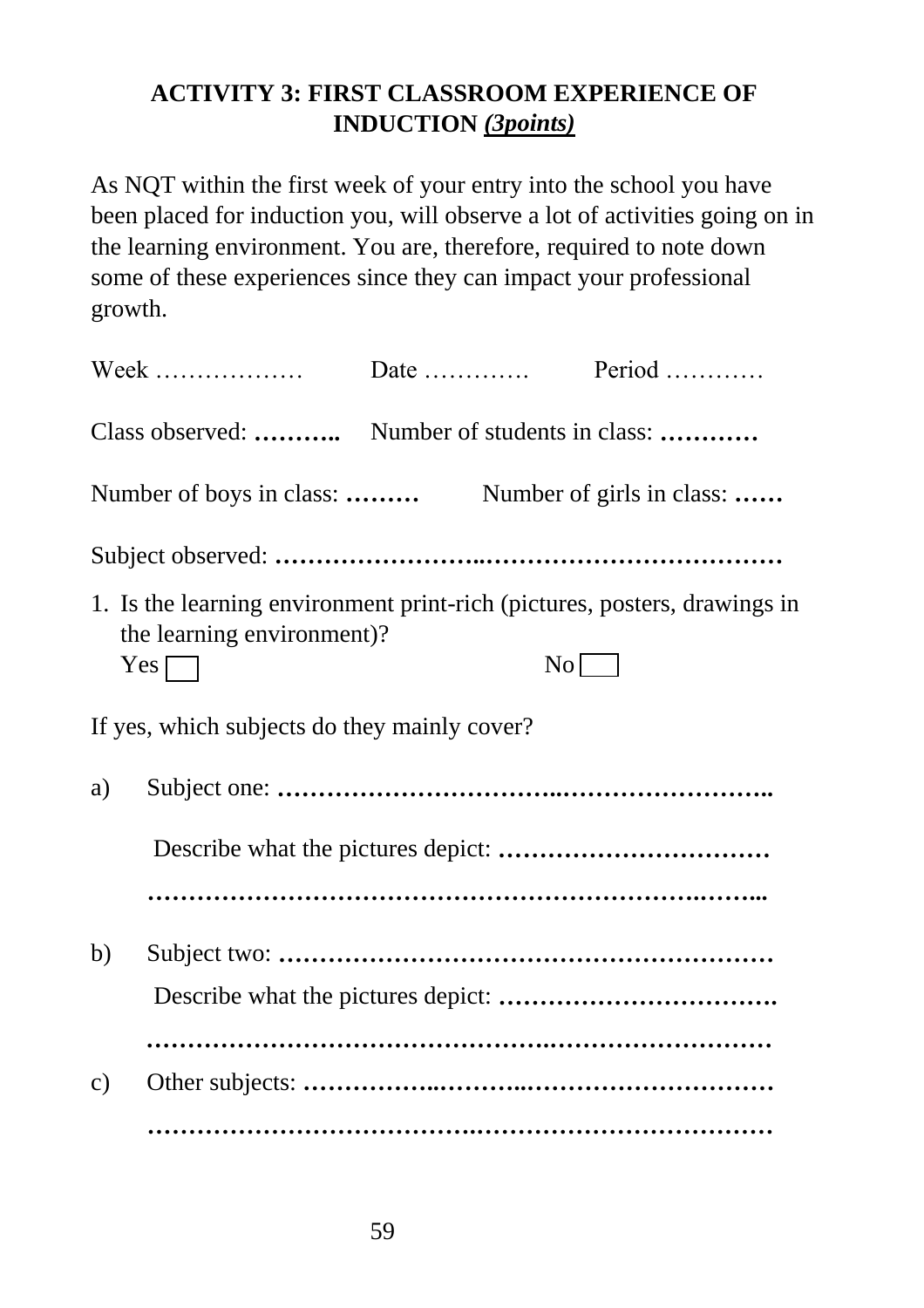| 2.                                                                                          | Indicate whether they were print-outs or hand-drawn?                                                      |  |
|---------------------------------------------------------------------------------------------|-----------------------------------------------------------------------------------------------------------|--|
|                                                                                             |                                                                                                           |  |
| 3.                                                                                          | Were they well labelled? $Yes$    <br>$\overline{N_{O}}$                                                  |  |
| 4.                                                                                          | Find out and indicate how long they have been on display?                                                 |  |
|                                                                                             |                                                                                                           |  |
| 5.                                                                                          | Are there any displays of learners work? Yes<br>N <sub>o</sub>                                            |  |
|                                                                                             | If yes, what subjects or topics were they on?                                                             |  |
|                                                                                             |                                                                                                           |  |
|                                                                                             | How long has the work been on display?                                                                    |  |
|                                                                                             |                                                                                                           |  |
| 6.                                                                                          | Is there sufficient furniture (desks or tables and chairs) for<br>learners? Yes $\vert$<br>N <sub>o</sub> |  |
| 7.                                                                                          | Is the furniture properly arranged? Yes    <br>$N$ o $\vert \_$                                           |  |
| 8.                                                                                          |                                                                                                           |  |
| 9.                                                                                          | Are there any technological tools and devices in the learning<br>environment? Yes<br>$\overline{N_{O}}$   |  |
|                                                                                             |                                                                                                           |  |
| Is there internet connectivity in the learning environment?<br><b>Yes</b><br>N <sub>0</sub> |                                                                                                           |  |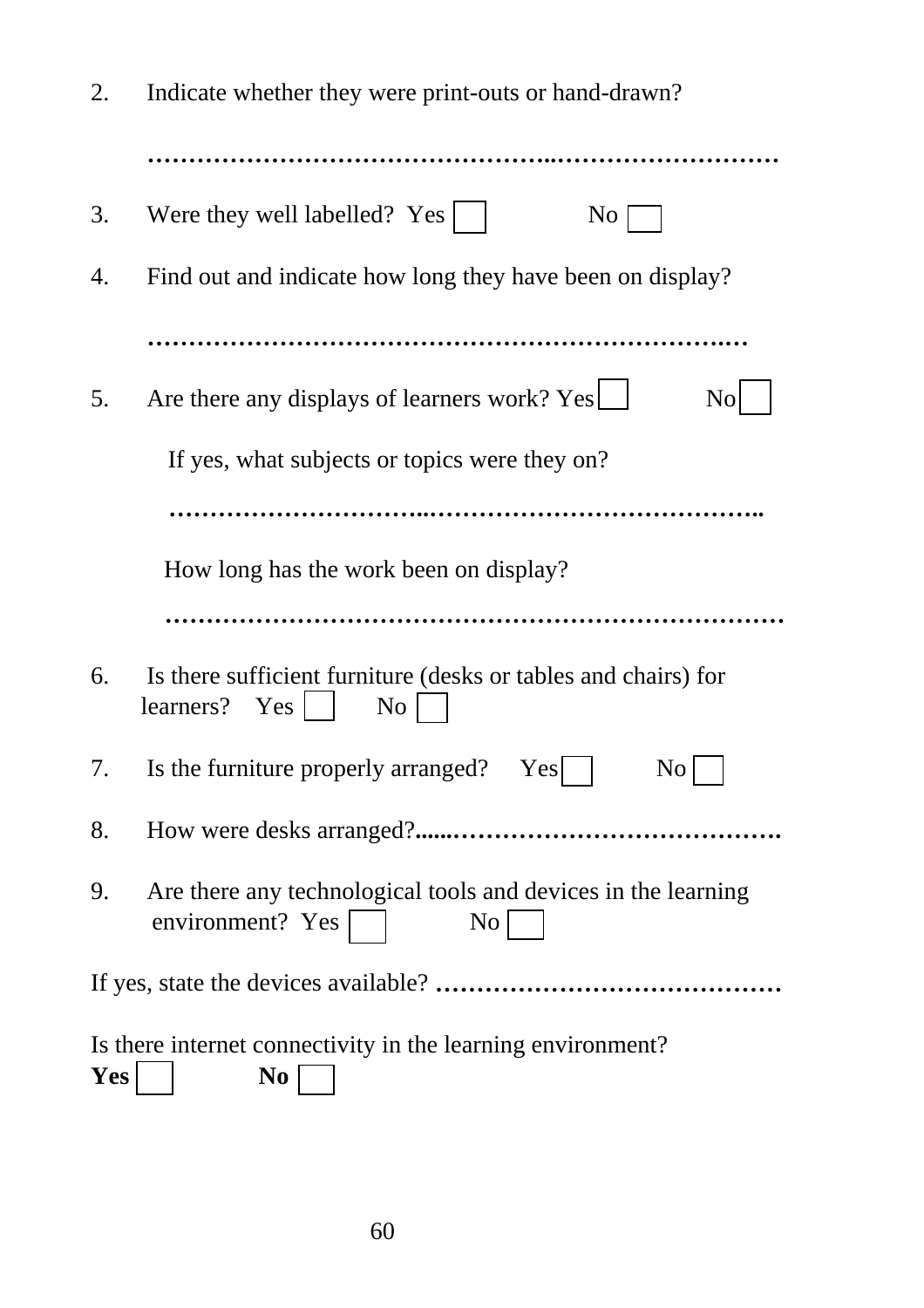| Are there sufficient teaching and learning resources (textbooks,<br>10.<br>Crayons, supplementary readers, workbooks etc.) in the school? |
|-------------------------------------------------------------------------------------------------------------------------------------------|
| Yes<br>N <sub>0</sub>                                                                                                                     |
|                                                                                                                                           |
| Are the resources accessible to learners? Yes<br>N <sub>0</sub>                                                                           |
| 11. What other things did you observe in the classroom?                                                                                   |
|                                                                                                                                           |
|                                                                                                                                           |
|                                                                                                                                           |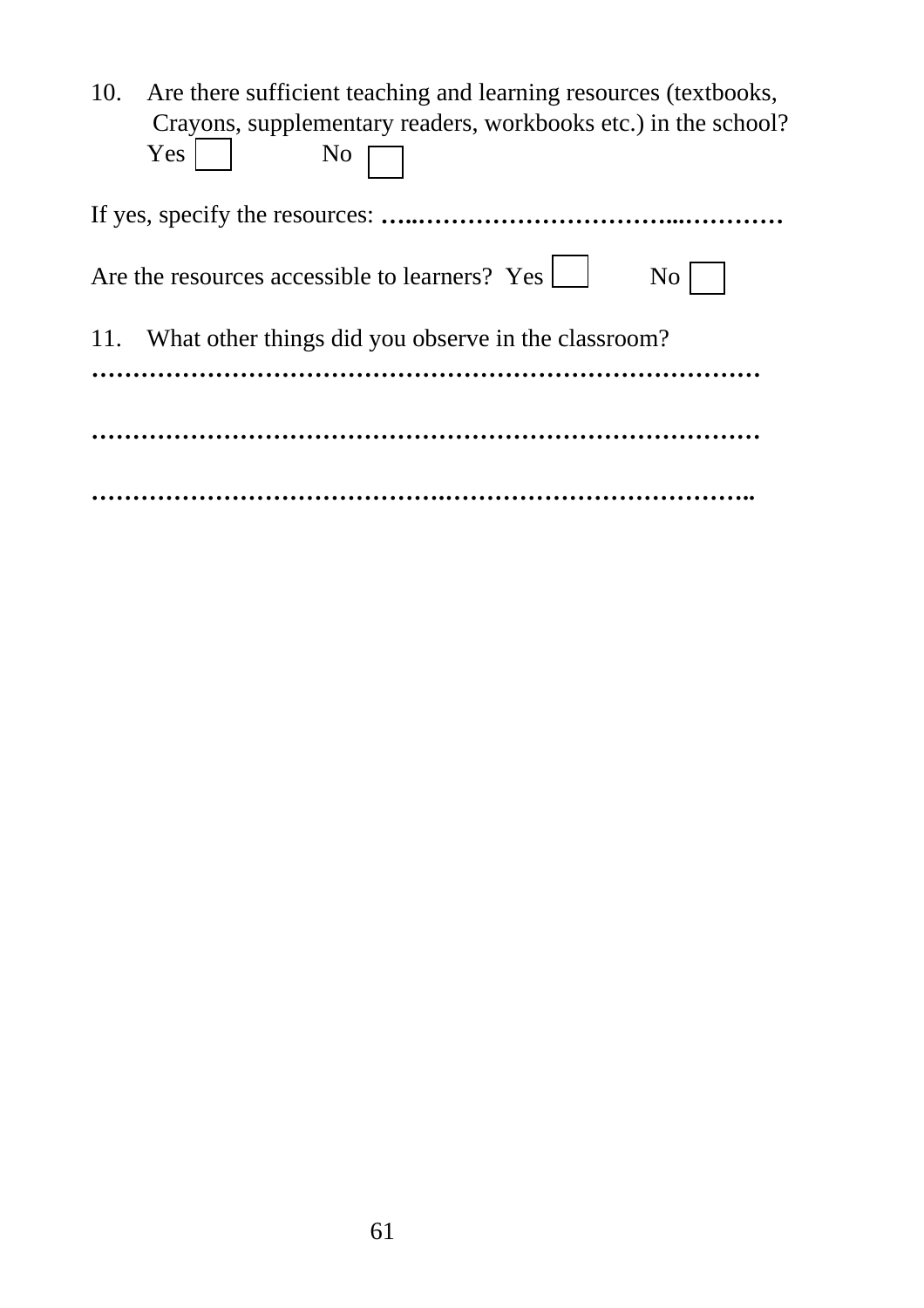#### **WEEK TWO**

#### **SKETCHING THE CLASSROOM ARRANGEMENT FROM ONE POINT PERSPECTIVE** *(3points)*

The classroom arrangement can influence teaching and learning as well as group dynamics and class management. NQTs are, therefore, encouraged to observe the classroom and sketch the seating arrangement of the learners and the teacher, showing the location of the writing board.

Week …………… Date ……………. Time …………

1. 1 1. How does this arrangement help students' learning? The students' learning? In the students' learning? In the students' learning? In the students' learning? In the students' learning? In the students' learning? In the st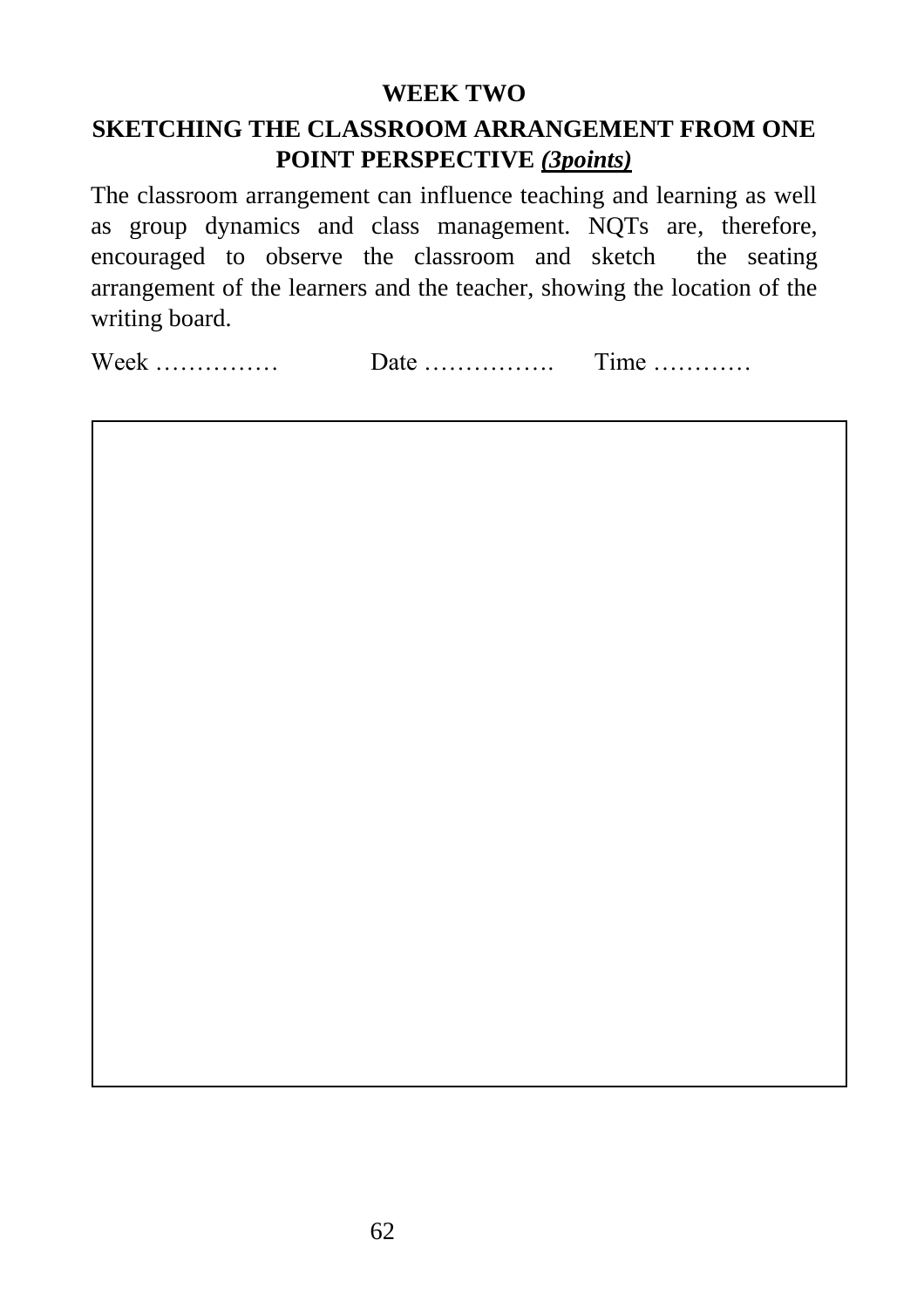2. How does this arrangement affect learning?

**…………………………………………………........................................ .................................................................................................................... .................................................................................................................... ...............................................................................................**

3. Sketch how you would arrange the classroom differently to improve learning experience.



Give reasons for your new arrangement **…..…………………………** Explain how the arrangement can improve learning experience in the learning environment **….…………………………………………….. ………………………………………………………………………**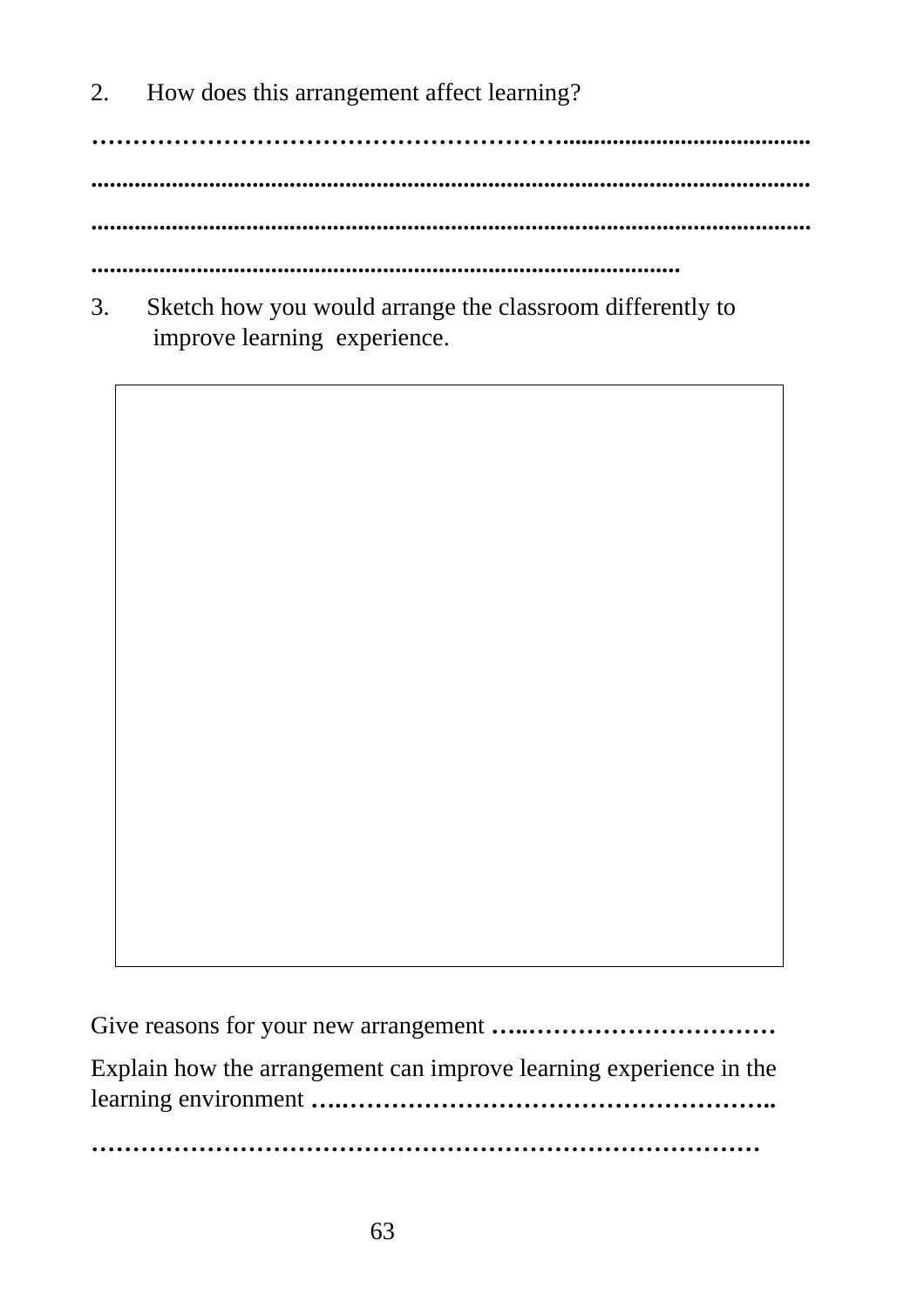## **WEEK THREE NQTs GUIDELINES FOR LESSON OBSERVATION** *(3points)*

Observing lessons of teachers offers NQTs a practical field experience of teaching and learning. NQTs are, therefore, required to observe lessons and document their observations on the template below. *(This has to be completed at least four times for different lessons within the week)*

|                            | Class observed:                                           | Subject observed:                                               |
|----------------------------|-----------------------------------------------------------|-----------------------------------------------------------------|
| <b>Number of learners:</b> |                                                           |                                                                 |
|                            | Number of Girls:                                          |                                                                 |
|                            |                                                           |                                                                 |
| 1.                         | Write the indicators set out to be achieved in the lesson |                                                                 |
|                            | 2. How did the teacher start the lesson?                  |                                                                 |
| 3.                         |                                                           | In what language(s) did the teacher communicate with the        |
| 4.                         | another?                                                  | In what language(s) did the learners communicate with one       |
|                            |                                                           |                                                                 |
| 5.                         | class?                                                    | How many girls and boys were called to answer questions in      |
|                            | <b>Girls: Total </b>                                      | Boys: Total                                                     |
| 6.                         |                                                           | Was the teacher's feedback to girls and boys different in their |
| 7.                         | response to questions asked? Yes                          | N <sub>o</sub>                                                  |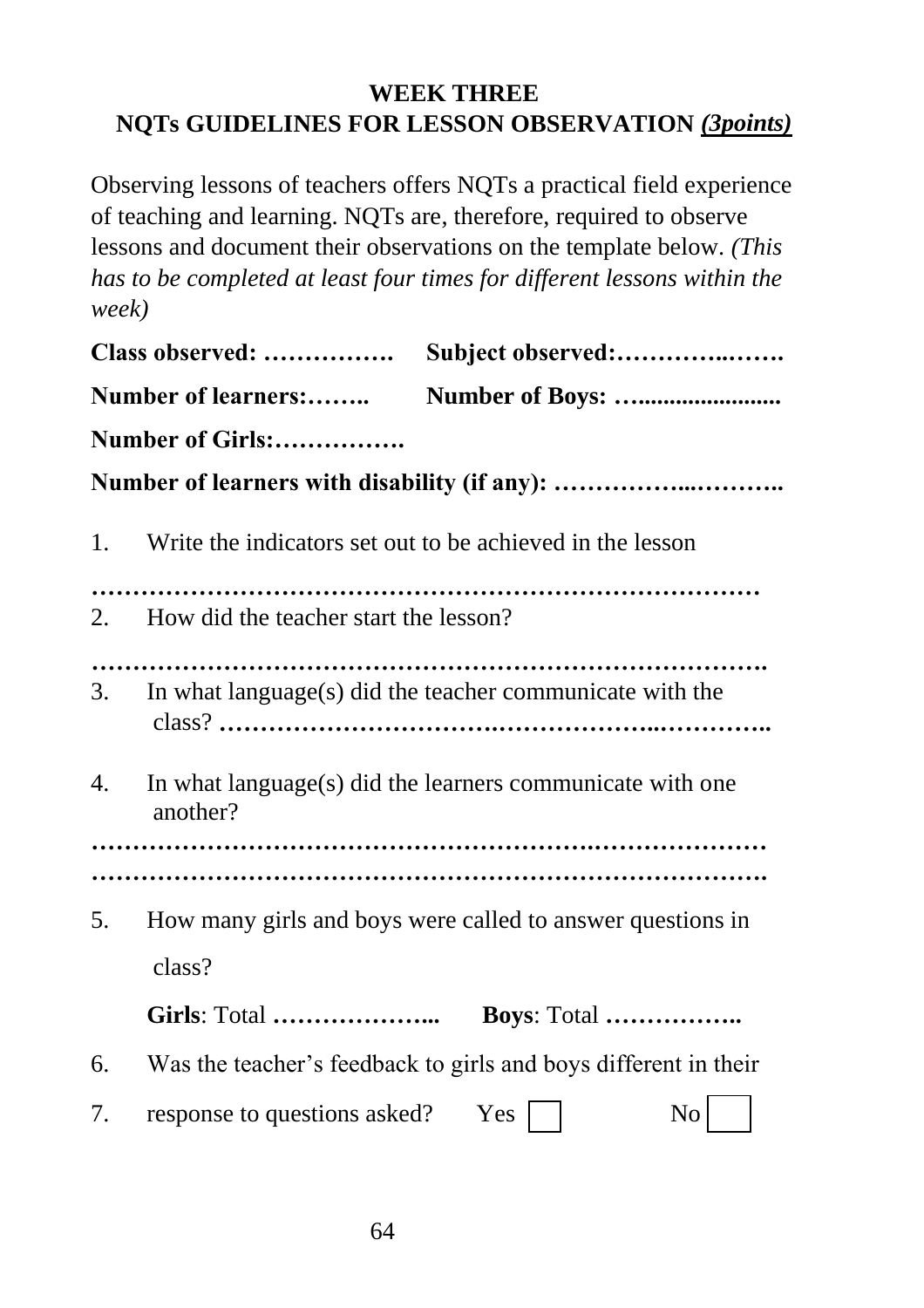| What did the teacher do to make learners actively participate in the<br>8.                                          |
|---------------------------------------------------------------------------------------------------------------------|
| How did the teacher monitor learners' learning? (oral questions,<br>9.<br>going round, calling out learners, etc.). |
|                                                                                                                     |
| How did the teacher assess learning during the lesson (Oral<br>10.<br>questions, class exercise, etc.)              |
|                                                                                                                     |
| 11. How did the teacher promote extension of learning and practice?<br>(Homework and project work)                  |
|                                                                                                                     |
| Did the teacher use the writing board often? Yes<br>N <sub>o</sub><br>12.                                           |
| Was the classroom atmosphere friendly?<br>Yes<br>N <sub>o</sub><br>13.                                              |
| 14. Do you think the learners enjoyed the lesson? Yes<br>N <sub>0</sub>                                             |
| Were there learners who required special assistance in the learning<br>15.<br>environment? Yes<br>N <sub>o</sub>    |
| b. If yes, was the teacher able to assist them? Yes<br>$\overline{N}$ o                                             |
| c. If yes, what kind of support was provided by the teacher?                                                        |
| In what ways did the teacher modify or adjust his/her teaching to<br>16.                                            |
|                                                                                                                     |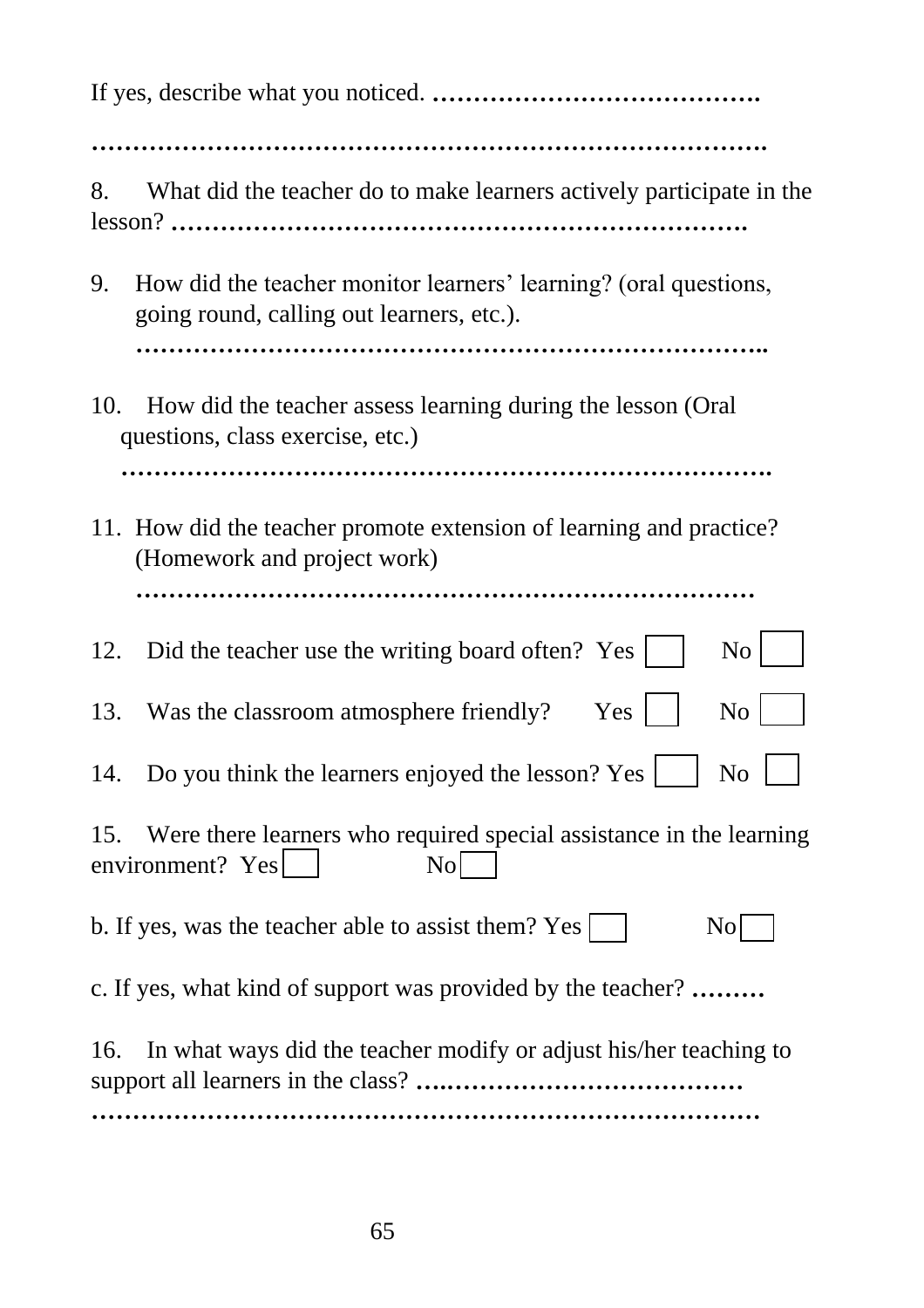17. Did learners actively participate in the lesson?  $Yes$   $\begin{bmatrix} No \end{bmatrix}$ 18. How did the teacher encourage learners to participate? **………** 19. Were there any problems with learners' behaviour in the class? Yes No If yes, describe the learners behaviour problem(s) observed? **……….** 20. How did the teacher manage the learners' behaviour problem(s)? **………………..…………………………….………………………….** 21. Indicate one of the stated indicators that was attended to in the lesson. **……………………………………………………………………….. ……………………………………………………………………..** 22. State the core competencies that were to be developed and used. **……………………………………………………………………….. ………………………………………………………………………..** 23. Which teaching and learning strategies were used to enable the learners develop the core competencies identified. **………………………………………………………………………. ……………………………………………………………………….** 24. What did you learn from the teacher's appearance? **………………………………………………………………………. ………………………………………………………………………** 25. What assessment techniques were used to assess the lesson? **…………………..……………………………………………………. …...……………………………………………………………………**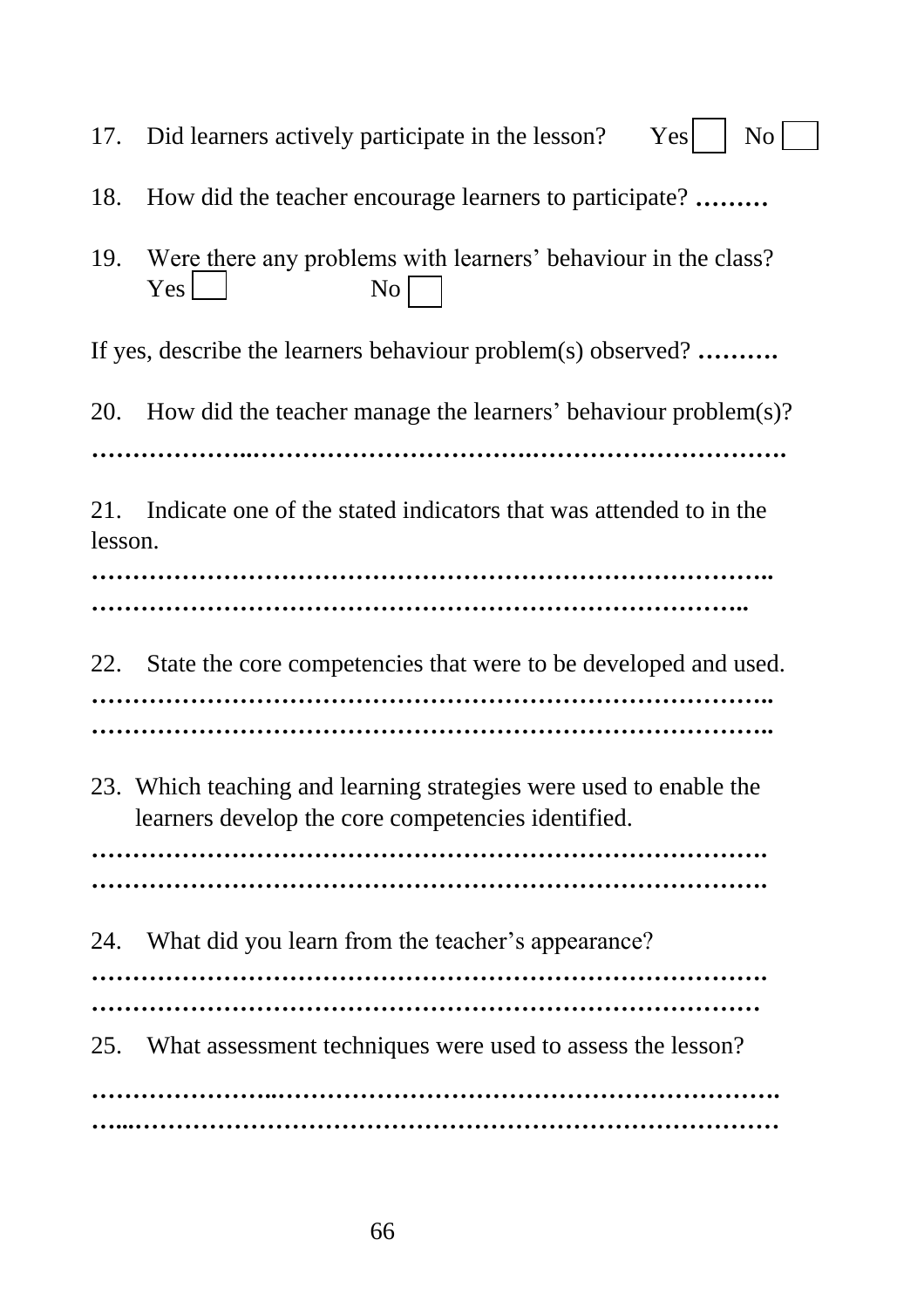26. How did the teacher assess learning during the lesson? (Oral questions, written exercises, etc.)

**………………………………………………………………………. ………………………………………………………………………** 27. Which other assessment techniques could have been used? **………………………………………………………………………. ………………..………………………………………………………**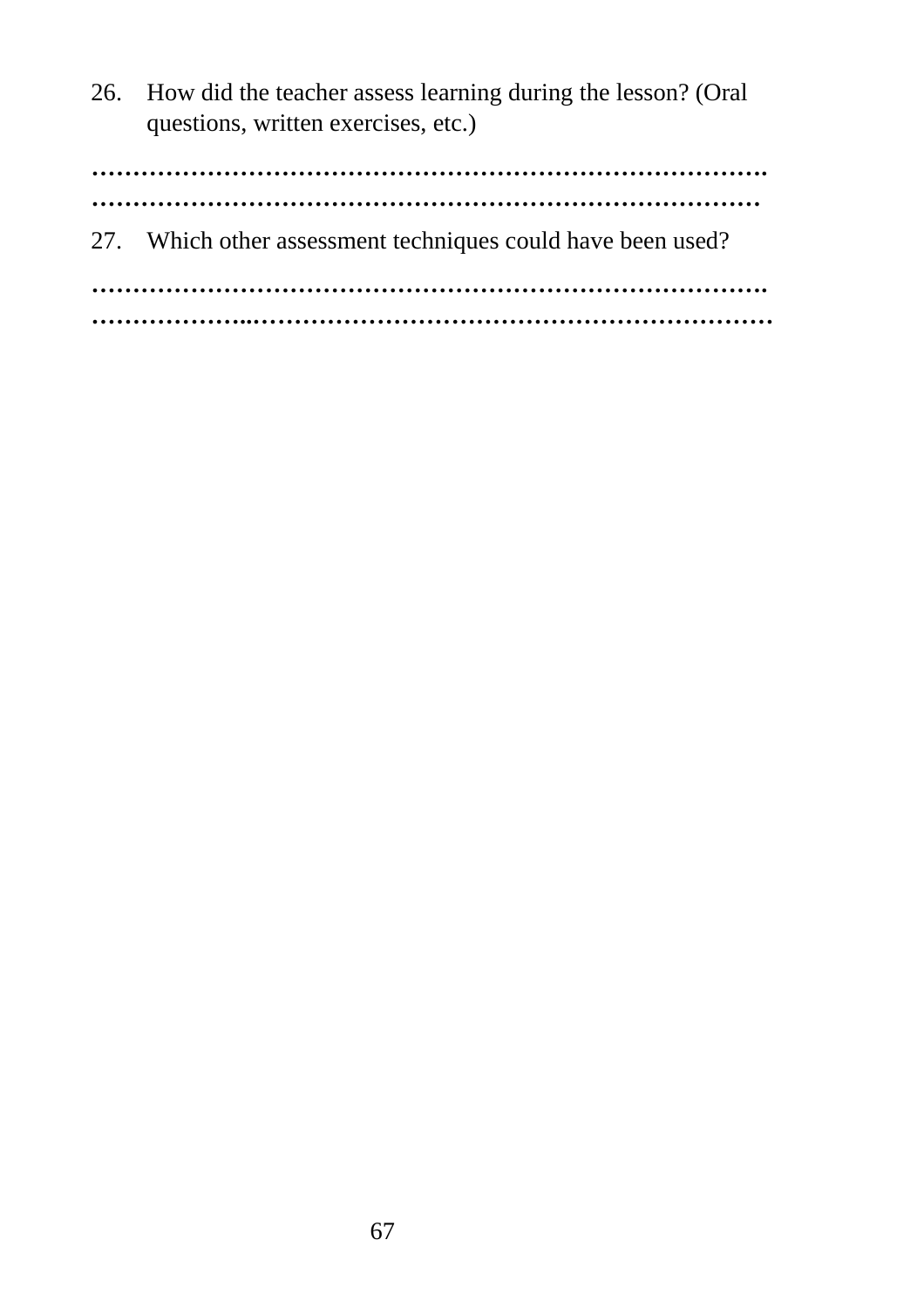# **WEEK FOUR OBSERVING LEARNERS WITH SPECIAL NEEDS** *(3points)*

## **(***This has to be completed at least four times for different cases within the week)*

#### **OBSERVATION NUMBER:**

It has been observed that learners with special needs suffer from regular learning environments when teachers consider all as equal. As a result, it is important to pay attention to all learners in class so their needs can be addressed. It is, therefore, recommended that NQTs will familiarize themselves with issues affecting learners with diverse needs during induction period. The template below provides opportunities for NQTs to observe and record information regarding Gender, Equity and Social Inclusiveness (GESI) issues.

| Number of Learners:  Number of girls: |  |
|---------------------------------------|--|
| Number of Boys:                       |  |

1. What type of special need have you observed with the learner you have chosen?

**…………………………………………………………………………… …………………………...……………………………………………… …………………………............................................................................ ....................................................................................................................**

2. What kind(s) of resources are available in the learning environment to assist the learner?

**……………………………………………………………………….**

- **………………………………………………………………………...**
- 3. a. Were the instructions modified to suit this learner's needs?  $Yes \t No \t$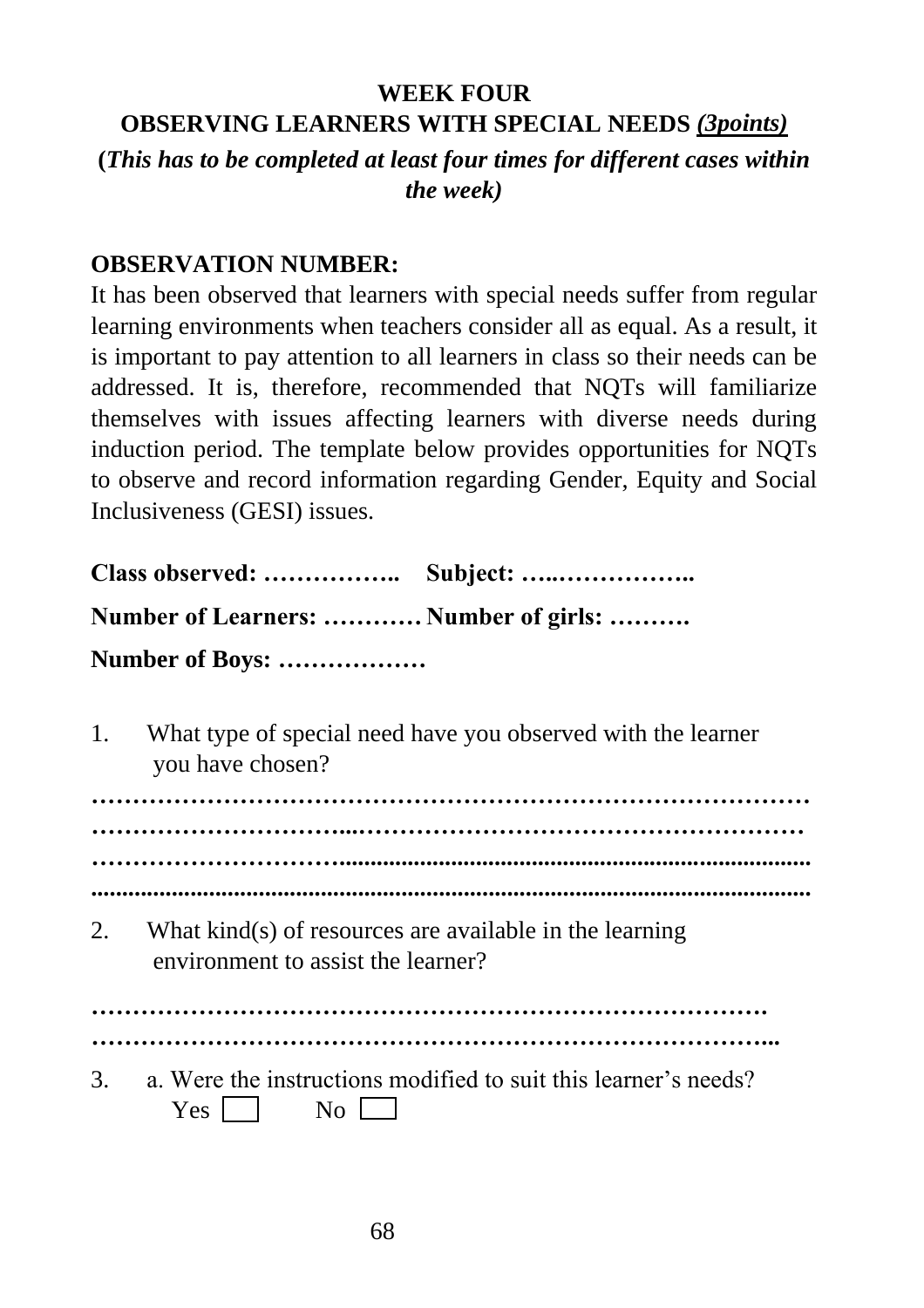b. If yes, how was it modified to support the learner?

**………………………………………………………………………..**

d. Who provided support to this learner apart from the class teacher?

**……………………………………………………………………….**

**………………………………………………………………………..**

4. How does the learner manage to complete the activities/tasks assigned in class?

 **……………………………………………………………………… ……………………………………………………………………… …..…………………………………………………………………… …………………………………………………………......................**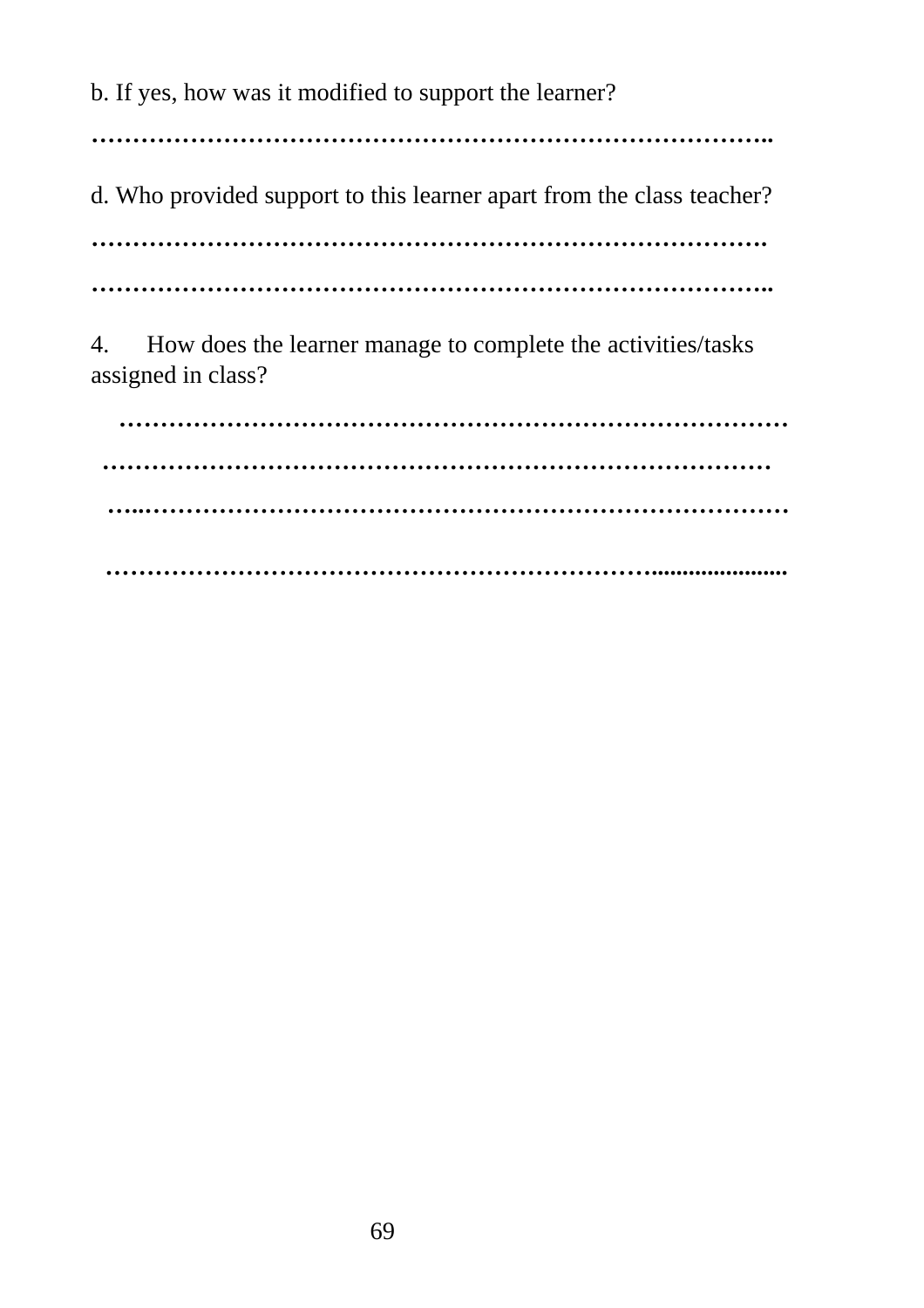# **PORTFOLIO RECORDS MENTORS' RECOMMENDATION GUIDE**

Evaluation of NQTS by mentors based on the following dimensions of professional practice of teachers:

- 1. Punctuality
- 2. Regularity
- 3. Attitude towards work
- 4. Professionalism (including how they behave towards students with physical or learning challenges and interact with teachers, administrators, learners and the community at large)
- 5. Willingness to support co-curricular activities of the school

The mentors, therefore, should be guided by the rubric below to gather information for their recommendation.

## **PUNCTUALITY**

| <b>ATTRIBUTE</b>                                                 |
|------------------------------------------------------------------|
| NQT comes to school before morning assembly every time except    |
| for one day                                                      |
| NQT comes to the morning assembly except for three or four times |
| NQT comes to school before the morning assembly only once or     |
| twice                                                            |
| NQT never comes to school before morning assembly                |

# **REGULARITY**

| <b>ATTRIBUTE</b>                                                     |
|----------------------------------------------------------------------|
| NQT always comes to school every day that they are expected to       |
| come except for one day                                              |
| NQT comes to school every day that they are expected to come         |
| except for two or three days                                         |
| NQT comes to school on only one or two of the days that they were    |
| expected to come except for the week of visits by portfolio assessor |
| NQT never came to school on any of the days that they were           |
| expected to come except for the week of visits by portfolio assessor |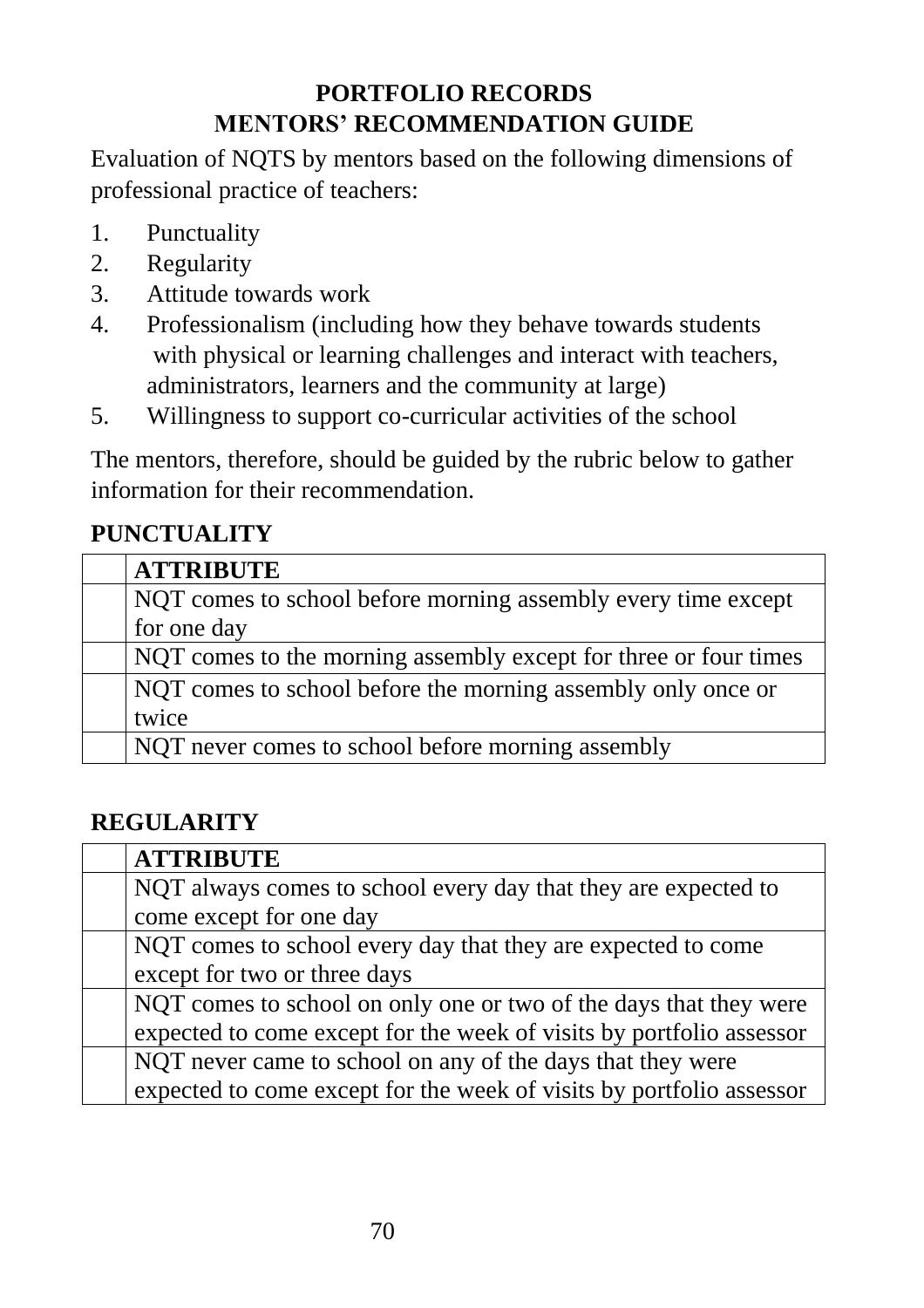# **ATTITUDES TOWARDS WORK**

#### **ATTRIBUTES (Tick as many as apply)**

NQT has the desire to make a difference in teaching and learning.

NQT is hardworking and diligent to duty.

NQT makes conscious effort to get involved in school activities

NQT is enthusiastic about the induction programme

# **WILLINGNESS TO PARTICIPATE IN CO-CURRICULAR ACTIVITIES**

| <b>Quality of indicators</b>                                            |
|-------------------------------------------------------------------------|
| NQT is desirous to contribute to co-curricular activities all the time. |
| NQT is desirous to contribute to co-curricular activities some of the   |
| times.                                                                  |
| NOT is desirous to contribute to co-curricular activities but needs to  |
| be prompted.                                                            |
| NOT does not show interest in co-curricular activities.                 |

## **INTERPERSONAL RELATIONSHIP**

| <b>ATTRIBUTES</b> (Tick as many as apply)                          |
|--------------------------------------------------------------------|
| NQT relates well with learners without any form of discrimination. |
| NQT makes room to support learners with diverse special needs.     |
| NQT interacts with teachers and colleagues in a respectful manner. |
| NQT interacts with administrators in a respectful manner.          |
| NQT does not relate well with the people in the school community.  |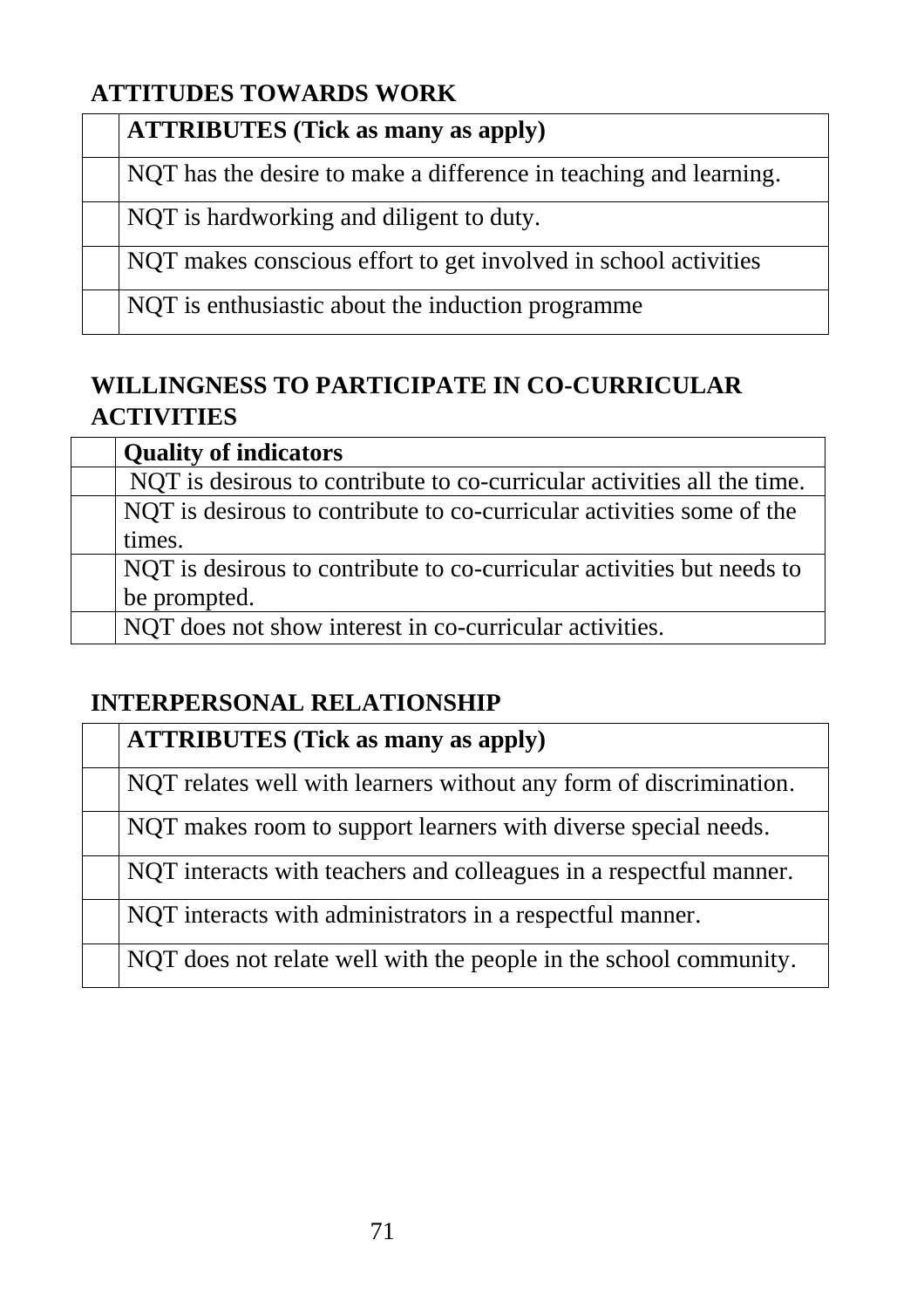# **PART 3**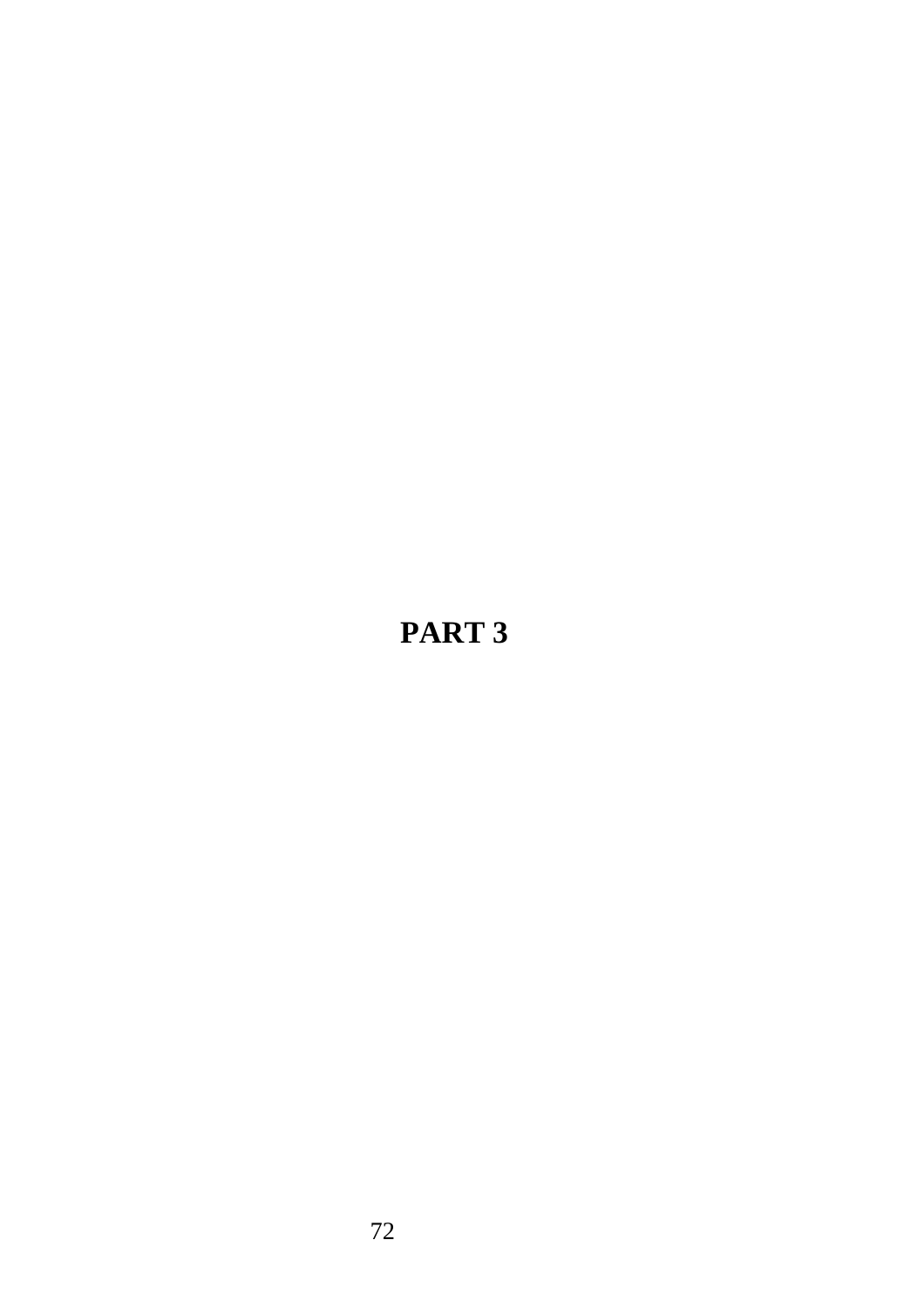# **NATIONAL TEACHING COUNCIL**



# **PORTFOLIO ASSESSMENT GUIDELINES**

# **Instructional Manual for Teacher Portfolio Assessment**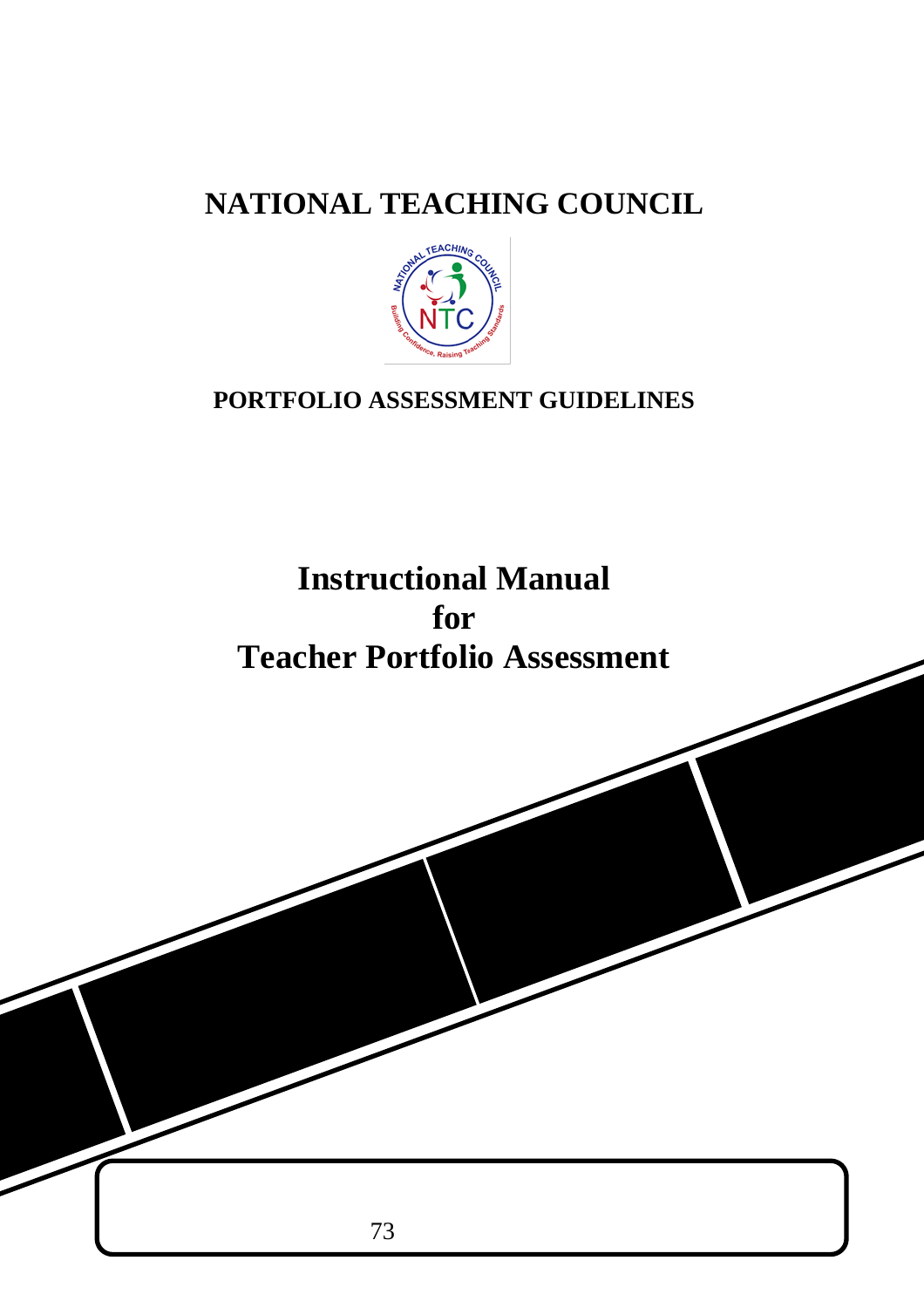### **INTRODUCTION**

Assessing teachers' portfolio and providing feedback in the spirit of support is the best means to help teachers improve their professional practice. Assessment of teachers' portfolio in general is used to determine professional growth and progression of the teacher.

Portfolio assessment has, therefore, become an important component of assessment in teacher education programmes. As part of licensing requirements, teachers in Ghana are expected to build a teaching portfolio over the period of their teaching.

### **Rationale**

The rationale for this is to have a meaningful and purposeful collection of the works or artefacts of teachers to demonstrate their knowledge, competencies and skills in teaching over time. It is also to be used for decision making which may include requirements for promotion, licensing and assessing, and professional growth and development of teachers.

#### **What is a teaching portfolio?**

A teaching portfolio is a meaningful and purposeful collection of work (artefacts) done by a teacher to demonstrate their knowledge and skills in teaching over time. A teaching portfolio, then, is a collection of carefully selected work produced by the teacher as evidence of professional progress and accomplishments in learning to teach. It is a professional learning tool that teachers can use to reflect on their progress and professional growth over time.

### **Types of portfolios**

There are different types of portfolios depending on the purpose. There are, for example:

*Professional portfolio*: It documents academic achievements across teaching, research, and community service.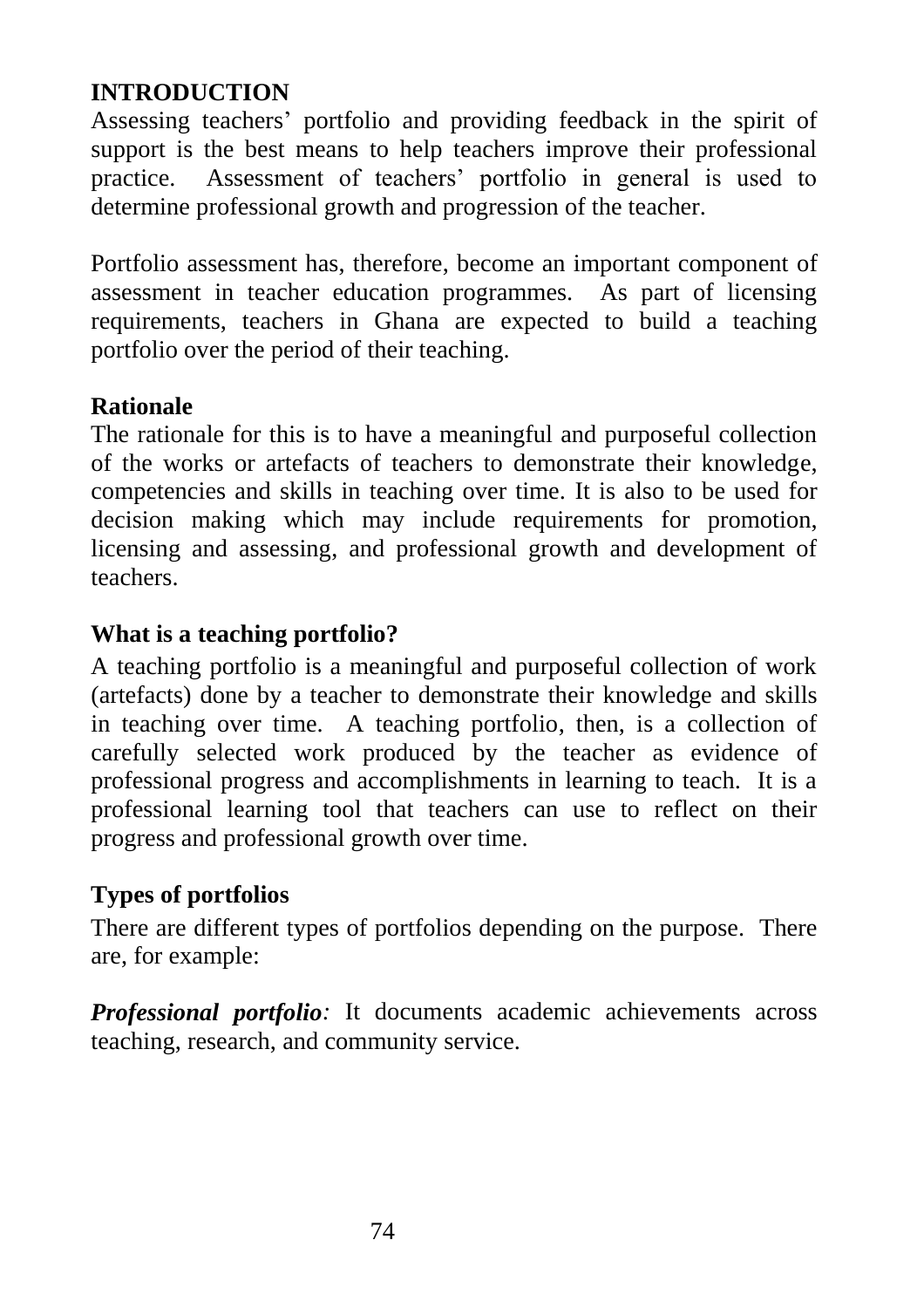*Teaching portfolio*: This portfolio is specific to teaching.

*Course portfolio:* This type of portfolio focuses on developing and teaching a specific course(s).

*Student learning portfolios:* These document students' learning achievements.

# **Some Uses of a Teaching Portfolio**

The teaching portfolio and the process of building one can be a useful professional tool for teachers in practice and teacher educators.

Teaching portfolio :

- tells the story of the development of teachers;
- **allows others to reflect upon and assess the teacher's progress** and professional growth;
- allows others to assess teacher's teaching skills and knowledge;
- helps teachers to get visual evidence of their approach to instruction, their best practices and to show others the progress of their teaching during interviews.

# **Characteristics of Effective Portfolios**

A teaching portfolio should be structured, representative and selective.

### a. *Structured*

A structured portfolio should be organized, complete, and creative in presentation.

### b. *Representative*

A portfolio should be comprehensive. The documentation should represent the scope of one's work and it should be representative across time.

### c. *Selective*

Only artefacts that demonstrate professional growth, strengths/accomplishments should be included. The quality of the materials included is much more important than the quantity.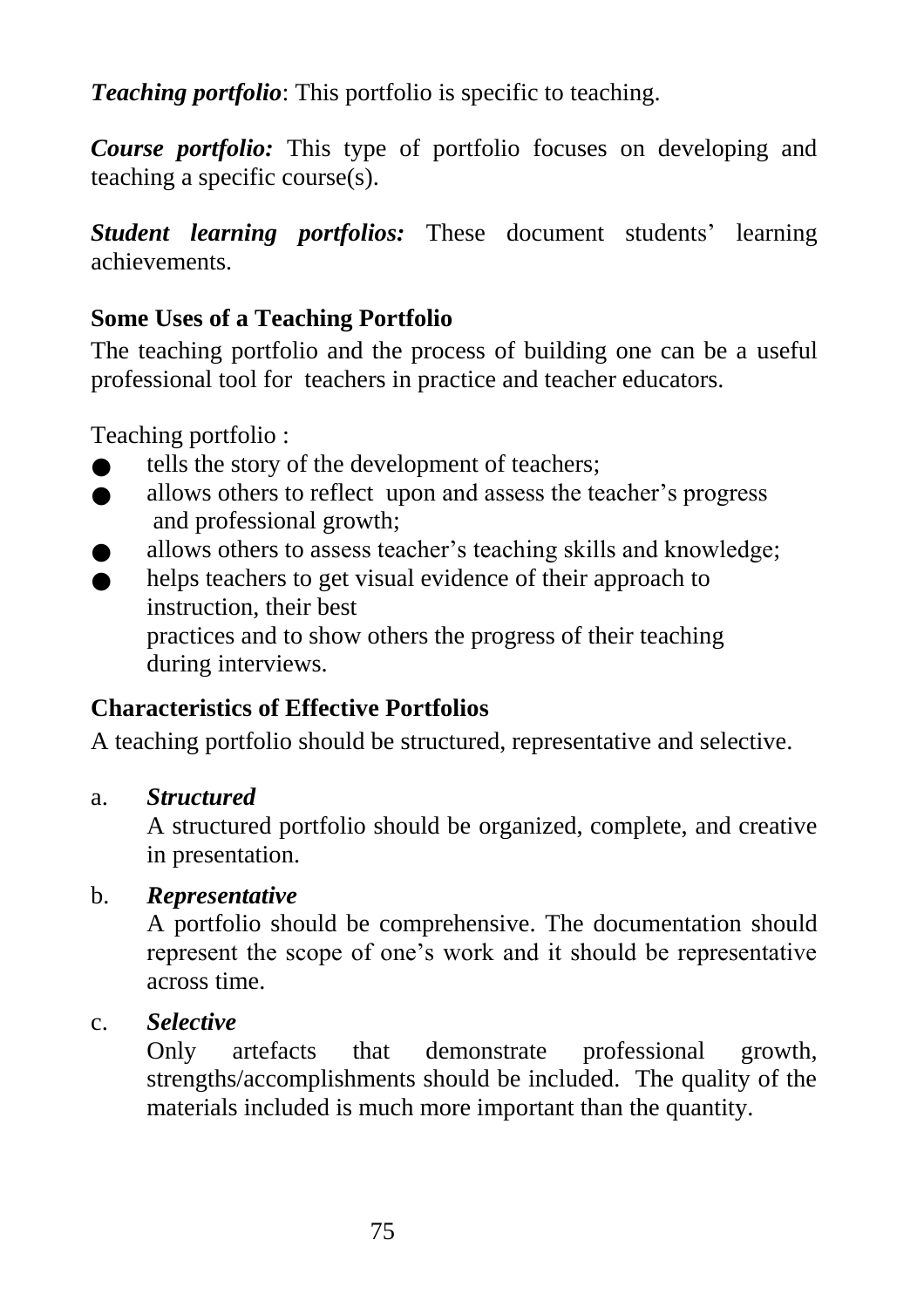# *Portfolio Content*

There is a formula for preparing a portfolio. Since a portfolio is an individual product, no

two portfolios will look alike. Each item in a portfolio should be accompanied

by a brief written reflection indicating;

- 1. what the artefact is;
- 2. rationale for its inclusion in the portfolio;
- 3. how it fits into your view of teaching and learning; and
- 4. how each artefact demonstrates teaching competency.

Simply placing an artefact in a portfolio by itself may not communicate to the assessor why it is some significant professional achievement. Also, each item should be dated to facilitate the evaluation of progress throughout the year. The artefacts in a teaching portfolio should include those listed below;

- 1. Teaching Philosophy
- NOTE: *The teacher's own statement of teaching philosophy should be the central standard and starting point for any evaluation. There should be consistency. In other words, teaching practice must reflect teaching philosophy. In your statement of teaching philosophy, you have to describe what you believe about teaching and learning, why you hold those beliefs and how they have shaped your teaching style. This does not have to be long; a page or two is sufficient.*
- 2. A video/audio tape of your best lesson/still photographs of your teaching
- 3. Scheme of work/action plan for teacher in administration
- 4. Lesson plans (learning plan)/implementation plan for teacher in administration
- 5. Samples of student work you have graded, showing your comments etc. or samples of activities you have evaluated showing your comments.
- 6. Reflective practice
- 7. Reflective logs
- 8. Your curriculum vitae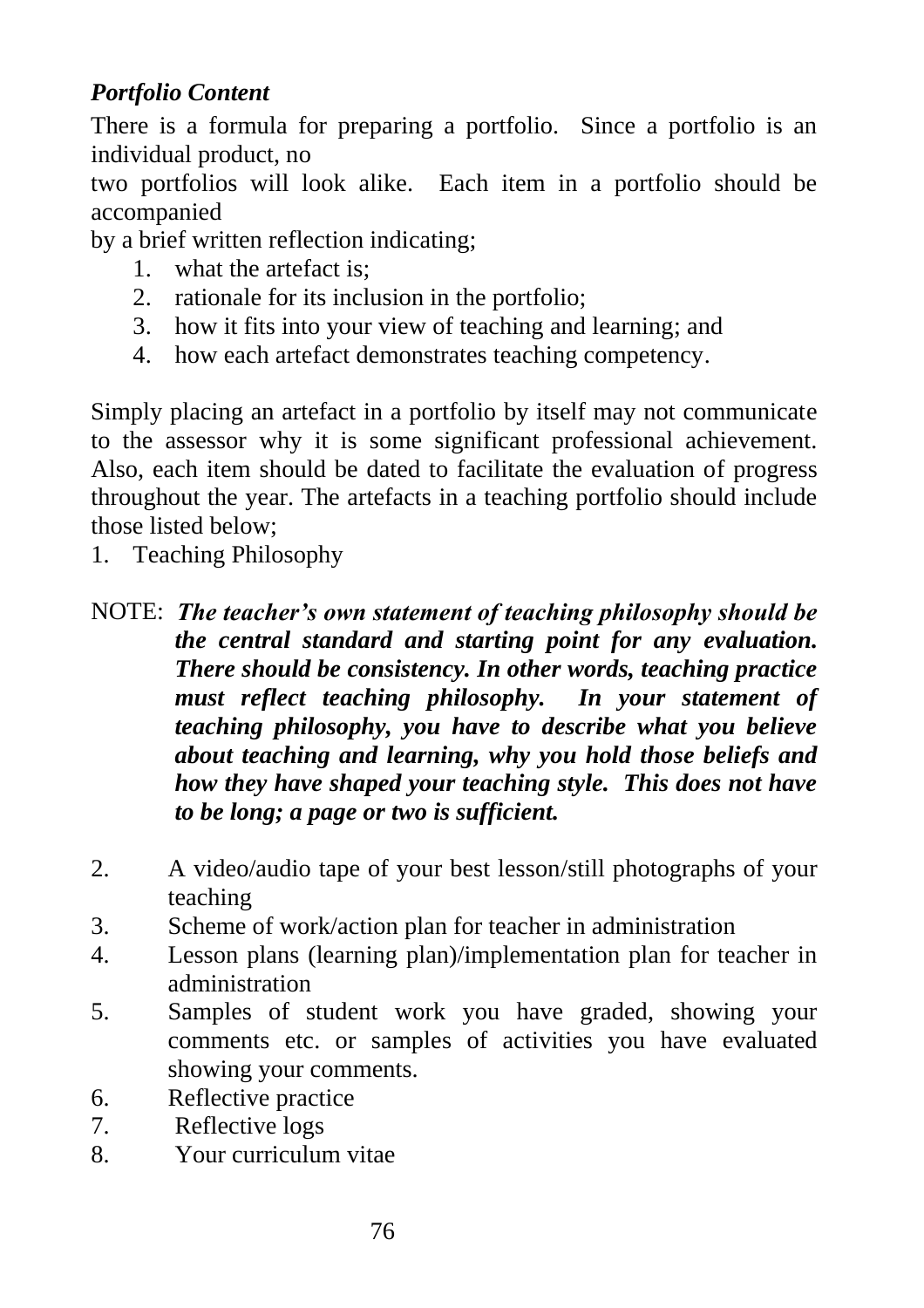- 9. Hand-outs you have designed or materials you have published in line with your work
- 10. Assessment instruments (test items/quizzes) created by you, with their marking schemes, and an explanation of how effective (or ineffective) the assessment was used, or data collection instruments developed by you with sample data collected and analysed, and reports generated from the analysis
- 11. Work/task sheets drawn for students/clients
- 12. Circuit Supervisor's or immediate supervisor's assessment comments
- 13. Headteacher's/ supervisor's assessment comments
- 14. Peer assessment
- 15. List and description of learning/teaching aids (resources) that cannot be put into the portfolio
- 16. Reflections on your practice.
- 17. Number of In-Service Trainings attended
- 18. Types of in-service training attended (SBI, CBI, DBI CoP, etc.)
- 19. Training Logbook
- 20. Certificates awarded
- 21. School-wide information/particulars
- 22. Action Research conducted as part of the reflective practice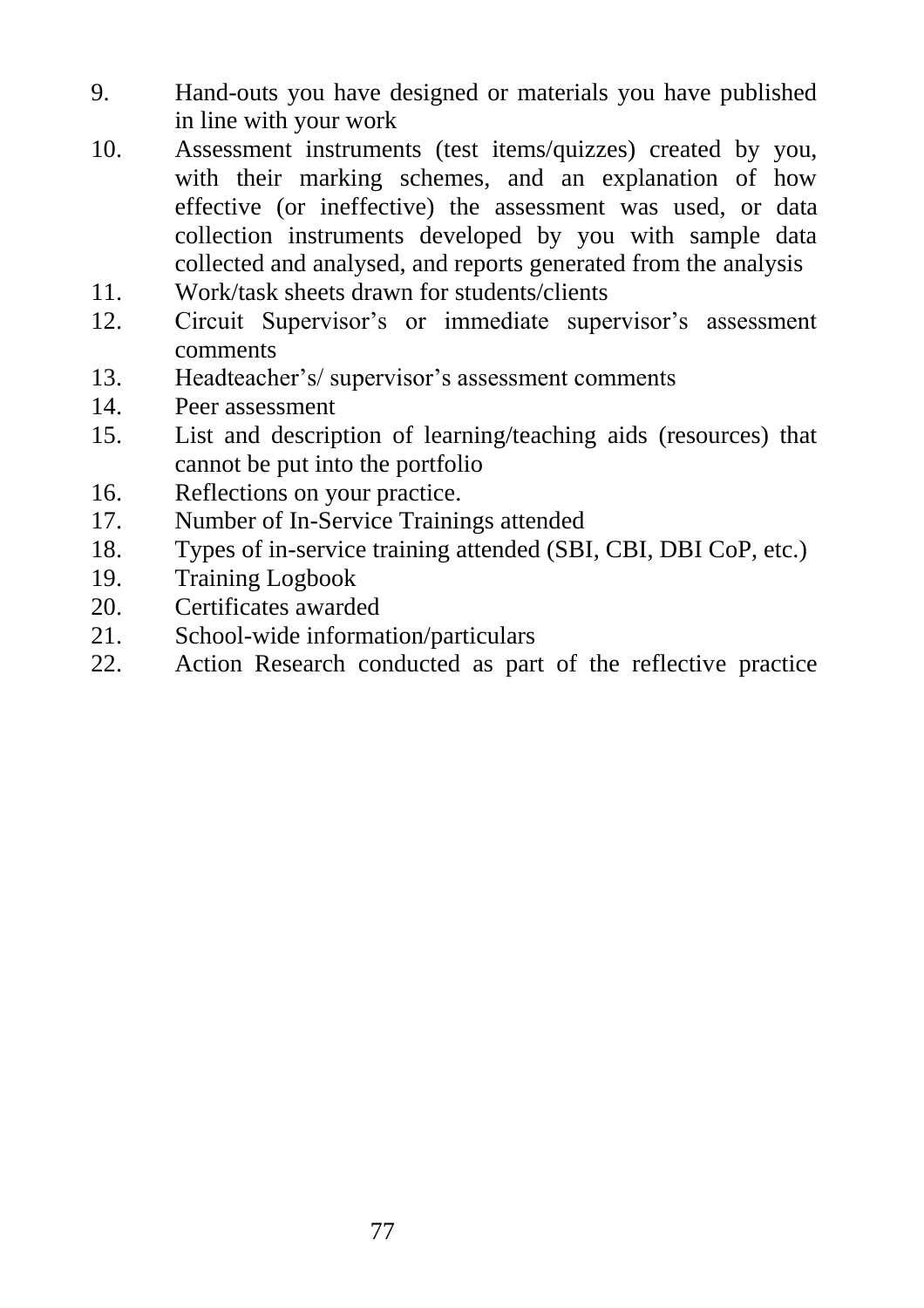|                             | NATIONAL TEACHING COUNCIL                                                                                                                                                       |                                                                                                                              |                                                                                                                            |                                                                                     |  |  |
|-----------------------------|---------------------------------------------------------------------------------------------------------------------------------------------------------------------------------|------------------------------------------------------------------------------------------------------------------------------|----------------------------------------------------------------------------------------------------------------------------|-------------------------------------------------------------------------------------|--|--|
| PORTFOLIO RUBRIC FOR NOTS   |                                                                                                                                                                                 |                                                                                                                              |                                                                                                                            |                                                                                     |  |  |
|                             | 3                                                                                                                                                                               | $\overline{2}$                                                                                                               |                                                                                                                            | $\Omega$                                                                            |  |  |
| <b>Dimension</b>            | <b>Target</b>                                                                                                                                                                   | Acceptable                                                                                                                   | Unacceptable                                                                                                               | <b>Not Rated</b>                                                                    |  |  |
|                             |                                                                                                                                                                                 | PERSONAL TEACHING PHILOSOPHY                                                                                                 |                                                                                                                            |                                                                                     |  |  |
| (i) Goals                   | Goals are specific to the<br>context of the teaching<br>subjects                                                                                                                | Goals are usually specific<br>to the teaching subjects<br>but can sometimes be<br>stated too broadly.                        | Goals are often<br>unfocused or<br>incomplete.                                                                             | Goals are so broadly<br>stated that they could<br>apply to any teaching<br>subject. |  |  |
|                             | <b>Connects</b> learning<br>activities to disciplinary,<br>academic, personal, and<br>professional learning<br>goals                                                            | Usually connects learning<br>activities to learning<br>goals, although the<br>connection is sometimes<br>not well developed. | Articulation of learning<br>activities is often basic<br>and unreflective, with<br>few connections to<br>learning goals.   | Does not connect<br>learning activities to<br>learning goals.                       |  |  |
| (ii) Teaching<br>techniques | Teaching techniques stated<br>and the description of<br>activities suggest<br>engagement of learners in<br>creative pedagogies that<br>ensures Universal Design for<br>Learning | Teaching techniques<br>mentioned and the<br>description of activities<br>do not encourage<br>learner centeredness            | Teaching techniques<br>mentioned are broadly<br>stated without<br>specifically linked to<br>learning activities<br>stated. | No teaching technique is<br>mentioned in the<br>philosophy                          |  |  |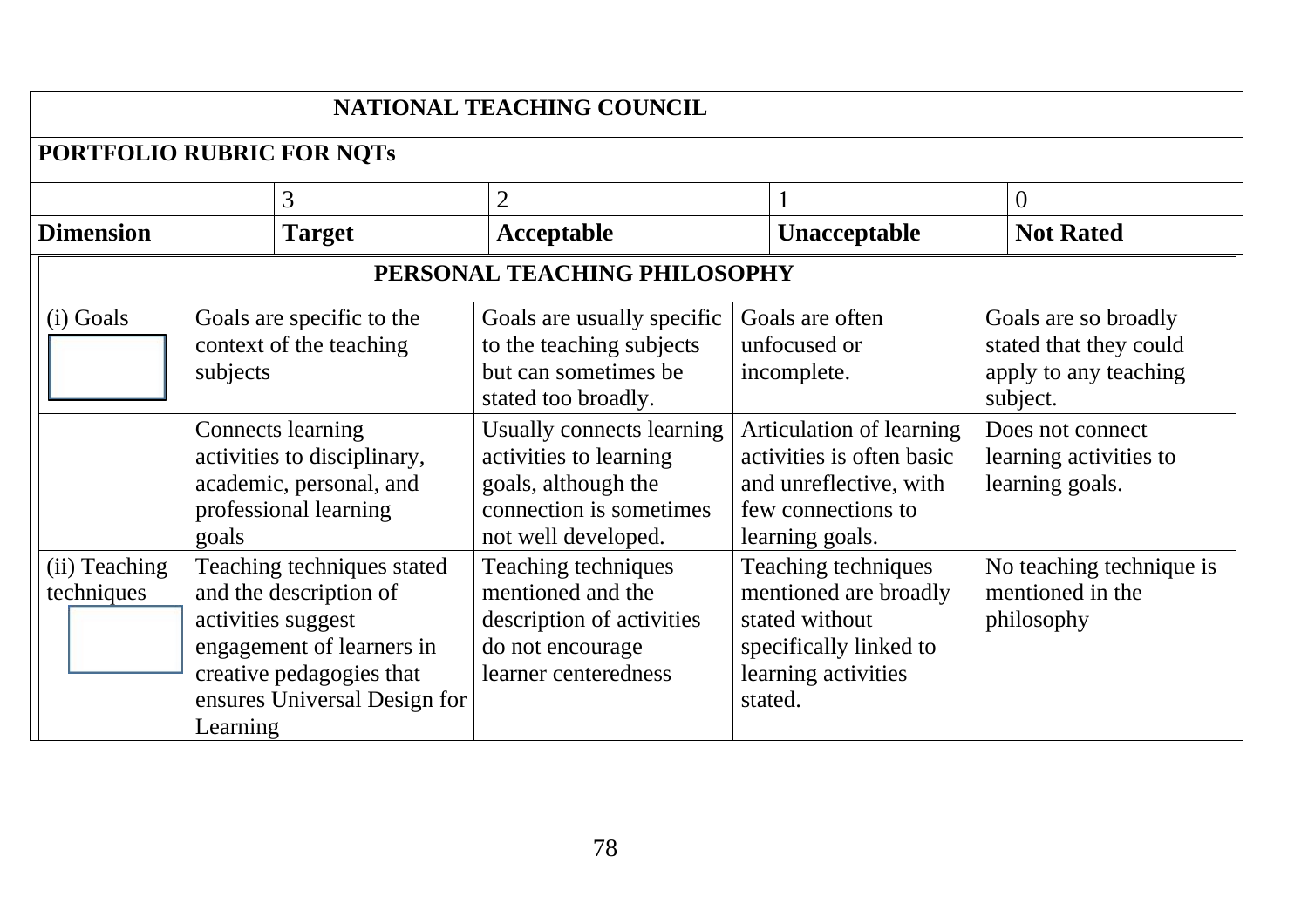| (iii)<br>Assessment<br>practices                           |  | Incorporates descriptions<br>of specific formal and<br>informal assignments that<br>ensure inclusivity (e.g.,<br>tests, papers, portfolios).                           | Incorporates<br>descriptions of specific<br>assignments but does<br>not cater for inclusivity<br>among learners with<br>diverse needs.                          | Descriptions of work<br>activities are usually<br>stated too broadly or<br>generally.                                                                              | Does not specifically<br>describe any work<br>activities.                                                                                                 |
|------------------------------------------------------------|--|------------------------------------------------------------------------------------------------------------------------------------------------------------------------|-----------------------------------------------------------------------------------------------------------------------------------------------------------------|--------------------------------------------------------------------------------------------------------------------------------------------------------------------|-----------------------------------------------------------------------------------------------------------------------------------------------------------|
|                                                            |  |                                                                                                                                                                        | <b>EVIDENCE OF WORK</b>                                                                                                                                         |                                                                                                                                                                    |                                                                                                                                                           |
| Attendance                                                 |  | Available<br>document indicates<br>that teachers'<br>attendance for the<br>induction period<br>was between 95%<br>and 100% of the<br>required number of<br>attendance. | Available document<br>indicates that teachers'<br>attendance for the<br>induction period was<br>between 85% and 95% of<br>the required number of<br>attendance. | Available document<br>indicates that<br>teachers' attendance<br>for the induction<br>period was between<br>75% and 85% of the<br>required number of<br>attendance. | Available document<br>indicates that<br>teachers' attendance<br>for the induction<br>period was less than<br>75% of the required<br>number of attendance. |
|                                                            |  |                                                                                                                                                                        | <b>SCHEME OF LEARNING</b>                                                                                                                                       |                                                                                                                                                                    |                                                                                                                                                           |
| Alignment of indicators<br>to the curricular<br>indicators |  | All stated<br>indicators are<br>aligned with the<br>curricular indicators<br>for the grade level.                                                                      | Less than 90 percent of the<br>indicators are aligned with<br>the curricular indicators for<br>the grade level.                                                 | Less than 60 percent of<br>the indicators are<br>aligned with the<br>curricular indicators for<br>the grade level.                                                 | Not available<br>Or deviates from the<br>curricular content                                                                                               |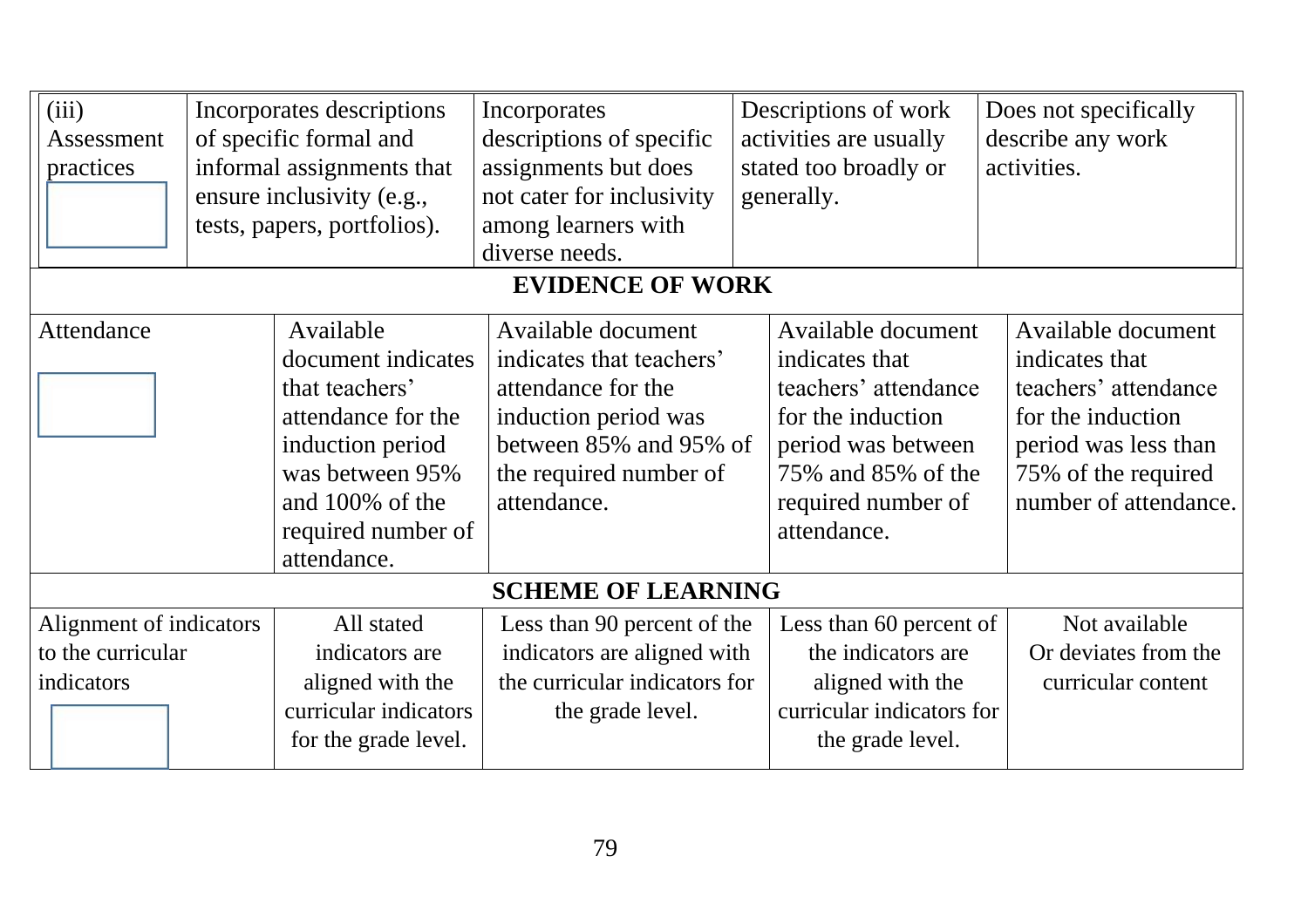| Alignemnt of Core     | Though the scheme          | Though the scheme targets                   | Though the scheme         | No stated               |
|-----------------------|----------------------------|---------------------------------------------|---------------------------|-------------------------|
| Compences             | targets all core           | all core competences in the                 | targets all core          |                         |
| to curricular content | competences in the         | curriculum, it highlights                   | competences in the        |                         |
|                       | curriculum, it             | either resource or strategies               | curriculum, it is silence |                         |
|                       | highlights both            | to develop or enhance their                 | on resource and           |                         |
|                       | resource and               | use.                                        | strategies to develop or  |                         |
|                       | strategies to develop      |                                             | enhance their use.        |                         |
|                       | and enhance their          |                                             |                           |                         |
|                       | use.                       |                                             |                           |                         |
|                       |                            | <b>LEARNING PLANS (15 LESSONS PER TERM)</b> |                           |                         |
| (i) Learning          | Measurable learning        | Learning indicators are                     | Learning indicators       | Learning indicators     |
| Indicators            | indicators are identified. | identified, but one or two                  | are not                   | are not applicable to   |
|                       |                            | indicators are not                          | identified or are not     | the completion of this  |
|                       |                            | measurable or are not clearly               | measurable.               | specific Learning       |
|                       |                            | written; or some relevant                   |                           | assignment.             |
|                       |                            | learning indicators are                     |                           |                         |
|                       |                            | missing.                                    |                           |                         |
| (ii) Alignment to     | All learning indicators    | Some learning indicators are                | Some learning             | No learning indicators  |
| Core                  | are well aligned with      | not well aligned with the                   | indicators are not        | have been identified    |
| Competencies/Values   | the core competencies,     | core competencies,                          | aligned with the core     | nor aligned with the    |
| and Attitudes         | values and attitudes in    | values and attitudes in the                 | competencies, values      | core competencies,      |
|                       | the curriculum.            | curriculum.                                 | and attitudes in the      | values and attitudes in |
|                       |                            |                                             | curriculum.               | the curriculum.         |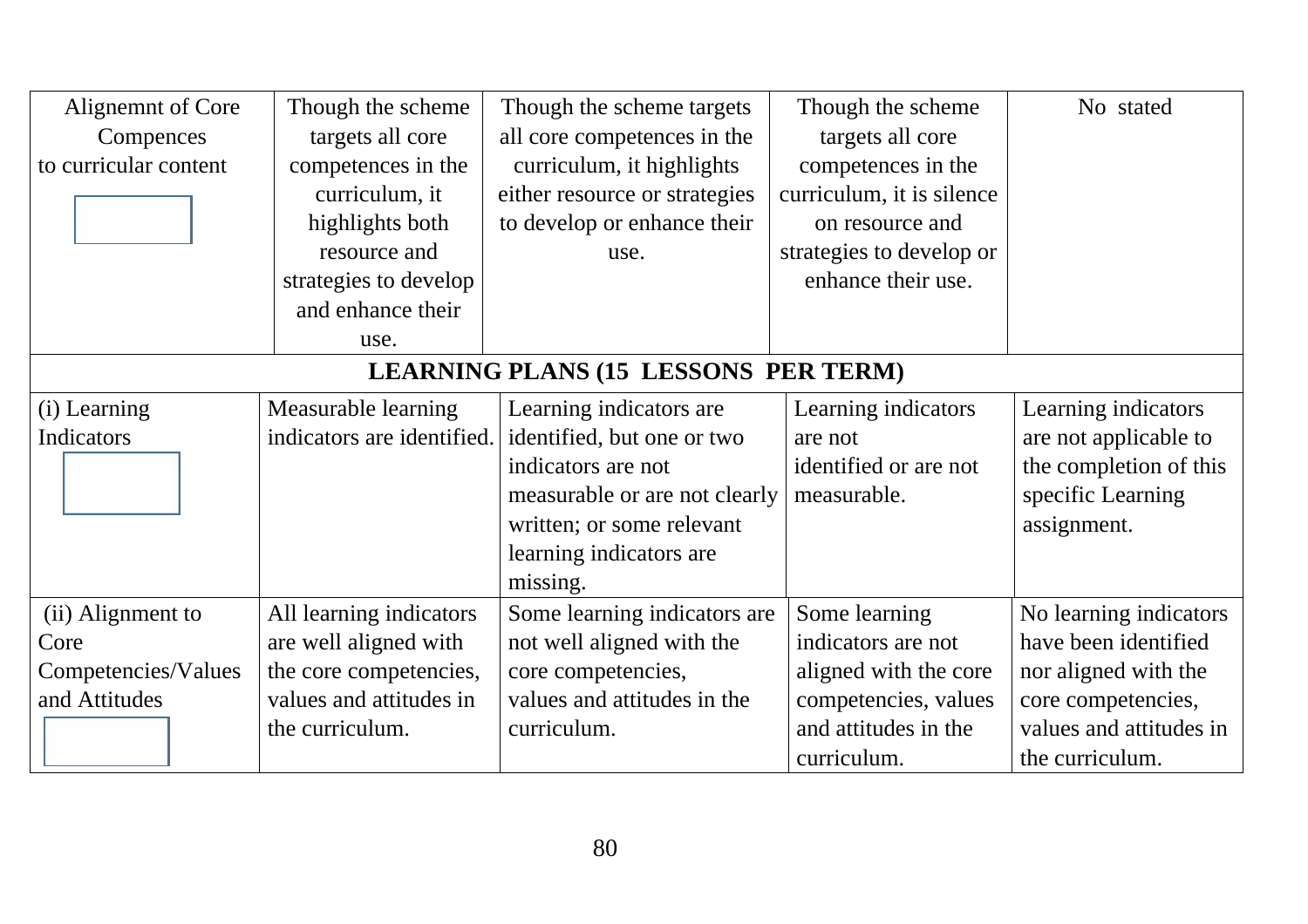|                    | Appropriate resources  | Appropriate resources are    | Appropriate           | Appropriate             |
|--------------------|------------------------|------------------------------|-----------------------|-------------------------|
| (iii)Resource      | with a management      | identified with a            | resources are         | resources are not       |
| Planning           | plan are carefully     | management plan which        | identified but their  | identified and/or their |
|                    | structured to outline  | lacks                        | management is not     | management is not       |
|                    | all the important      | detail or is missing         | planned for, or the   | planned for, or the     |
|                    | components             | important components.        | management plan       | management plan         |
|                    |                        |                              | contains major or     | contains major or       |
|                    |                        |                              | consistent problems.  | consistent problems.    |
| (iv) Sequencing of | Sequence of            | Sequence of activities,      | Sequence of           | This category was       |
| Presentation       | activities, procedures | procedures and transitions   | activities,           | not applicable to the   |
|                    | and transitions is     | is presented but lacks       | procedures and        | completion of this      |
|                    | clear and logical.     | clarity or needs some        | transitions is not    | specific activity and   |
|                    |                        | revision in sequence.        | presented, or         | assignment.             |
|                    |                        |                              | contains major or     |                         |
|                    |                        |                              | consistent problems.  |                         |
| $(v)$ TIMING       | Duration allotted for  | Duration allotted for each   | Duration allotted for | This category was       |
|                    | each component of      | component of sub             | each component of     | not applicable to the   |
|                    | sub-strands/topics is  | strands/topics is identified | sub-strands/topics is | completion of this      |
|                    | identified and         | but over-estimates or        | not identified.       | specific activity and   |
|                    | achievable.            | under-estimates the time     |                       | assignment.             |
|                    |                        | requirements for one or      |                       |                         |
|                    |                        | more components.             |                       |                         |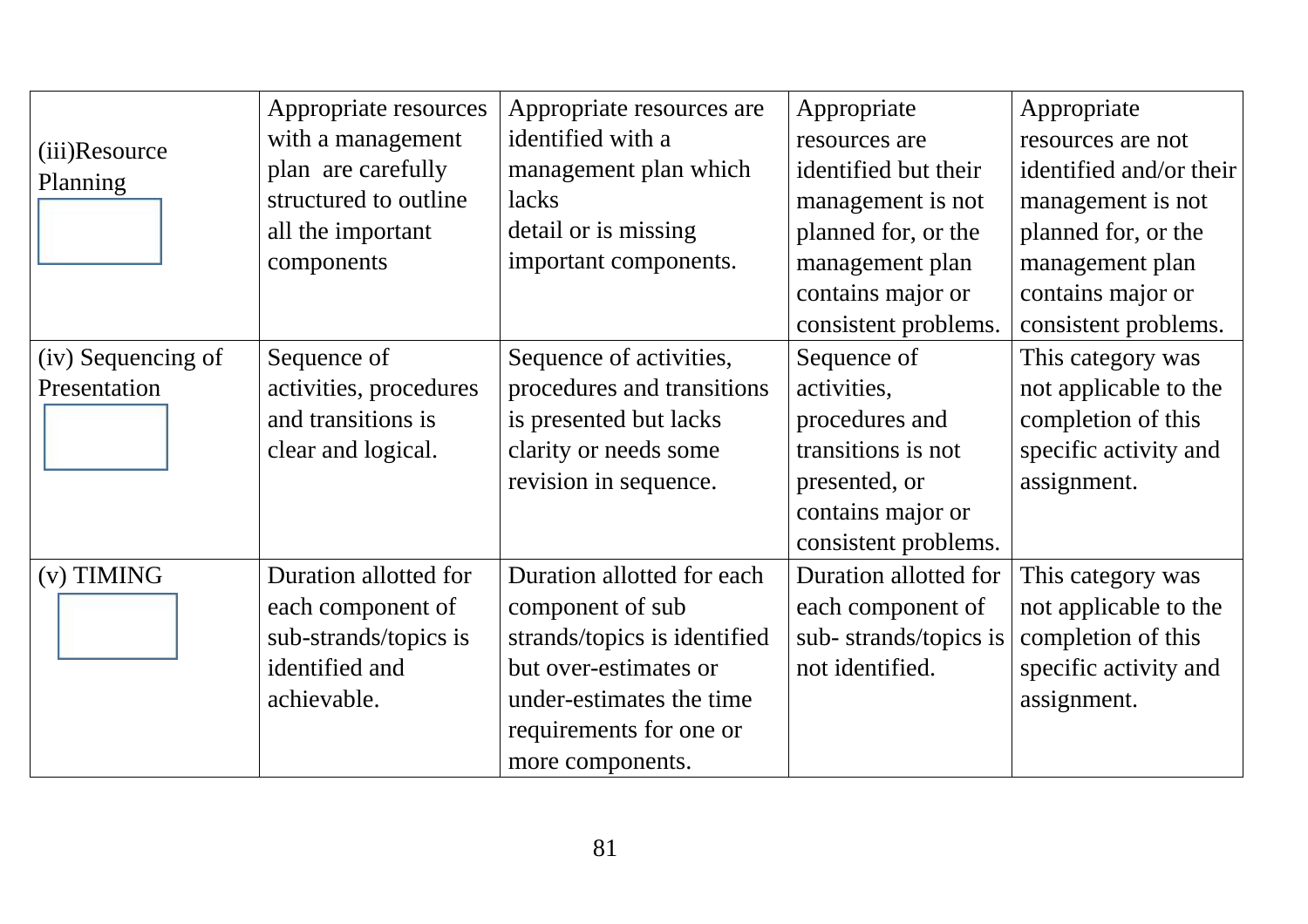| (vi)            | Scheme of learning has     | Scheme of learning contains     | Scheme of learning     | Scheme of learning     |
|-----------------|----------------------------|---------------------------------|------------------------|------------------------|
| Appropriateness | proper grammar,            | a few misspellings or           | contains several       | was not available,     |
| of Language     | spelling and               | grammatical errors with         | misspellings or        | or content did not     |
| (GRAMMAR)       | punctuation, and is        | some portions of the            | grammatical errors,    | relate to the lesson.  |
|                 | suitable for the age       | language not suitable for the   | and language used      |                        |
|                 | level of learners.         | age levels of learners.         | does not suit the age  |                        |
|                 |                            |                                 | levels of learners.    |                        |
| (vi) Awareness  | Clearly demonstrates       | Clearly demonstrates            | Demonstrates           | Does not               |
| of              | awareness of Learners'     | awareness of Learners'          | insufficient           | demonstrate            |
| Learners' Entry | <b>Entry Behaviour and</b> | <b>Entry Behaviour but does</b> | awareness of           | awareness of           |
| Behaviour       | how to support learners    | not indicate supportive         | Learners'              | Learners'              |
|                 | to improve from their      | measures for improving          | <b>Entry Behaviour</b> | <b>Entry Behaviour</b> |
|                 | current status             | learners' competences in        |                        |                        |
|                 |                            | these areas                     |                        |                        |
| (vii) Statement | Presents teaching          | Presents teaching methods       | Presents teaching      | Presents nothing on    |
| of              | methods and strategies     | and strategies (e.g.            | methods and            | teaching methods       |
| Teaching        | (e.g. questions, tests,    | questions, tests, exercises,    | strategies with no     | and strategies and     |
| Methodology     | exercises, feedbacks,      | feedbacks, portfolios           | examples               | no examples            |
|                 | portfolios processes)      | processes) representing one     | representing similar   | representing           |
|                 | representing different     | teaching goal within the        | teaching goals within  | teaching goals         |
|                 | teaching goals within      | learning environment but do     | the learning           | within the learning    |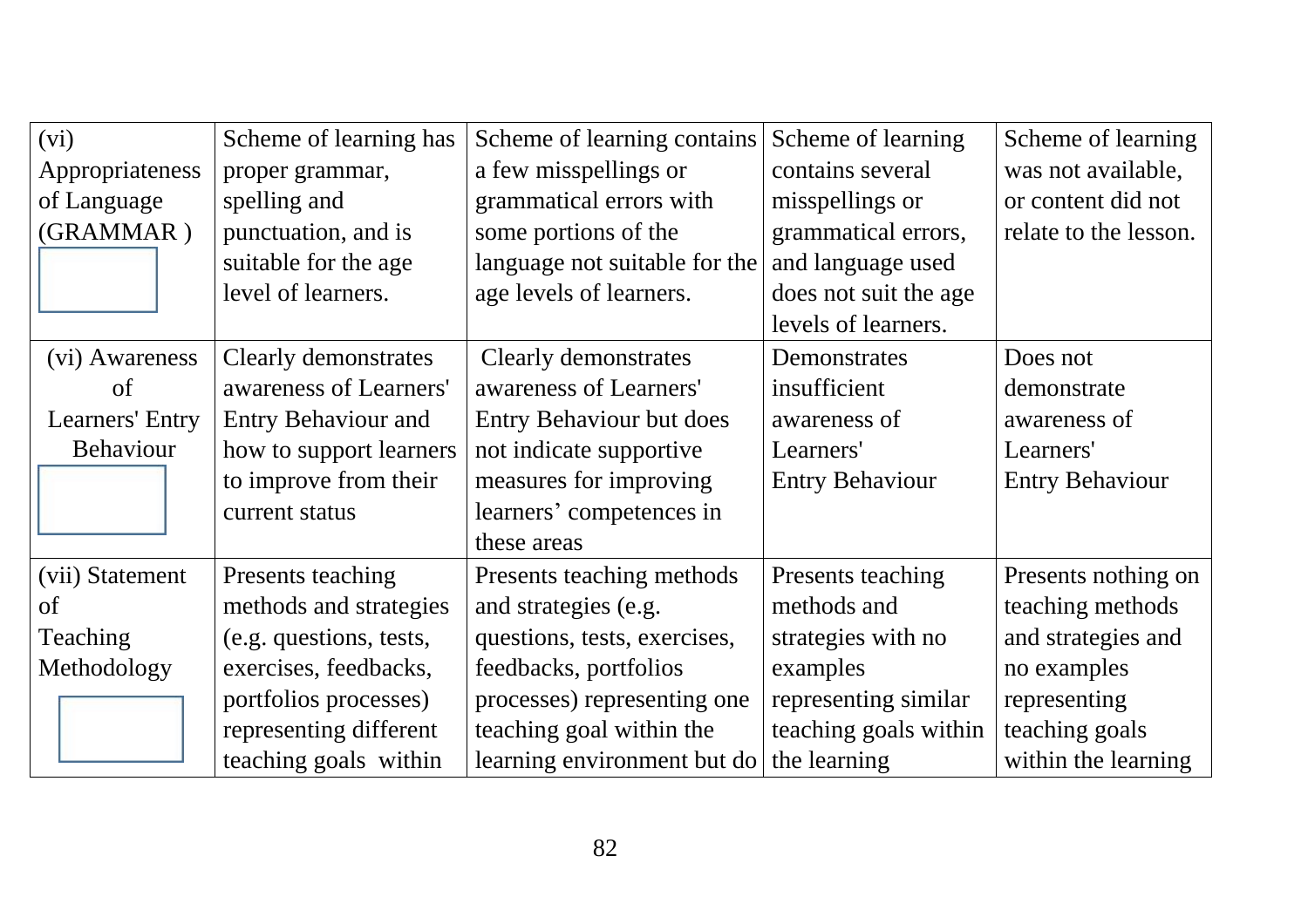| the learning        | not conform to descriptions | environment | environment |
|---------------------|-----------------------------|-------------|-------------|
| environment which   | in the statement of         |             |             |
| conform to the      | philosophy                  |             |             |
| descriptions in the |                             |             |             |
| statement of        |                             |             |             |
| philosophy          |                             |             |             |

| (viii) Assessing | Presents examples of     | Presents examples of         | Examples of          | Provides no  |
|------------------|--------------------------|------------------------------|----------------------|--------------|
| Learners'        | formal and informal      | assignments representing     | assignments are      | examples of  |
| Learning         | assignments (e.g. tests, | different learning goals and | generally similar in | assignments. |
|                  | papers, portfolios,      | learning environments,       | learning goal or     |              |
|                  | journals) representing   | although the examples are    | environment applied  |              |
|                  | different learning       | sometimes similar in         | but do not support   |              |
|                  | goals and learning       | learning goal or             | development of any   |              |
|                  | environments which       | environment applied and      | core skills          |              |
|                  | are evidence of the      | these do not conform to the  |                      |              |
|                  | implementation of the    | description in the statement |                      |              |
|                  | statement of teacher's   | of philosophy                |                      |              |
|                  | teaching                 |                              |                      |              |
|                  | philosophy               |                              |                      |              |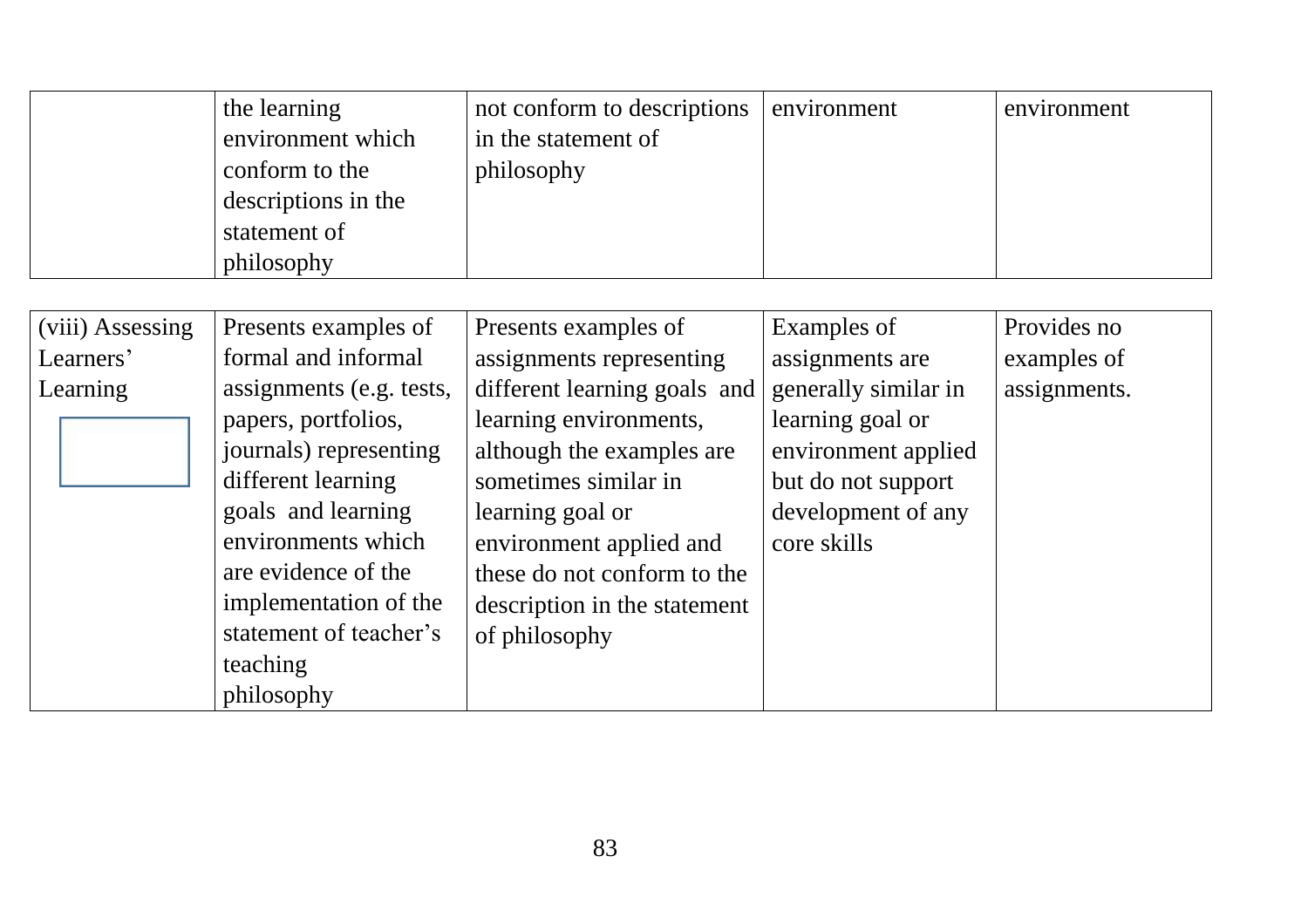| Knowledge of | Articulates advanced    | Articulates knowledge of      | Articulates a basic         | Contains errors or  |
|--------------|-------------------------|-------------------------------|-----------------------------|---------------------|
| Content-     | knowledge of the        | the concepts in the           | knowledge of the            | the teacher's plan  |
| Standard     | concepts in the         | discipline through the        | grade level concepts        | does not articulate |
|              | discipline through the  | development of essential      | in the discipline.          | knowledge of the    |
|              | development of          | understandings and creative   | <b>Teacher demonstrates</b> | content standards   |
|              | essential               | ideas that are aligned to the | limited connections         |                     |
|              | understandings and      | standards.                    | across grade levels.        |                     |
|              | creative ideas that are | <b>Teacher demonstrates</b>   |                             |                     |
|              | aligned to standards    | knowledge of the              |                             |                     |
|              | across disciplines      | progression of the content    |                             |                     |
|              |                         | standards within and across   |                             |                     |
|              |                         | adjacent grade levels.        |                             |                     |

|                              |                                                  | <b>REFLECTIVE TEACHING</b>                           |                                             |                                                                                         |
|------------------------------|--------------------------------------------------|------------------------------------------------------|---------------------------------------------|-----------------------------------------------------------------------------------------|
| (i) Identifying<br>Areas for | Areas for improvement<br>identified are specific | Areas for improvement<br>identified, though general, | Areas for<br>improvement                    | Areas for<br>improvements                                                               |
| improvement                  | and clear.                                       | are clear.                                           | identified are<br>general and not<br>clear. | identified do not<br>have any bearing on<br>the teacher's<br>professional<br>practices. |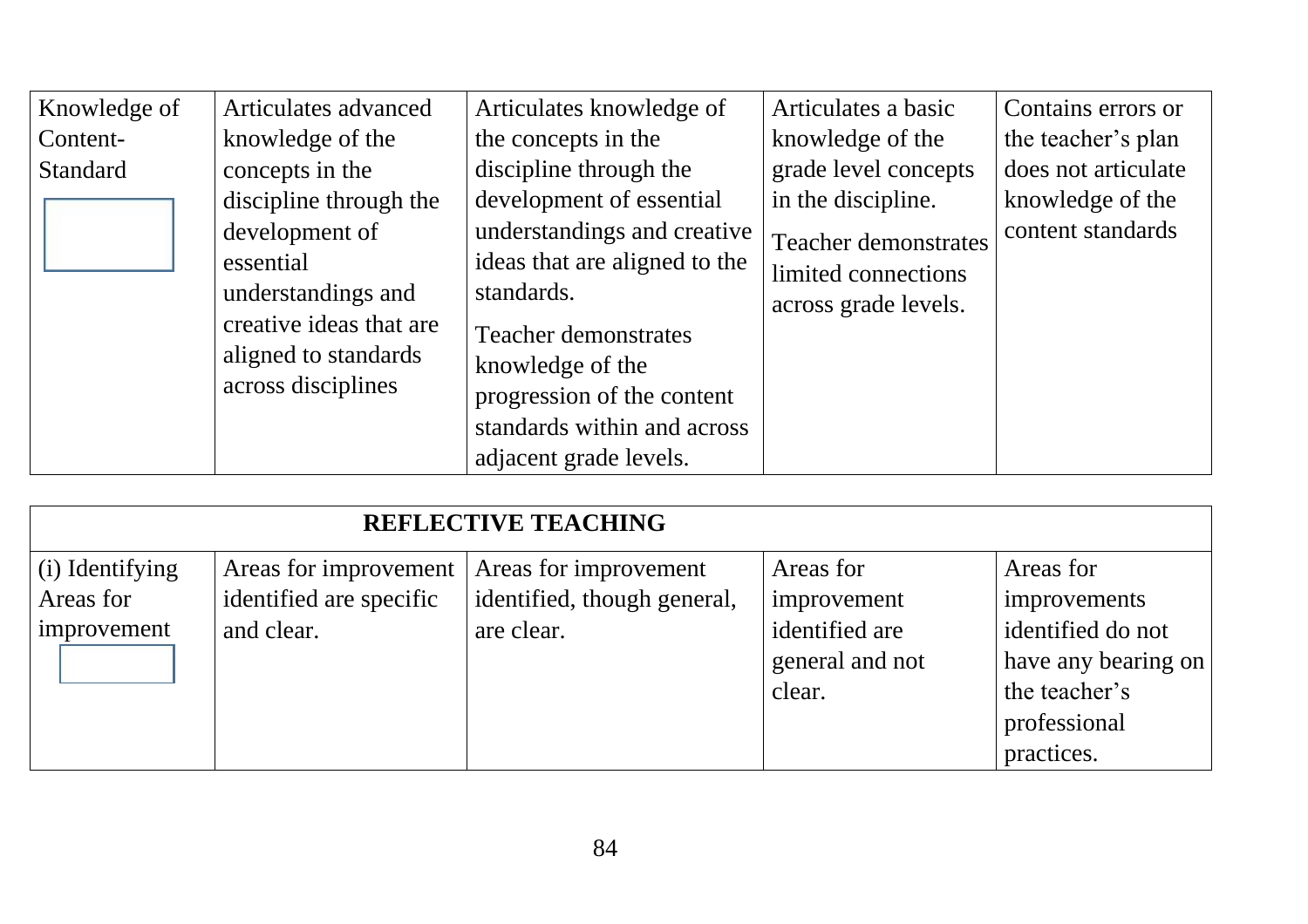| Alignment of    | 90% or above of            | Below 90% but above 70% of    | Below 70% but above   | Less than $50\%$ of    |
|-----------------|----------------------------|-------------------------------|-----------------------|------------------------|
| Assessment with | assessments in the         | assessments in the exercise   | 50% of assessments in | assessments in the     |
| Indicators      | exercise books or lesson   | books or lesson plans are     | the exercise books or | exercise books or      |
|                 | plans are aligned with     | aligned with learning         | lesson plans are      | lesson plans are       |
|                 | learning indicators in the | indicators in the curriculum. | aligned with learning | aligned with learning  |
|                 | curriculum.                |                               | indicators in the     | indicators in the      |
|                 |                            |                               | curriculum.           | curriculum.            |
| Formative       | Learning plan includes     | Learning plan includes        | Learning plan does    | Learning plan does     |
| Assessment      | appropriate formative      | appropriate formative         | not include or        | not contain any        |
|                 | assessment (Assessment     | assessment (Assessment for    | contain appropriate   | activity for formative |
|                 | for learning, Assessment   | learning, Assessment as       | formative             | assessment.            |
|                 | as                         | Learning) and feedback,       | assessment and        |                        |
|                 | Learning) and feedback.    | however these assessments     | feedback.             |                        |
|                 |                            | need to be strengthened.      |                       |                        |
| Summative       | Learning plan              | Learning plan includes        | Learning plan does    | Learning plan does     |
| Assessment      | includes appropriate       | appropriate summative         | not include or        | not contain any        |
|                 | summative                  | assessment (Assessment of     | contain appropriate   | activity for           |
|                 | assessment                 | learning) and feedback;       | summative             | summative              |
|                 | (Assessment of             | however, these assessments    | assessment and        | assessment             |
|                 | Learning) and              | need to be strengthened.      | feedback.             |                        |
|                 | feedback.                  |                               |                       |                        |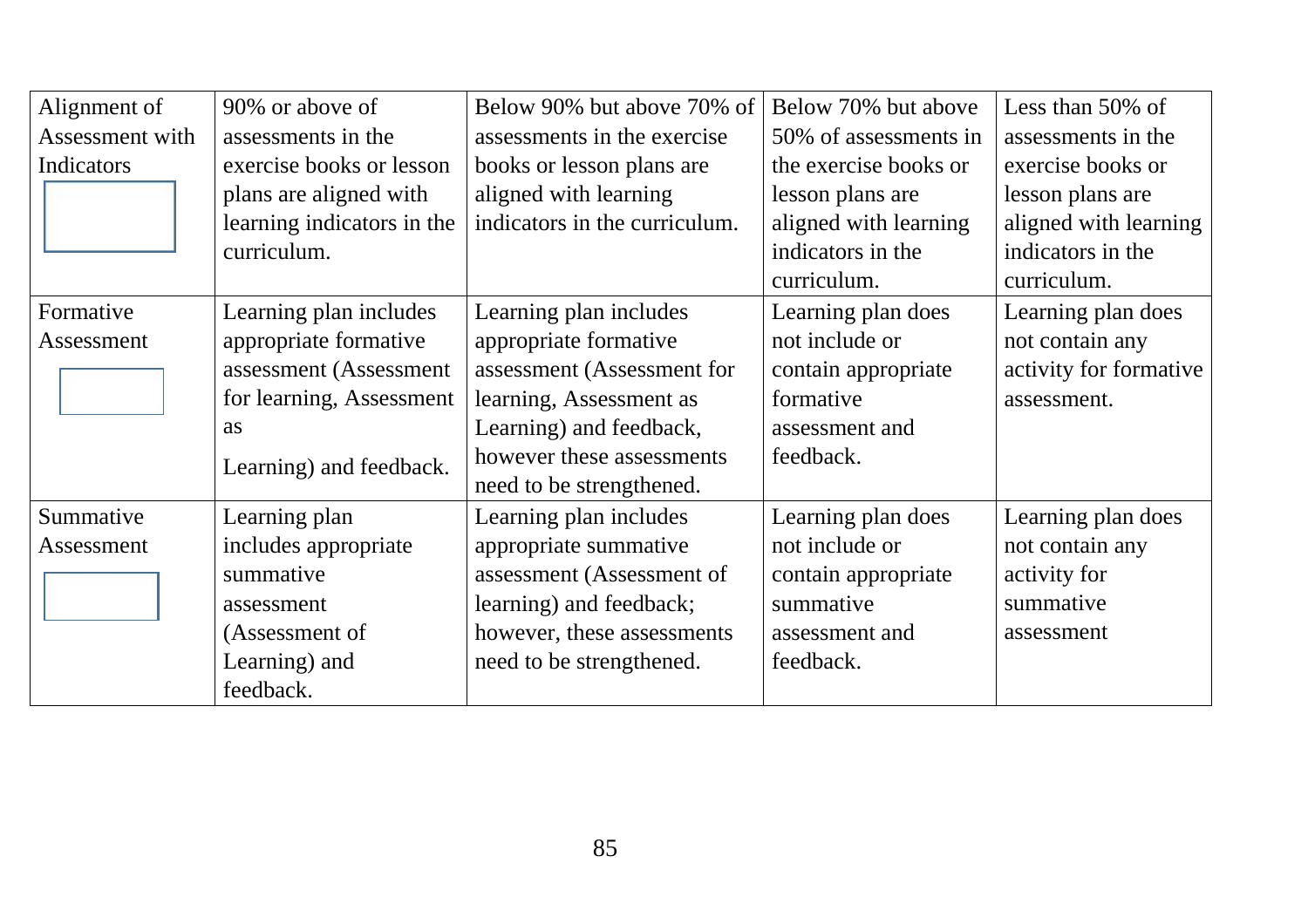| Samples of<br>Learners' work<br>you have marked<br>and graded. | Forty-five samples of<br>learners' work marked<br>and graded within the 3-<br>year period, showing<br>comments                                                                           | Thirty samples of learners'<br>work marked and graded<br>within the 3-year period,<br>showing comments                           | Fifteen samples of<br>learners' work marked<br>and graded within the 3-work marked and<br>year period, showing<br>comments                                   | Less than fifteen<br>samples of learners'<br>graded within the 3-<br>year period, showing<br>comments |  |  |
|----------------------------------------------------------------|------------------------------------------------------------------------------------------------------------------------------------------------------------------------------------------|----------------------------------------------------------------------------------------------------------------------------------|--------------------------------------------------------------------------------------------------------------------------------------------------------------|-------------------------------------------------------------------------------------------------------|--|--|
| Description of<br>Identification and                           | PROBLEM IDENTIFICATION STRATEGIES AND<br><b>INTERVENTION PROCESS (ACTION RESEARCH)</b><br>Describes how the<br>Describes clearly how the Describes how the learning<br>Does not describe |                                                                                                                                  |                                                                                                                                                              |                                                                                                       |  |  |
| intervention<br>Processes                                      | learning needs of a<br>learner have been<br>identified and addressed<br>through Action Research<br>(500 WORDS)                                                                           | needs of a learner have been<br>identified with proposed<br>interventions without resorting<br>to Action Research<br>(400 WORDS) | learning needs of a<br>learner have been<br>identified, but does not<br>describe how they were<br>addressed through<br><b>Action Research</b><br>(300 WORDS) | how the learning<br>needs of a learner<br>are identified                                              |  |  |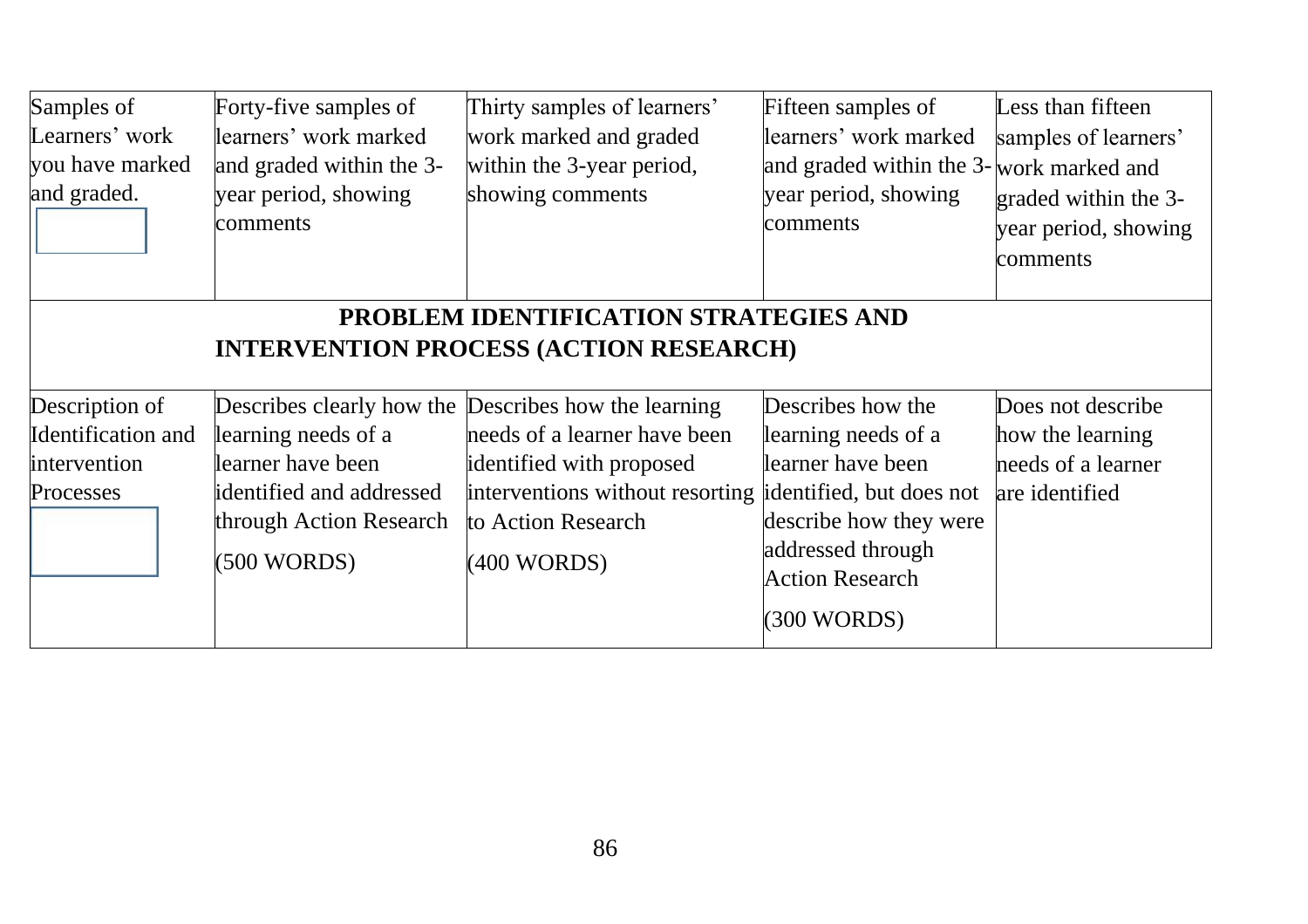| PROFESSIONAL DEVELOPMENT                         |                                                                                                                                                                                          |                                                                                                                                                                                      |                                                                                                                                                            |                                                                          |  |
|--------------------------------------------------|------------------------------------------------------------------------------------------------------------------------------------------------------------------------------------------|--------------------------------------------------------------------------------------------------------------------------------------------------------------------------------------|------------------------------------------------------------------------------------------------------------------------------------------------------------|--------------------------------------------------------------------------|--|
| $(i)$ Collaboration                              | A write-up in 400 words<br>indicating evidence of<br>willingness to collaborate<br>with colleagues<br>demonstrated with more<br>than two $(2)$ instances of<br>evidence of participation | A write-up in 400 words<br>indicating evidence of<br>willingness to collaborate with<br>colleagues demonstrated with<br>at least two $(2)$ instances of<br>evidence of participation | A write-up in 400<br>words indicating<br>evidence of willingness<br>to collaborate with<br>colleagues but does not<br>provide evidence of<br>participation | No evidence of<br>collaboration with<br>other colleagues<br>demonstrated |  |
| (iv) Report on<br>formal meetings<br>with mentor | Report of meeting with<br>mentor<br>indicates five $(5)$<br>meetings throughout the<br>induction period.                                                                                 | Report of meeting with mentor<br>indicates three (3) meetings<br>throughout the induction<br>period.                                                                                 | Report of meeting with No report has been<br>mentor indicates one<br>$(1)$ meeting only<br>throughout the<br>induction period.                             | provided.                                                                |  |
| (v) Records of<br>training attended              | Documentation for 6 or<br>more varied trainings<br>attended                                                                                                                              | Documentation for 4 or more<br>trainings attended but are not<br>varied                                                                                                              | Documentation for 3 or<br>more varied trainings<br>attended                                                                                                | No training<br>documented in the<br>logbook.                             |  |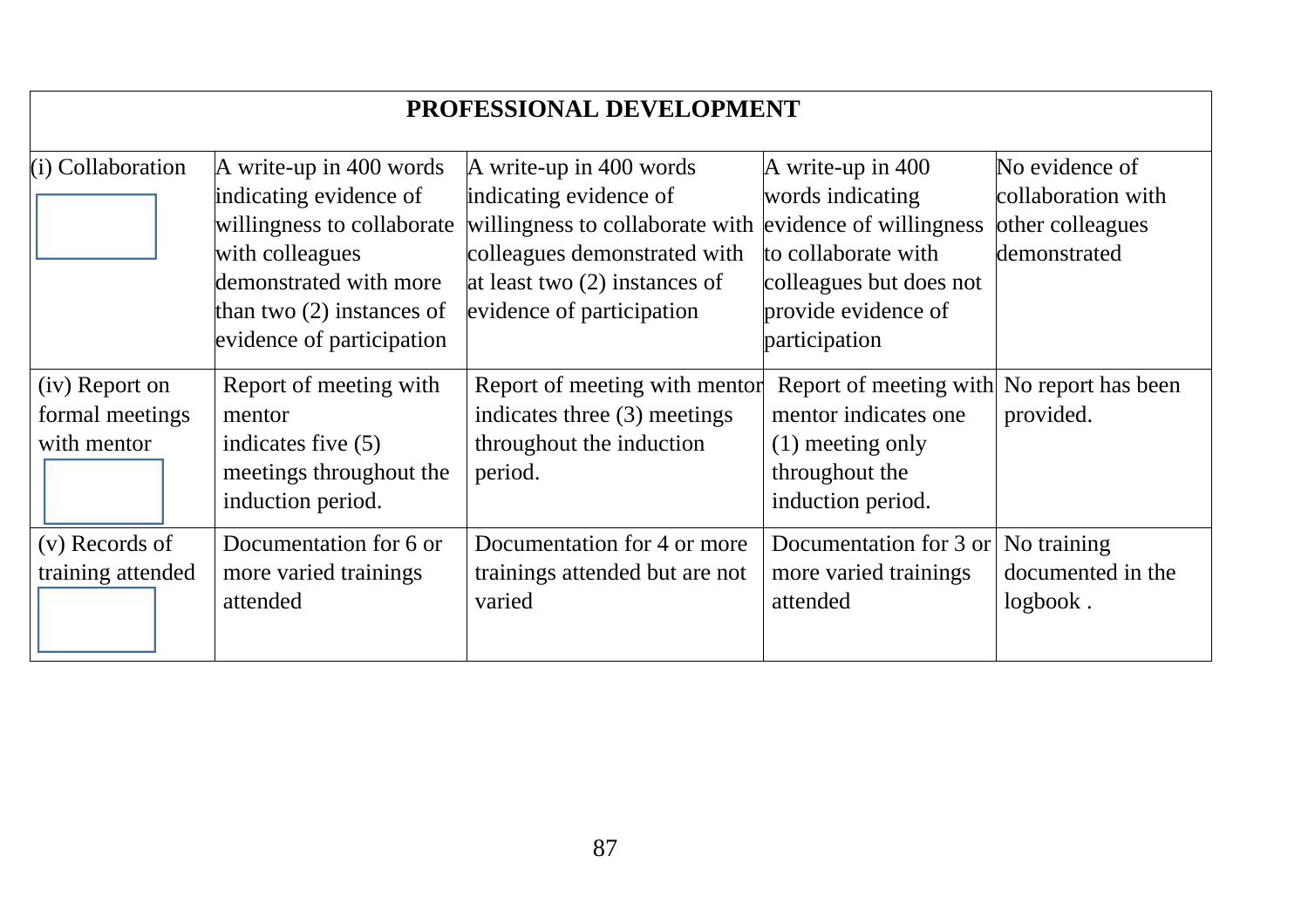| (vi) Report on    | The report adequately      | Though dates quoted in the      |                                    | Either the dates       |
|-------------------|----------------------------|---------------------------------|------------------------------------|------------------------|
| core competencies | describes the various      | report on the use of the        | Though dates quoted in             | quoted in the report   |
|                   | methods used to support    | identified core competencies    | the report on the use of           | on the use of the core |
|                   | learners to develop their  | reflect dates when such core    | the identified core                | competencies do not    |
|                   | core competencies; and     | competencies were used in       | competencies reflect               | reflect dates when     |
|                   | dates quoted in the report | the learning plan, the report   | dates when such core               | such core              |
|                   | on the use of the          | describes the methods that      | competencies were                  | competencies were      |
|                   | identified core            | were used in developing the     | used in the learning               | used in the learning   |
|                   | competencies reflect       | competencies without            | plan, the report only              | plan, or no dates      |
|                   | dates when they were       | matching descriptions with      | identifies the methods             | were quoted in the     |
|                   | used in the learning plan. | respective core                 | that were used in                  | report, or no report   |
|                   |                            | competencies.                   | developing the                     | was provided.          |
|                   |                            |                                 | competencies without               |                        |
|                   |                            |                                 | any description.                   |                        |
| $(vii)$ Use of    | Evidence in the form of    | Evidence in the form of         | Evidence of the use of             | No evidence of use of  |
| technology        | videos with dates of       | pictures with write-ups and     | appropriate technology, technology |                        |
|                   | regular use of             | dates of the use of appropriate | though in the form of              |                        |
|                   | appropriate technology     | technology within learning      | pictures with dates, has           |                        |
|                   | within learning            | environment to support          | no description of how              |                        |
|                   | environment to support     | learning                        | the technology was                 |                        |
|                   | learning                   |                                 | used within the learning           |                        |
|                   |                            |                                 | environment to support             |                        |
|                   |                            |                                 | learning.                          |                        |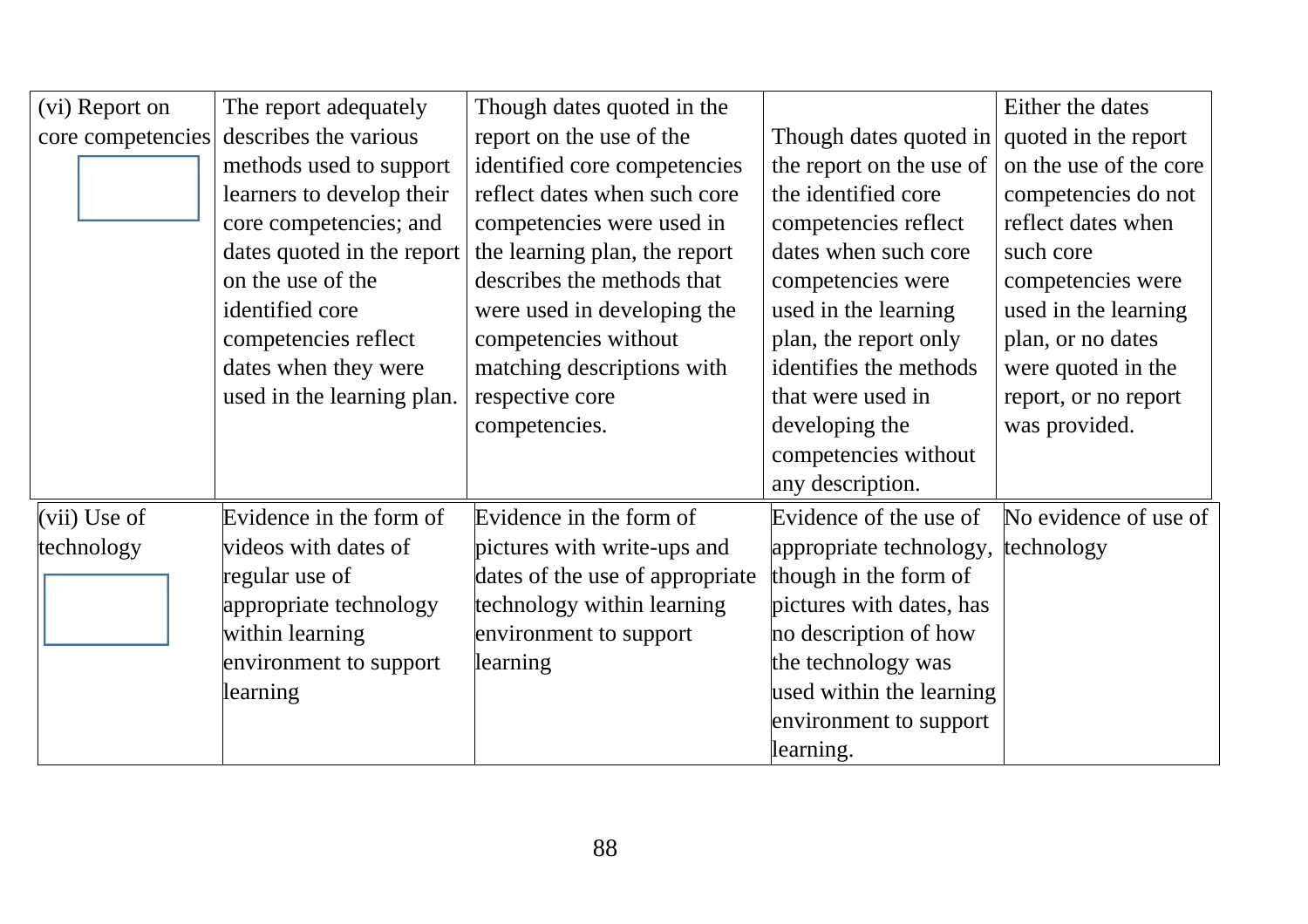| (ix)                                     | <b>Recommendations made</b> | Recommendations suggest          | Recommendations                        | Recommendations       |  |
|------------------------------------------|-----------------------------|----------------------------------|----------------------------------------|-----------------------|--|
| Recommendation                           | are for sustenance and      | training gap in either content   | suggest gaps in both                   | Suggest need for      |  |
| For Training                             | enhancement of              | knowledge or methodology         | methodology and                        | intensive training in |  |
|                                          | competencies already        | which can affect learners'       | content knowledge                      | content and           |  |
|                                          | acquired.                   | attainment.                      | which are likely to                    | methodology.          |  |
|                                          |                             |                                  | adversely influence                    |                       |  |
|                                          |                             |                                  | learners' attainment.                  |                       |  |
| PARTICIPATION IN CO -CURRICULA ACTVITIES |                             |                                  |                                        |                       |  |
| Co-Curricular                            | A brief report covering at  | A brief report covering at least | A brief report covering                | No report on co-      |  |
| <b>Activities</b>                        | least 5 co-curricular       | 3 co-curricular activities       | at least 1 co-curricular               | curricular activities |  |
|                                          | activities engaged in was   | engaged in was attached.         | activity engaged in was engaged in was |                       |  |
|                                          | attached.                   |                                  | attached.                              | attached.             |  |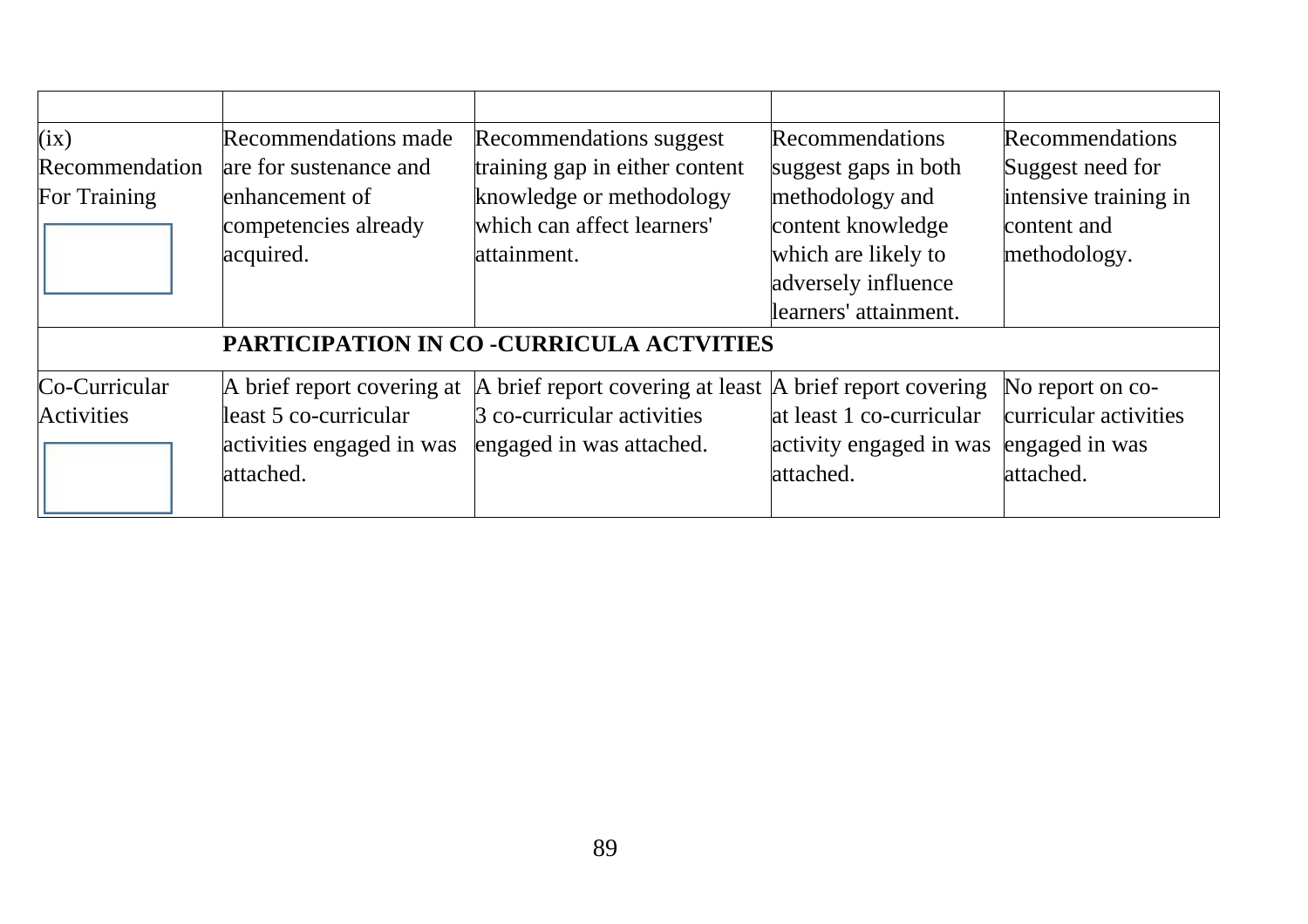| EVIDENCE OF PARTICIPATING IN SCHOOL-<br><b>BASED ACTIVITIES</b> |                                         |                                 |                                             |                         |  |
|-----------------------------------------------------------------|-----------------------------------------|---------------------------------|---------------------------------------------|-------------------------|--|
|                                                                 | Minutes of Formal Minutes of at least 5 | Minutes of at least 3 formal    | Minutes of at least 1                       | No minutes of formal    |  |
|                                                                 | Meetings attended formal meetings (e.g. | meetings (e.g. meetings with    | formal meetings (e.g.                       | meetings with mentor    |  |
|                                                                 | meetings with mentor or                 | mentor or lead mentor, Head     | meetings with mentor                        | was attached            |  |
|                                                                 | lead mentor, Head of                    | of schools, Circuit             | or lead mentor, Head                        |                         |  |
|                                                                 | schools, Circuit                        | Supervisor or any other         | of schools, Circuit                         |                         |  |
|                                                                 | Supervisor or any other                 | education officer) or any other | Supervisor or any other                     |                         |  |
|                                                                 | education officer)                      | education officer               | education officer                           |                         |  |
| Evidence of In-                                                 | Evidence of at least five               | Evidence of at least two In-    | Evidence of at least one No evidence of in- |                         |  |
| service Training                                                | in-service training                     | service training                | in-service training                         | service training        |  |
| workshop/CPD                                                    | workshop/CPD                            | workshop/CPD participated in    | workshop/CPD                                | workshop/CPD            |  |
|                                                                 | participated in                         | (Certificates/photographs)      | participated                                | participated in         |  |
|                                                                 | (Certificates/                          |                                 | in(Certificates/                            |                         |  |
|                                                                 | photographs)                            |                                 | photographs)                                |                         |  |
| <b>Report on Core</b>                                           | A brief report from the                 | A brief report from the mentor  | A brief report from the                     | A brief report from     |  |
| Competencies                                                    | mentor indicating at least              | indicating at least three $(3)$ | mentor indicating at                        | the mentor indicating   |  |
| from the Mentor                                                 | five $(5)$ core                         | core competencies used in       | least one $(1)$ core                        | teacher's difficulty in |  |
|                                                                 | competencies used in                    | your lessons and those that     | competencies used in                        | using any of the core   |  |
|                                                                 | your lessons and those                  | needed support to be used in    | your lessons and those                      | competencies            |  |
|                                                                 | that needed support to be               | subsequent lessons              | that needed support to                      |                         |  |
|                                                                 | used in subsequent                      |                                 | be used in subsequent                       |                         |  |
|                                                                 | lessons                                 |                                 | lessons.                                    |                         |  |